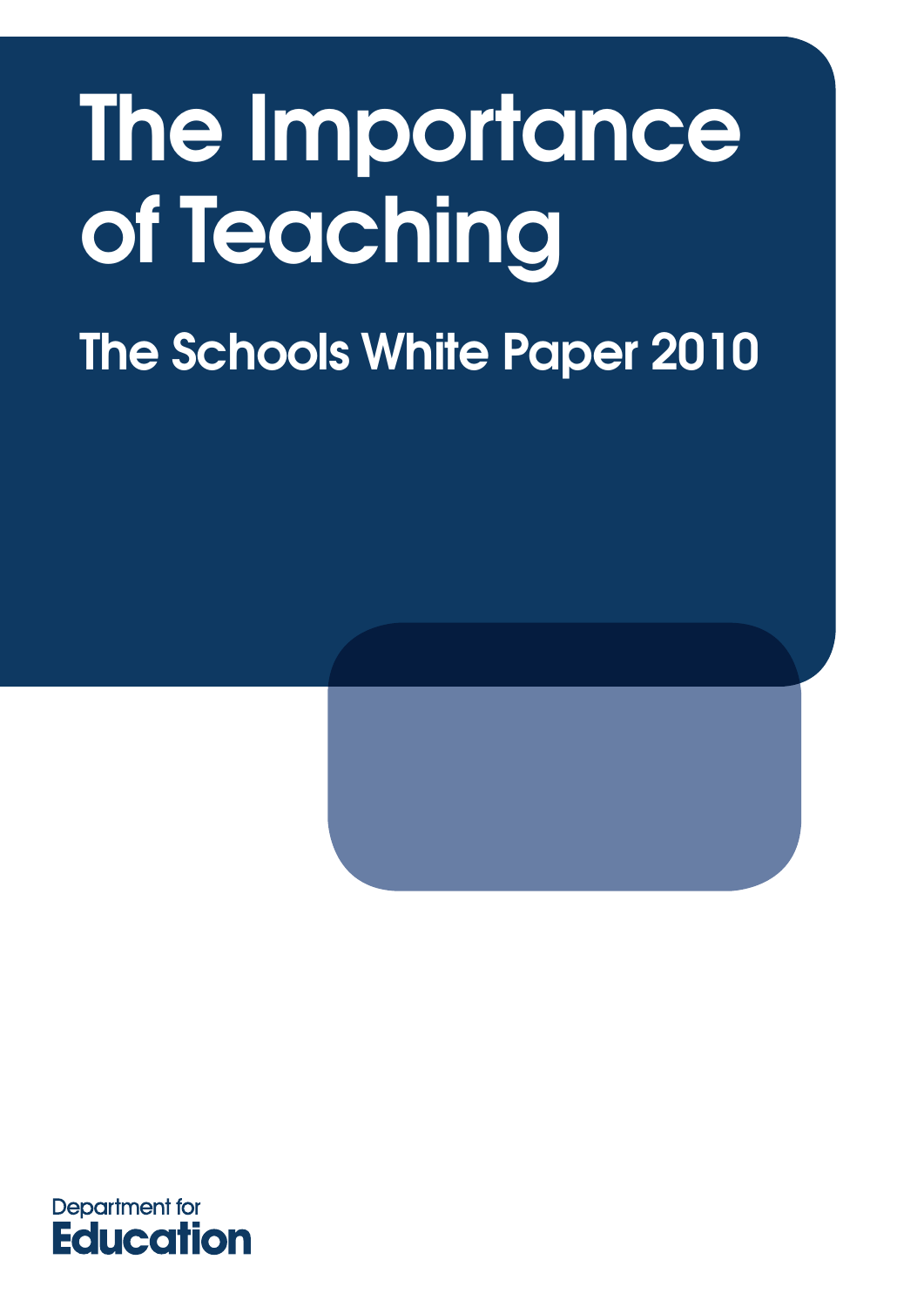

### Department for Education

### **The Importance of Teaching**

Presented to Parliament by the Secretary of State for Education by Command of Her Majesty

November 2010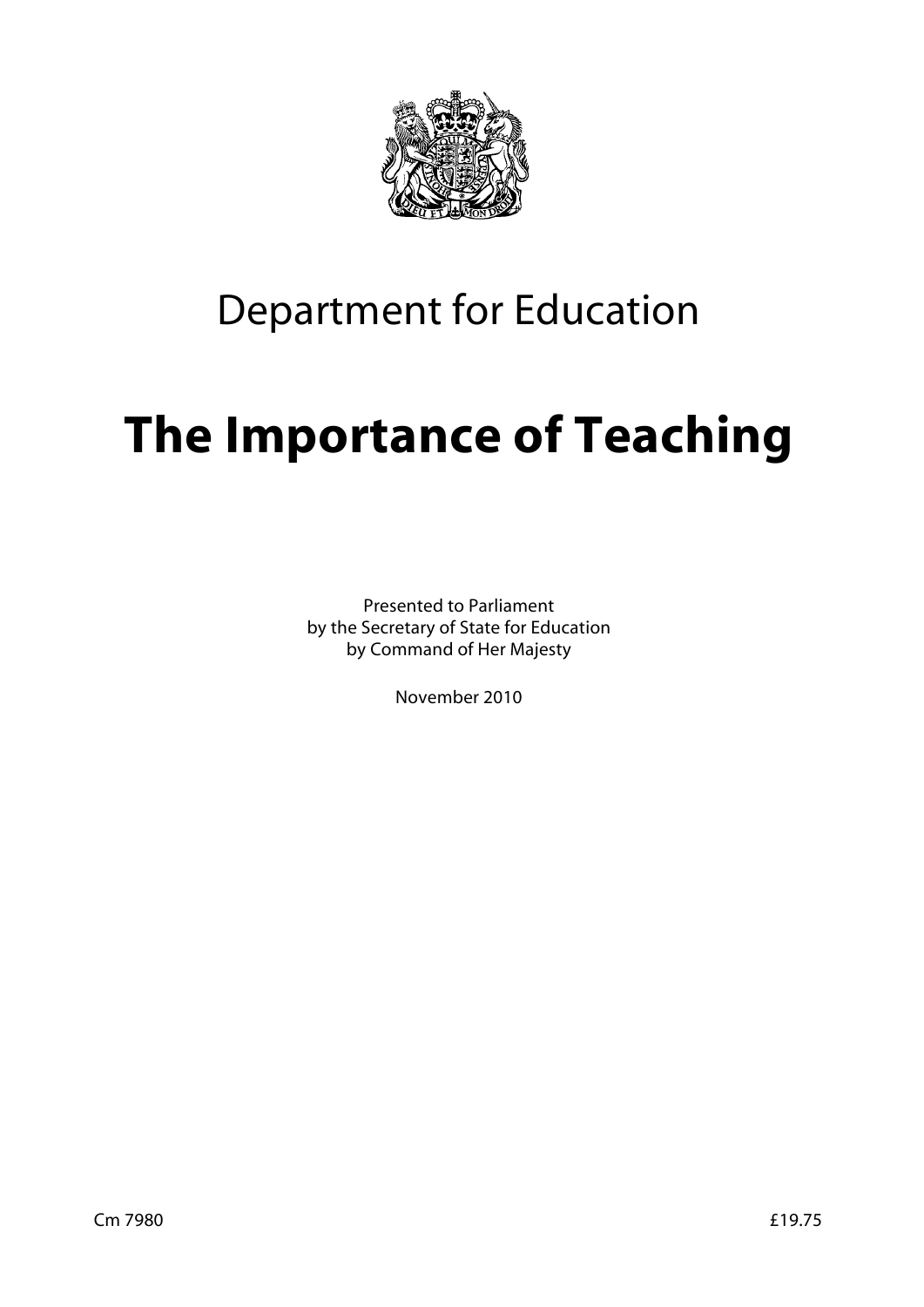© Crown Copyright 2010

You may re-use this information (not including logos) free of charge in any format or medium, under the terms of the Open Government Licence. To view this licence, visit http://www.nationalarchives.gov.uk/doc/open-government-licence/ or write to the Information Policy Team, The National Archives, Kew, London TW9 4DU, or e-mail: psi@nationalarchives.gsi.gov.uk.

Any enquiries regarding this publication should be sent to us at www.education.gov.uk/help/contactus.

This publication is also available on http://www.official-documents.gov.uk/

ISBN: 9780101798020

Printed in the UK by The Stationery Office Limited on behalf of the Controller of Her Majesty's Stationery Office

ID P002401441 11/10

Printed on paper containing 75% recycled fibre content minimum.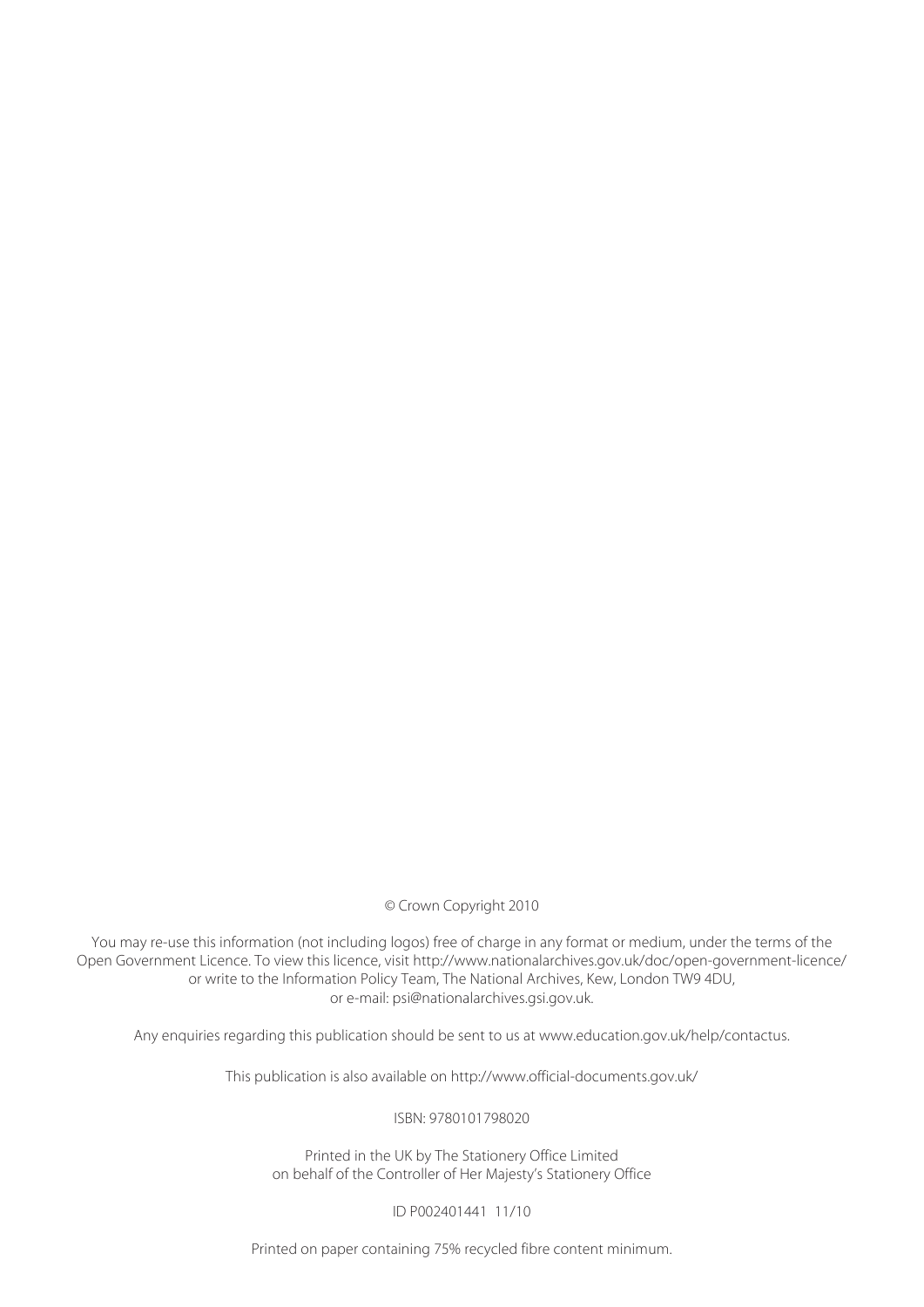### **Contents**

|    | <b>Foreword by the Prime Minister and Deputy Prime Minister</b> | $\overline{\mathbf{3}}$ |
|----|-----------------------------------------------------------------|-------------------------|
|    | <b>Foreword by the Secretary of State for Education</b>         | 6                       |
|    | <b>Executive Summary</b>                                        | 8                       |
|    | 1. Introduction – the future of schools                         | 16                      |
|    | 2. Teaching and Leadership                                      | 19                      |
| 3. | <b>Behaviour</b>                                                | 31                      |
|    | 4. Curriculum, Assessment and Qualifications                    | 39                      |
|    | 5. New Schools System                                           | 50                      |
|    | 6. Accountability                                               | 65                      |
|    | 7. School Improvement                                           | 72                      |
|    | 8. School Funding                                               | 78                      |
|    | <b>Endnotes</b>                                                 |                         |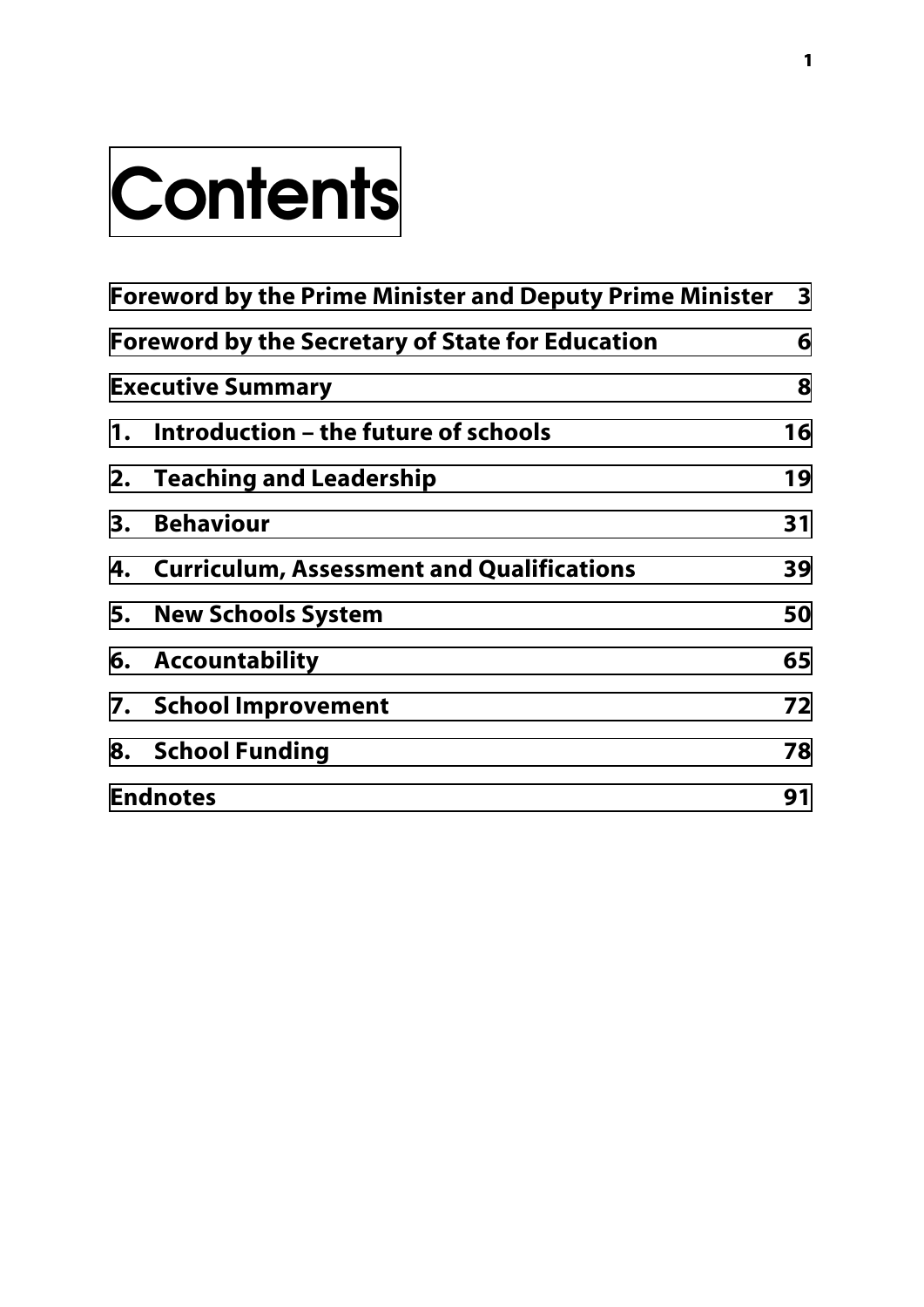#### The Importance of Teaching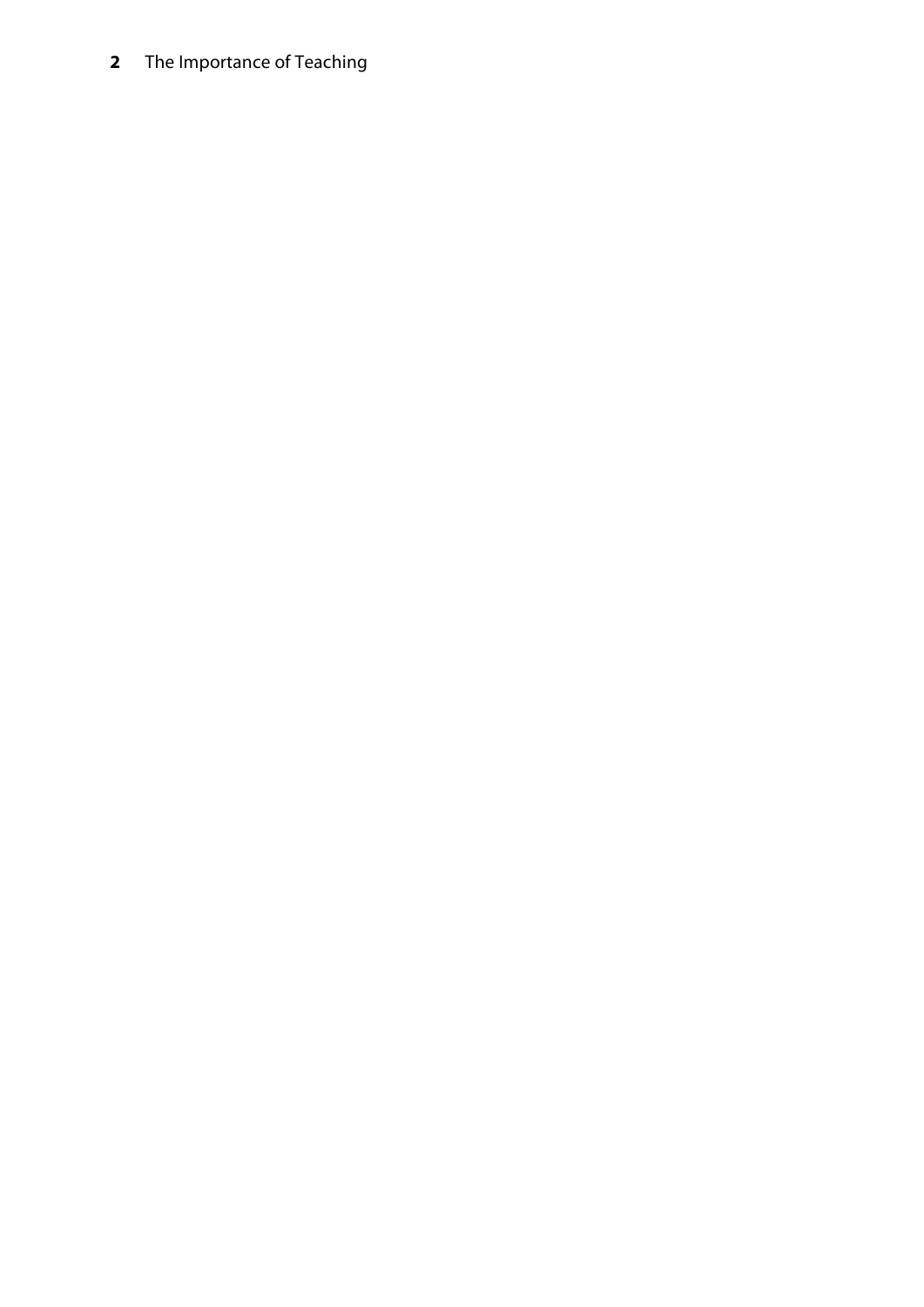### <span id="page-5-0"></span>Foreword by the Prime Minister and Deputy Prime Minister



So much of the education debate in this country is backward looking: have standards fallen? Have exams got easier? These debates will continue, but what really matters is how we're doing compared with our international competitors. That is what will define our economic growth and our country's future. The truth is, at the moment we are standing still while others race past.



In the most recent OECD PISA survey in 2006 we fell from  $4<sup>th</sup>$  in the world in the 2000 survey to 14<sup>th</sup> in science,  $7<sup>th</sup>$  to 17<sup>th</sup> in literacy, and  $8<sup>th</sup>$  to 24<sup>th</sup> in mathematics. The only way we can catch up, and have the world-class schools our children deserve, is by learning the lessons of other countries' success.

The first, and most important, lesson is that no education system can be better than the quality of its teachers. The most successful countries, from the Far East to Scandinavia, are those where teaching has the highest status as a profession; South Korea recruits from their top 5 per cent of graduates and Finland from the top 10 per cent.

There is no question that teaching standards have increased in this country in recent decades and that the current cohort of trainees is one of our best ever. But we have much further to go. We have already increased investment in the fantastic Teach First programme which will be doubled in size and train primary teachers for the first time. This White Paper goes much further in raising standards and giving outstanding schools a much greater role in teacher training in the same way that our best hospitals train new doctors and nurses.

Raising the status of teaching also requires a significant strengthening of teachers' authority in the classroom. We know that among undergraduates considering teaching, fear of bad behaviour and violence is the most common reason for choosing an alternative career. The measures contained in this White Paper to boost teachers' and head teachers' authority – including new powers on detentions and searching – will have a powerful impact.

The second lesson of world class education systems is that they devolve as much power as possible to the front line, while retaining high levels of accountability. The OECD has shown that countries which give the most autonomy to head teachers and teachers are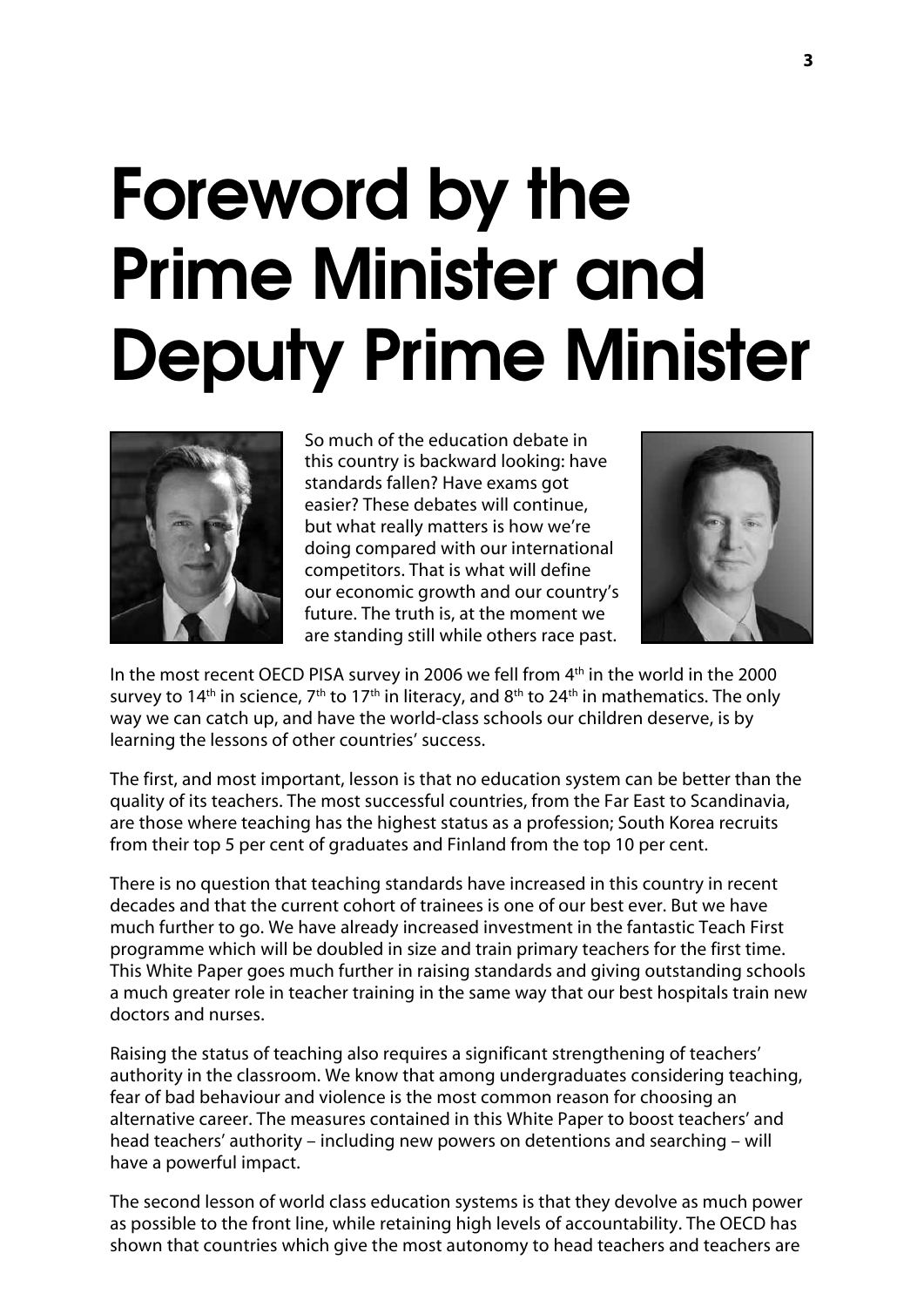#### **4** The Importance of Teaching

the ones that do best. Finland and South Korea – the highest performing countries in PISA – have clearly defined and challenging universal standards, along with individual school autonomy.

In this country we have seen the success over the past two decades of the City Technology Colleges (CTCs) and then the Academies programme. CTCs and former CTCs are now some of the best schools in the country and children on free school meals who attend them do twice as well as the national average. Academies improved at GCSE level twice as fast as other schools in 2008 and 2009. This week's Ofsted Annual Report confirms their success – explaining that their freedoms allow them to innovate and 'ensure that educationalists can concentrate on education'.

This White Paper, for the first time, offers these freedoms to all schools in a way that encourages them to work with each other to improve. Our best schools will able to convert directly to Academy status but will have to work with less successful schools to help them improve. Other schools will be able to become Academies by joining federations or chains. Teachers, parents and charities will be able to open new schools where there is a clear demand for something not offered at the moment. All schools, whether they choose to become Academies or not, will see a massive reduction in the bureaucracy foisted on them in recent years.

As the best education systems have shown, this power shift to the front line needs to be accompanied by a streamlined and effective accountability system. So we propose to re-focus Ofsted inspections on their original purpose – teaching and learning – and strengthen the performance measures we use to hold schools accountable.

The third lesson of the best education systems is that no country that wishes to be considered world class can afford to allow children from poorer families to fail as a matter of course. For far too long we have tolerated the moral outrage of an accepted correlation between wealth and achievement at school; the soft bigotry of low expectations. Children on free school meals do significantly worse than their peers at every stage of their education. They are just half as likely to get good GCSEs as the average. More children from some private schools go to Oxbridge than from the entire cohort of children on free school meals.

This vast gap between rich and poor is not pre-ordained. In Finland and Canada the gap is much smaller. Even in this country there are some groups – Chinese girls on free school meals for example – who significantly outperform the national average.

Of course schools are not solely responsible for this problem. In far too many communities there is a deeply embedded culture of low aspiration that is strongly tied to long-term unemployment. The Coalition Government's Work Programme and welfare reforms will help to tackle these issues. But schools do have a crucial role to play.

That is why the Pupil Premium lies at the heart of our reform programme: £2.5 billion of extra money by 2014–15 that will follow poorer children directly to the school they attend. While we won't tell schools how to spend this money, there will be clear transparency requirements to ensure it is spent on improving the life chances of our poorest young people.

This White Paper signals a radical reform of our schools. We have no choice but to be this radical if our ambition is to be world-class. The most successful countries already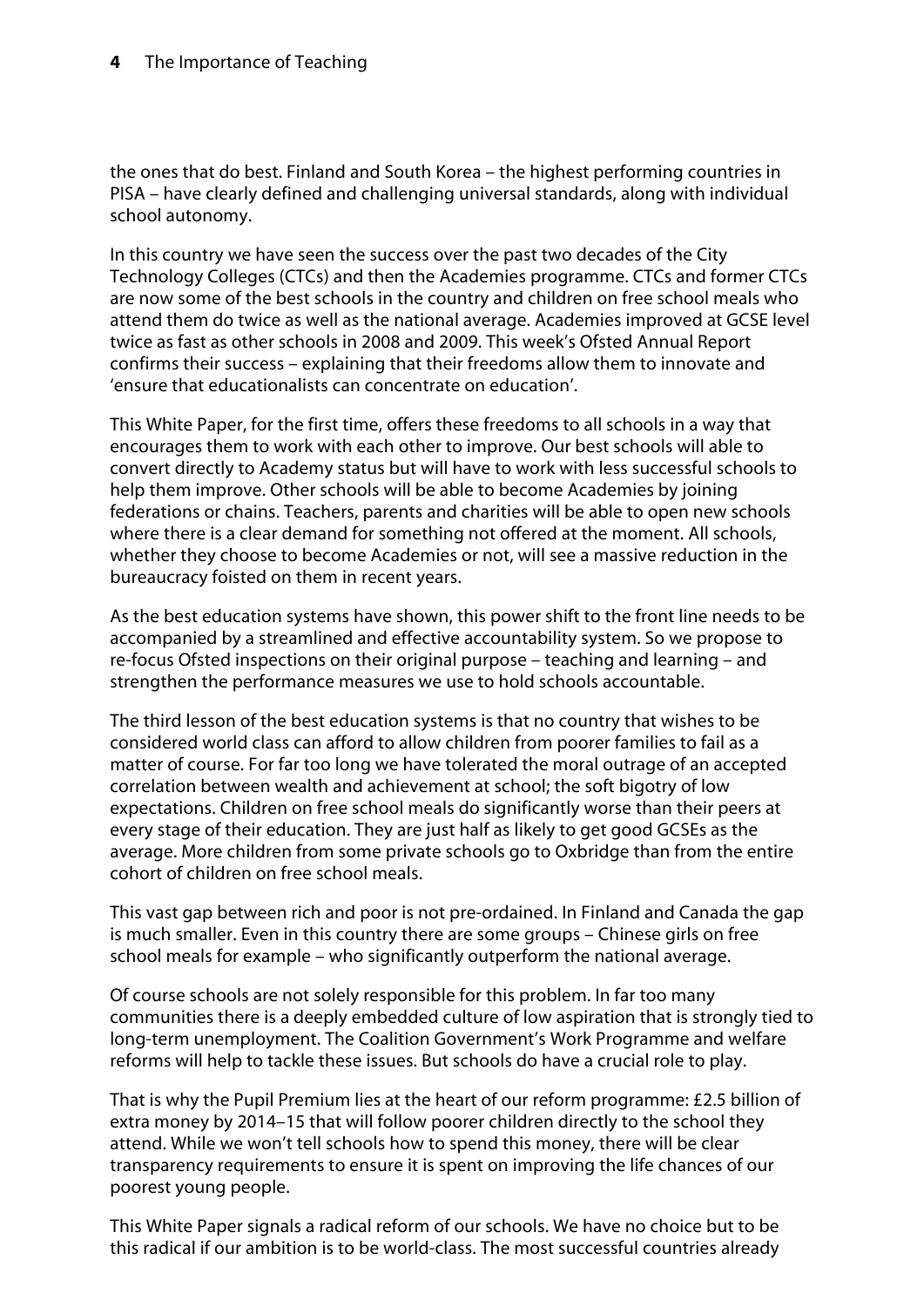combine a high status teaching profession; high levels of autonomy for schools; a comprehensive and effective accountability system and a strong sense of aspiration for all children, whatever their background. Tweaking things at the margins is not an option. Reforms on this scale are absolutely essential if our children are to get the education they deserve.

) cil Cam

**David Cameron Nick Clegg** 

Nive Clegs

Prime Minister **Deputy Prime Minister** Deputy Prime Minister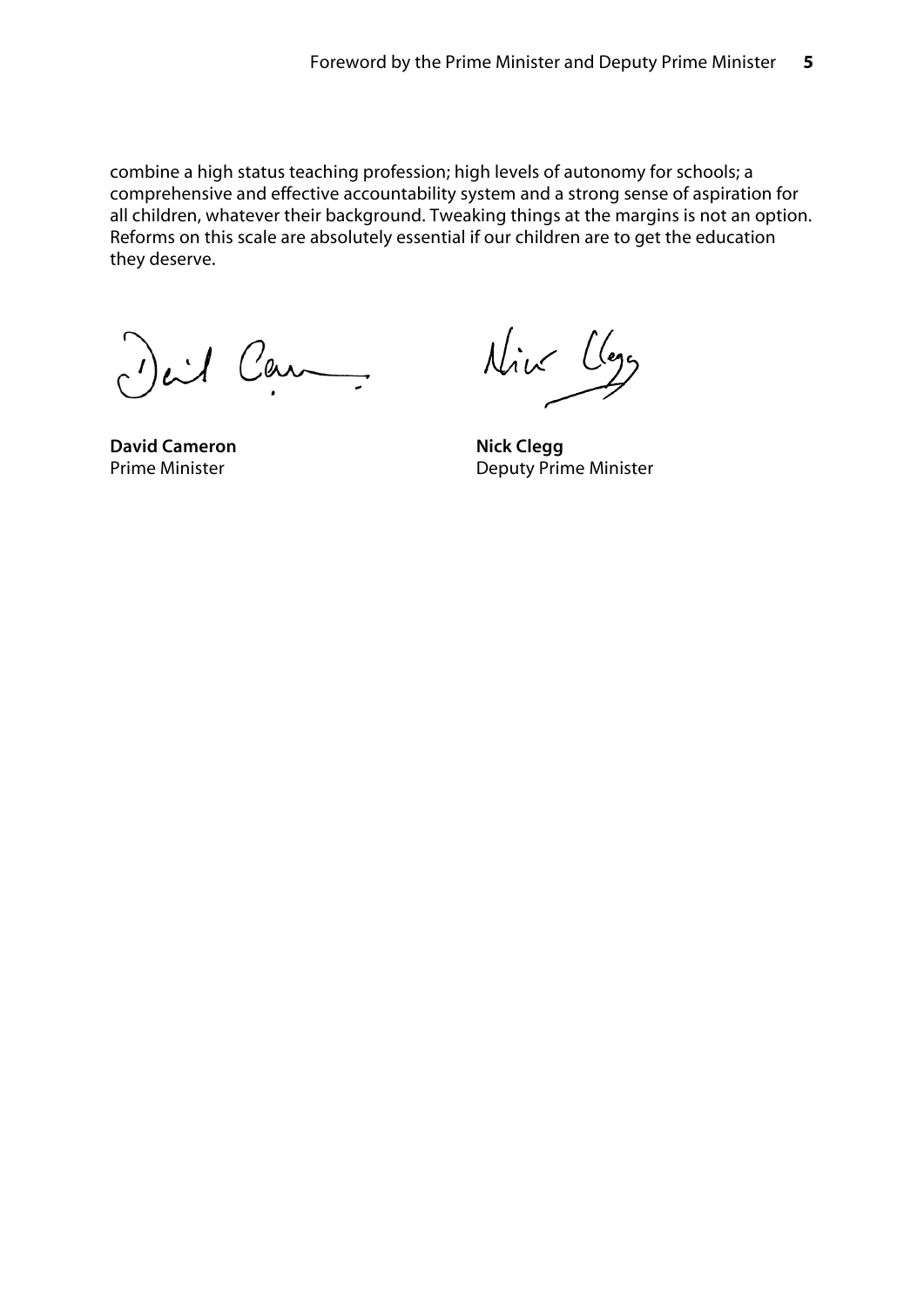### <span id="page-8-0"></span>Foreword by the Secretary of State for **Education**



Education reform is the great progressive cause of our times.

It is only through reforming education that we can allow every child the chance to take their full and equal share in citizenship, shaping their own destiny, and becoming masters of their own fate.

Throughout history, most individuals have been the victims of forces beyond their control. Where you were born, both geographically and in class terms, was overwhelmingly likely to dictate your future. Jobs were rarely a matter of choice and normally decreed by who your father was. Opportunities for women outside the home were restricted. Wealth governed access to cultural riches. Horizons were narrow, hopes limited, happiness a matter of time and chance.

But education provides a route to liberation from these imposed constraints. Education allows individuals to choose a fulfilling job, to shape the society around them, to enrich their inner life. It allows us all to become authors of our own life stories.

That is why it matters so much that access to educational opportunities is spread so inequitably in England. The gulf between the opportunities available to the wealthy and the chances given to the poor, is one of the widest.

In each year around 600,000 children enter state education. Of those, the poorest 80,000 are eligible for free school meals.

In the last year for which we have figures just 40 of those 80,000 made it to Oxbridge. More children from an individual public school, such as Winchester, made it to those top universities than from the entire population of young people eligible for that basic benefit. What makes this tragedy sadder still is that, far from opportunity becoming more equal, our society is becoming less socially mobile. In the year before last, the number of children eligible for free school meals who made it to Oxford or Cambridge was actually 12.5% higher – at 45.

Our schools should be engines of social mobility, helping children to overcome the accidents of birth and background to achieve much more than they may ever have imagined. But, at the moment, our schools system does not close gaps, it widens them.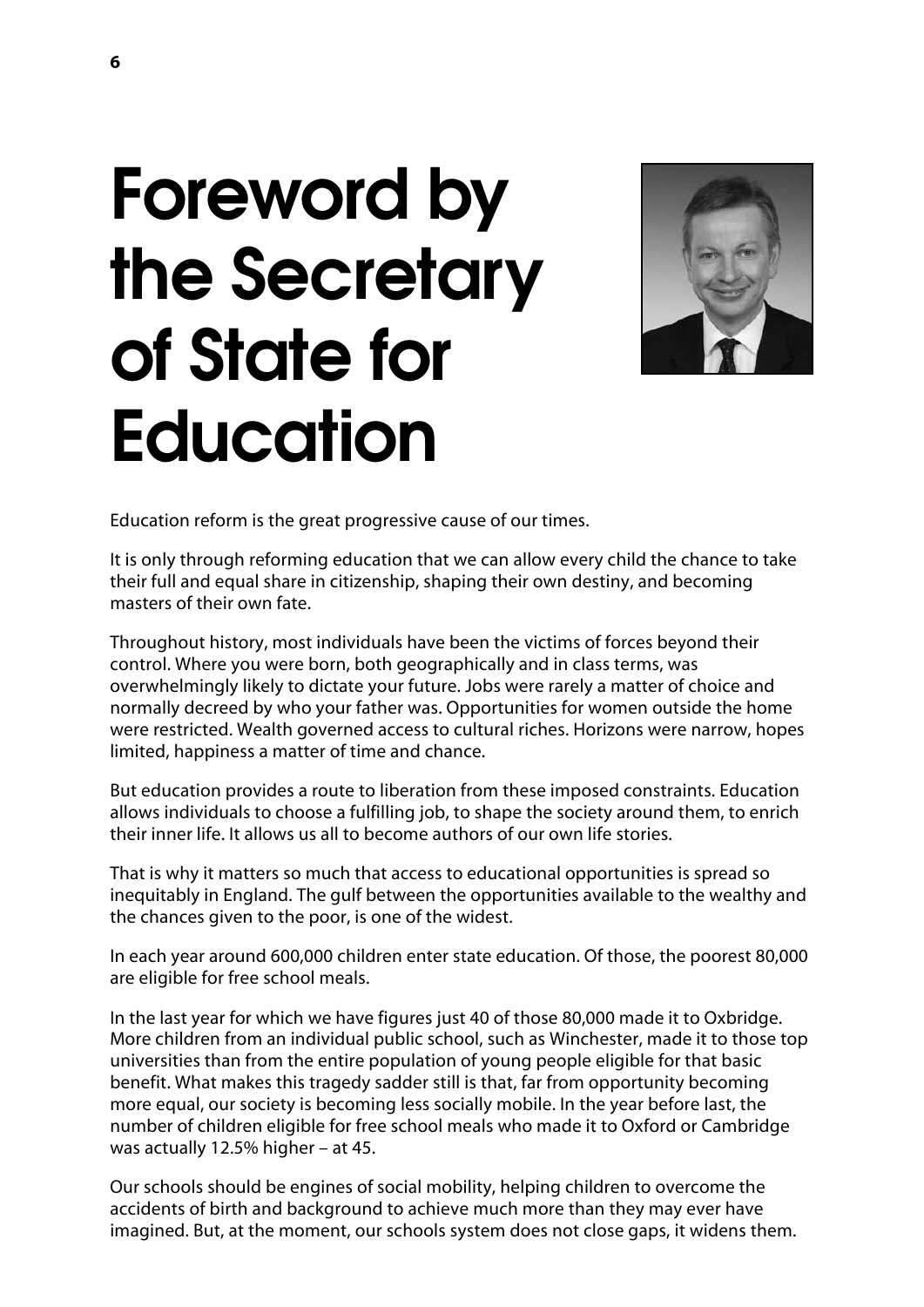Children from poorer homes start behind their wealthier contemporaries when they arrive at school and during their educational journey they fall further and further back. The achievement gap between rich and poor widens at the beginning of primary school, gets worse by GCSE and is a yawning gulf by the time (far too few) sit A levels and apply to university.

This injustice has inspired a grim fatalism in some, who believe that deprivation must be destiny. But for this Government the scale of this tragedy demands action. Urgent, focused, radical action.

Other regions and nations have succeeded in closing this gap and in raising attainment for all students at the same time. They have made opportunity more equal, democratised access to knowledge and placed an uncompromising emphasis on higher standards all at the same time. These regions and nations – from Alberta to Singapore, Finland to Hong Kong, Harlem to South Korea – have been our inspiration.

While each of these exemplars has their own unique and individual approach to aspects of education, their successful systems all share certain common features. Many have put in place comprehensive plans for school improvement which involve improving teacher quality, granting greater autonomy to the front line, modernising curricula, making schools more accountable to their communities, harnessing detailed performance data and encouraging professional collaboration. It is only through such whole-system reform that education can be transformed to make a nation one of the world's top performers.

This White Paper outlines the steps necessary to enact such whole-system reform in England. It encompasses both profound structural change and rigorous attention to standards. It includes a plan for attracting and training even better teachers. It outlines a direction of travel on the curriculum and qualifications which allows us to learn from, and outpace, the world's best.

At the heart of our plan is a vision of the teacher as our society's most valuable asset. We know that nothing matters more in improving education than giving every child access to the best possible teaching. There is no calling more noble, no profession more vital and no service more important than teaching. It is because we believe in the importance of teaching – as the means by which we liberate every child to become the adult they aspire to be – that this White Paper has been written. The importance of teaching cannot be over-stated. And that is why there is a fierce urgency to our plans for reform.

Vich 1 fore

**Michael Gove MP** Secretary of State for Education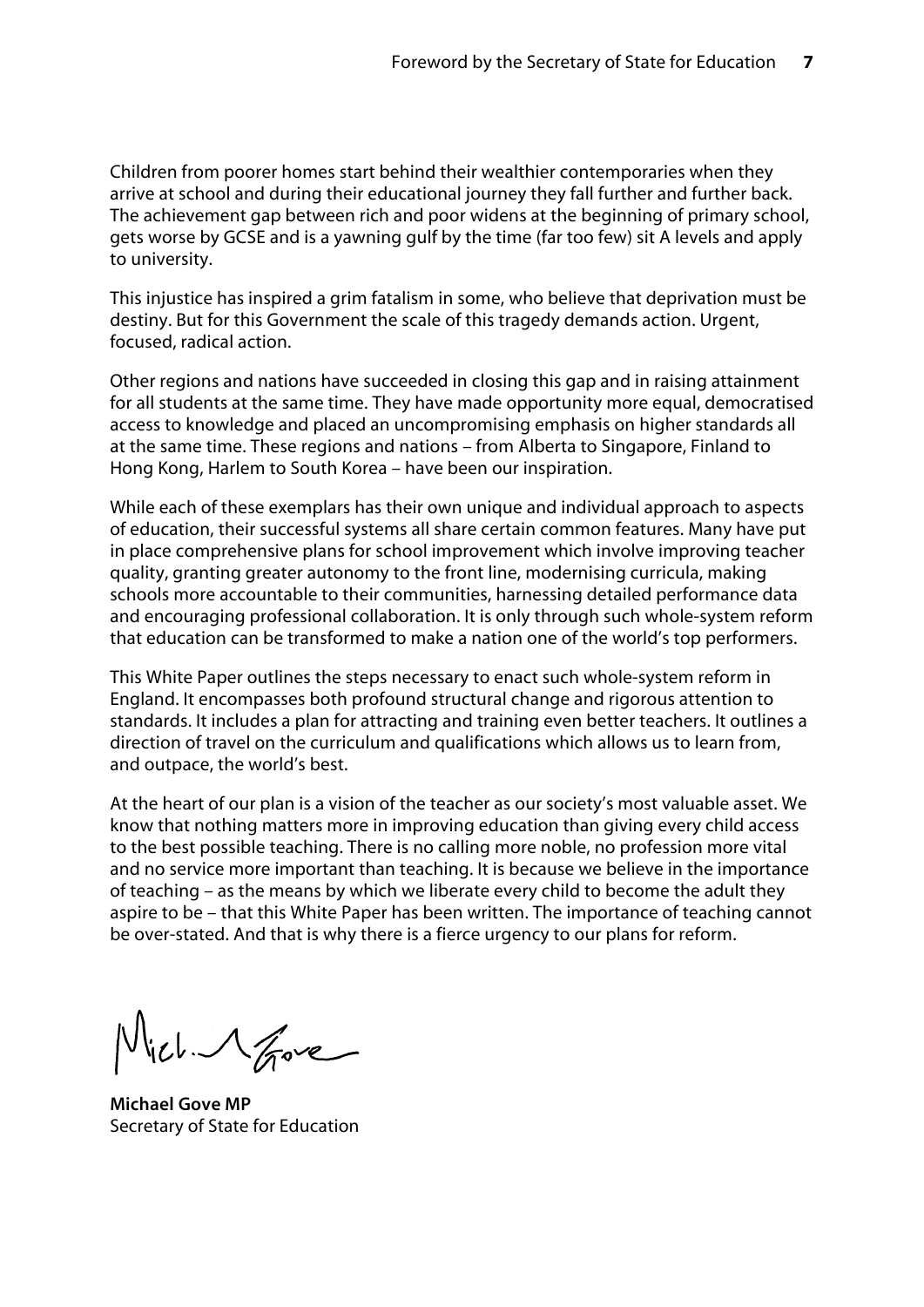# <span id="page-10-0"></span>Executive Summary

- 1. We are fortunate that our school system has important strengths. But our commitment to making opportunity more equal means that we cannot shy away from confronting its weaknesses.
- 2. There are many outstanding school teachers and leaders. But teachers consistently tell us that they feel constrained and burdened, required to teach the same limited diet to successive classes of young people. Most children and young people behave well, but teachers consistently tell us that their authority to deal decisively with bad behaviour has been undermined. More children are participating in education for longer, but the curriculum they are following contains too much that is non-essential and too little which stretches them to achieve standards matching the best in the world.
- 3. More young people are achieving qualifications, but it is no coincidence that many of the qualifications which have grown in popularity recently are not those best recognised by employers and universities, but those which carry the highest value in school performance tables. Schools have become skilled at meeting government targets but too often have had their ability to do what they think is right for their pupils constrained by government directives or improvement initiatives. Schools have more money overall, but it is distributed unfairly, with too much consumed by bureaucracy, both local and national.
- 4. As a result, our school system performs well below its potential and can improve significantly. Many other countries in the world are improving their schools faster than we are. Many other countries have much smaller gaps between the achievements of rich and poor than we do. The very best performing education systems show us that there need be no contradiction between a rigorous focus on high standards and a determination to narrow attainment gaps between pupils from different parts of society; between a rigorous and stretching curriculum and high participation in education; or between autonomous teachers and schools and high levels of accountability. Indeed, these jurisdictions show us that we must pay attention to all of these things at once if our school system is to become one of the world's fastest improving. Even the best school systems in the world are constantly striving to get better – Singapore is looking again at further improving its curriculum, while Hong Kong is looking at ways in which it can improve its teacher training.
- 5. In England, what is needed most of all is decisive action to free our teachers from constraint and improve their professional status and authority, raise the standards set by our curriculum and qualifications to match the best in the world and, having freed schools from external control, hold them effectively to account for the results they achieve. Government should make sure that school funding is fair, with more money for the most disadvantaged, but should then support the efforts of teachers, helping them to learn from one another and from proven best practice, rather than ceaselessly directing them to follow centralised Government initiatives.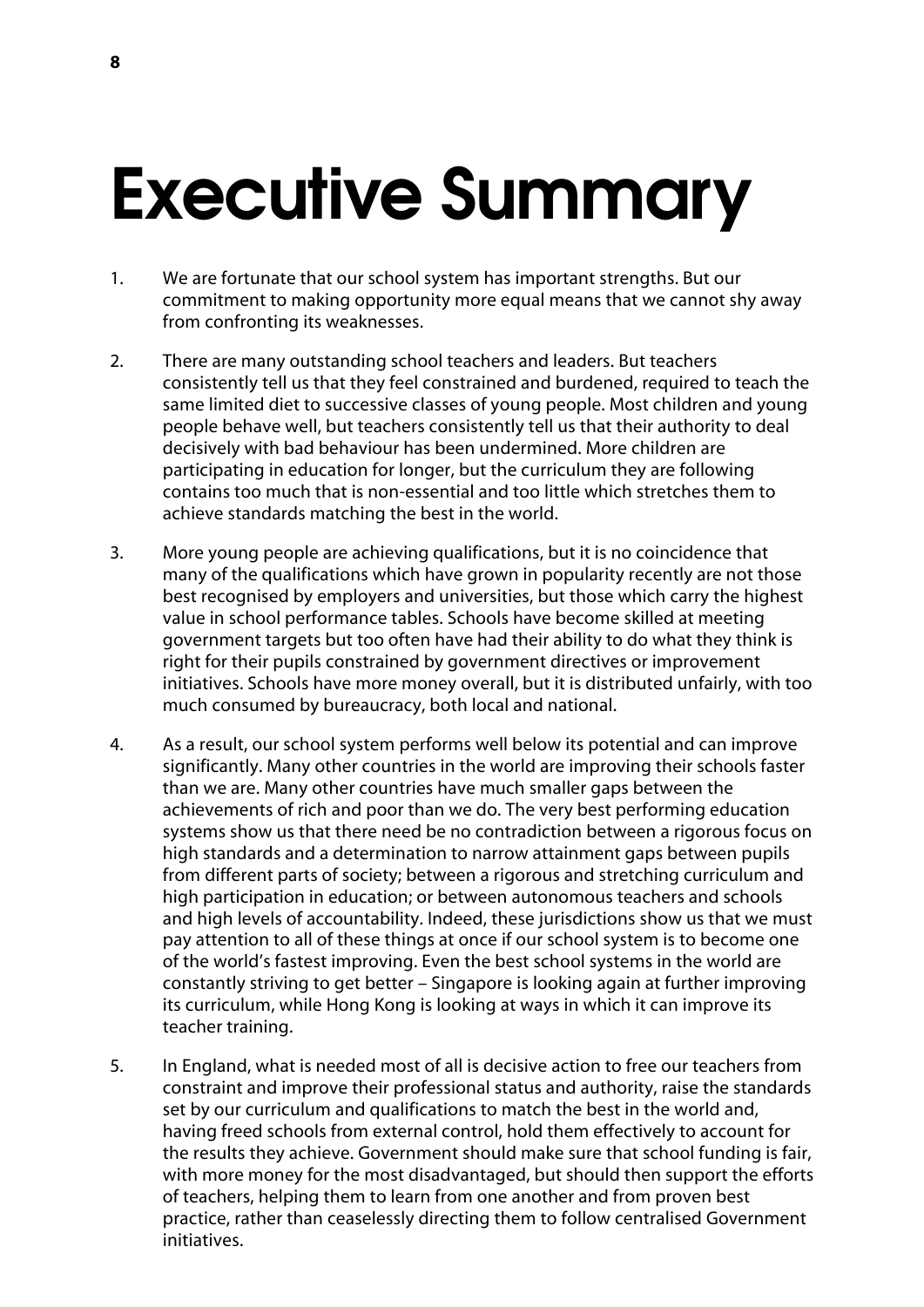6. This White Paper sets out our plans for continuing to take the action that is urgently needed.

#### Teaching and leadership

- 7. All the evidence from different education systems around the world shows that the most important factor in determining how well children do is the quality of teachers and teaching. The best education systems in the world draw their teachers from among the top graduates and train them rigorously and effectively, focusing on classroom practice. They then make sure that teachers receive effective professional development throughout their career, with opportunities to observe and work with other teachers, and appropriate training for leadership positions.
- 8. So, we will:
	- Continue to raise the quality of new entrants to the teaching profession, by: ceasing to provide Department for Education funding for initial teacher training for those graduates who do not have at least a 2:2 degree; expanding Teach First; offering financial incentives to attract more of the very best graduates in shortage subjects into teaching; and enabling more talented career changers to become teachers.
	- Reform initial teacher training, to increase the proportion of time trainees spend in the classroom, focusing on core teaching skills, especially in teaching reading and mathematics and in managing behaviour.
	- Develop a national network of Teaching Schools on the model of teaching hospitals to lead the training and professional development of teachers and head teachers, and increase the number of National and Local Leaders of Education – head teachers of excellent schools who commit to working to support other schools.
	- Sharply reduce the bureaucratic burden on schools, cutting away unnecessary duties, processes, guidance and requirements, so that schools are free to focus on doing what is right for the children and young people in their care.
	- Recognise that schools have always had good pastoral systems and understand well the connections between pupils' physical and mental health, their safety, and their educational achievement and that they are well placed to make sure additional support is offered to those who need it.

#### Behaviour

9. The greatest concern voiced by new teachers and a very common reason experienced teachers cite for leaving the profession is poor pupil behaviour. We know that a minority of pupils can cause serious disruption in the classroom. The number of serious physical assaults on teachers has risen. And poorly disciplined children cause misery for other pupils by bullying them and disrupting learning. It is vital that we restore the authority of teachers and head teachers. And it is crucial that we protect them from false allegations of excessive use of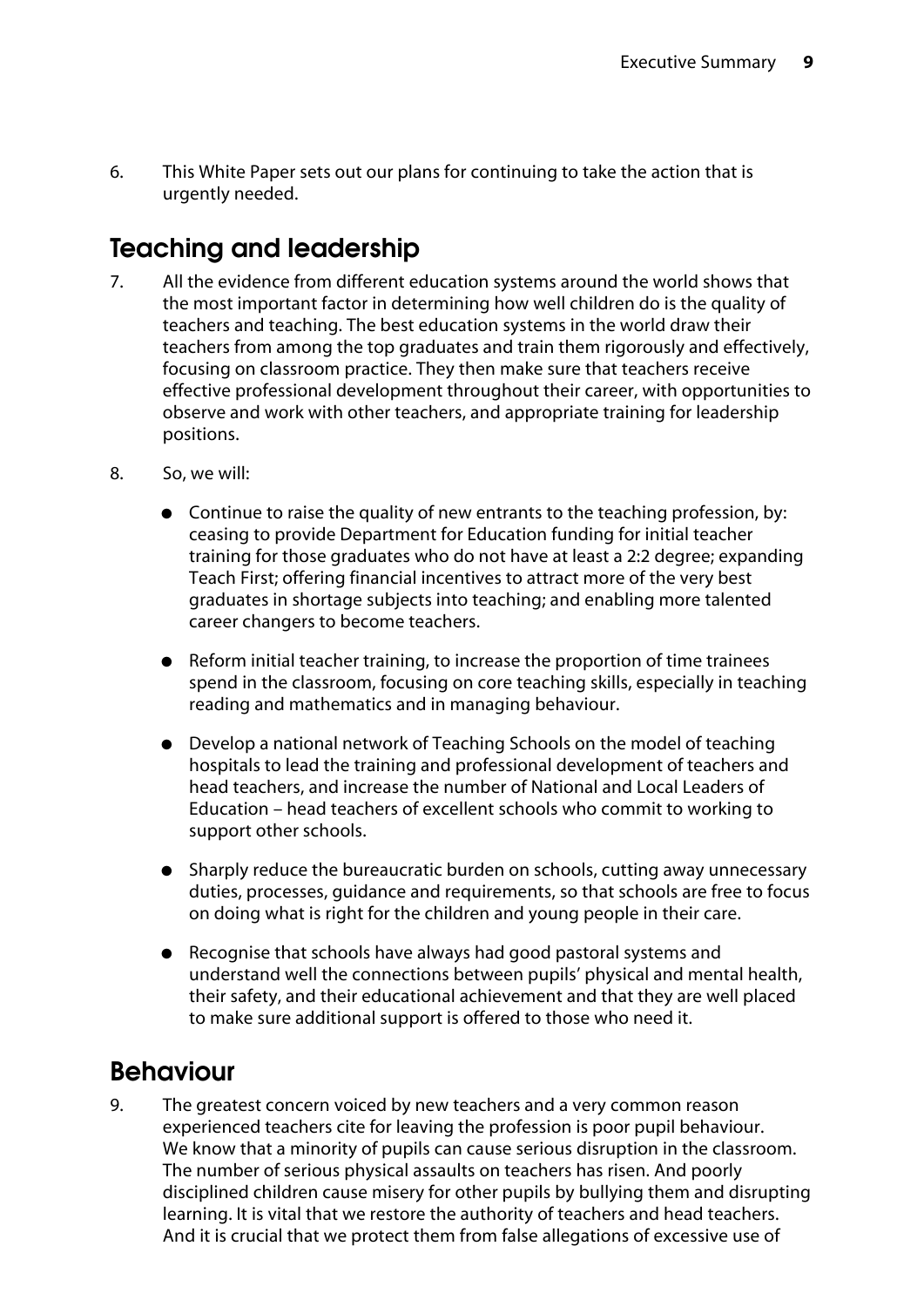force or inappropriate contact. Unless we act more good people will leave the profession – without good discipline teachers cannot teach and pupils cannot learn. So, we will:

- Increase the authority of teachers to discipline pupils by strengthening their powers to search pupils, issue same day detentions and use reasonable force where necessary.
- Strengthen head teachers' authority to maintain discipline beyond the school gates, improve exclusion processes and empower head teachers to take a strong stand against bullying, especially racist, homophobic and other prejudice-based bullying.
- Change the current system of independent appeals panels for exclusions, so that they take less time and head teachers no longer have to worry that a pupil will be reinstated when the young person concerned has committed a serious offence.
- Trial a new approach to exclusions where schools have new responsibilities for the ongoing education and care of excluded children.
- Improve the quality of alternative provision, encouraging new providers to set up alternative provision Free Schools.
- Protect teachers from malicious allegations speeding up investigations and legislating to grant teachers anonymity when accused by pupils.
- Focus Ofsted inspection more strongly on behaviour and safety, including bullying, as one of four key areas of inspections.

#### Curriculum, assessment and qualifications

- 10. Raising the status of teachers and giving them renewed freedom and authority will make a significant contribution to improving schools. However, the best performing education systems also set clear expectations for what children must know and be able to do at each stage in their education, and make sure that the standards they set match the best in the world. Our system of curriculum, assessment and qualifications gives us the ability to do that in this country, but at present the National Curriculum includes too much that is not essential knowledge, and there is too much prescription about how to teach.
- 11. We need a new approach to the National Curriculum, specifying a tighter, more rigorous, model of the knowledge which every child should expect to master in core subjects at every key stage. In a school system which encourages a greater degree of autonomy and innovation the National Curriculum will increasingly become a rigorous benchmark, against which schools can be judged rather than a prescriptive straitjacket into which all learning must be squeezed.
- 12. So, we will:
	- Review the National Curriculum, with the aim of reducing prescription and allowing schools to decide how to teach, while refocusing on the core subject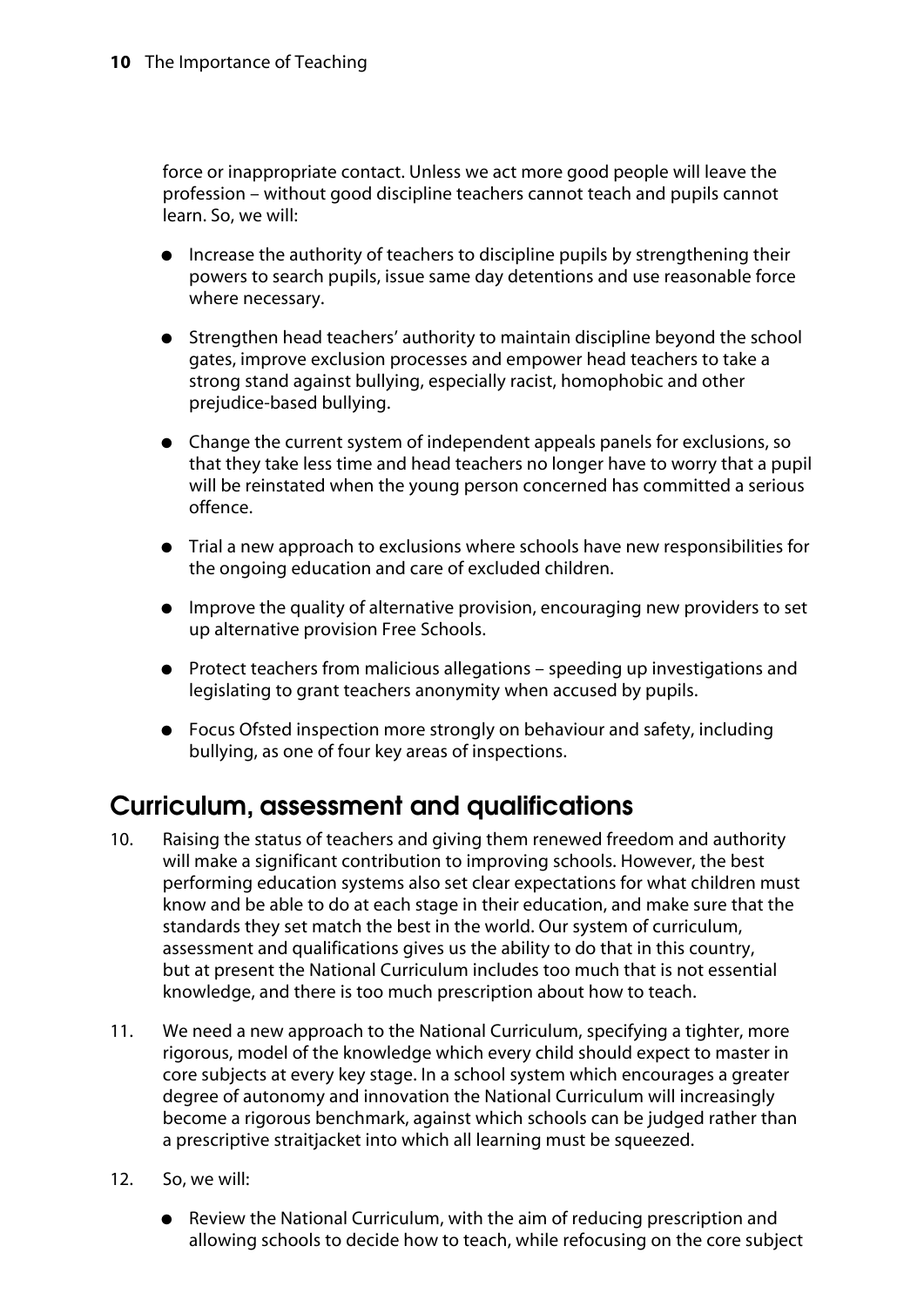knowledge that every child and young person should gain at each stage of their education.

- Ensure that there is support available to every school for the teaching of systematic synthetic phonics, as the best method for teaching reading.
- Ensure that there is proper assessment of pupils at each vital transitional stage of their education, to provide information to parents about how well their child has done and about the effectiveness of schools, and objective evidence for teachers: at age 6, a simple test of pupils' ability to decode words; at 11, as pupils complete primary education; and at 16 as pupils complete compulsory schooling.
- Introduce the English Baccalaureate to encourage schools to offer a broad set of academic subjects to age 16, whether or not students then go down an academic or vocational route.
- Hold an independent review of key stage two testing, seeking to retain a strong basis for accountability and information to parents and secondary schools, while alleviating the damaging effects of over-rehearsal of tests.
- Give the independent regulator, Ofqual, the task of making sure that exam standards in this country match the highest standards overseas.
- Reform vocational education so that it supports progression to further and higher education and employment, and overhaul our vocational qualifications following Professor Alison Wolf's review to ensure that they match the world's best.
- Raise to 17 by 2013 and then 18 by 2015 the age to which all young people will be expected to participate in education or training.

#### The new school system

- 13. Across the world, the case for the benefits of school autonomy has been established beyond doubt. In a school system with good quality teachers, flexibility in the curriculum and clearly established accountability measures, it makes sense to devolve as much day-to-day decision-making as possible to the front line.
- 14. In this country, the ability of schools to decide their own ethos and chart their own destiny has been severely constrained by government guidance, Ministerial interference and too much bureaucracy. While Academies and City Technology Colleges (CTCs) have taken advantage of greater freedoms to innovate and raise standards, these freedoms too have been curtailed in recent years. Meanwhile, it has been virtually impossible to establish a new state-funded school without local authority support, despite convincing international evidence of the galvanising effect on the whole school system of allowing new entrants in areas where parents are dissatisfied with what is available.
- 15. We want every school to be able to shape its own character, frame its own ethos and develop its own specialisms, free of either central or local bureaucratic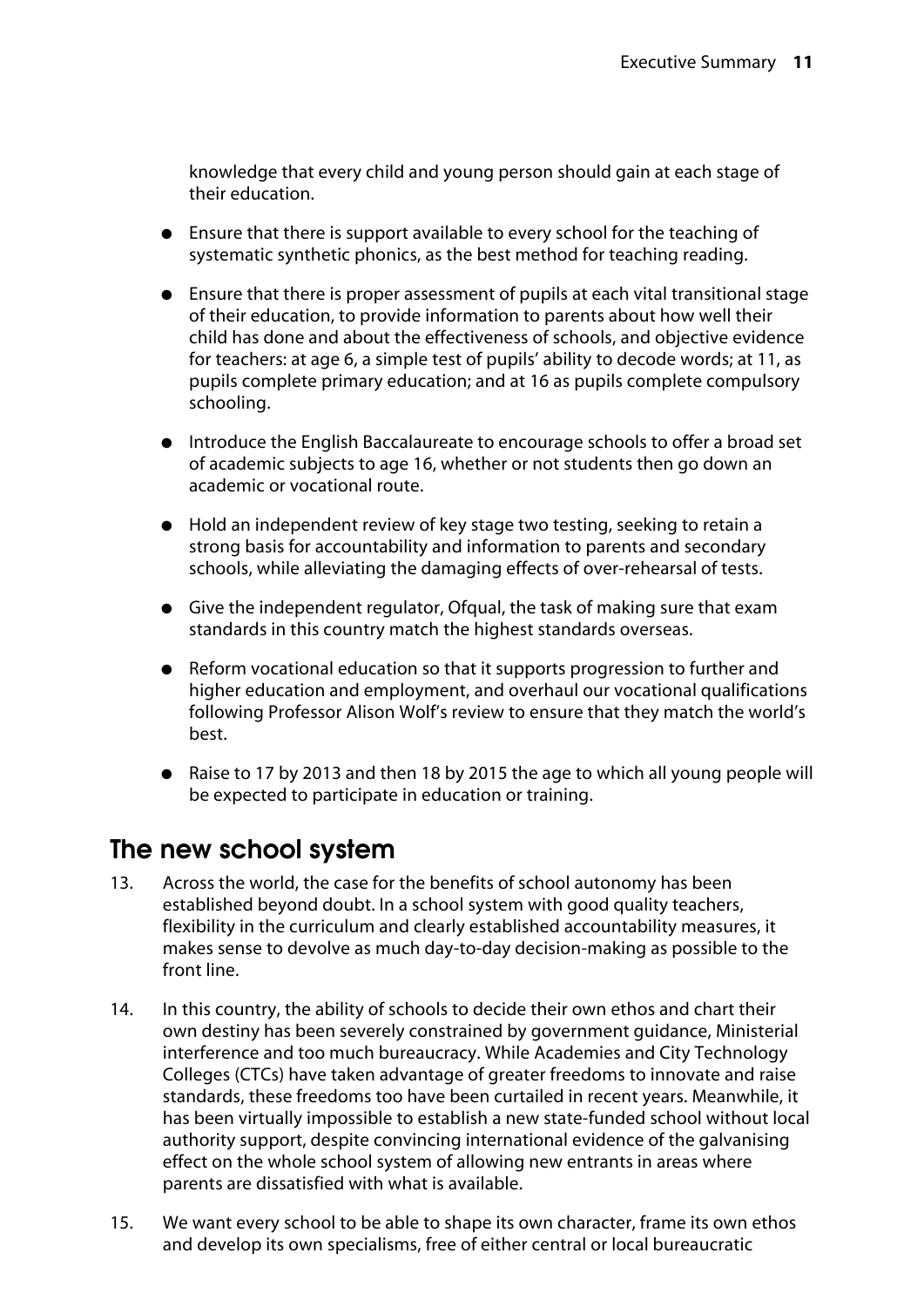constraint. It is our ambition, therefore, to help every school which wishes to enjoy greater freedom to achieve Academy status. Some schools will not want to acquire Academy status just yet, others do not yet have the capacity to enjoy full Academy freedoms without external support or sponsorship. But our direction of travel is towards schools as autonomous institutions collaborating with each other on terms set by teachers, not bureaucrats.

- 16. So, we will:
	- Increase freedom and autonomy for all schools, removing unnecessary duties and burdens, and allowing all schools to choose for themselves how best to develop.
	- Restore for all Academies the freedoms they originally had while continuing to ensure a level playing field on admissions particularly in relation to children with Special Educational Needs.
	- Ensure that the lowest performing schools, attaining poorly and in an Ofsted category or not improving, are considered for conversion to become Academies to effect educational transformation.
	- Dramatically extend the Academies programme, opening it up to all schools: already there are 347 Academies, up from 203 in July.
	- Ensure that there is support for schools increasingly to collaborate through Academy chains and multi-school trusts and federations.
	- Support teachers and parents to set up new Free Schools to meet parental demand, especially in areas of deprivation.
	- Give local authorities a strong strategic role as champions for parents, families and vulnerable pupils. They will promote educational excellence by ensuring a good supply of high quality school places, co-ordinating fair admissions and developing their own school improvement strategies to support local schools.

#### **Accountability**

- 17. Analysis of the international evidence also demonstrates that, alongside school autonomy, accountability for student performance is critical to driving educational improvement.
- 18. It is vital that schools should be accountable to parents for how well pupils do, and how taxpayers' money is spent. Clear performance information and good comparative data are positive features of our system. But we must do better. Greater transparency in the funding system will mean that every parent will know the money which is allocated for their child's education, the amount spent by local government, and the amount available to the school. Comparisons between different schools and local authority areas will drive higher performance and better value for money.
- 19. Clear accountability measures are vital if we are to identify good practice in the best schools and identify those schools where students are being let down. But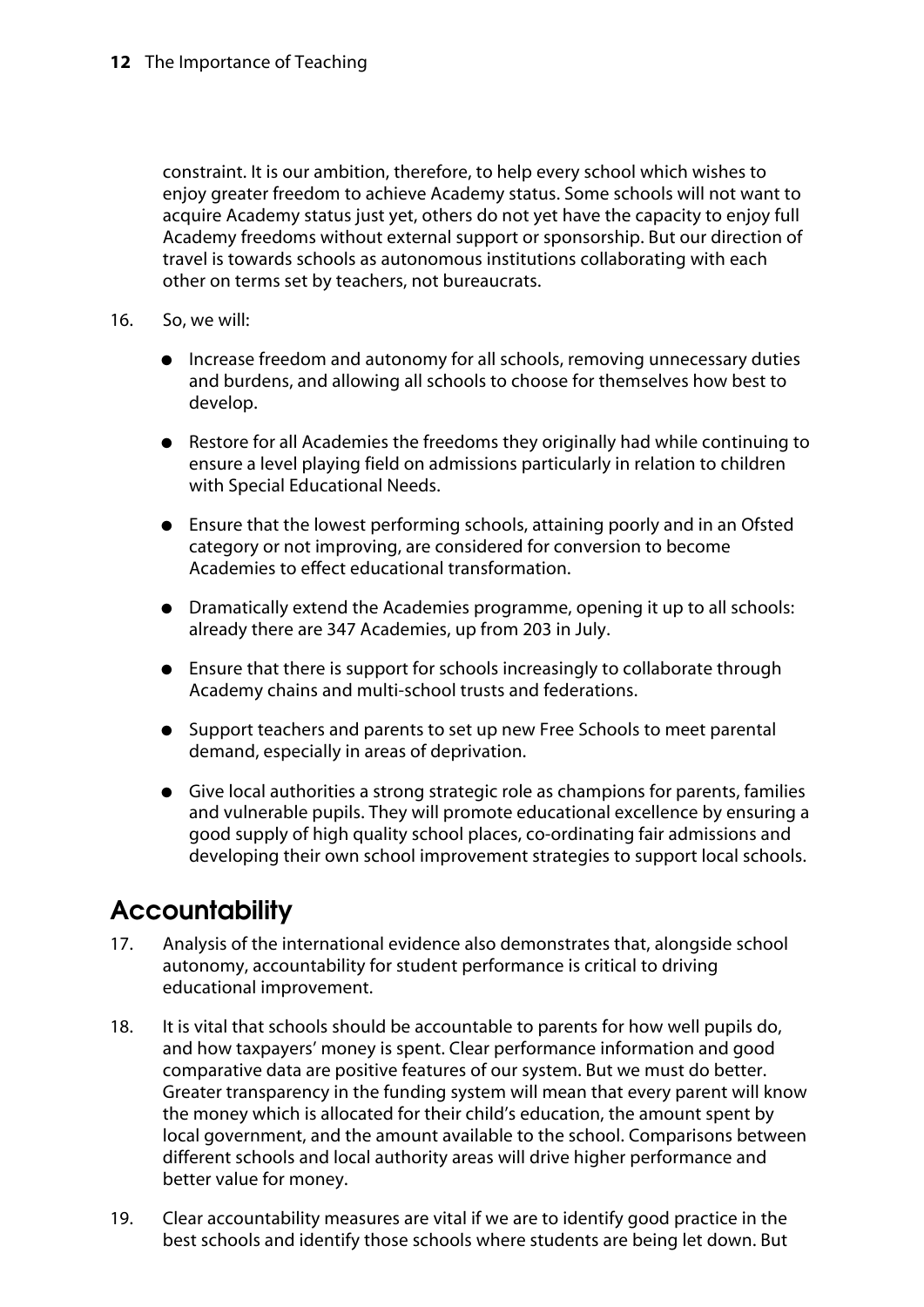existing measures of performance encourage 'gaming' behaviour – with primary schools over-rehearsing tests and secondary schools changing the curriculum to embrace 'equivalent' qualifications which count heavily in performance tables.

- 20. So, we will:
	- Put far more information into the public domain, so that it is possible to understand a school's performance more fully than now.
	- Place information on expenditure, including the amount allocated per pupil, online.
	- Reform performance tables so that they set out our high expectations every pupil should have a broad education (the English Baccalaureate), a firm grip of the basics and be making progress.
	- Institute a new measure of how well deprived pupils do and introduce a measure of how young people do when they leave school.
	- Reform Ofsted inspection, so that inspectors spend more time in the classroom and focus on key issues of educational effectiveness, rather than the long list of issues they are currently required to consider.
	- Establish a new 'floor standard' for primary and secondary schools, which sets an escalating minimum expectation for attainment.
	- Make it easier for schools to adopt models of governance which work for them – including smaller, more focused governing bodies, which clearly hold the school to account for children's progress.

#### School improvement

- 21. Over recent years, centralised approaches to improving schools have become the norm. Government has tended to lead, organise and systematise improvement activity seeking to ensure compliance with its priorities. Government has ringfenced grants, fettered discretion, imposed its will through field forces and intervened to micro-manage everything from the hours allocated to specific kinds of teaching to the precise nature of after-school activities.
- 22. We think that this is the wrong approach. Government should certainly put in place the structures and processes which will challenge and support schools to improve. And where schools are seriously failing we will intervene. But the timetabling, educational priorities and staff deployment of schools cannot be decided in Whitehall. And the attempt to secure automatic compliance with central government initiatives reduces the capacity of the school system to improve itself. Instead, our aim should be to support the school system to become more effectively self-improving. The primary responsibility for improvement rests with schools, and the wider system should be designed so that our best schools and leaders can take on greater responsibility, leading improvement work across the system.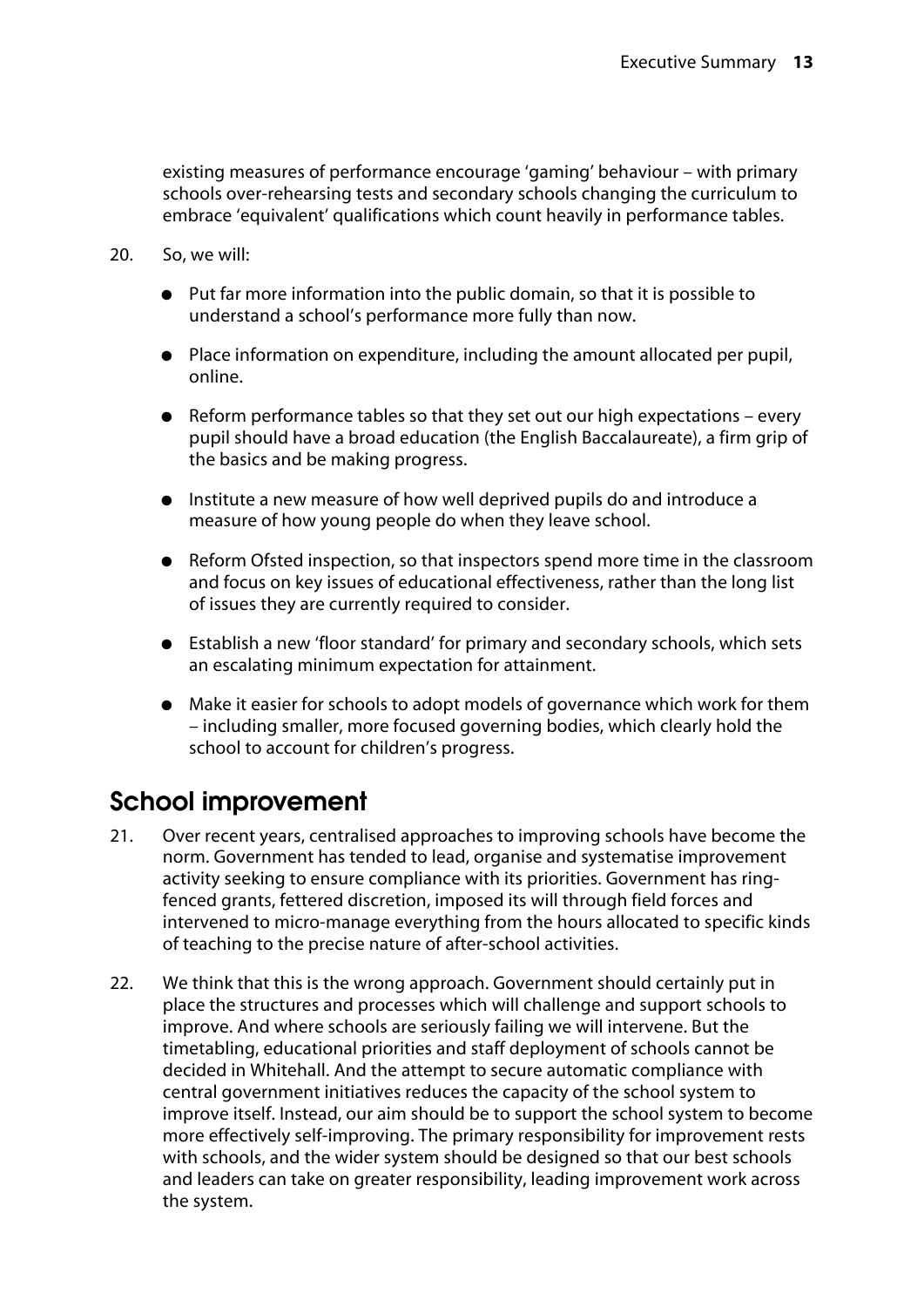- 23. So, we will:
	- Make clear that schools governors, head teachers and teachers have responsibility for improvement. We will end the requirement for every school to have a local authority school improvement partner (SIP) and end the current centralised target-setting process.
	- Instead, increase the number of National and Local Leaders of Education head teachers of excellent schools committed to supporting other schools – and develop Teaching Schools to make sure that every school has access to highly effective professional development support.
	- Make it easier for schools to learn from one another, through publishing 'families of schools' data for every part of the country, setting out in detail how similar schools in a region perform, so that schools can identify from whom it is possible to learn.
	- Make sure that schools have access to evidence of best practice, high-quality materials and improvement services which they can choose to use.
	- Free local authorities to provide whatever forms of improvement support they choose.
	- Ensure that schools below the floor standard receive support, and ensure that those which are seriously failing, or unable to improve their results, are transformed through conversion to Academy status.
	- Encourage local authorities and schools to bring forward applications to the new Education Endowment Fund for funding for innovative projects to raise the attainment of deprived children in underperforming schools.
	- Establish a new collaboration incentive, which financially rewards schools which effectively support weaker schools and demonstrably improve their performance.

#### School Funding

- 24. Our school funding system needs radical reform to make it more transparent, fairer and progressive. The lack of clarity about how Government allocates funds means that it is almost impossible, as things stand, to state definitively and transparently how much is allocated for each pupil in each school. And that opacity generates unfairness.
- 25. At present, one school may receive up to 50 per cent more funding than another school in similar circumstances serving a similar pupil body. The current funding system means that the money that schools receive depends more on history than on the current composition of their pupil body. At the same time, only around 70 per cent of the money that is intended by Government for the most deprived pupils is actually allocated to schools on that basis. We need to ensure there are appropriate incentives for schools to attract poorer students and raise their attainment.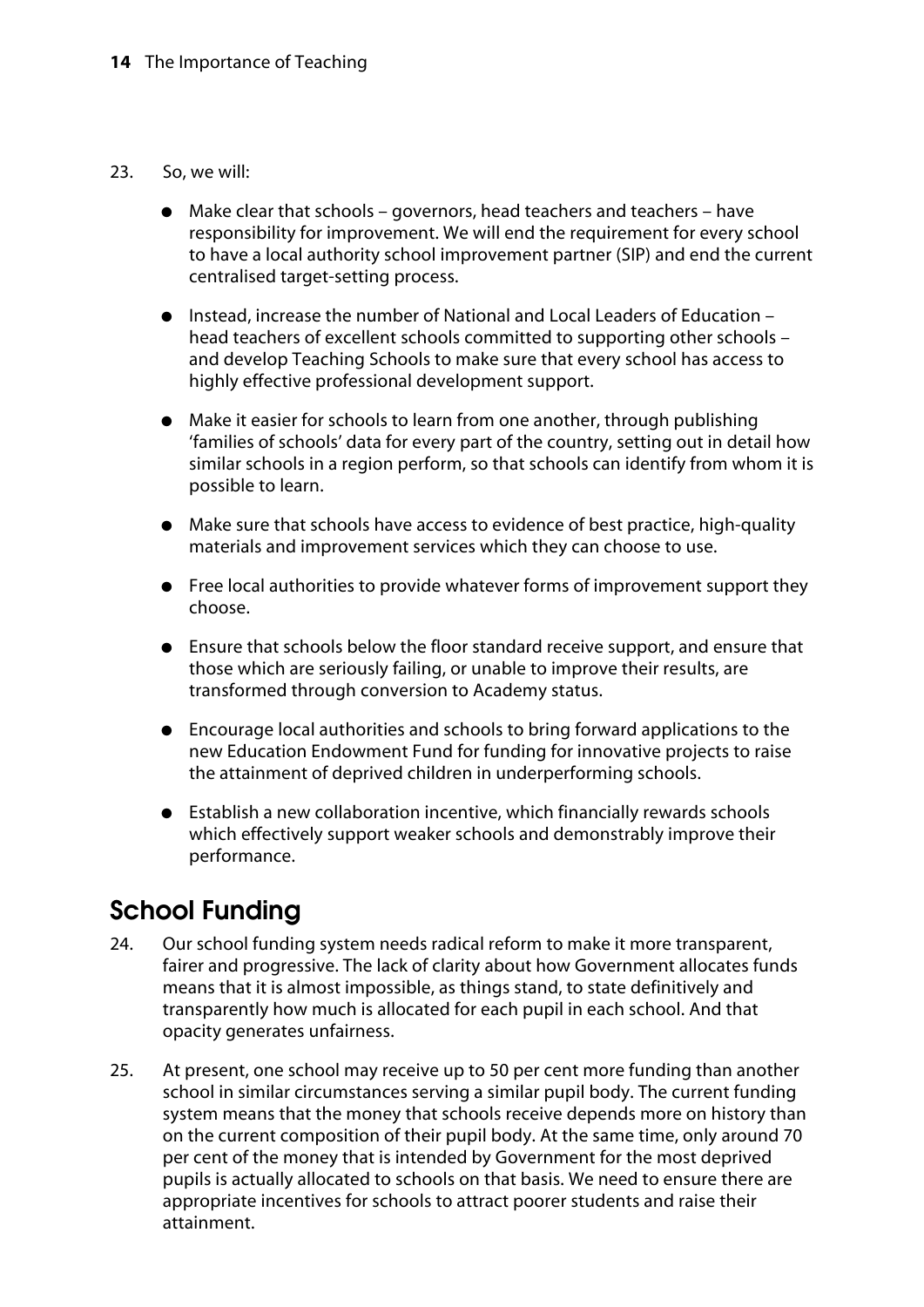- 26. The schools budget was protected in the recent Spending Review. At a time when deficit reduction is an urgent national priority, and other budgets are being cut, there is a real terms growth in school funding. It is vital that we now ensure that this money is distributed fairly and spent wisely. And with more limited capital resources, it is equally important that money is allocated more efficiently and less wastefully.
- 27. So, we will:
	- Target more resources on the most deprived pupils over the next four years, through a new Pupil Premium. In total we will be spending £2.5 billion per year on the Pupil Premium by the end of the Spending Review period.
	- Consult on developing and introducing a clear, transparent and fairer national funding formula based on the needs of pupils, to work alongside the Pupil Premium.
	- In the meantime, increase the transparency of the current funding system by showing both how much money schools receive and what they spend their funds on.
	- End the disparity in funding for 16–18 year-olds, so that schools and colleges are funded at the same levels as one another.
	- Take forward the conclusions of the review of capital spending, cutting bureaucracy from the process of allocating capital funding and securing significantly better value for money.
- 28. The actions we set out in this White Paper learn systematically from the most effective and fastest improving school systems in the world. They are designed to tackle the weaknesses of our system, strengthening the status of teachers and teaching, reinforcing the standards set by the curriculum and qualifications, giving schools back the freedom to determine their own destiny, making them more accountable to parents, and helping them to learn more quickly and systematically from good practice elsewhere. Through taking these steps, we believe that we will create a system in which schools are better able to raise standards, narrow the gap in attainment between rich and poor and enable all young people to stay in education or training until at least the age of 18.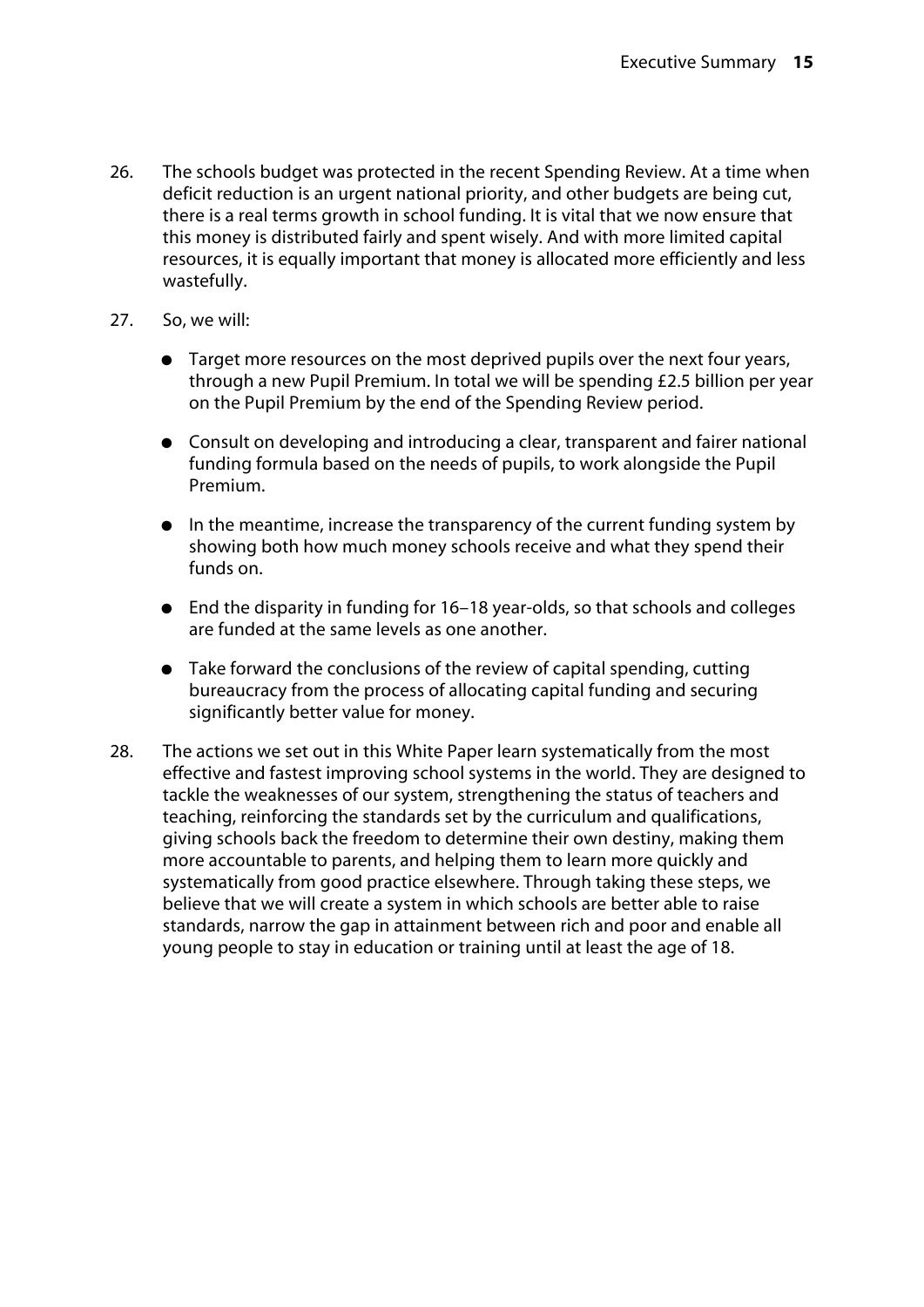### <span id="page-18-0"></span>1. Introduction – the future of schools

- 1.1 There is much that is good and to be celebrated in schools in England today. There are many excellent teachers, working hard and succeeding with children and young people. There are many outstanding school leaders, some of them taking the opportunity to extend their impact more widely as executive head teachers of more than one school, or as National Leaders of Education, supporting other schools to improve. There are many schools which take seriously the task of raising achievement and narrowing attainment gaps, focus sharply on the progress of every child and teach a rigorous and demanding curriculum in an inspiring way, opening up opportunity to many more young people. Third sector organisations including Teach First, Teaching Leaders and Future Leaders are helping to attract more of the best graduates and school leaders to working in disadvantaged schools. Academies are beginning to transform attainment in some of the most disadvantaged and low performing schools in the country.
- 1.2 But we can do much better. Teachers consistently tell us that they feel constrained and burdened, limited to repetitive teaching of the same narrow syllabus to successive classes of young people, often feeling that they are in a straitjacket which gives them little scope to pursue avenues which might unlock the potential of their pupils. The majority of pupils behave well<sup>1</sup>, but teachers consistently tell us that their authority to deal decisively with bad behaviour has been undermined. Consequently, too many lessons are disrupted, new teachers rate behaviour management as their biggest worry<sup>2</sup> and poor behaviour is an important factor for teachers deciding to leave the profession<sup>3</sup>.
- 1.3 Meanwhile, head teachers frequently say that they too feel constrained to comply with the wishes of government, even where in theory they have the powers to do something innovative and different. They say that in the face of many different government agencies pursuing different goals, often holding schools to account for the use of dedicated 'single issue' budgets, it can be hard to establish and maintain their own improvement plan, and it takes great determination to pursue their own approach. Consequently, schools have become skilled at meeting government targets, but frequently head teachers feel that their ability to do what is right for their pupils and communities is constrained by government directives and improvement initiatives.
- 1.4 The approach some schools have taken to meeting targets falls some way short of meeting the needs of their pupils. In a significant number of primary schools, preparation for key stage two tests goes well beyond what would be sensible familiarisation with the tests into excessive rehearsal and repeated practice of tests, eating into valuable teaching time and creating a very narrow curriculum for some children in year six. Meanwhile in many secondary schools, there have been very significant changes to the curriculum. Some of these have served pupils well.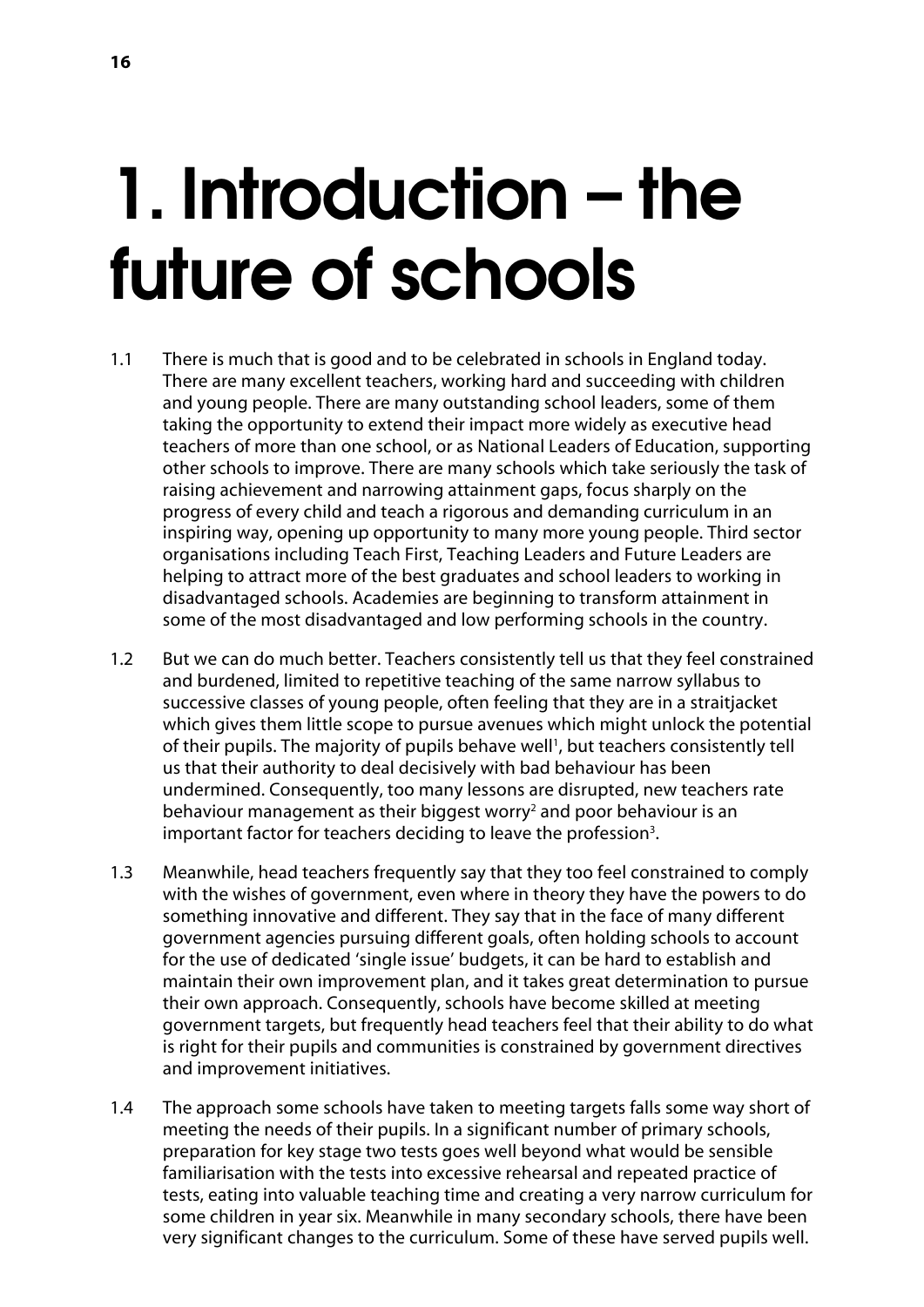But it is no accident that some of the qualifications which have become very popular recently are not those which have the most support from employers and universities, but those which count for more than one GCSE in performance tables, can be taught in a single option block and can be less demanding than most GCSEs.

1.5 For the period 2004–2010 the number of vocational qualifications taken up to age 16 rose from about 15,000 to 575,000: an increase of 3,800 per cent<sup>4</sup>. So, while more young people are participating in education for longer, the curriculum and qualifications they are pursuing contain too much that is not essential and too little which stretches them to achieve standards matching the best in the world.

#### **Number of entries by KS4 pupils for VRQs, NVQs and BTEC vocational qualifications for the period 2004–2010**



- 1.6 And at the same time as these qualifications have grown in popularity, there are worrying signs of a decline in the study of academic subjects. In some schools, the number of pupils studying languages or stretching qualifications in science and humanities has declined alarmingly<sup>5</sup>.
- 1.7 For example in 2009 around half of schools entered no pupils at all for all three sciences<sup>6</sup>. It is pupils in deprived areas who suffer the most from this trend: where schools struggle to attract good teachers of academic subjects<sup>7</sup> they are more likely to stop teaching those subjects altogether. Deprived pupils are then less well prepared for university, especially for the highest status universities: out of the 80,000 pupils eligible for free school meals when they were 16 years old, in the last year for which we have figures only 40 pupils went to Oxbridge<sup>8</sup>.

'**[…] in a knowledge economy, education is the new currency by which nations maintain economic competitiveness and global prosperity […]** opportunities to land a good job are vanishing fast for young workers who drop out of school or fail to get college [HE] experience'

*Arne Duncan UNESCO speech*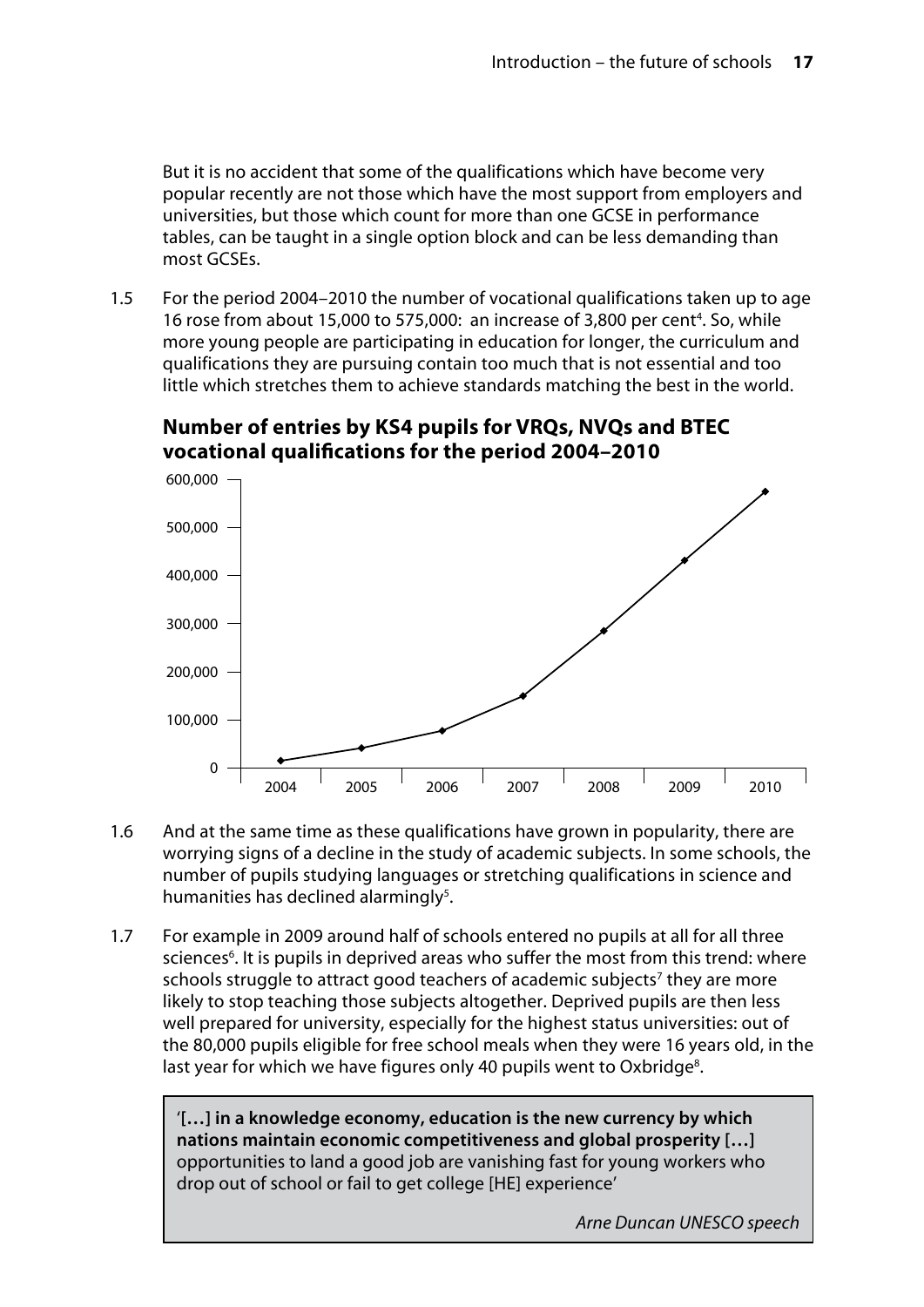- 1.8 Given these problems, it is perhaps unsurprising that employers and universities consistently express concerns about the skills and knowledge of school leavers, while international studies show that other countries are improving their school systems faster, and the difference in achievement between rich and poor is greater in this country than in other comparable countries. We are clear that our school system is performing below its potential: our pupils, teachers and head teachers are capable of achieving more than the current structures allow them to.
- 1.9 It does not have to be like this. The best performing and fastest improving education systems in the world show us what is possible. These systems consistently combine a rigorous focus on high standards with a determination to narrow attainment gaps between pupils from different parts of society<sup>9</sup>. They combine high levels of autonomy for teachers and schools with high levels of accountability: so that professionals both feel highly trusted to do what they believe is right and highly responsible for the progress of every child<sup>10</sup>. They ensure that every child and young person learns through a coherent and stretching approach to the curriculum<sup>11</sup>.
- 1.10 Indeed, what these best performing jurisdictions tell us is that we must pay attention to all of the key elements – the recruitment, training and practices of teachers and leaders, the standards being set by curriculum and qualifications, the autonomy and accountability of schools – if our system is to become one of the world's fastest improving. In this White Paper we set out to learn the lessons, so that more schools succeed and more of our skilled teachers feel that they have the support they need.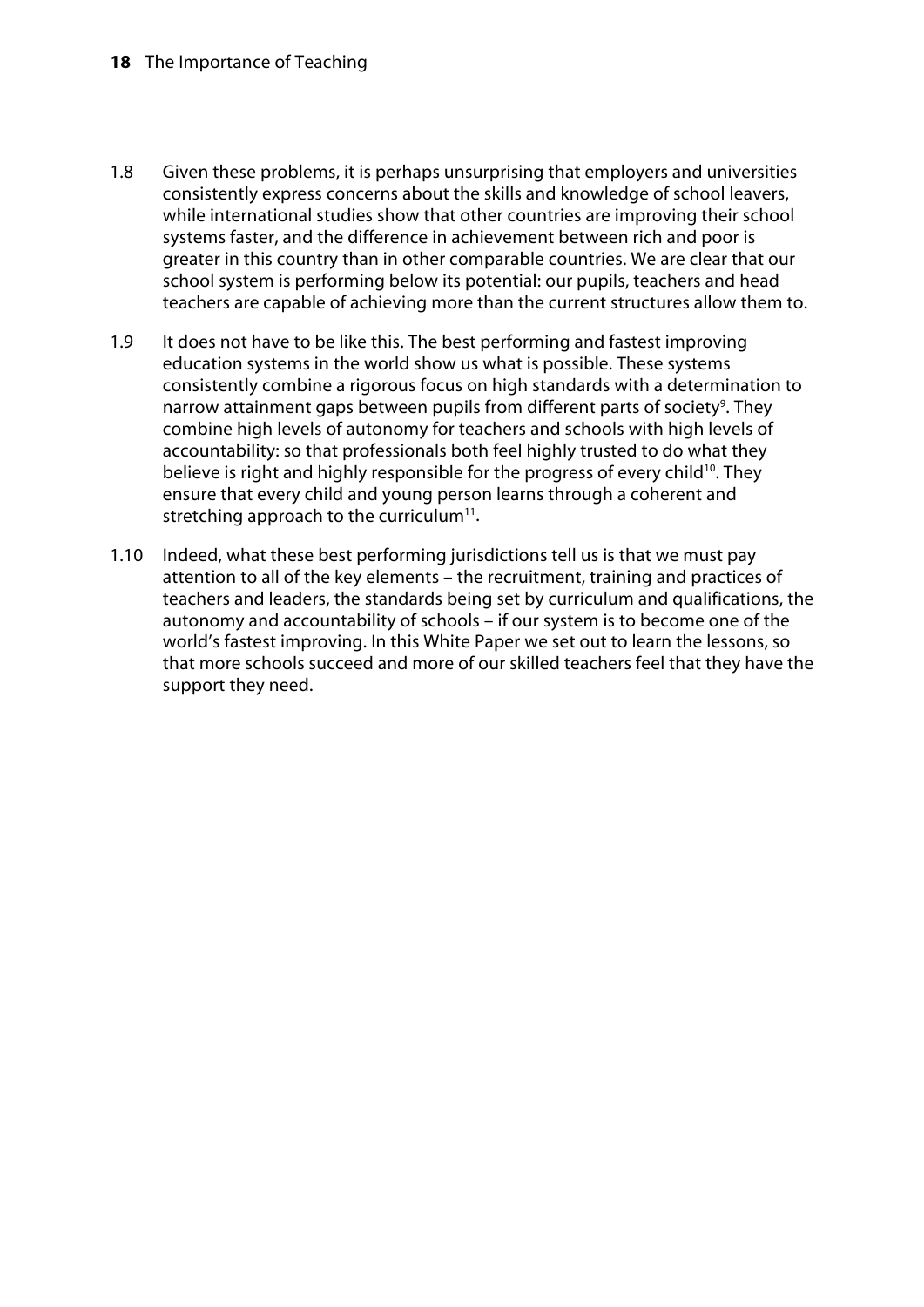# <span id="page-21-0"></span>2. Teaching and Leadership

- 2.1 The evidence from around the world shows us that the most important factor in determining the effectiveness of a school system is the quality of its teachers<sup>12</sup>. The best education systems draw their teachers from the most academically able, and select them carefully to ensure that they are taking only those people who combine the right personal and intellectual qualities<sup>13</sup>. These systems train their teachers rigorously at the outset, focusing particularly on the practical teaching skills they will need. At each stage of their career, and especially as they move into leadership positions, teachers in the highest performing systems receive further focused training and development<sup>14</sup>.
- 2.2 In the highest performing countries, teachers and teaching are held in the highest esteem. Rightly so, because all the evidence shows that good teachers make a profound difference. Studies in the United States have shown that an individual pupil taught for three consecutive years by a teacher in the top ten per cent of performance can make as much as two years more progress than a pupil taught for the same period by a teacher in the bottom ten per cent of performance<sup>15</sup>.
- 2.3 In this country, the evidence about who is being attracted into teaching now is encouraging: where once the average degree class of those joining postgraduate initial teacher training was below average for the graduate population, it is now above average<sup>16</sup>. But we still have some way to go before the status of teaching here matches its status in the highest performing countries: some 43 per cent of teachers here rate the status of teaching as  $\text{low}^{17}$ , and 66 per cent of final-year students at 30 top universities believe that teaching offers slow career progression and limited chances for promotion<sup>18</sup>. We continue to struggle to attract enough graduates in some shortage subjects like physics, chemistry and mathematics<sup>19</sup>. And while some countries draw their teachers exclusively from the top tier of graduates, only two per cent of graduates obtaining first class honours degrees from Russell Group universities go on to train to become teachers within six months of graduating from university $20$ .
- 2.4 Equally, we do not have a strong enough focus on what is proven to be the most effective practice in teacher education and development. We know that teachers learn best from other professionals and that an 'open classroom' culture is vital: observing teaching and being observed, having the opportunity to plan, prepare, reflect and teach with other teachers<sup>21</sup>. Too little teacher training takes place on the job, and too much professional development involves compliance with bureaucratic initiatives rather than working with other teachers to develop effective practice. Only 25 per cent of teachers report that they are regularly observed in classroom practice and two-thirds of all professional development is 'passive learning'22 – sitting and listening to a presentation.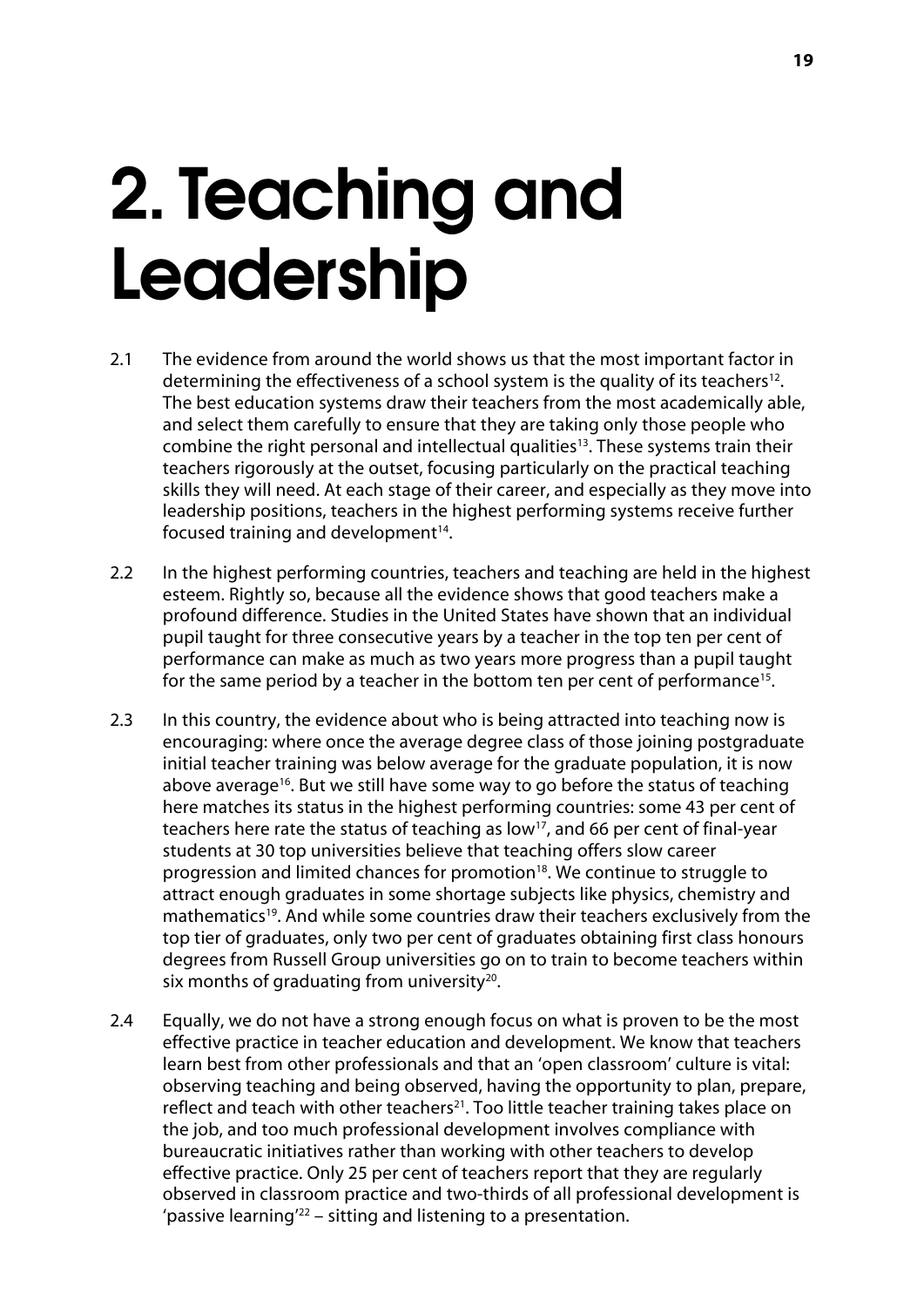- 2.5 In training leaders, we face equally significant issues. One in four head teachers is due to retire in the next three years<sup>23</sup>. And head teachers consistently tell us that their ability to lead their school is constrained by the burdens of bureaucracy, legislation and central guidance, making headship much less attractive for the next generation.
- 2.6 So, we will:
	- Continue to raise the quality of new entrants to the teaching profession, by: ceasing to provide Department for Education funding for initial teacher training for those graduates who do not have at least a 2:2 degree, expanding Teach First: offering financial incentives to attract more of the very best graduates in shortage subjects into teaching; and enabling more talented career changers to become teachers.
	- Reform initial teacher training so that more training is on the job, and it focuses on key teaching skills including teaching early reading and mathematics, managing behaviour and responding to pupils' Special Educational Needs.
	- Create a new national network of Teaching Schools, on the model of teaching hospitals, giving outstanding schools the role of leading the training and professional development of teachers and head teachers.
	- Give schools more freedom to reward good performance and make it easier for them to tackle poor performance by extending pay flexibilities and simplifying performance management and capability procedures.
	- Increase the number of Local and National Leaders of Education: excellent head teachers who provide support to other schools.
	- Dramatically reduce bureaucracy, cutting out unnecessary duties, requirements, guidance and red tape.

#### We will continue to raise the quality of new entrants to the teaching profession

- 2.7 We want to continue to improve the quality of teachers and teaching, and to raise the profession's status. Part of the solution will be to recruit more of the most talented people to the profession. Top-performing countries consistently recruit their teachers from the top third of graduates<sup>24</sup>. Some go further: South Korea recruits from the top five per cent and Finland from the top ten per cent of the cohort who graduate from their school system25. Evidence also suggests that prior academic attainment makes the biggest difference when combined with a high level of overall literacy and numeracy, strong interpersonal and communication skills, a willingness to learn, and the motivation to teach<sup>26</sup>.
- 2.8 So, there are three key areas where we need teachers to be very well equipped: subject knowledge and academic preparation, overall literacy and numeracy, and the personal and interpersonal skills that are necessary in order to interact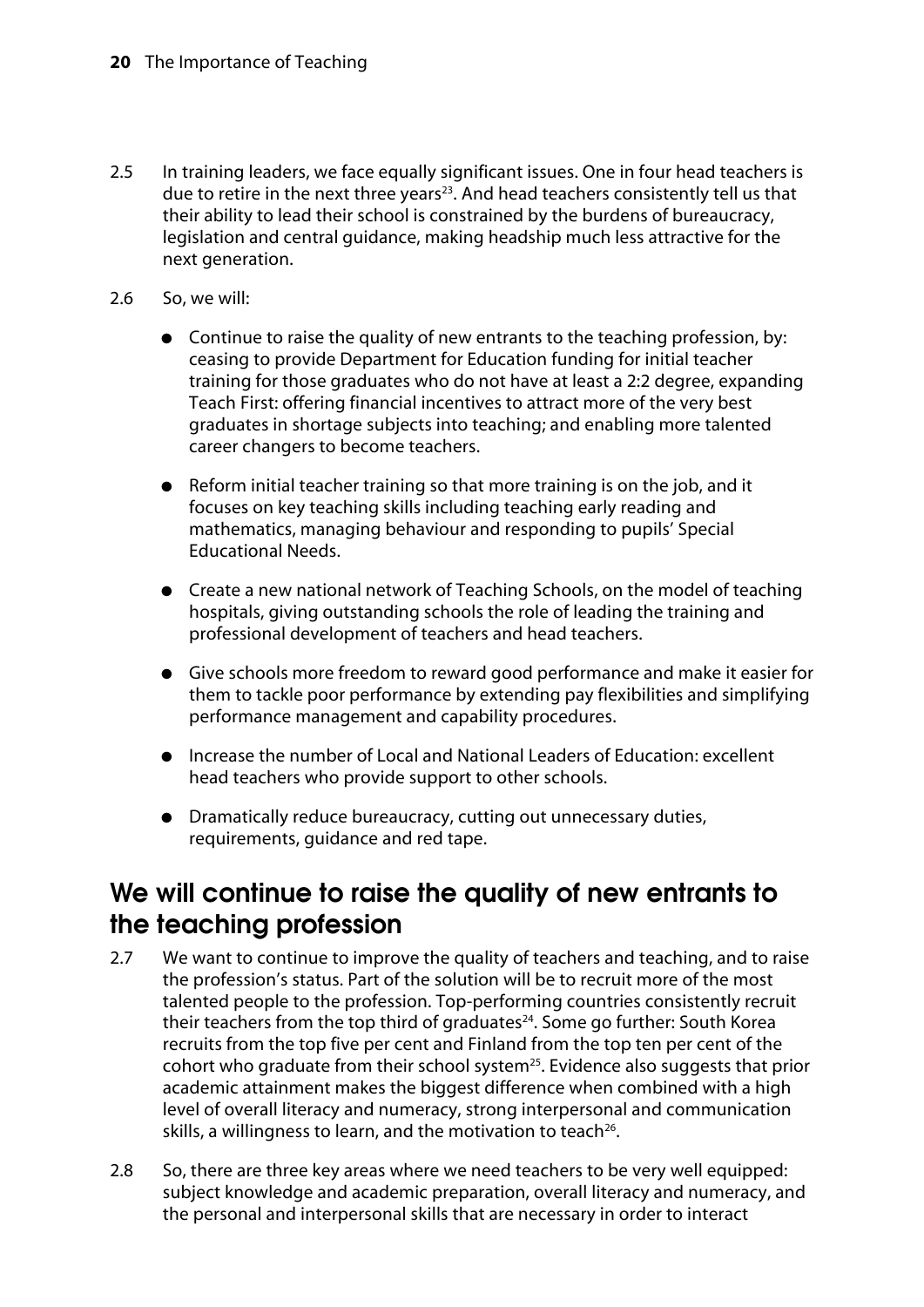successfully in the classroom. We will take steps to raise expectations and make improvements in each of these areas.

- 2.9 First, for recent graduates, we will raise the bar for entry to PGCE teacher training by ceasing to provide Department for Education funding for applicants who do not hold at least a 2:2 degree or equivalent from September 2012.
- 2.10 Second, we will review the operation of the current 'basic skills' tests of literacy and numeracy which teachers are required to pass before they can practice. We will make sure student teachers take the test at the start rather than the end of the course, reduce the scope for retaking (currently one in seven teachers re-sits one of the tests more than three times), and strengthen the rigour of the tests to ensure they set a high enough standard.
- 2.11 Third, we know that highly effective models of teacher training (including those of Finland, Singapore, Teach First and Teach for America) systematically use assessments of aptitude, personality and resilience as part of the candidate selection process<sup>27</sup>. We are trialling such assessments and, subject to evaluation, plan to make them part of the selection process for teacher training.
- 2.12 As well as raising the minimum standard, we also need to make sure that teaching is sufficiently attractive to the country's most able young people. So we will develop and extend routes into teaching which have proven to be attractive to this group. Teach First is a very effective third sector organisation backed by business and government which has shown what is possible. It recruits highly able graduates, who would not otherwise have considered teaching<sup>28</sup>, to work in some of the country's most challenging schools for at least two years. It trains graduates for six weeks in the summer and then places them in schools as paid trainees, also offering a range of opportunities for them to develop as leaders. In 2010 over 5,000 graduates competed for 560 places on the scheme and Teach First is currently seventh in the Times Top 100 list of graduate employers<sup>39</sup>. Ofsted, in its first review of Teach First in 2008 said that half of the trainees were 'outstanding' while some were 'amongst the most exceptional trainees produced by any teacher training route'30. Even though they are chosen because they would not otherwise have considered teaching, some 60 per cent do stay in teaching<sup>31</sup>.
- 2.13 We will provide funding to more than double the size of Teach First from 560 new teachers to 1,140 each year by the end of this Parliament. This will include extending it across the country, and into primary schools.
- 2.14 We will also ask Teach First to develop Teach Next, a new employment-based route to attract high-fliers from other professions. The proportion of people who train to teach having changed career has grown very sharply, but we are aware that some of the most able potential career changers are put off by the thought of re-training and 'starting again at the bottom'. So, Teach Next will seek to draw in talented professionals with similarly strong academic records and interpersonal skills to those on Teach First, and with experience of the world of work. It will provide an accelerated route to leadership, will begin recruiting in 2011, and by September 2013 will have trained and placed around 200 highly talented career changers.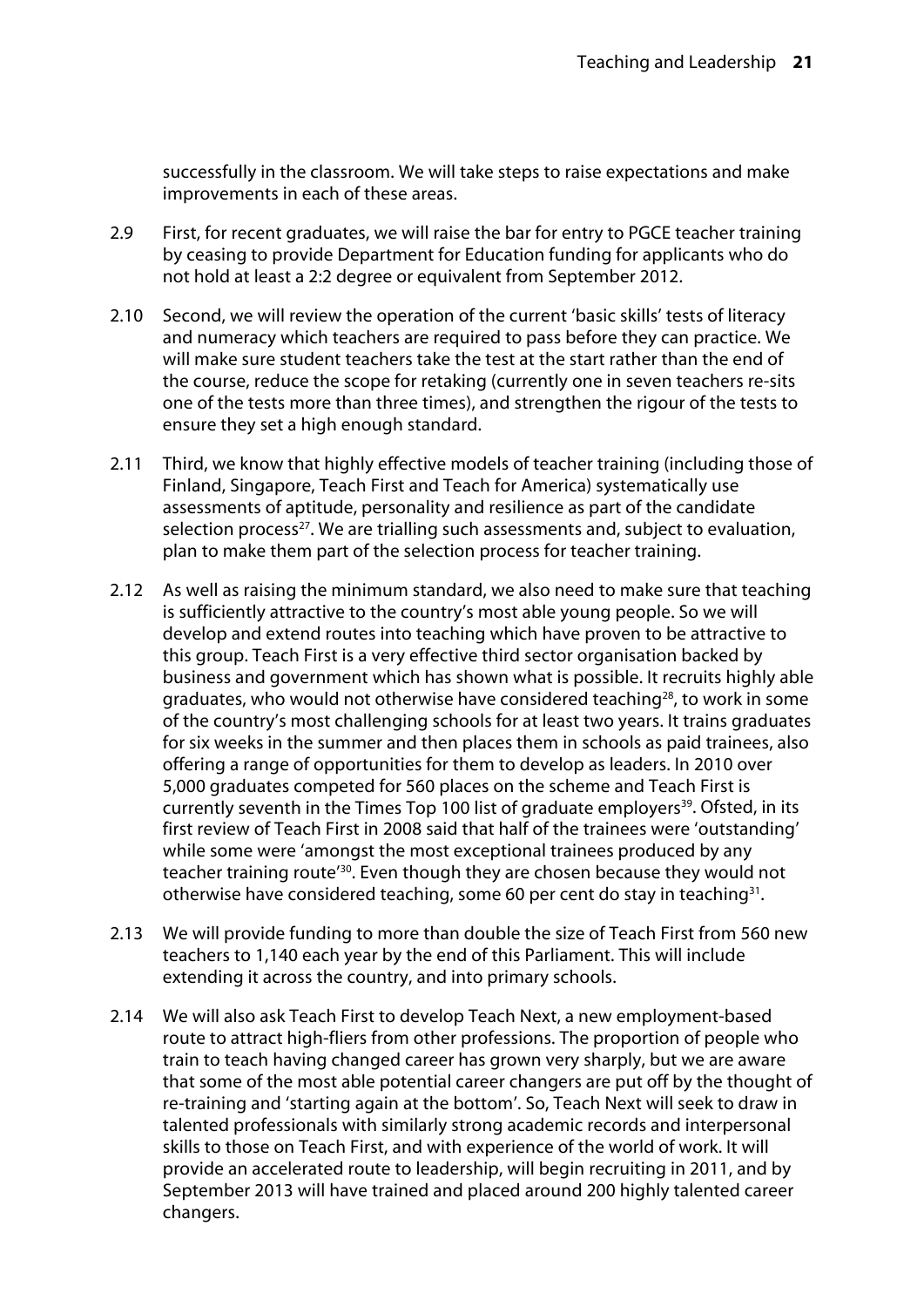- 2.15 We will also encourage Armed Forces leavers to become teachers, by developing a 'Troops to Teachers' programme which will sponsor service leavers to train as teachers. We will pay tuition fees for PGCEs for eligible graduates leaving the Armed Forces and work with universities to explore the possibility of establishing a bespoke compressed undergraduate route into teaching targeted at Armed Forces leavers who have the relevant experience and skills but may lack degreelevel qualifications. We will encourage Teach First to work with the services as they develop Teach Next, so that service leavers are able to take advantage of new opportunities to move into education. Service leavers also have a great deal to offer young people as mentors and we will be looking to increase opportunities for this. The charity Skill Force does fantastic work in this area enabling more former Armed Forces personnel to work alongside the children who benefit most from their support.
- 2.16 More generally, we wish to provide stronger incentives for the best graduates to come into teaching, especially in shortage subjects. We think that there is scope to provide stronger incentives at the point at which students would start postgraduate initial teacher training, including exploring how we might pay off the student loans of high-performing graduates in shortage subjects who wish to enter teaching. Incentives could be tailored to offer more to graduates with good degrees and to those who would teach shortage subjects.
- 2.17 We also think that there is scope to provide support for particularly capable students through their undergraduate degrees, as the Armed Forces do with officer cadets. We will examine how to provide scholarships through university for capable students who commit to entering teaching after graduation. Students might be expected to commit themselves to teach for a fixed period of time, and either to train or work with young people during university holidays, in return for financial support as undergraduates.
- 2.18 The reforms to higher education and to student finance announced by the Department for Business, Innovation and Skills, following the Browne Review, are likely to mean significant wider change for higher education. We will therefore publish for consultation our detailed proposals for the funding of initial teacher training early in the New Year.

#### We will reform the way in which new and existing teachers are trained and developed

2.19 Just as important as attracting the right people into teaching is that teachers should get the right training and development as they learn to teach, and throughout their careers.

#### **We will reform Initial Teacher Training so that it focuses on what is really important**

2.20 The initial training of teachers is perhaps the most important part of their professional development. Over a twenty-year period, initial teacher training has tended to focus more sharply on classroom practice. Even so, new teachers report that they are not always confident about some key skills that they need as teachers, for example the teaching of systematic synthetic phonics as the proven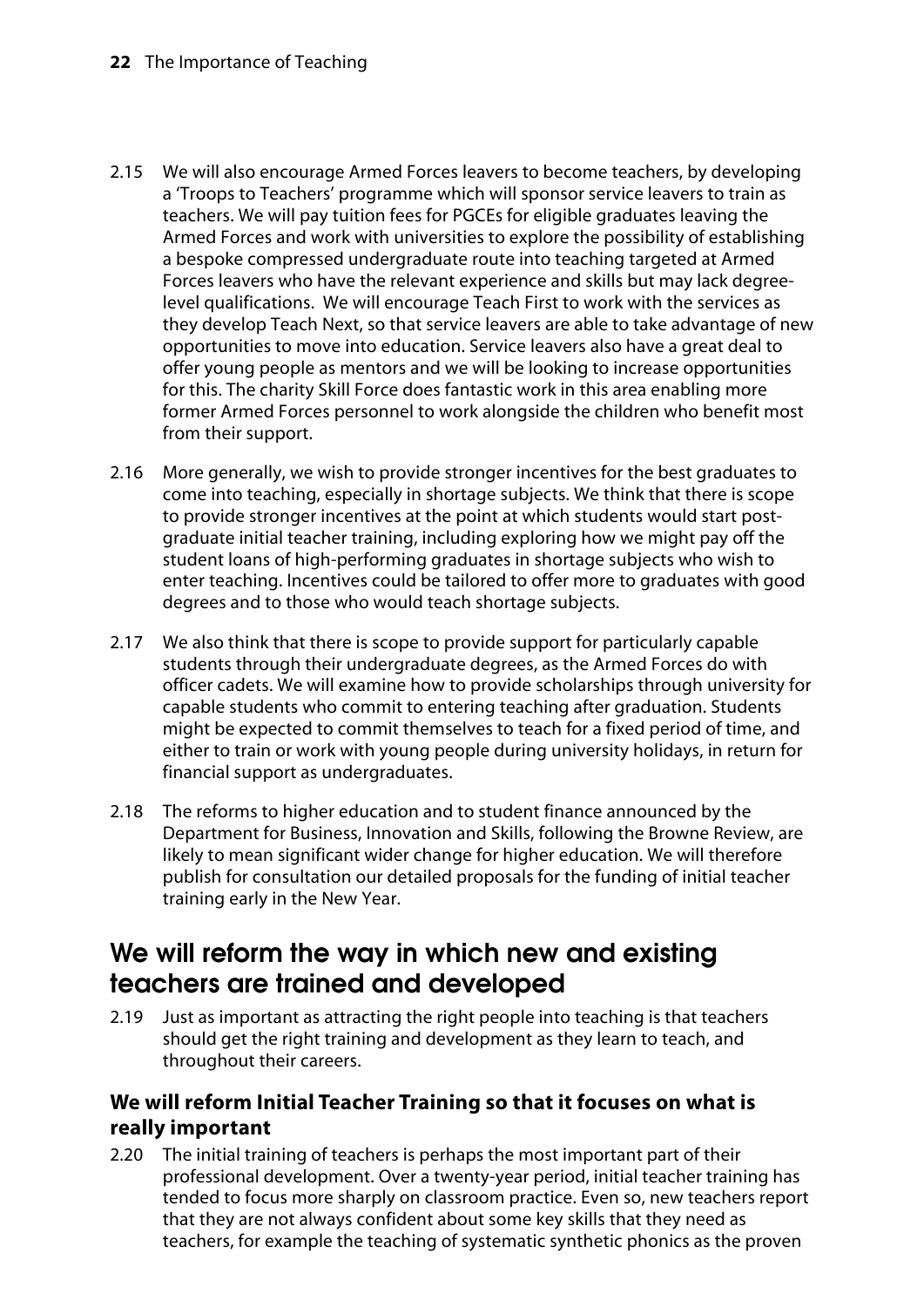best way to teach early reading<sup>32</sup>, and the management of poor behaviour in the classroom.

- 2.21 We will provide more opportunities for a larger proportion of trainees to learn on the job by improving and expanding the best of the current school-based routes into teaching – school-centred initial teaching training and the graduate teacher programme. A central application system will make it easier for potential trainees to find a suitable place. Our strongest schools will take the lead and trainees will be able to develop their skills, learning from our best teachers. Increased opportunities for school-based training will suit career changers, new graduates and existing members of the school workforce wanting to learn on the job and receive a salary as they train.
- 2.22 Subject to legislation, the key functions of the Training and Development Agency (TDA), some of which are outlined above, will transfer to the Department for Education, where they will be exercised by an executive agency that is directly accountable to Ministers.

#### **We will develop a national network of new Teaching Schools to lead and develop sustainable approaches to teacher development across the country**

- 2.23 Over a number of years, more training of teachers has taken place in schools, through school-centred programmes, through the graduate teacher programme and in Training Schools – effective schools which have been asked to lead a cluster of other schools to train teachers. More recently, in London and Greater Manchester, the model of a Teaching School has been developed, modelled on teaching hospitals. These are outstanding schools led by outstanding head teachers (National Leaders of Education), which have a track record in improving pupil outcomes through supporting other schools.
- 2.24 We intend to bring together the Training School and Teaching School models, to create a national network of Teaching Schools. These will be outstanding schools, which will take a leading responsibility for providing and quality assuring initial teacher training in their area. We will also fund them to offer professional development for teachers and leaders. Other schools will choose whether or not to take advantage of these programmes, so Teaching Schools will primarily be accountable to their peers. We intend there to be a national network of such schools and our priority is that they should be of the highest quality – truly amongst the best schools in the country. The National College will be responsible for quality assurance of their work, and will remove accreditation from any school not meeting the standards.
- 2.25 In parallel, we will invite some of the best higher education providers of initial teacher training to open University Training Schools. These are used widely in Finland as a means of training teachers in practice. There are similar successful models in the US, including for example 'lab schools' in Chicago. We already have interest from some higher education providers in trialling this approach.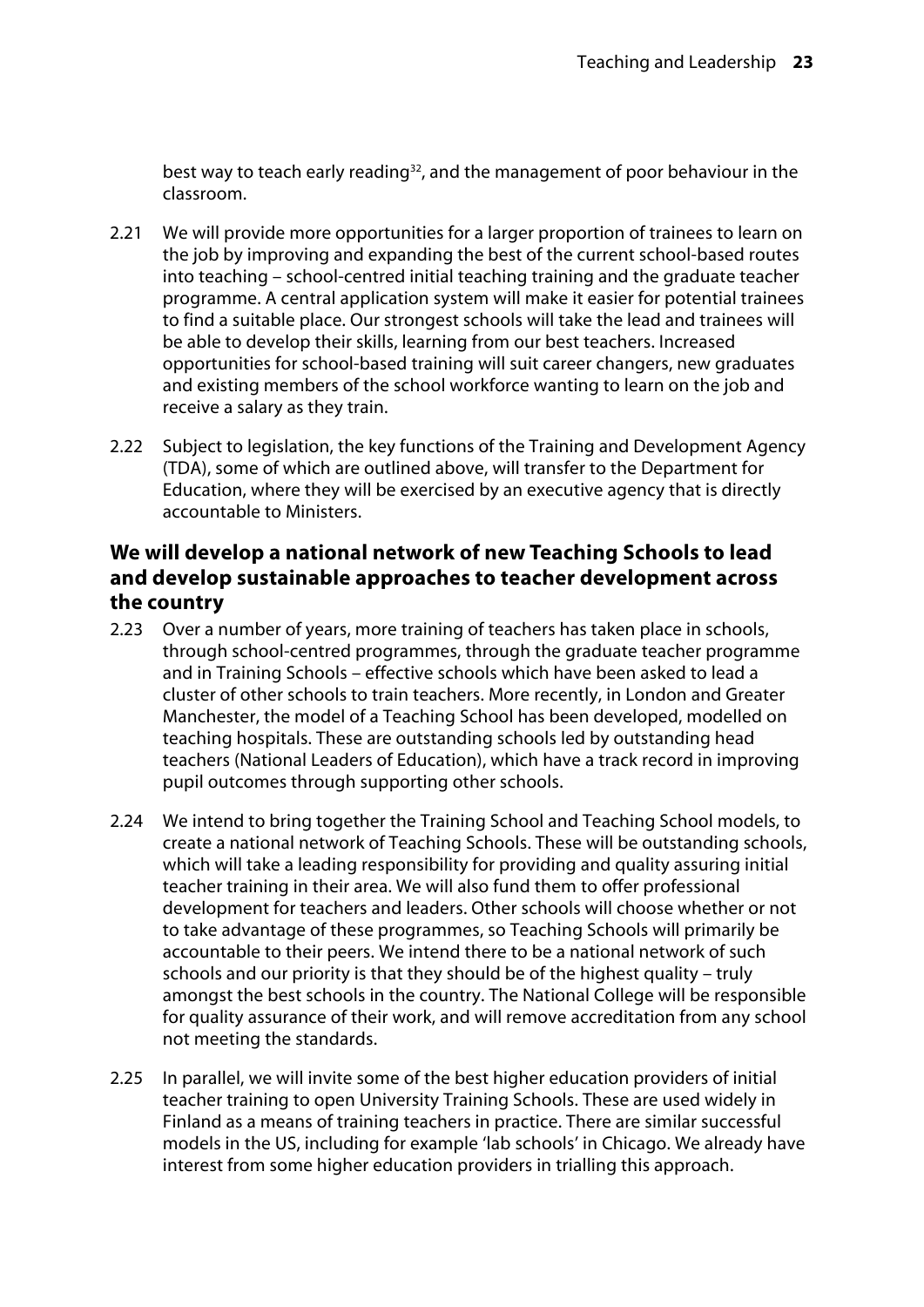**Every university offering Education Sciences in Finland is closely linked to a school,** in which prospective teachers undertake classroom teaching practice under the constant guidance and supervision of experienced teacher trainers. These schools act as a link between teaching and the latest academic research and innovation.

One such school is *Jyväskylän Normaalikoulu* (the *Jyväskylä* Teacher Training School) in central Finland. According to *Jyväskylän Normaalikoulu*'s head Kirsti Koppi, 'by training highly motivated and skilled teachers who are able to make educational decisions based on theory and research – in addition to intuitive argumentation – we best fulfil our duty towards Finnish pupils and students.'

#### **We will make sure that teachers have support for their professional development**

- 2.26 As part of their work, we will expect Teaching Schools to draw together outstanding teachers in an area who are committed to supporting other schools. There are currently many designations for these teachers, including Advanced Skills Teachers, Excellent Teachers and Leading Teachers. We will re-examine this range of designations to create a single simple designation which identifies more clearly leading practitioners who work to support others. Alongside this, as we create the national network of Teaching Schools, we will also designate 'Specialist Leaders of Education' – excellent professionals in leadership positions below the head teacher (such as deputies, bursars, heads of department) who will support others in similar positions in other schools.
- 2.27 At the same time, we will work to support the professional development of all teachers. As opportunities to observe and be observed are central to effective professional development, we will make clear that there is no 'three hour limit' on the amount of time a teacher can be observed. The Chartered London Teacher model provides a reward for teachers reaching the 'threshold', who have undertaken a programme of collaborative professional development and met challenging standards. We will look at the scope for learning lessons from this nationally.
- 2.28 It is also vital that we give teachers the opportunity to deepen their subject knowledge and renew the passion which brought them into the classroom. So from 2011 we will introduce a competitive national scholarship scheme to support professional development. An independent panel will make awards to support those who wish to pursue further study in their subject or broaden their expertise.

**'You can have the best curriculum, the best infrastructure, and the best policies, but if you don't have good teachers then everything is lost…**We provide our teachers with 100 hours of professional development each year… If you do not have inspired teachers, how can you have inspired students?'

*Singapore Education Official, quoted in Barber and Mourshed*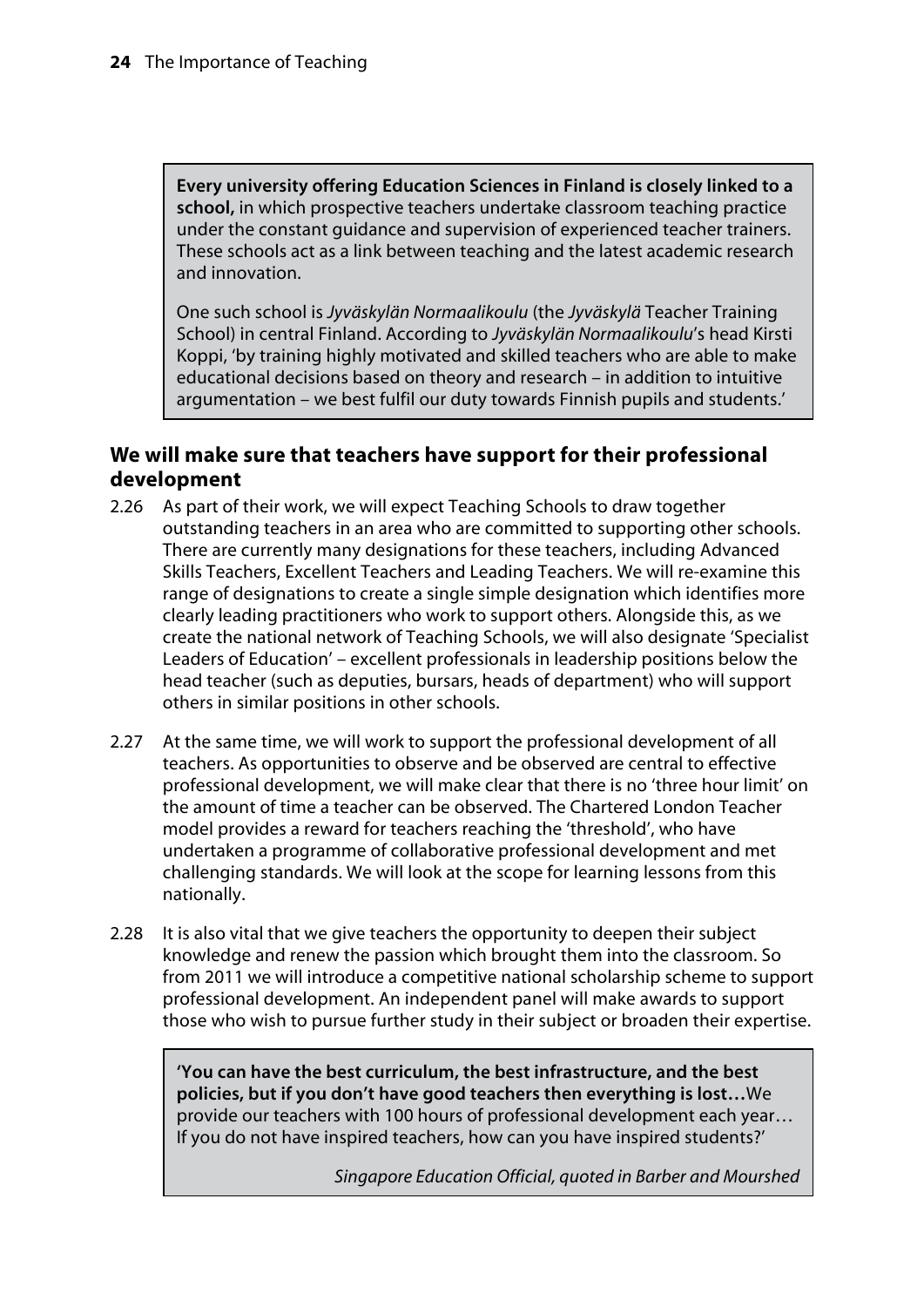#### **We will give head teachers greater freedoms to reward good performance and address poor performance**

- 2.29 Every member of school staff has an important role to play in ensuring that pupils and students get an excellent education – not only head teachers, teachers and teaching assistants, but also bursars, canteen staff, mentors, caretakers and other support staff. In the best schools, well-deployed teaching assistants support teachers in achieving excellent results with pupils.
- 2.30 The urgent national need to cut the budget deficit has made it necessary to introduce a two-year pay freeze in the public sector, which will affect teachers following the implementation of the 2.3 per cent pay award in September 2010. Nevertheless, schools will still be able to use incentives to recruit and retain their best staff, particularly where schools receive extra money through the Pupil Premium or are looking to recruit good teachers in shortage subjects.
- 2.31 We want to see schools making more use of existing pay flexibilities. We also wish to extend these flexibilities, so that schools can attract good graduates into the profession and reward high performance. So early in 2011 we will ask the School Teachers' Review Body to make recommendations on introducing greater freedoms and flexibilities that will make the pay and conditions framework less rigid. We will consult on their recommendations, so that new and more flexible pay arrangements can be introduced at the end of the current pay freeze.
- 2.32 As well as giving schools more flexibility to reward good performance, we want to make it easier for schools to tackle poor performance. No-one is helped when poor performance remains unaddressed. Underperforming teachers place additional pressures on their colleagues and let down the children in their care. We will encourage schools to help underperforming teachers address their professional weaknesses and many will be able to improve, with the right support.
- 2.33 But head teachers must have the ability to deal with persistent and entrenched underperformance and unprofessional conduct. The current regulations on teacher competence are complex, lengthy and fragmented. We will shorten and simplify them and remove the current duplication between the performance management and the 'capability' procedures for managing poor performance. This will enable head teachers to deal more swiftly, effectively and fairly with underperforming members of staff.
- 2.34 The proliferation of existing teacher standards means that our expectations of teachers are unclear, and makes it hard to assess teacher performance and steer professional development. We will review existing measures of teacher performance and conduct, including the current professional standards for teachers and the General Teaching Council for England's (GTCE) code of conduct and practice, to establish clear and unequivocal standards. The review will be led by excellent head teachers and teachers.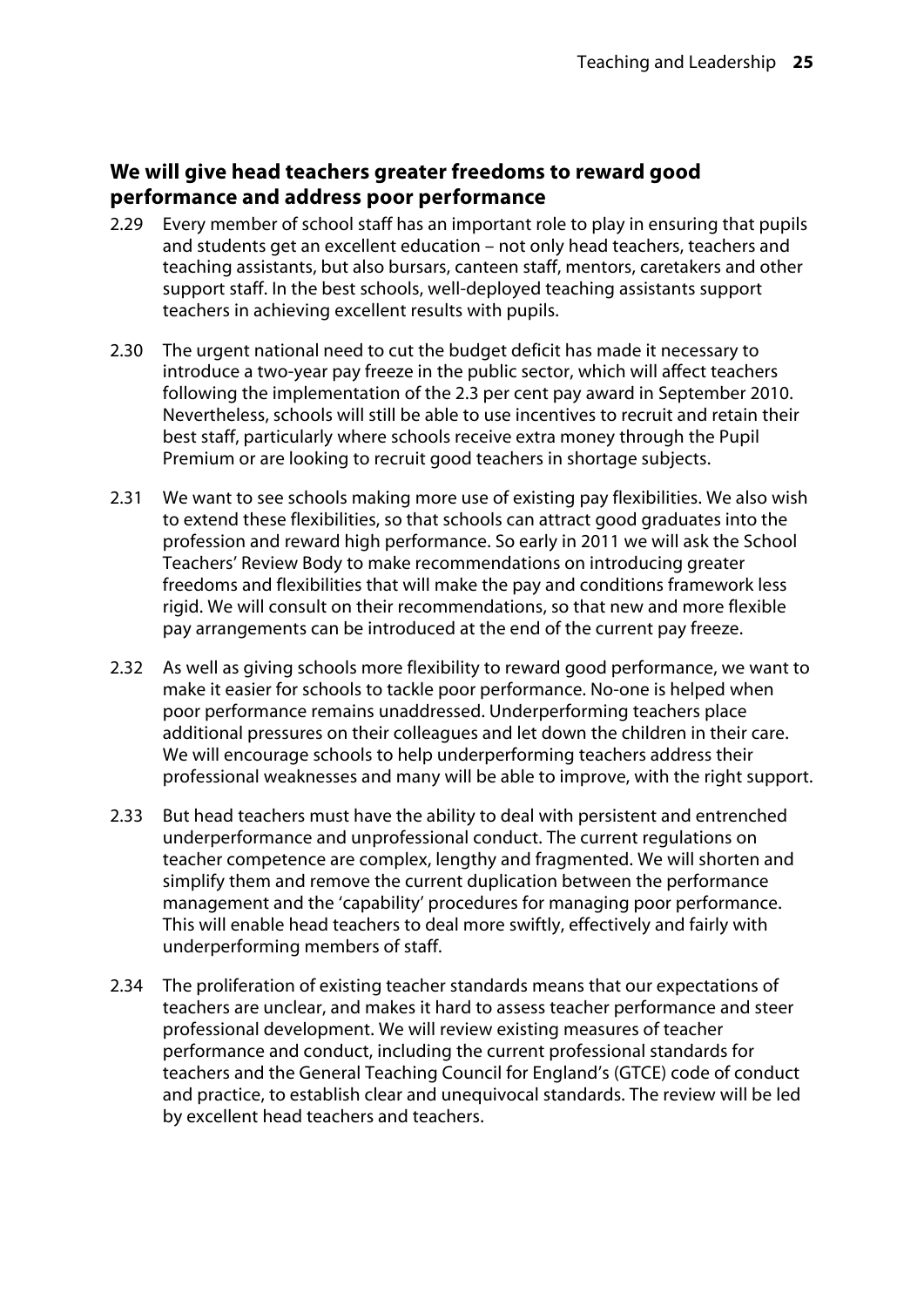- 2.35 As part of that review we will look at the standards for Qualified Teacher Status (QTS), which define what teachers must know and be able to do in order to qualify to teach. There are currently 33 QTS standards, only one of which focuses solely on teaching and learning. We will ensure that the new standards have a stronger focus on key elements of teaching, including: the best approaches to the teaching of early reading and early mathematics, how best to manage poor behaviour, and how to support children with additional needs, including Special Educational Needs.
- 2.36 After we abolish the GTCE in the forthcoming Education Bill we will put new arrangements in place for the regulation of the teaching profession and for dealing with professional misconduct and incompetence. The Department will have the powers, where necessary, to bar teachers from the profession. There will be a simple list of those who have been barred which employers and the public will be able to access, and the disciplinary process will be simplified further by reducing the current range of sanctions to a ruling that a teacher will either be barred or not.

**Old Ford Primary School in Tower Hamlets focused on teaching and transformed standards in every classroom.** The school had suffered from ten years of poor results. A large school by primary standards, the proportion of pupils on free school meals is very high, with a majority speaking English as an additional language. In 2001, Ofsted judged the school to have serious weaknesses.

New headteacher Amanda Philips took a rigorous approach. In her first week Amanda, with two senior local authority officers, undertook a full review of the quality of teaching and gave direct and detailed feedback to each teacher, along with strategies to improve. A rubric for teaching good lessons was introduced, and dates were set to reassess the quality of their teaching.

Each teacher received tailored support on what needed to improve, including one-to-one mentoring, modelled support and opportunities for teachers to observe those performing better. Formal observations were used and day-today drop-ins became part of accepted practice.

Today, Ofsted reports are glowing. By the end of key stage two, pupils in the school are working above national expectations. The school has won numerous awards and has been designated a National Support School in recognition of the role it plays in helping other schools to improve.

#### We will support strong and confident leadership for every school

2.37 After the quality of teaching, the quality of school leadership is the most important determinant of pupils' success<sup>33</sup>. As we make schools more autonomous, taking up a leadership role will become more attractive and more important. As one in four head teachers is due to retire over the next three years $34$ ,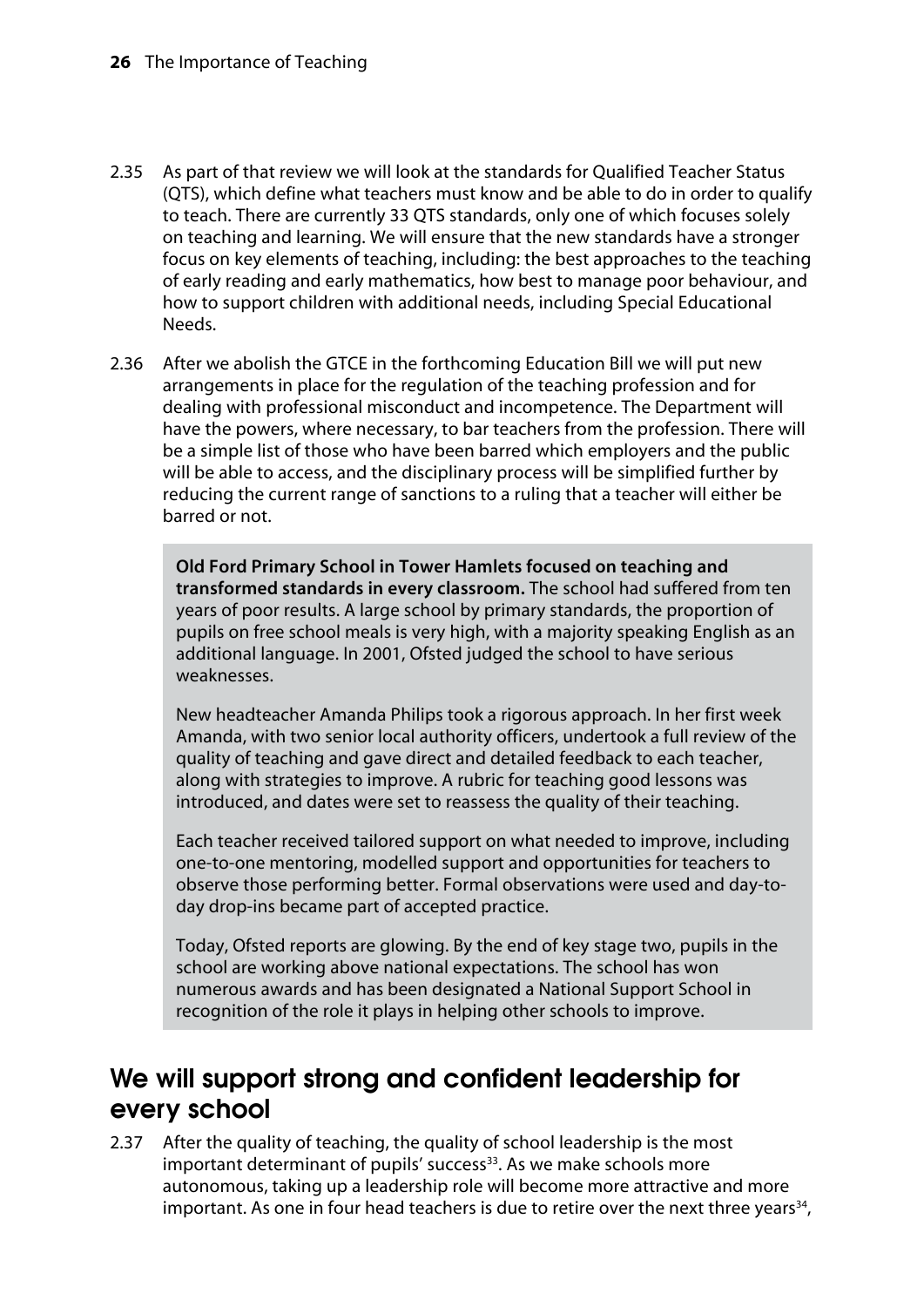it is vital that we secure the supply of head teachers in the future and give them the training and support they need to succeed.

#### **We will reform the National Professional Qualification for Headship**

- 2.38 All new head teachers in maintained schools are required to hold the National Professional Qualification for Headship (NPQH). We are concerned that the qualification has been overly focused on how to implement government policy rather than on the key skills required for headship.
- 2.39 We will ask the National College to review the content of the NPQH, to make sure that it meets the highest standards for leadership development set in other countries and in other sectors of the economy. We will expect it to focus on the occupational requirements of being a head, and we will ask the National College to learn from MBA and Masters in Public Administration courses. We will ask the National College to enable a range of providers, including universities, to offer new qualifications to suitable candidates from September 2011.
- 2.40 The National College has done some extremely important work in strengthening school leadership in England. It is vital that this should continue, and we want to enhance the College's role, asking it to train chairs of governors and leaders of children's centres. Consistent with our wider reforms of arms length bodies, we will also streamline its governance so that it becomes an executive agency.

#### **We will continue with successful leadership development programmes**

- 2.41 We will continue to support programmes which are successful in developing leaders in schools. Through the new Teaching Schools network, we expect the National College to enable many more clusters of schools to offer their own high quality 'middle leader' (e.g. heads of department or heads of year) development programmes. This will be significantly more cost effective than offering centralised programmes, and builds on a successful pilot.
- 2.42 We will also support third sector organisations to expand the availability of their programmes. For example, Future Leaders is a three-year programme which is designed to support highly talented teachers to progress quickly to leadership positions in challenging schools. Teaching Leaders is a two-year programme designed to support the development of outstanding subject or middle leaders in challenging schools. We will continue to support both programmes. The Future Leaders programme will place 50–100 talented teachers a year in challenging urban secondary schools across the country, and we will expand the pilot of the Teaching Leaders programme beyond London, to develop 75 outstanding subject/middle leaders each year.

#### **We will significantly increase the number of National and Local Leaders of Education**

2.43 Some of the country's most successful head teachers have been designated National or Local Leaders of Education. The National Leaders are outstanding head teachers of outstanding schools who commit to supporting other schools. Their schools are designated National Support Schools, because as head teachers working with other schools which may be struggling, they are expected to draw on the established strengths of their own school in order to support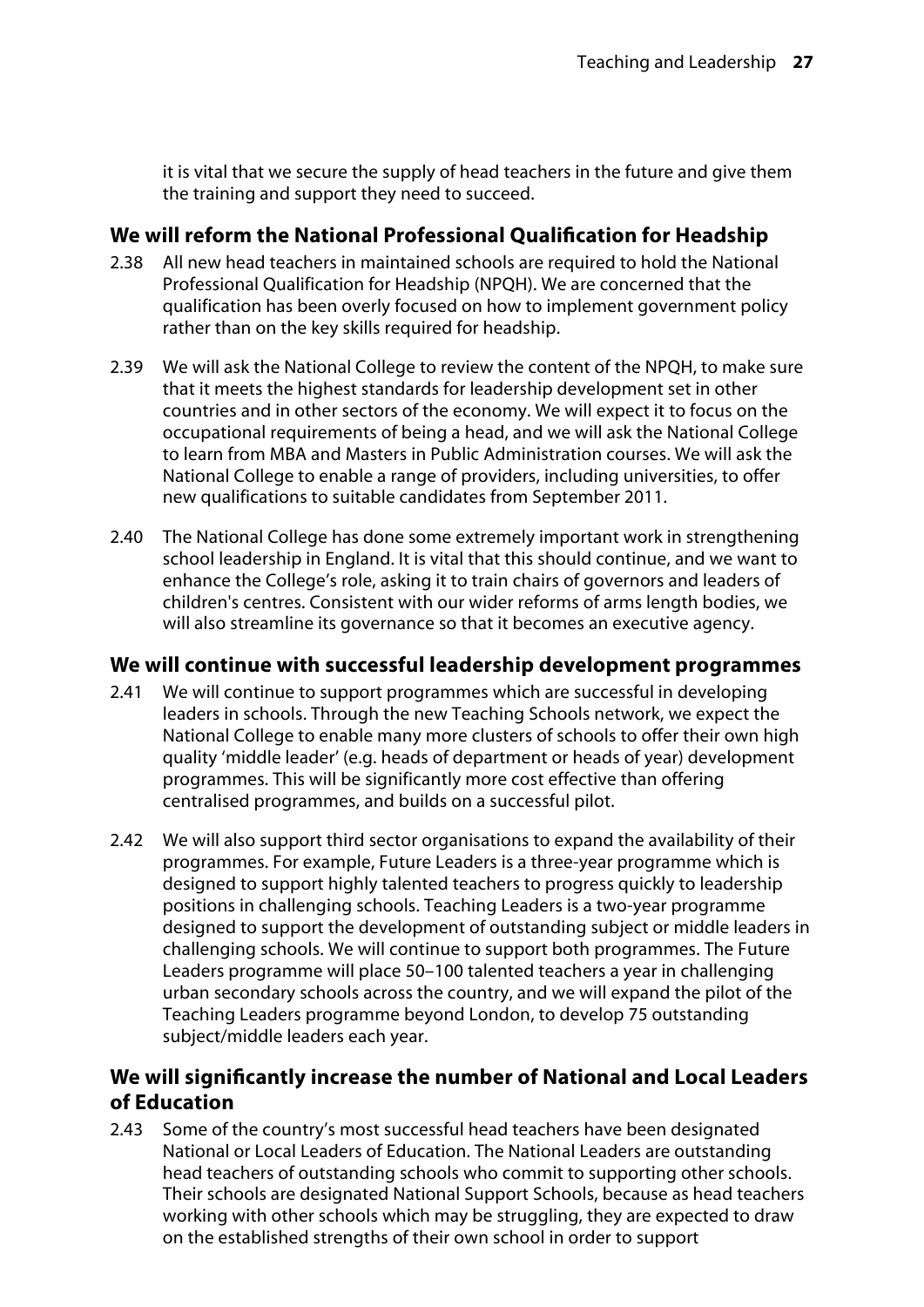improvement. Local Leaders of Education are successful head teachers who offer support to head teachers of other schools through coaching and mentoring. These models have had significant impact. Primary schools which received NLE support in 2007–8 saw a ten percentage point increase in pupils reaching the expected level by age 11 and secondary schools which received NLE support during 2007–8 improved pupils' success at GCSE twice as fast as the national average $35$ .

- 2.44 We will work with the National College to double the number of National and Local Leaders of Education by 2015. We will continue to make high quality the priority, and will expect the College to de-accredit any head teachers not meeting the standards. We will work with the National College to ensure that NLEs and LLEs continue to be deployed effectively, often across local authority boundaries, to create productive working partnerships.
- 2.45 As the Teaching School network grows, we expect that it will increasingly take on some of these functions, brokering partnerships and quality assuring and supporting development. In particular, we will expect the Teaching Schools to identify and develop teachers with the potential to take on headship. We will continue to fund succession planning work (via the Teaching Schools) in the areas with the biggest challenges.

#### We will free head teachers and teachers from bureaucracy and red tape

- 2.46 An important part of making teaching and school leadership more attractive is that we should reduce unnecessary prescription and bureaucracy. It is not necessary for government to issue detailed advice or instruction about most matters which are the responsibility of schools. Head teachers and teachers enter education because they are guided by a sense of moral purpose and a desire to help children and young people succeed. They do not need to be patronised, directed and hectored at every turn. We will not approach every issue or problem with the starting assumption that another government directive, circular or statutory duty is the answer.
- 2.47 Instead, we will make sure that head teachers and teachers feel empowered to do what they think is right, know where they can go for support if they want it and are accountable for the results they achieve. These principles apply both to teaching and learning, and the wider support schools provide to their pupils and their families.
- 2.48 The majority of the important work that schools do is not as a result of government prescription – for example intervening early and offering additional support to pupils who need it, protecting pupils from harm, and working with their local communities. Good schools play a vital role as promoters of health and wellbeing in the local community and have always had good pastoral systems. They understand well the connections between pupils' physical and mental health, their safety, and their educational achievement. They create an ethos focused on achievement for all, where additional support is offered early to those who need it, and where the right connections are made to health, social care and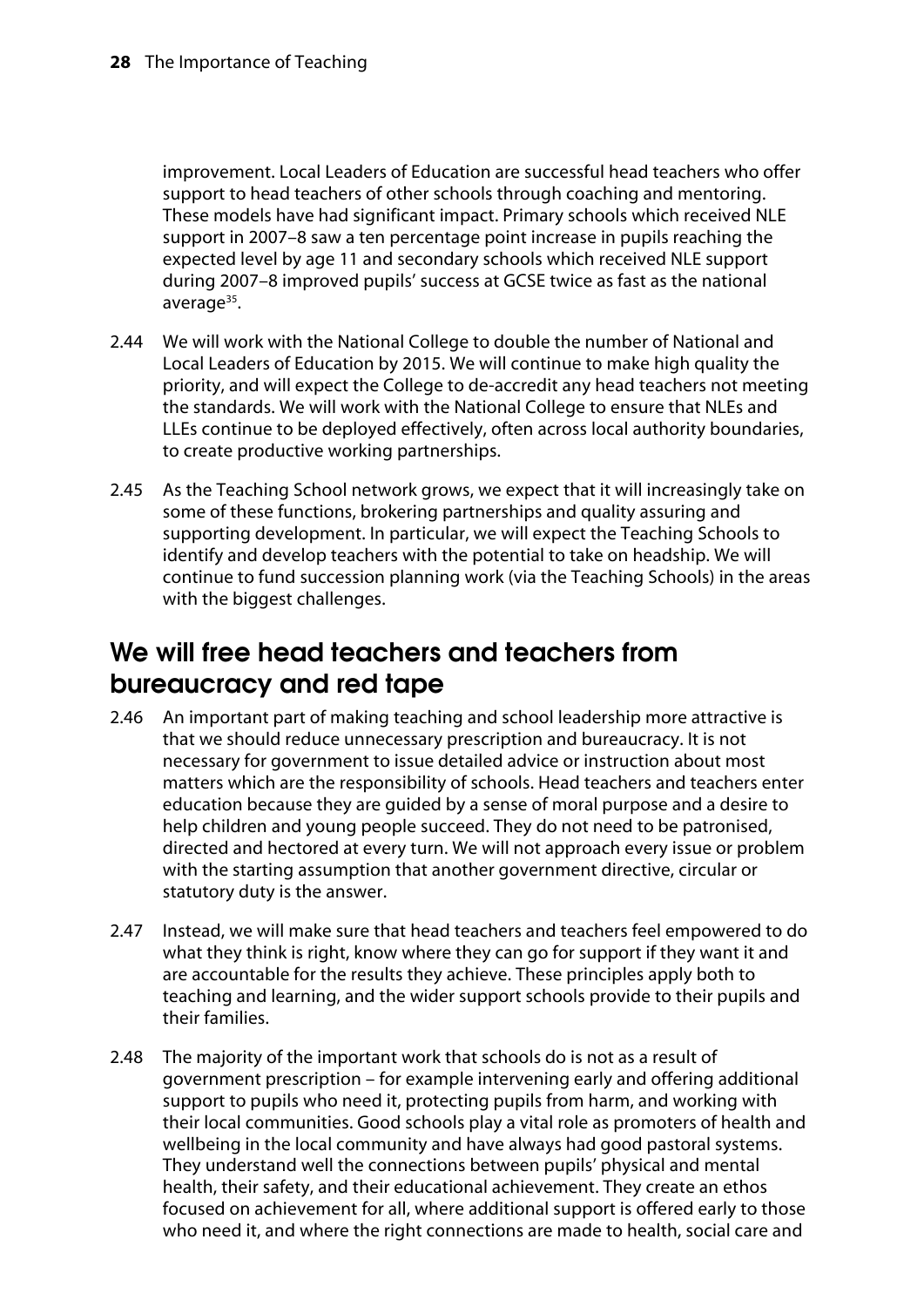other professionals who can help pupils overcome whatever barriers to learning are in their way. Good schools work with parents, community organisations and local agencies to create a healthy, safe and respectful environment in school, after school, and on the way to and from school. Good teachers instil an ethos where aspiration is the best reason for children to avoid harmful behaviour.

**'Supporting pupils' health and wellbeing** is something we are committed to at Culloden Primary School – because this is the right thing to do. We don't need the government to tell us that we should be doing this, or how we should do it.'

*Bill Holledge, head teacher of Culloden primary school*

- 2.49 So we will remove statutory duties and requirements which we do not think need to be a legal requirement. Many of these requirements are 'declaratory' – they have little practical force – or else cannot reasonably be policed and enforced. Legislating in these areas is in our view ineffective: at most it reinforces a compliance culture in schools, which is undesirable; at worst it brings the law into disrepute as some schools feel able to ignore such duties, while other schools change perfectly good practice because they think that they must.
- 2.50 We will legislate to remove the duty on schools and colleges to cooperate with Children's Trusts and abolish the requirement for local authorities to produce a Children and Young People's Plan. Government can leave schools and local authorities to make decisions for themselves in all of these areas – because central government is not as well-placed as local people to make decisions.
- 2.51 Nationally, we will continue to work with the Department of Health in line with their forthcoming Public Health White Paper, the Home Office and other Departments to ensure that schools have access to high quality, evidence-based information. Locally, we will rely on schools to work together with voluntary, business and statutory agencies to create an environment where every child can learn, where they can experience new and challenging opportunities through extended services, and where school buildings and expertise are contributing to building strong families and communities.
- 2.52 We will remove prescription on school governing bodies, simplifying the list of decisions that they are required to take. We will allow them, for example, to take decisions about the length of the school day in whatever way they consider appropriate.
- 2.53 We are also removing the expectation on every school to complete a centrally designed self evaluation form. We strongly support the view that good schools evaluate themselves rigorously. But we do not believe that imposing a very long form in a standard format, which requires consideration of many issues which may be of limited importance to a particular school, helps schools to evaluate themselves in a focused way against their priorities.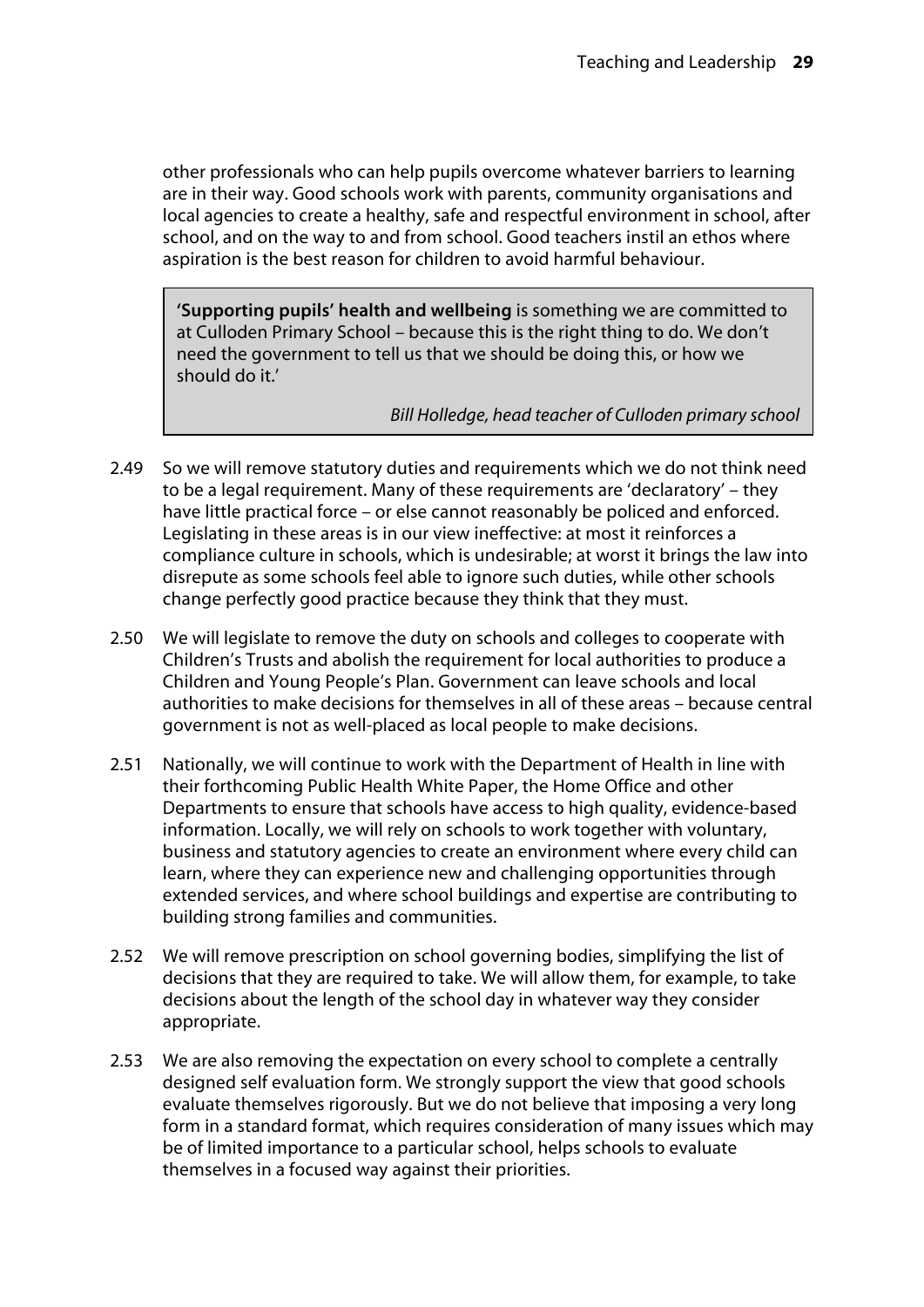**'I'm delighted the SEF has gone.** It took hours of head teachers' time or schools were paying consultants thousands of pounds. Working with the head teachers, the Kemnal Academies Trust has improved and reduced the information down to just two sides saving time and money. It did not improve teaching, learning or exam results.'

*Diane Khanna, head teacher of Welling School*

- 2.54 We support the idea that good schools set themselves targets, identify the strengths and weaknesses that might either help or hinder them to achieve those targets, and come up with a plan for succeeding. But having a centralised targetsetting process, in which central government challenges local government to come up with a large number of targets which add up to the ideal national total, and local government challenges schools to come up with targets which add up to the local authority total, does not help schools to succeed with more pupils. Instead it creates a dynamic in which the centre tries to argue targets up and the locality tries to argue them down – the very opposite of the aspirational approach we want to see and most schools would naturally follow. So we are ending centralised target-setting for schools.
- 2.55 Similarly, we support the idea that teachers should have a plan for their lessons. But that doesn't mean imposing a centralised planning template on schools. So we will make clear that neither the Government nor Ofsted require written lesson plans, let alone in a particular format. And we support the view that skilled and precise assessment of pupils' work – both of the level at which children are working and of what they should be learning next – is an essential part of good teaching. But we do not need to impose national requirements as to how this should be done. So we will not be prescriptive about the use of the 'Assessing Pupil Progress' materials and the new National Curriculum will not specify the methods teachers use.
- 2.56 And while good financial management is important, we will abolish the Financial Management Standard in Schools (FMSiS) because it has become a tick-box paper exercise, taking far too much of head teachers' time without providing real confidence in the quality of a school's financial management. We will replace it with something simpler and more effective.

**'FMSiS was a bureaucratic burden on schools and did not equate to good financial management.** The scrapping of it has freed up the business manager's time to work on the school budget rather than on a piece of paper to show how the school manages its budget.'

*Christian Cavanagh, head teacher of Debden Park High School*

2.57 As well as specific duties and requirements, there is so much guidance in circulation that it is virtually impossible for even the most conscientious head teacher or chair of governors to absorb it all. Having a total of over 600 pages of guidance on improving behaviour and tackling bullying is not a sign of diligence or of taking the issue seriously. It is a counter-productive exercise and wastes teachers' time.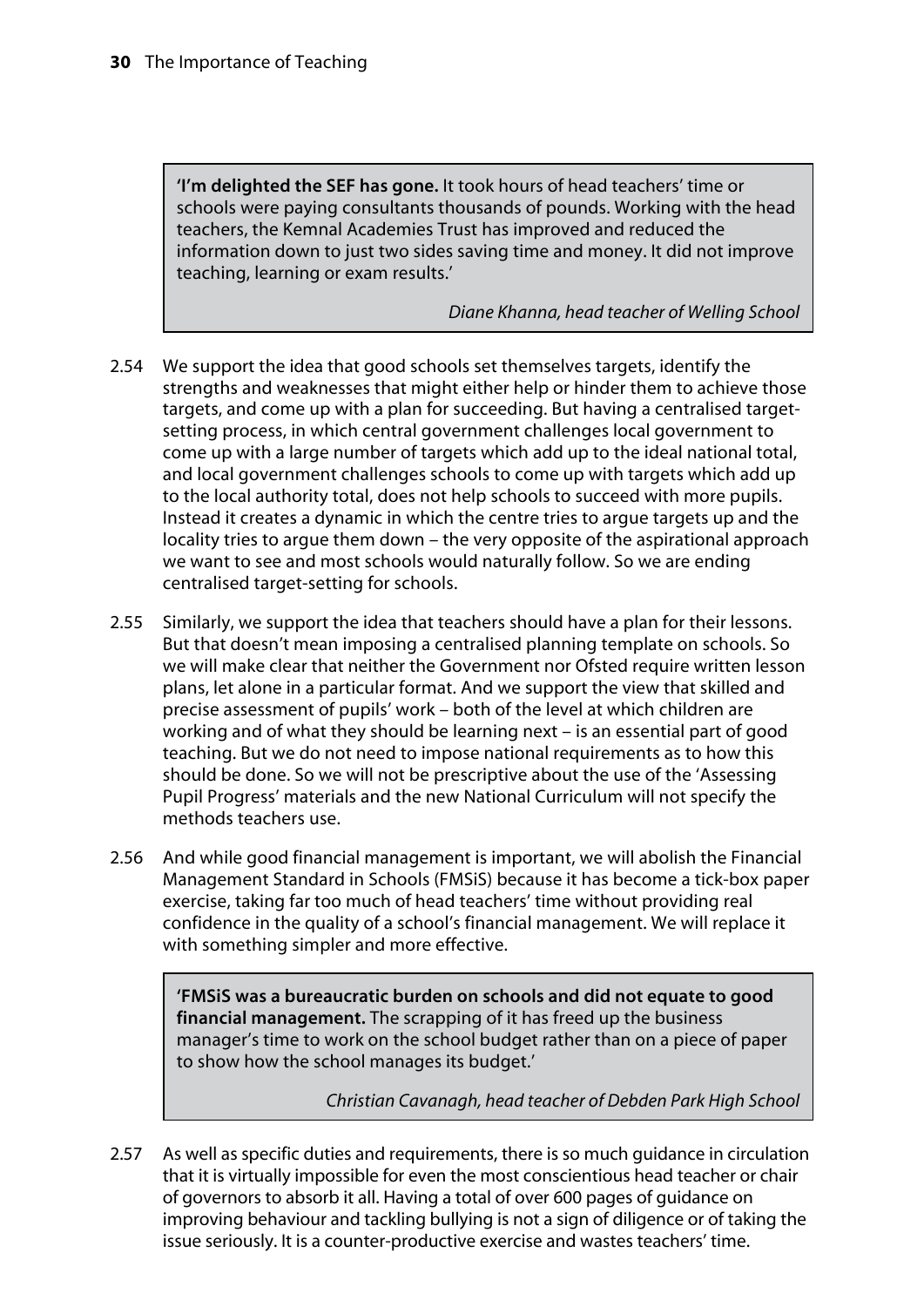- 2.58 So we are reviewing all existing guidance, aiming to remove what is not necessary and sharply cut back what is left. We aim to establish a simple, definitive suite of guidance which can reasonably be read by a head teacher over a half-term break. Getting to there from this point will take some time, but we intend to make guidance on key areas short and clear about what schools have to do, should do and can choose to do.
- 2.59 Through taking these steps we will free schools from externally imposed burdens and give them greater confidence to set their own direction.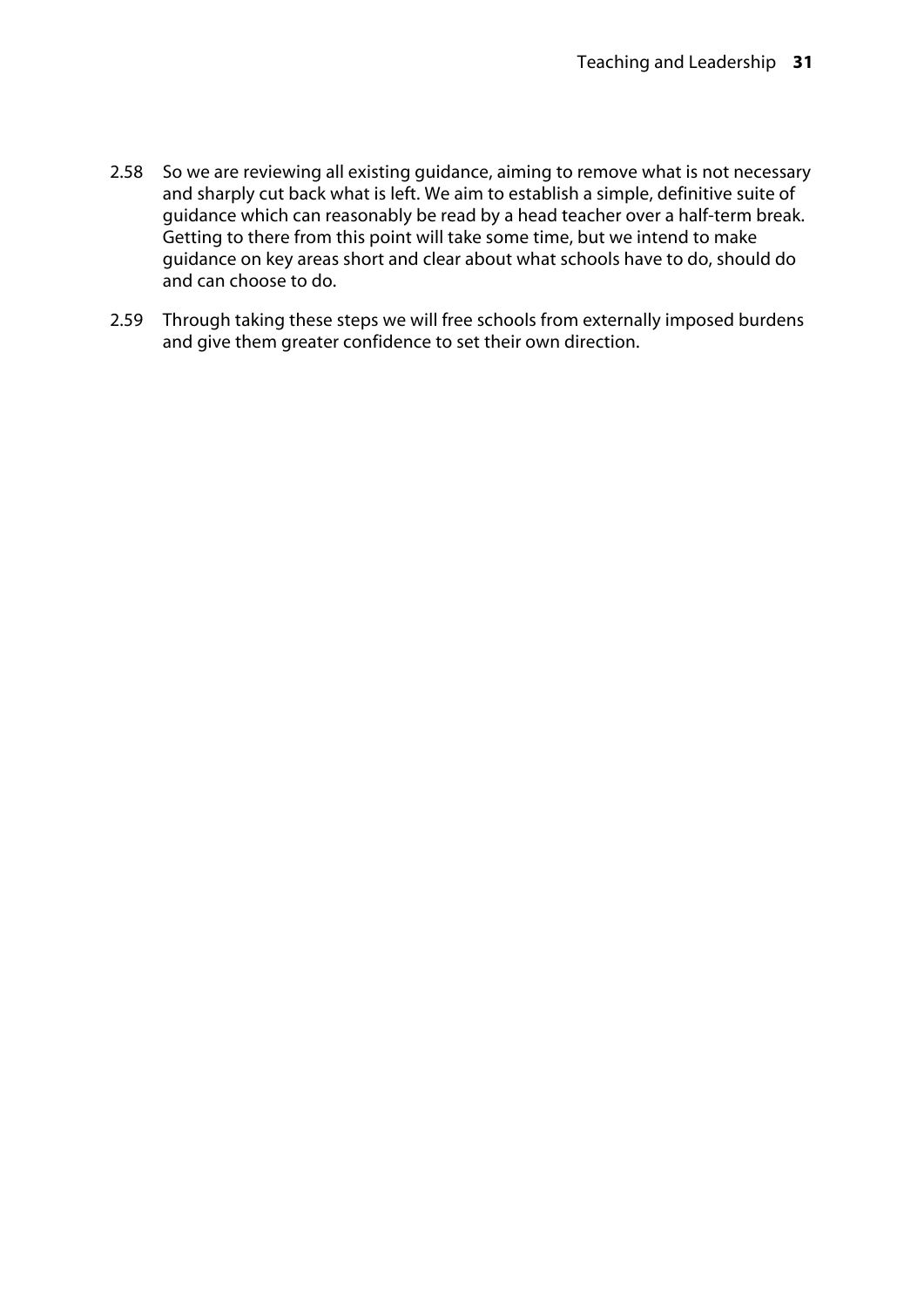# <span id="page-34-0"></span>3. Behaviour

- 3.1 We know that no issue is more important when it comes to attracting good people into teaching than tackling poor pupil behaviour. Among undergraduates considering becoming teachers, the most common reason for pursuing another profession is the fear of not being safe in our schools<sup>36</sup>.
- 3.2 And poor discipline is forcing good people out of the classroom. Two thirds of teachers say that negative behaviour is driving people out of the profession<sup>37</sup>, and the most frequent factor cited as a cause of classroom stress is pupils' lack of respect towards teaching staff<sup>38</sup>: in 2007, almost 18,000 pupils were permanently excluded or suspended for attacking a member of staff<sup>39</sup>. Only around half of teachers believed that there was appropriate support available in their school for teachers struggling to manage pupil behaviour<sup>40</sup>. Far too many teachers are also exposed to false or even malicious allegations of misconduct by pupils or parents<sup>41</sup>.
- 3.3 For parents and the majority of well-behaved pupils, good behaviour in school is important to their future success. Pupils have the right to come to school and focus on their studies, free from disruption and the fear of bullying.
- 3.4 For all these reasons, we need to act to restore the authority of teachers and head teachers, so that they can establish a culture of respect and safety, with zero tolerance of bullying, clear boundaries, good pastoral care and early intervention to address problems. As a last resort, head teachers need the ability to exclude disruptive children and to be confident that their authority in taking these difficult decisions will not be undermined.
- 3.5 We must also address serious issues of inequality both black boys and pupils receiving free school meals are three times more likely to be excluded than average<sup>42</sup>. Giving teachers the power to intervene early and firmly to tackle disruptive behaviour can get these children's lives back on track. And by improving the quality of education for those children who are excluded we can ensure they are given a necessary second chance, and provided with the means to turn their lives around.
- 3.6 So we will:
	- Increase the authority of teachers to discipline pupils by strengthening their powers to search pupils, issue detentions and use force where necessary.
	- Support teachers to challenge behaviour by legislating to grant them anonymity when accused by pupils and speeding up investigations.
	- Strengthen head teachers' authority to maintain discipline beyond the school gates and improve exclusion processes.
	- Expect head teachers to take a strong stand against bullying particularly prejudice-based racist, sexist and homophobic bullying.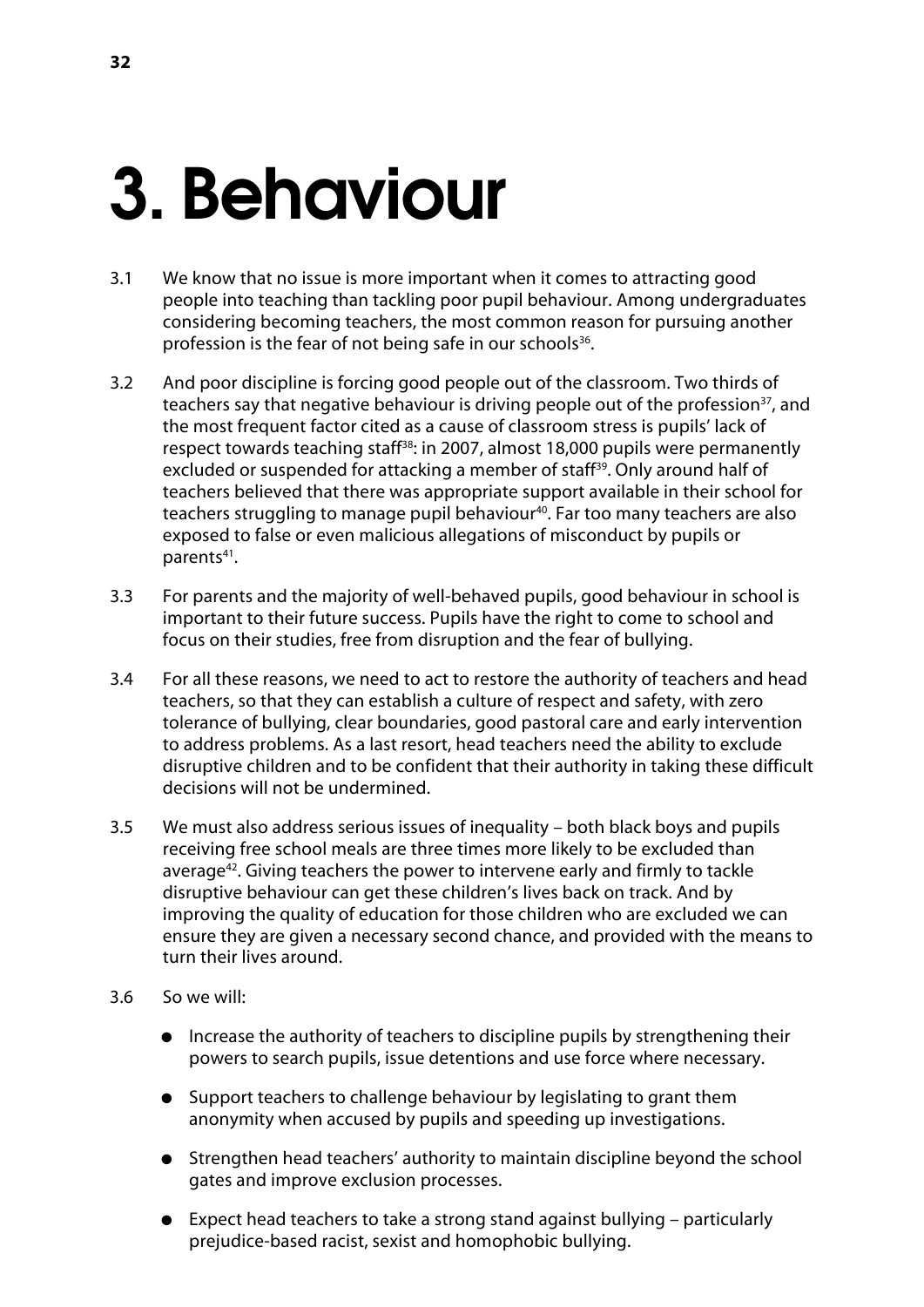- Focus Ofsted inspections more strongly on behaviour and safety, including bullying, as one of four key areas of inspection.
- Change the current system of independent appeal panels for exclusions so that they take less time and ensure that pupils who have committed a serious offence cannot be re-instated.
- Ensure that all children being educated in alternative provision get a full-time education.
- Improve the quality of alternative provision by giving existing providers more autonomy and encouraging new providers – including new alternative provision Free Schools.
- Pilot a new approach to permanent exclusions where schools have the power, money and responsibility to secure alternative provision for excluded pupils.

#### We will increase the authority of classroom teachers and support them to discipline pupils appropriately

3.7 We want all teachers to be clear about the powers they have to deal with disruption in the classroom and to have confidence in exercising their authority. Teachers tell us that they are not clear about what they can do, and that existing powers do not equip them to discipline effectively. So we will strengthen and simplify the existing position and powers, ensuring that teachers feel supported and protected when they address difficult behaviour.

#### **We will strengthen powers to search pupils, issue detentions and use reasonable force where necessary**

- 3.8 Staff should be able to punish unacceptably poor behaviour immediately in the way that they think most appropriate, using their professional judgement and understanding of the child concerned. This should include being able to issue an immediate detention to take place on the same day. So we will legislate to abolish the requirement to give 24 hours' notice for detentions.
- 3.9 Teachers have been given powers to use force or physical restraint where necessary. They should feel able to remove disruptive children from the classroom, or indeed prevent them from leaving a room where that is necessary to maintain order. But many teachers fear the rules are not strong enough to support them. And in almost half of schools surveyed in 2006, over-cautious 'no-touch' policies have been put in place<sup>43</sup>. To ensure teachers feel confident in the exercise of their powers, we will strengthen the rules. We will issue a short, clear, robust guide on teachers' powers to use reasonable force and we will give schools greater discretion to decide on the most appropriate approach to monitoring the exercise of these powers.
- 3.10 We will strengthen the powers that teachers have to search for and confiscate items which may be dangerous or cause harm. Teachers already have powers to search for alcohol, knives and other weapons, controlled drugs and stolen property. This will be extended to include pornography, tobacco, and fireworks.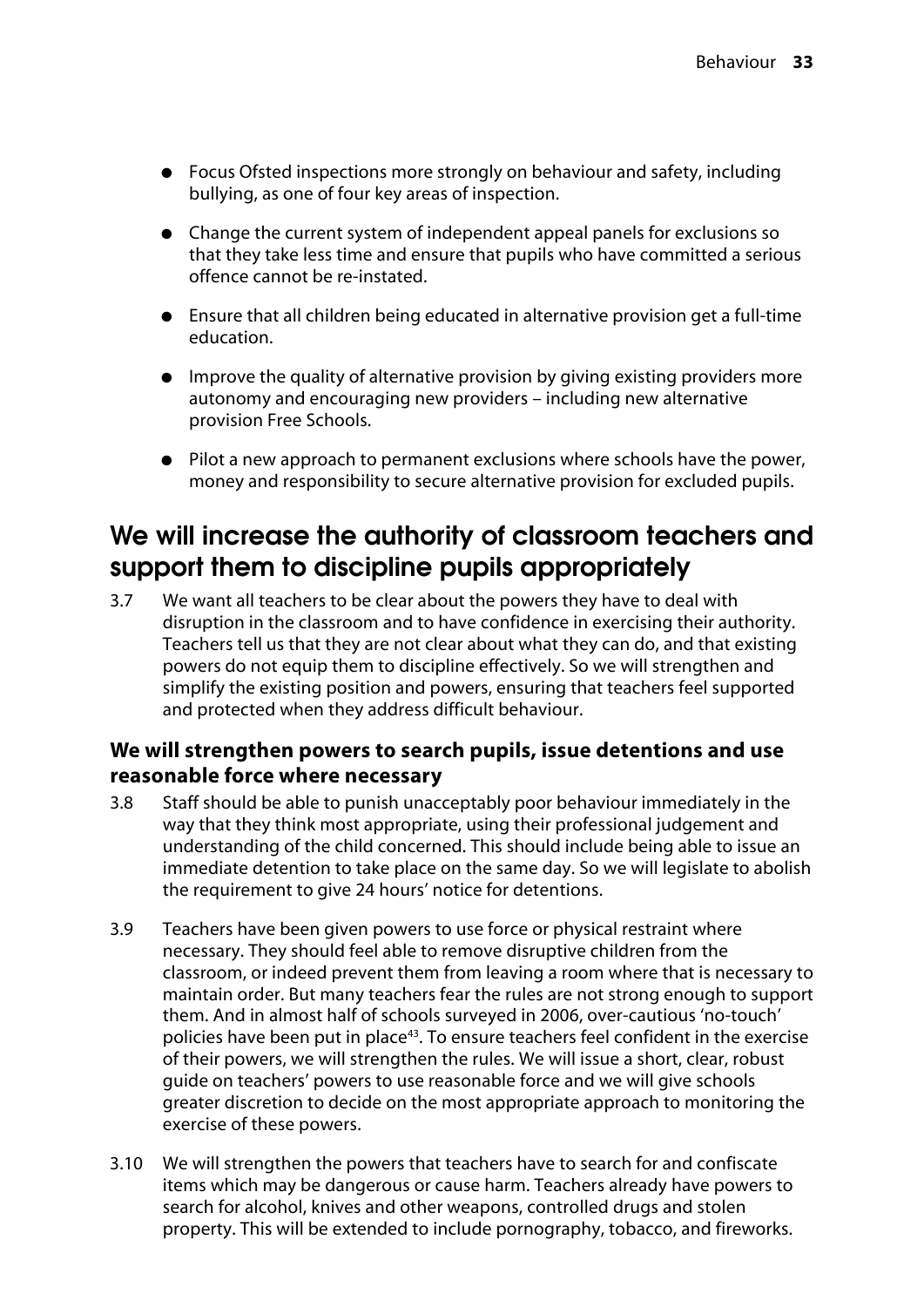We will legislate through the forthcoming Education Bill to give teachers a more general power to search for any item which they reasonably believe is going to be used to cause harm to others or to break a law so that, for example, teachers can search for items such as phones or cameras which they believe are going to be used in this way.

#### **We will better protect teachers from false allegations**

- 3.11 The fact that teachers are often the only adult in a classroom of young people means that they can be subject to false or even malicious allegations. In a recent survey, 50 per cent of staff questioned reported that they or a colleague have had a false allegation made against them<sup>44</sup>. As well as being a distressing experience, this can affect career progression and damage the perception of teachers. So we will legislate to give anonymity to teachers accused by pupils and we will speed up the progress of investigations.
- 3.12 It is of course absolutely essential that genuine cases of misconduct or abuse are dealt with fairly and effectively. And to do this, false allegations need to be identified and dismissed quickly. Governors and head teachers should ensure that all allegations are investigated without delay. We will work with local authorities, the Home Office and the Association of Chief Police Officers (ACPO) to address this issue. ACPO are committed to looking at new ways in which investigations can be speeded up, without compromising their integrity, by eradicating all unnecessary delays.
- 3.13 Many head teachers have felt that the only option while investigating an allegation is to suspend the teacher in question, regardless of the nature or seriousness of the allegation. We will update guidance to schools to ensure that allegations against a teacher do not automatically result in their being suspended. Where there are no risks to children, we want to see alternatives explored so that teachers do not have to endure the stigma and speculation that accompanies suspension.
- 3.14 False allegations can damage teachers' career prospects even once disproved. We will clarify that in future when employers are asked to give references for teachers they should never be required to report prior allegations which were found to be malicious or untrue. We will legislate to introduce reporting restrictions that prevent a teacher's identity being revealed until the point at which they are charged with a criminal offence.
- 3.15 We will consider whether these measures should also be applied to the wider children's workforce.

## We will support head teachers to maintain a culture of discipline and respect

3.16 Head teachers support their teachers to maintain good discipline in the classroom every day by establishing a whole school culture that promotes respect, safety and good behaviour.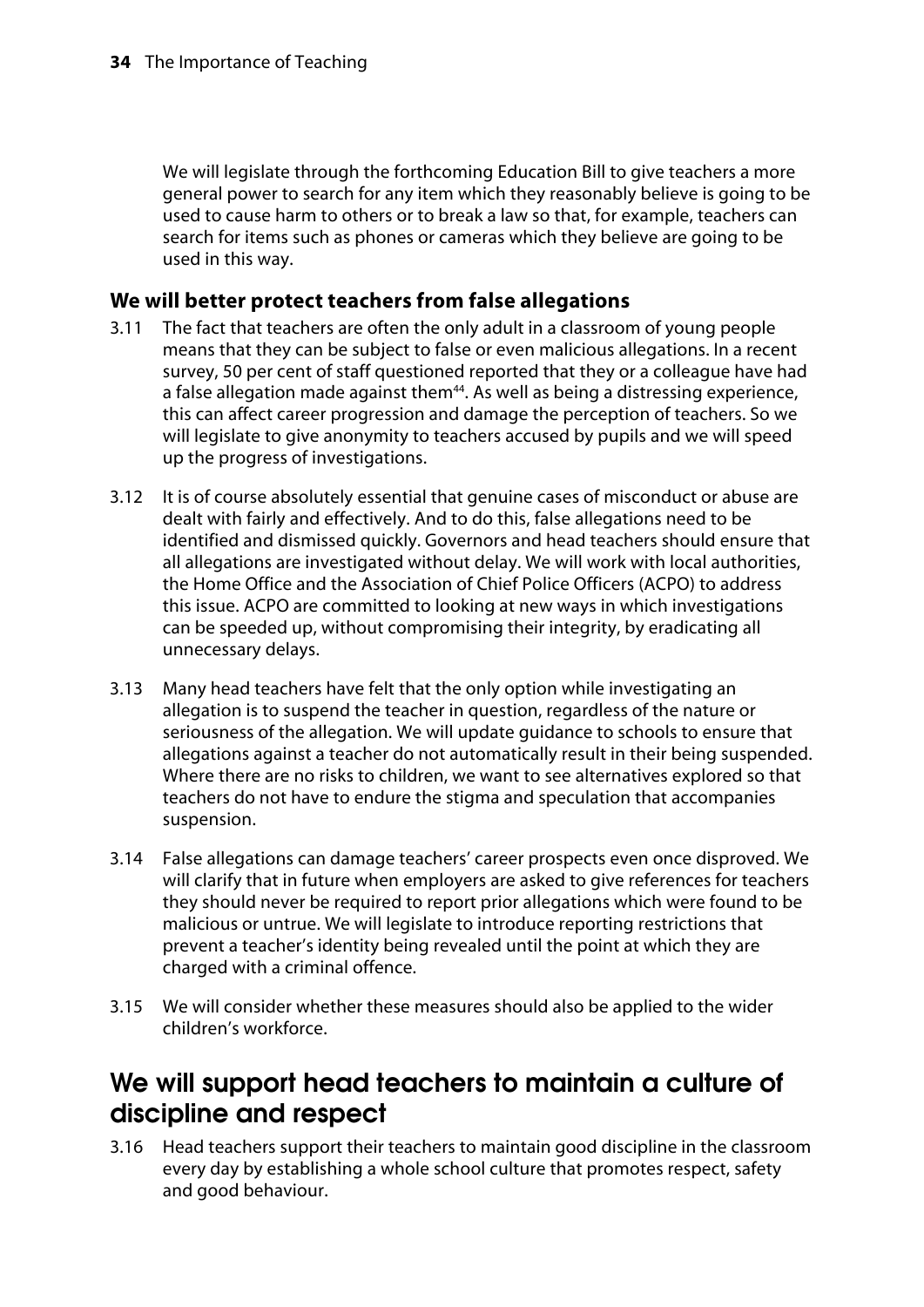#### **We will strengthen head teachers' authority beyond the school gates**

3.17 It is important that head teachers are able to maintain a culture of good behaviour and respect by reinforcing the school's expectations beyond the school gates. Bullying can happen or continue outside school, and behaviour on the way to and from school affects the perception of the school in the wider community. We will therefore issue statutory guidance to extend head teachers' powers to punish school pupils who misbehave on their way to or from school.

#### **We will support head teachers to take a strong stand against bullying**

- 3.18 Parents and teachers want pupils to be able to learn in safety, but we know that bullying is still a significant problem. Unsurprisingly, pupils who are bullied are more likely to be disengaged from school and do substantially worse in their GCSEs than their classmates<sup>45</sup>. So tackling bullying is an essential part of raising attainment.
- 3.19 Teachers, pupils and charities report that prejudice-based bullying in particular is on the increase. It is of course unacceptable for young people to be bullied because of their sexuality, yet this happens to two thirds of lesbian, gay and bisexual pupils<sup>46</sup>. Ninety-eight per cent of young gay pupils hear the word 'gay' used as a form of abuse at school, and homophobic bullying is often directed at heterosexual pupils as well<sup>47</sup>. Pupils with Special Educational Needs and disabilities are also more likely to be victims of bullying. Over a three-year period, 81 per cent of pupils with statements of SEN reported being bullied<sup>48</sup>, and bullying specifically relating to their special needs is increasing<sup>49</sup>.
- 3.20 Schools should take incidents of prejudice-based bullying especially seriously. It is important that they educate children about the differences between different groups of people and create a culture of respect and understanding.

**St. George's School in Herfordshire takes homophobia extremely seriously.** St George's is a multi-denominational Christian foundation school, educating pupils with diverse religious backgrounds. The school used materials and DVDs from Stonewall to train staff to tackle homophobia.

The school always presents anti-homophobic work in the Christian context of treating everyone with respect. Staff are encouraged to take a simple and consistent line of 'we don't treat people like that here'. Where issues of homosexuality arise in lessons, staff have been trained to be confident to manage and challenge inappropriate comments. Older students have also been key in putting forward the case against homophobia in Chapel and school assemblies.

As a result, the school has seen a near elimination of overt homophobia. The use of the word 'gay' as a derogatory term has almost disappeared.

3.21 While we will reduce significantly the amount of central guidance given to schools overall, schools rightly look to us for support and guidance on dealing with bullying. Existing anti-bullying guidance is too long and fragmented, so we will rationalise and simplify this from nearly 500 pages to around 20 pages. This will help head teachers to develop an anti-bullying approach for the whole school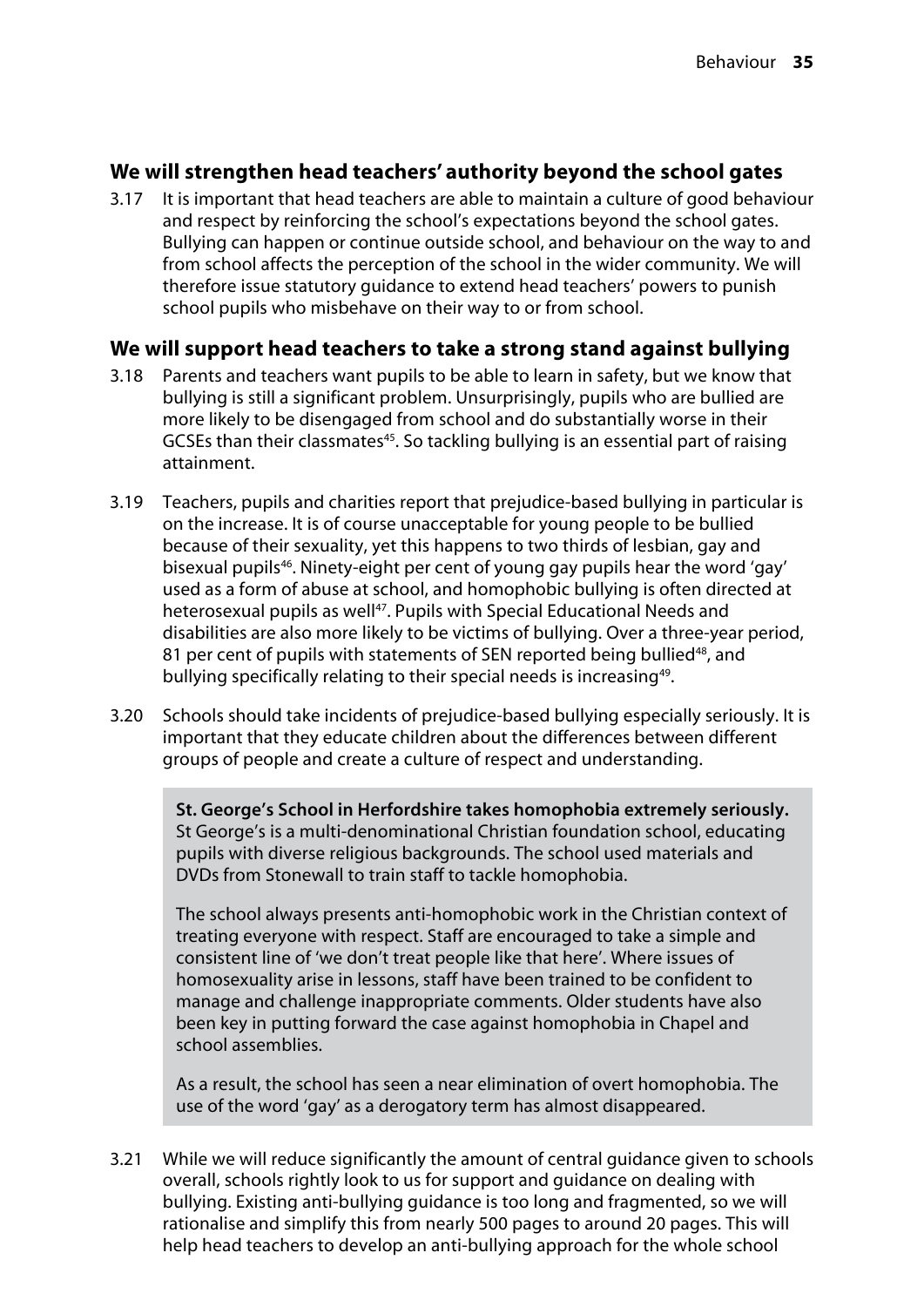which protects the most vulnerable. And we will work with non-government organisations such as Stonewall and the Anti-Bullying Alliance to promote best practice and make sure that schools know where to go for support.

## Ofsted will focus more strongly on behaviour and safety

- 3.22 Our planned reforms to school inspections will free Ofsted to focus on schools' core educational purpose. This includes focusing more strongly on behaviour and safety, which will be one of only four areas that inspectors consider in future.
- 3.23 Inspectors will be given more time to look for evidence of how well pupils behave, by observing lessons and pupils' conduct around the school. They will also expect schools to demonstrate that the standards of behaviour seen during the inspection are maintained at all times. Inspection will consider whether pupils are and feel safe in school. It is particularly important that pupils are protected and feel safe from bullying in the playground and corridors as well as in the classroom. Inspectors will look for evidence of how much bullying there is in school and how well it is dealt with. Evidence from pupils and parents will be considered alongside evidence from teachers.
- 3.24 If parents have concerns about behaviour, and feel that the school has not dealt with them properly, they can ask Ofsted to carry out an inspection. In deciding how to proceed, Ofsted will consider whether evidence suggests that standards of behaviour have dropped since the last inspection and whether they give cause for concern. Ofsted may choose to contact the school for more information before deciding whether it needs to inspect the school, or it may carry out an inspection immediately if the problems are serious.
- 3.25 Inspectors gather this information about parent, pupil and staff views of behaviour through surveys and discussions during an inspection. Ofsted will review how this information is collected and used during inspections, including the best ways to make findings available to the schools and parents. Ofsted will also undertake a survey of effective and ineffective practices which address bullying. We will make this information available to all, along with case studies from the most effective schools.

## We will confirm head teachers' authority to exclude pupils and improve provision for excluded pupils

- 3.26 Of course, no head teacher or teacher sees permanent exclusion from school as a positive outcome for a child. Exclusion should always be the last resort and good schools always seek to intervene early with pupils whose behaviour is a problem. Indeed, the best offer such effective support that they rarely permanently exclude any pupil. A range of approaches both in and outside school can be effective, including in-class support, separate learning support units and broader parenting support.
- 3.27 Effectively promoting good behaviour reduces the number of children causing low-level disruption. Resources can then be focused on those with serious behaviour problems who are perhaps at risk of exclusion and may need additional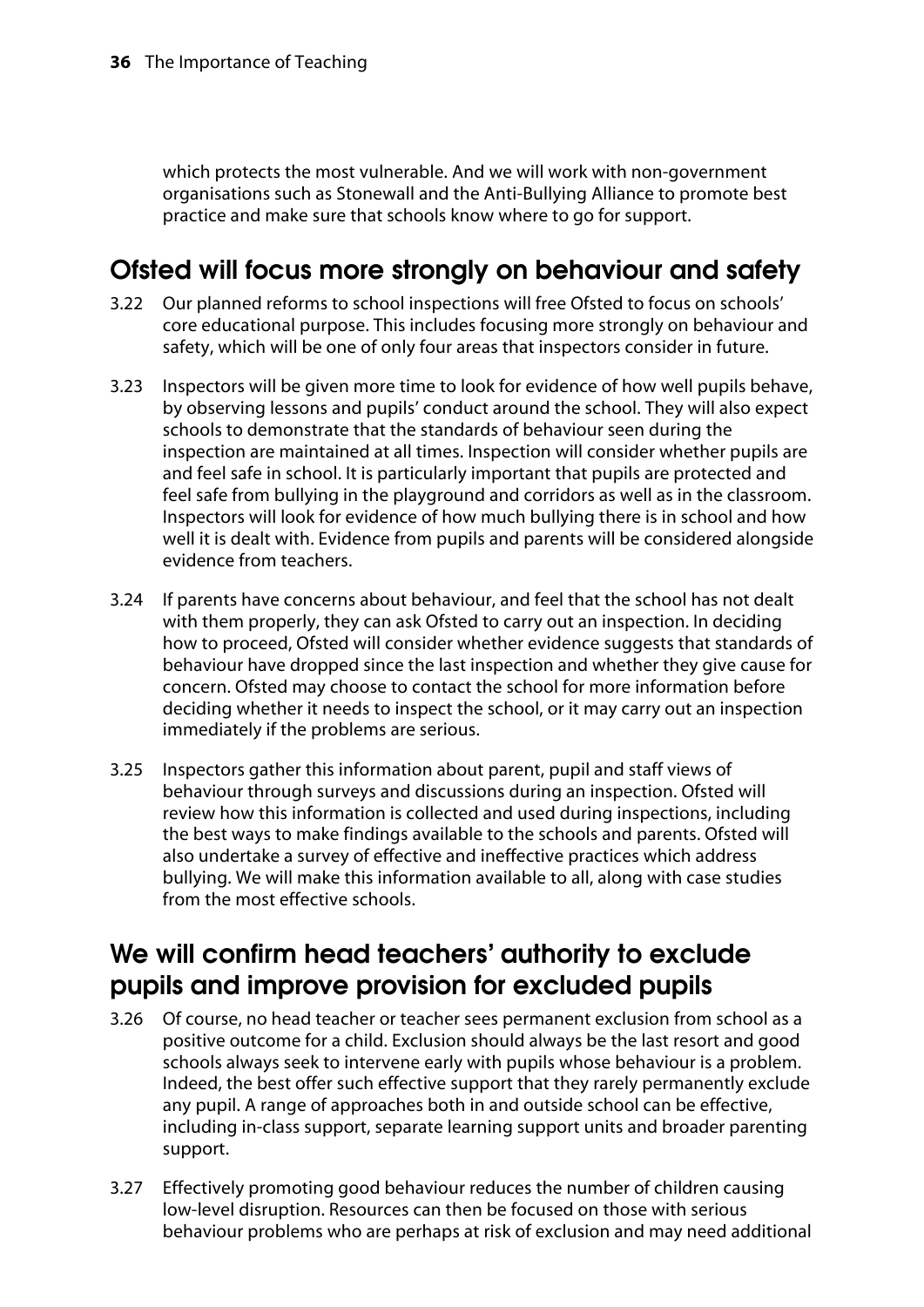or specialist support to tackle underlying problems that are causing their bad behaviour. Effective measures to promote good behaviour are well-known to teachers and supported by academic evidence. For example, schools can encourage good behaviour by having clear and simple rules, rewards and sanctions for pupils, encouraging pupils to take responsibility for improving their own behaviour and that of others, providing pastoral support for all pupils not just those who misbehave, and having traditional blazer and tie uniforms, prefects and house systems. To work, approaches have to be implemented consistently and intelligently, led by head teachers who have the freedom to respond to the particular needs of their school.

**ARK Plus is a programme to intervene in the lives of under-attaining Year 7 students** with acute behavioural and emotional needs and with potential to improve both their academic attainment and their resilience and ability to thrive in school.

The key principle is that prevention is better than cure. The twelve children in the pilot spent six months away from the main school site, with academic catch-up including intensive English and mathematics tuition in the mornings. In the afternoons, pupils were offered a range of enrichment activities including sport, music and drama with a focus on developing the students' social and interpersonal skills.

The students on the pilot programme all made at least one year's progress in English and mathematics in just six months, and have reintegrated effectively into school with many fewer behavioural incidents.

#### **We will reform the exclusion appeals process**

- 3.28 We are clear that head teachers must be able to exclude pupils from school as a last resort, where behaviour is unacceptable and everything else has been tried. But there are a number of problems with the way that exclusions currently work.
- 3.29 The current process for appeal against an exclusion, where cases are referred to Independent Appeal Panels, is problematic in several ways. By its nature the appeal process can become unduly adversarial, rather than encouraging schools and parents to continue to work together in the interests of the child. And the possible reinstatement of an excluded pupil – however rarely this happens – can undermine the head teacher's authority. We will legislate to reform independent appeals panels, so that there is still an independent review of decision-making, but the review will not be able to compel re-instatement. If the review panel judges that there were flaws in the exclusion process they can request that governors reconsider their decision and schools may be required to contribute towards the cost of additional support for the excluded pupil. But schools will not be forced to re-admit children who have been excluded.

#### **We will improve the quality of alternative provision by increasing autonomy and encouraging new providers**

3.30 Children and young people being educated in alternative provision are some of the most vulnerable in society. They include excluded pupils, but around half of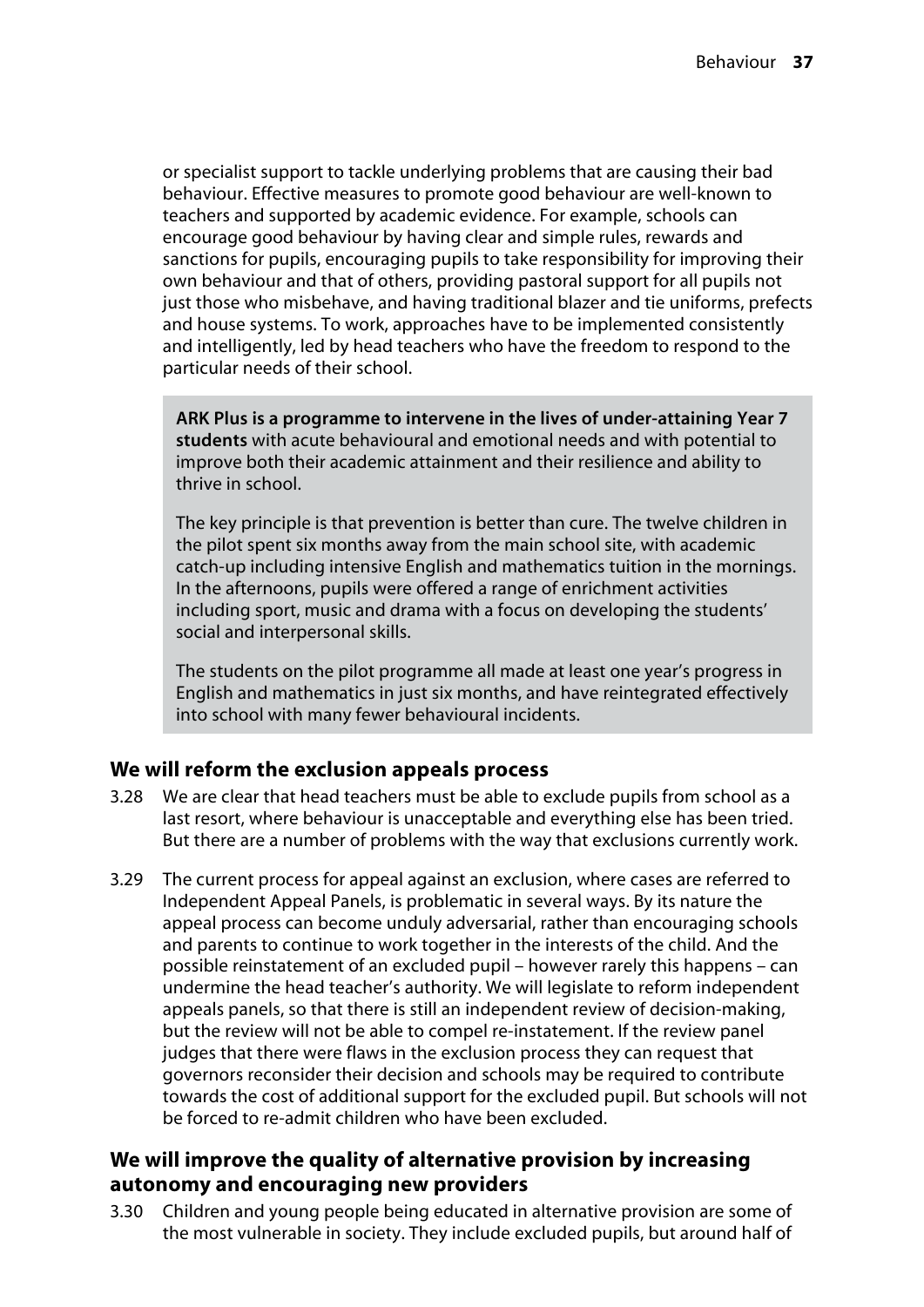pupils are there for other reasons: for example those who have been bullied and are too scared to attend school, children who are ill, and teenage mothers<sup>50</sup>. Currently there is no requirement to provide these pupils with a full-time education. We think that this is wrong. So we will make sure that from September 2011 all local authorities are required to provide full-time education for all children in alternative provision.

- 3.31 At the moment, pupils who have been excluded or are for some other reason unable to attend mainstream school, receive their education in alternative provision which includes local authority-run pupil referral units (PRUs). The quality of provision is mixed, with significant proportions of PRUs judged outstanding by Ofsted and many others judged inadequate<sup>51</sup>. Large numbers of pupils in PRUs do not go on to achieve meaningful qualifications – in 2010 only 3.1 per cent of pupils in PRU and hospital schools achieved 5  $A^*$ -C GCSEs<sup>52</sup> – and some go on to cause serious problems for themselves and their communities. PRUs are inspected by Ofsted, but few other providers of alternative education are inspected.
- 3.32 We will increase the autonomy, accountability and diversity of alternative provision. Autonomy within the state sector is linked with improving quality, but PRUs are not currently benefiting from this as they are much more closely linked to local authorities than schools. We will legislate for all PRUs to gain the same self-governing powers as community schools including, for the first time, giving their governing bodies powers over staffing and finance.
- 3.33 There is not enough diversity of provision. We estimate that less than half of alternative provision is provided by the voluntary sector, despite experience suggesting that this sector can offer good and innovative provision. This may be because local authorities tend to see their own PRUs as the default option, and because the contracting process that local authorities operate does not suit the sector. For example, short-term contracts are common, offering little security for small and new providers.
- 3.34 We will open up the alternative provision market to new providers and diversify existing provision by legislating to allow PRUs to become Academies, encouraging Free Schools that offer alternative provision, and supporting more voluntary sector providers alongside Free Schools. Alternative provision Free Schools in particular will be a route for new voluntary and private sector organisations to offer high‑quality education for disruptive and excluded children and others without a mainstream school place. Local authorities will be expected to choose the best provision and replace any that is unsatisfactory. We will, if necessary, use the Secretary of State's powers to close inadequate PRUs and specify what sort of provision will replace it. In doing so, we will use competitions to open the way for high quality new providers to enter the market.
- 3.35 Small voluntary sector providers tell us that it is difficult to offer alternative provision, because there is no common or transparent measure of their quality and therefore no easy way of demonstrating the outcomes they achieve. Many of these organisations can provide high‑quality, tailored education, and we want to remove the unnecessary barriers which keep them out. At the same time, schools and local authorities need to be able to identify which providers are not of sufficient quality.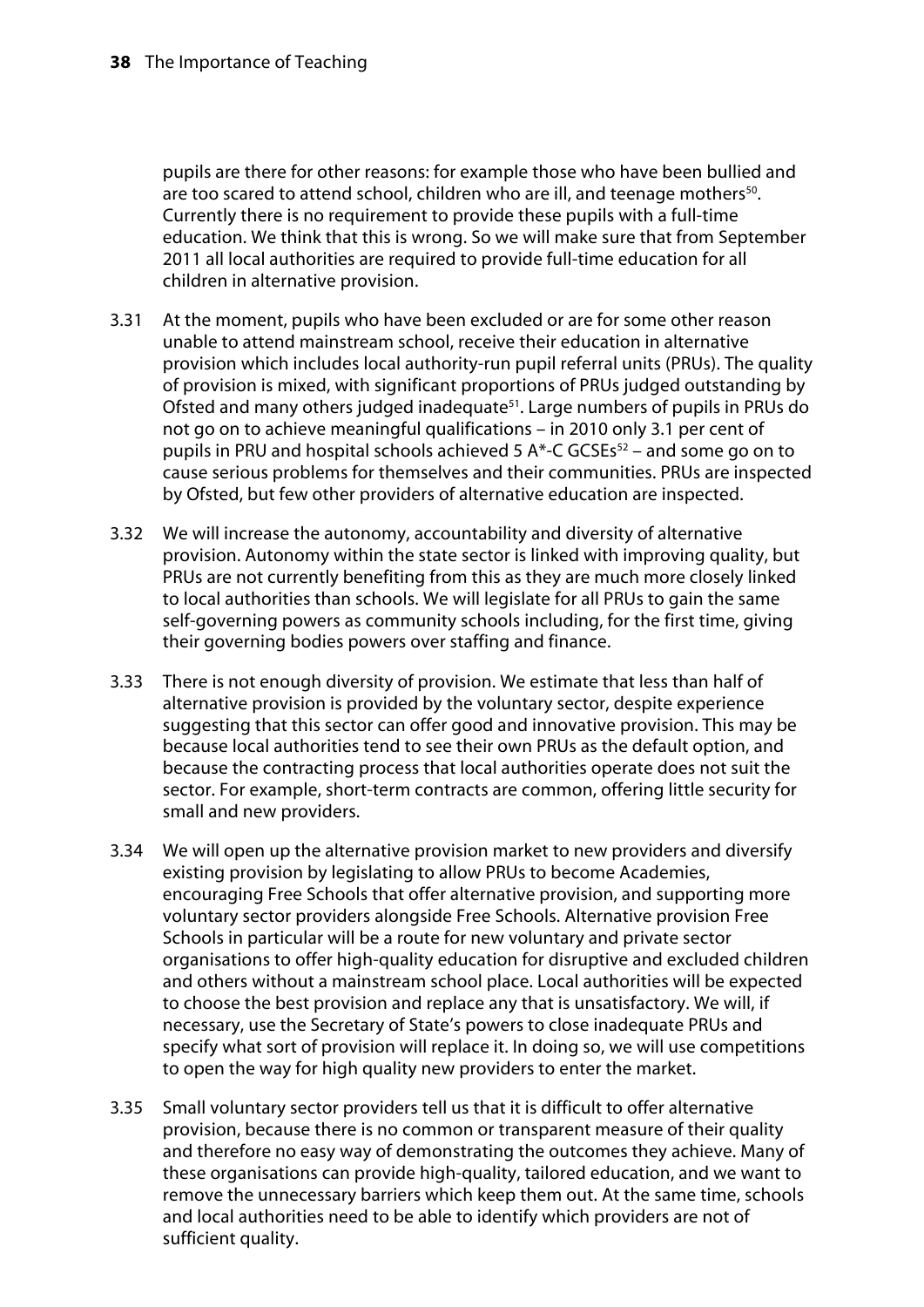3.36 Ofsted are currently undertaking a study of alternative provision. In the light of their findings we will consider how best to ensure high-quality provision. It may be that a quality mark for alternative provision will be effective or that tighter regulation may be needed.

#### **We will pilot a new approach to permanent exclusions**

- 3.37 Over time, we think there is a strong case for organising exclusion and alternative provision differently. We want to make it clear that head teachers have the authority to exclude pupils where there is no other option. But we want to balance this authority with clear responsibility for both the quality of the education their excluded pupils receive and what they achieve.
- 3.38 So we plan to trial a new approach. Schools will be free to exclude pupils, but they will then be responsible for finding and funding alternative provision themselves. In line with our plans to give schools greater autonomy and more control of funding, we will explore shifting the money for alternative provision from local authorities to schools so schools can purchase for themselves the alternative provision they think will best suit disruptive children. They could either collaborate with other schools to provide suitable places, or buy them from the local authority, the voluntary sector or local colleges.
- 3.39 In order to ensure the decision to exclude is never abused, schools will be held accountable for the pupils they exclude. The academic performance of excluded children would count in the school performance tables. This would create a strong incentive for schools to avoid exclusion where possible, and ensure that where it does happen it is appropriate and pupils receive good alternative provision.
- 3.40 We believe this change of approach could see much improved outcomes for some of our most vulnerable children. However, we recognise that this is a big step. So we will begin by working with local authorities and head teachers to test the approach, identify issues and barriers, develop solutions, and ensure that the incentives work effectively.
- 3.41 Certainly in the short to medium term, we would need local authorities to retain a duty to ensure that sufficient provision is available, and to take responsibility for quality assurance. Over time, we hope to see responsibility pass more and more to schools themselves. We will work closely with schools and local authorities as we trial and implement these reforms.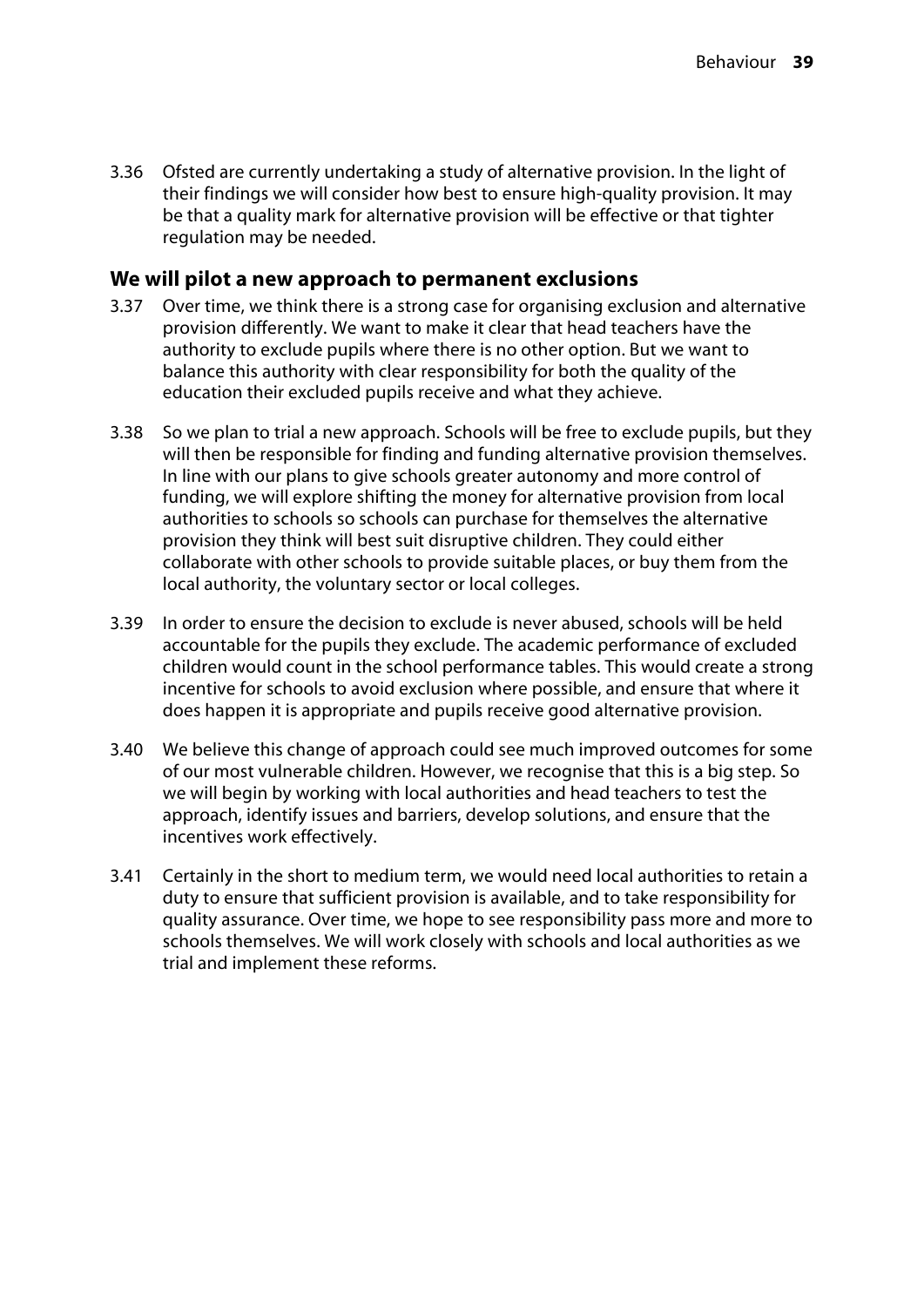## 4. Curriculum, Assessment and **Qualifications**

- 4.1 It is our ambition to reduce unnecessary prescription, bureaucracy and central control throughout our education system. That means taking a new approach towards the curriculum. At over 200 pages, the guidance on the National Curriculum is weighing teachers down and squeezing out room for innovation, creativity, deep learning and intellectual exploration. The National Curriculum should set out only the essential knowledge and understanding that all children should acquire and leave teachers to decide how to teach this most effectively.
- 4.2 The National Curriculum was never meant to be the whole school curriculum the totality of what goes on in any school. It was explicitly meant to be limited in scope yet in practice has come to dominate. We propose to take a new approach to the curriculum, which affirms the importance of teaching and creates scope for teachers to inspire. We want the National Curriculum to be a benchmark not a straitjacket, a body of knowledge against which achievement can be measured.
- 4.3 We envisage schools and teachers taking greater control over what is taught in schools, innovating in how they teach and developing new approaches to learning. We anticipate that in a school system where Academy status is the norm and more and more schools are moving towards greater autonomy, there will be much greater scope for teachers to design courses of work which will inspire young minds. But there will still be a need for a national benchmark, to provide parents with an understanding of what progress they should expect, to inform the content of the core qualifications and to ensure that schools which neither wish, nor have the capacity, to pursue Academy status have a core curriculum to draw on which is clear, robust and internationally respected.
- 4.4 Similarly, we must make sure that the standards set by our qualifications match up to the best internationally in providing a good basis for future education and employment. And while it is vital that at each stage in their education, there is good quality assessment of pupils to provide information for parents and others, we need to make sure that this is done without excessive drilling or narrowing of the curriculum.
- 4.5 Through reforming our curriculum and qualifications, more children should be motivated to stay in education or training. At the end of 2009, 183,000 16–18 year-olds were not in education, employment or training (NEET) – 9.2 per cent of that age group – and young people from disadvantaged backgrounds are more likely to become NEET than their peers<sup>53</sup>. We must have high expectations for all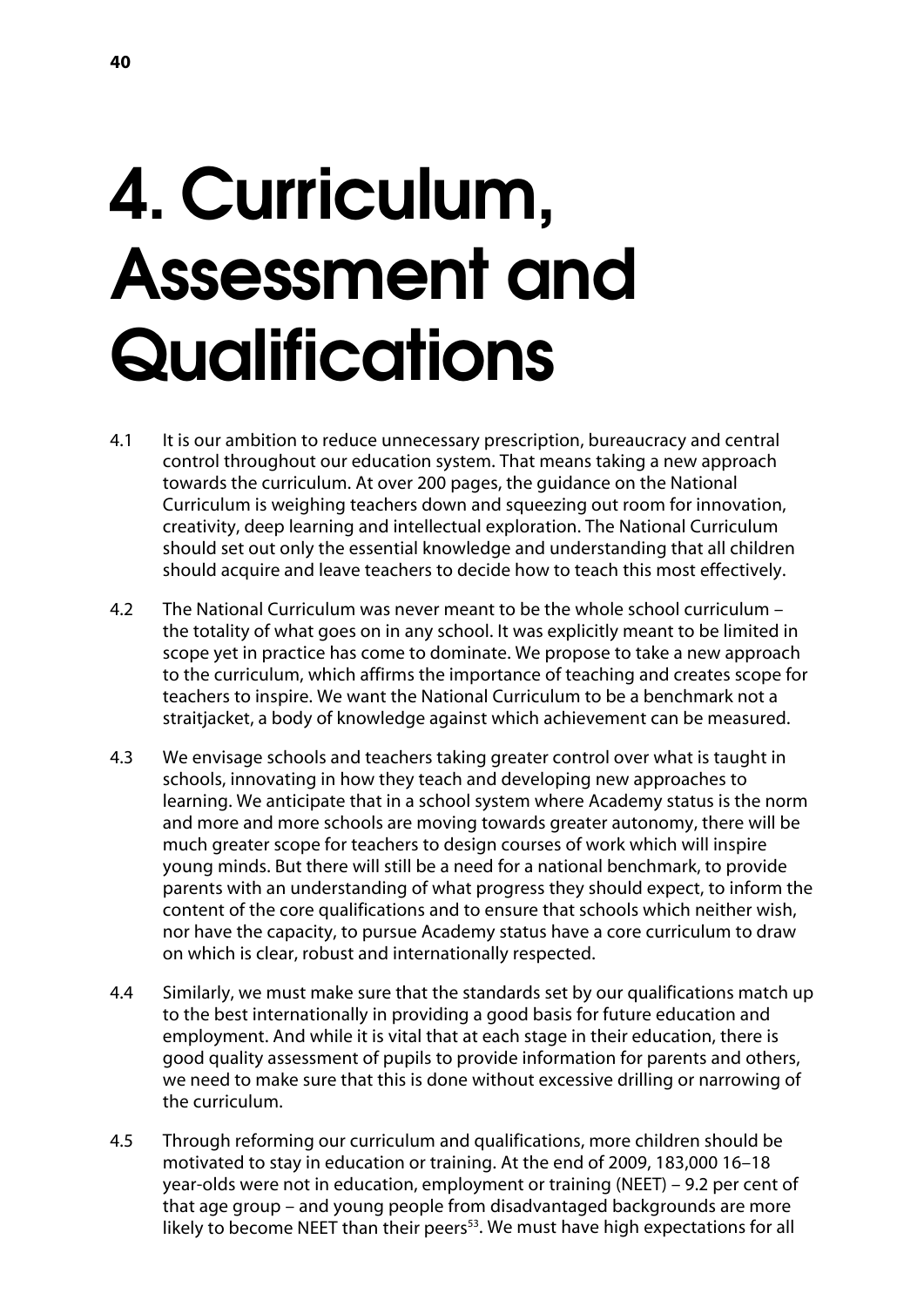young people, ensuring that they continue their education to age 18 and beyond and are supported to achieve to the highest standards.

- 4.6 We will:
	- Review and reform the National Curriculum so that it becomes a benchmark outlining the knowledge and concepts pupils should be expected to master to take their place as educated members of society.
	- Ensure that all children have the chance to follow an enriching curriculum by getting them reading early. That means supporting the teaching of systematic synthetic phonics and introducing a simple reading check at age six to guarantee that children have mastered the basic skills of early reading and also ensure we can identify those with learning difficulties.
	- Hold an independent review of assessment at the end of primary school to improve the current system so that parents have the information they need and schools can be properly accountable without feeling that they must drill children for tests.
	- Encourage schools to offer a broad set of academic subjects to age 16, by introducing the English Baccalaureate.
	- Following Professor Alison Wolf's review of vocational education, make necessary reforms so that vocational qualifications support progression to further and higher education and employment.
	- Support more young people to continue in education or training to age 18.
	- Obtain an honest view of our national performance by ensuring pupils take part in international tests of literacy, mathematics and science.
	- Ask Ofqual to measure qualifications against the best in the world so that, at age 16 and beyond, students are able to choose from a range of high-quality and rigorous qualifications respected and valued by universities and employers.

## We will review and reform the National Curriculum to focus on essential knowledge and concepts

- 4.7 The National Curriculum should set out clearly the core knowledge and understanding that all children should be expected to acquire in the course of their schooling. It must embody their cultural and scientific inheritance, the best that our past and present generations have to pass on to the next. But it must not try to cover every conceivable area of human learning or endeavour, must not become a vehicle for imposing passing political fads on our children and must not squeeze out all other learning.
- 4.8 Teachers, not bureaucrats or Ministers, know best how to teach how to convey knowledge effectively and how to unlock understanding. In order to bring the curriculum to life, teachers need the space to create lessons which engage their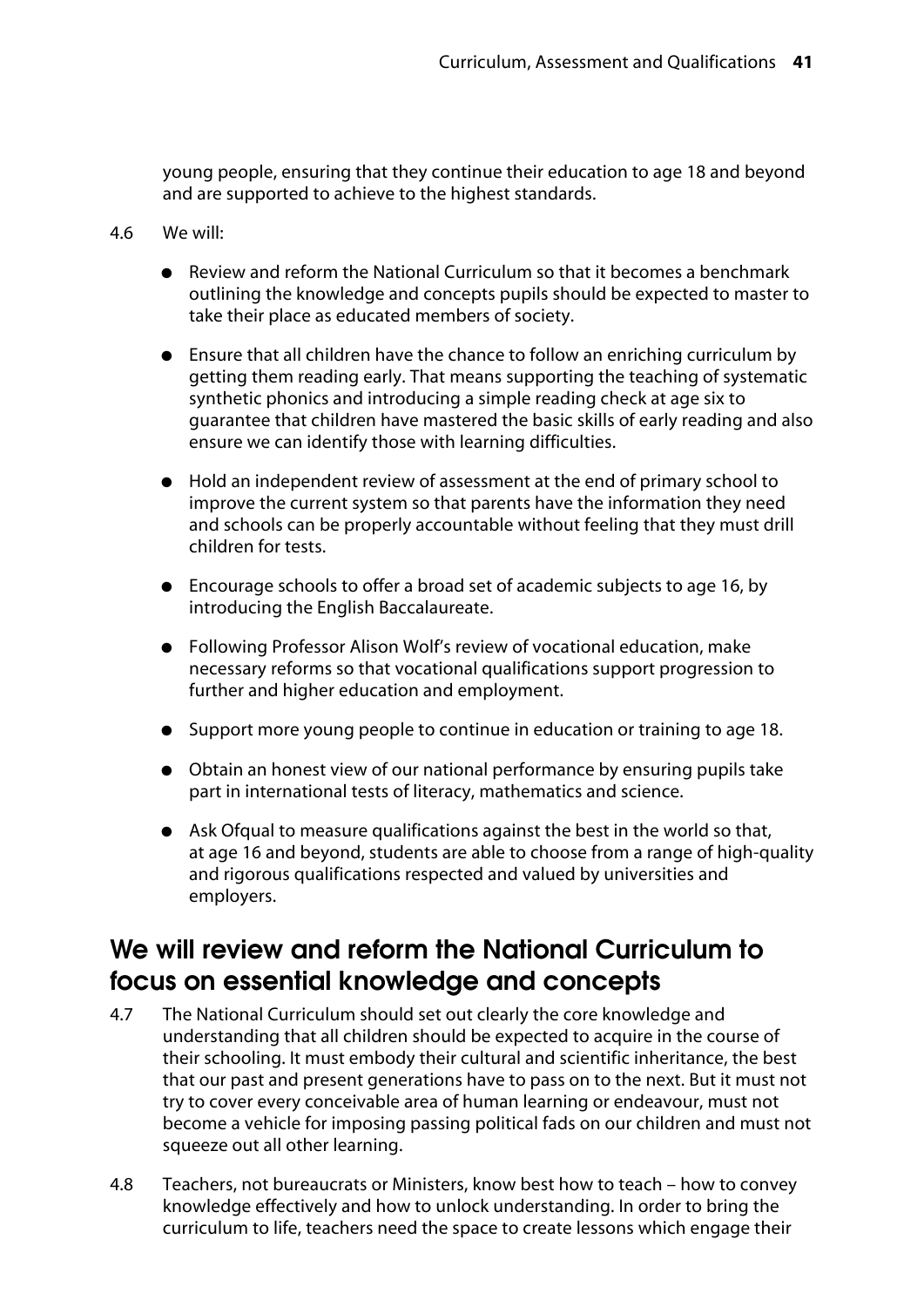pupils, and children need the time to develop their ability to retain and apply knowledge<sup>54</sup>. To too great an extent, the National Curriculum has been overprescriptive, has included material that is not essential and has specified teaching method rather than core knowledge. We will therefore ask teachers to work with us to review the National Curriculum in order to reform it. The curriculum should embody rigour and high standards and outline a core of knowledge in the traditional subject disciplines.

- 4.9 The new National Curriculum will therefore have a greater focus on subject content, outlining the essential knowledge and understanding that pupils should be expected to have to enable them to take their place as educated members of society. Teachers must be free to use their professionalism and expertise to support all children to progress. So, in outlining what children should expect to know in core subjects, the new curriculum will allow a greater degree of freedom in how that knowledge might be acquired and what other teaching should complement this core.
- 4.10 The review will look at both the primary and secondary curriculum, to ensure coherence between the two, and will look in particular at the evidence from the highest performing jurisdictions, to ensure that our curriculum can stand comparison with theirs.
- 4.11 As well as the review of the National Curriculum, we have commissioned Dame Clare Tickell to review how the curriculum of the Early Years Foundation Stage (EYFS) prepares all children for school, and she will report in Spring 2011. The essential stages of children's education begin long before they reach school at age five, and children from disadvantaged backgrounds have already begun to fall behind by then. Making sure that early years education is as effective as possible is vital, so that more children are ready when they start school. The National Curriculum review will take account of the review of the EYFS.
- 4.12 The National Curriculum will act as a new benchmark for all schools. It will be slim, clear and authoritative enough for all parents to see what their child might be expected to know at every stage in their school career. They will be able to use it to hold all schools to account for how effectively their child has grasped the essentials of, for example, English language and literature, core mathematical processes and science.
- 4.13 The National Curriculum will continue to inform the design and content of assessment at the end of key stage two, which will apply to every child and which will provide a guide to the performance of primary schools. It will also continue to inform the design and content of GCSEs, the benchmark examination which most state secondary school pupils sit and which provides the principal accountability mechanism for those schools.
- 4.14 Academies and Free Schools will retain the freedom they have at the moment to depart from aspects of the National Curriculum where they consider it appropriate. But they will be required by law, like all schools, to teach a broad and balanced curriculum. And all state schools will be held accountable for their performance in tests and exams which reflect the National Curriculum.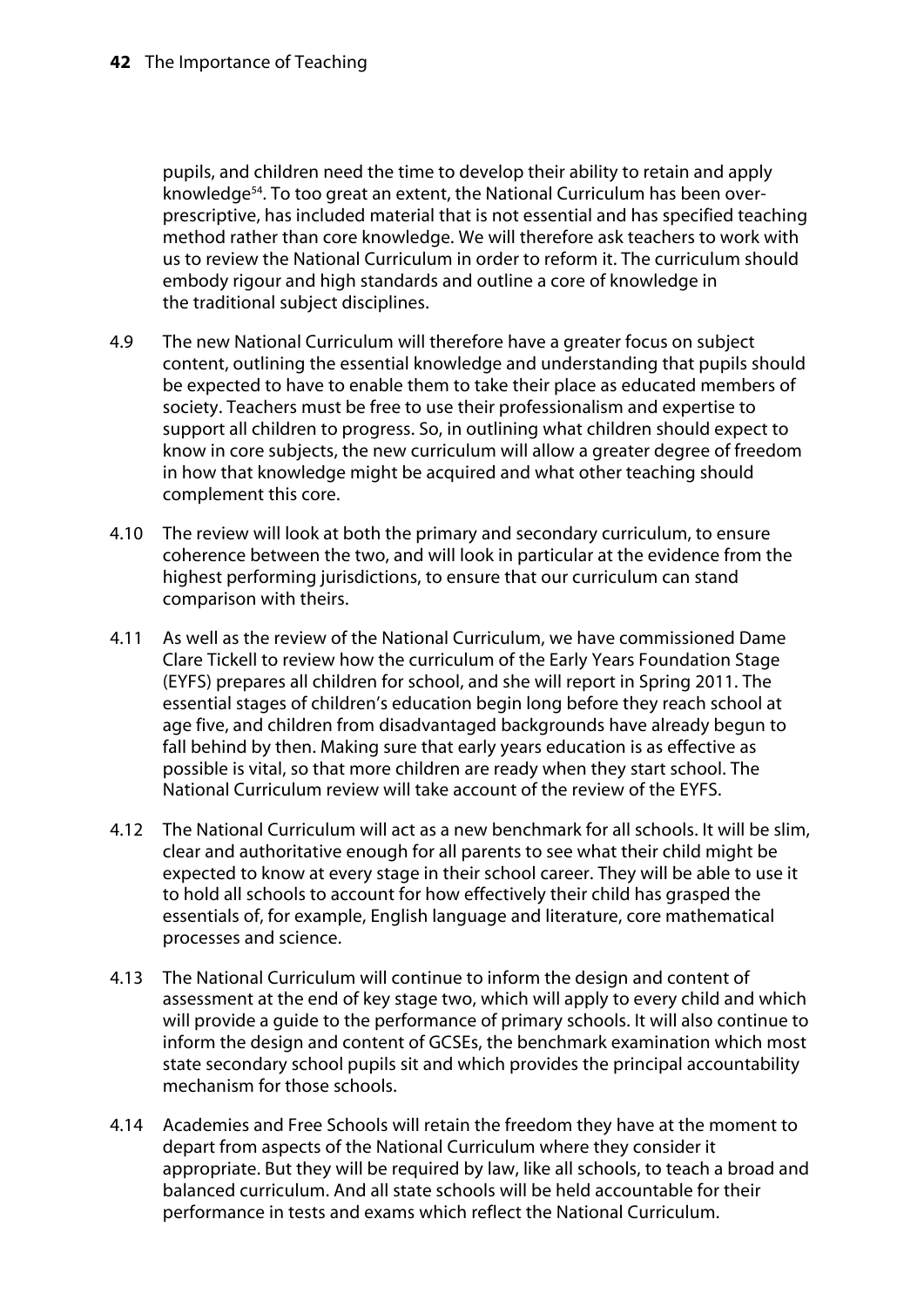## We will improve early numeracy and literacy, promoting systematic synthetic phonics and assessing reading at age six to make sure that all children are on track

- 4.15 Learning to read is the first and most important activity any child undertakes at school. Having this basic foundation unlocks all the other benefits of education. Despite the efforts of dedicated teachers, one in five 11 year-olds still leaves primary school struggling to read and write at the standard expected of them. This figure is much higher for deprived pupils – more than one in three<sup>55</sup>.
- 4.16 The evidence is clear that the teaching of systematic synthetic phonics is the most effective way of teaching young children to read, particularly for those at risk of having problems with reading<sup>56</sup>. Unless children have learned to read, the rest of the curriculum is a secret garden to which they will never enjoy access. As this is an area of such fundamental importance, we will go further than in any other area in actively supporting best practice. We will provide the resources to support the teaching of systematic synthetic phonics in primary schools. We will support all schools with key stage one pupils to implement this approach by providing funding for high-quality training and classroom teaching resources.

**North Walsham Infant School & Nursery, Norfolk, used systematic synthetic phonics to improve literacy across the school.** Up until 2005, teachers were using a variety of reading schemes with variable outcomes for different groups of pupils, and wanted to improve the way literacy was taught.

The school adopted a programme of systematic synthetic phonics. Pupils are assessed regularly and organised into groups for daily sessions at their own phonic level. This ensures that every child has acquired the skills and understanding needed before advancing to the next phonics level, and means staff can respond swiftly to support those children not making the expected progress. The school's systematic phonics programme is supported by continuing professional development for staff to ensure teachers and teaching assistants are using consistent and up-to-date strategies for successful literacy teaching.

Since implementing the programme, pupils at North Walsham have demonstrated an ability to read and write significantly above the national average for their ages.

- 4.17 To reinforce this, Ofsted will enhance its inspectors' expertise in assessing the teaching of reading, so that their judgements reflect appropriate expectations and recognise particular features of systematic synthetic phonics teaching. We will also reform initial teacher training to ensure that trainee teachers have the confidence to teach systematic synthetic phonics.
- 4.18 Pupils who are struggling to learn to read must be identified as early as possible so that they can be given extra help. We will therefore introduce a new age six reading check. This screening exercise will be designed to check that children are on track and to help schools to identify those who need more support. Schools'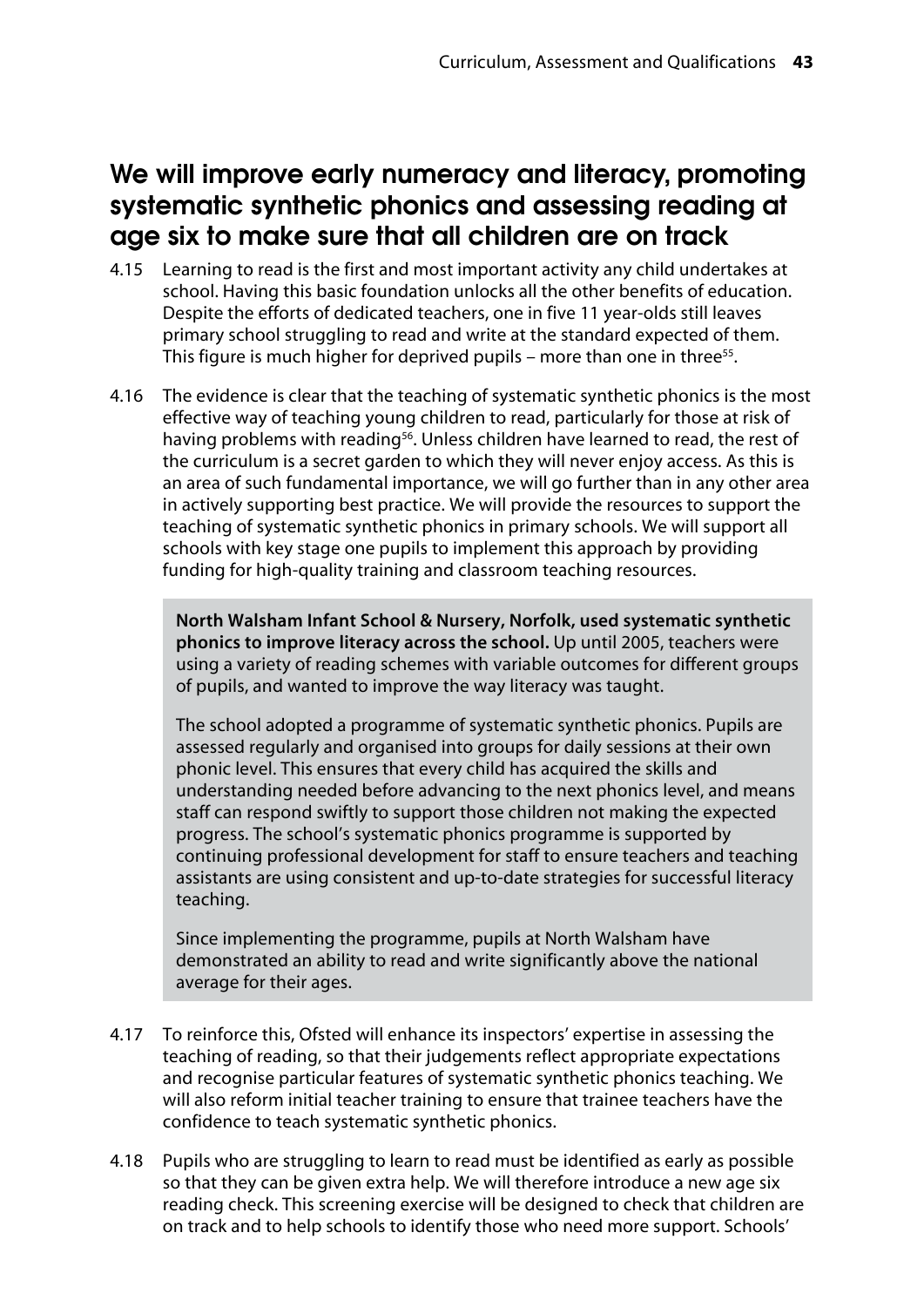results will be reported through the RAISE Online database, which will allow teachers to analyse and improve their teaching practices.

4.19 We are clear that effective teaching of English and mathematics in primary schools is the bedrock of a good education. As part of the review of the National Curriculum, we will also make sure that children are expected to master the core arithmetical functions by the time they leave primary school.

## We will promote achievement of a broad academic core at 16 and a rounded education

4.20 In order to encourage and facilitate a more rounded educational experience for all students we will create a new way of recognising those students, and schools, who succeed in achieving real breadth.

#### **The English Baccalaureate will encourage schools to offer a broad set of academic subjects to age 16**

- 4.21 In most European countries school students are expected to pursue a broad and rounded range of academic subjects until the age of 16. Even in those countries such as the Netherlands where students divide between academic and vocational routes all young people are expected, whatever their ultimate destiny, to study a wide range of traditional subjects. So we will introduce a new award – the English Baccalaureate – for any student who secures good GCSE or iGCSE passes in English, mathematics, the sciences, a modern or ancient foreign language and a humanity such as history or geography. This combination of GCSEs at grades A\*-C will entitle the student to a certificate recording their achievement. At the moment only around 15 per cent of students secure this basic suite of academic qualifications and fewer than four per cent of students eligible for free school meals do so<sup>57</sup>. So to encourage the take-up of this combination of subjects we will give special recognition in performance tables to those schools which are helping their pupils to attain this breadth of study.
- 4.22 Alongside the number of students who secure five good GCSEs including English and mathematics, the performance tables will record the number who secure the combination of GCSEs which make up the English Baccalaureate. Those schools which succeed in giving their pupils a properly rounded academic education will be more easily identified. This will provide a powerful incentive for schools to drive the take-up of individual science subjects, humanities such as history and, especially, foreign languages.
- 4.23 The proportion of young people studying a modern language at GCSE has fallen from 79 per cent in 2000 to just 44 per cent in 2008 and 2009<sup>58</sup>. The introduction of the English Baccalaureate will encourage many more schools to focus more strongly on ensuring every student has the chance to pursue foreign language learning to the age of 16.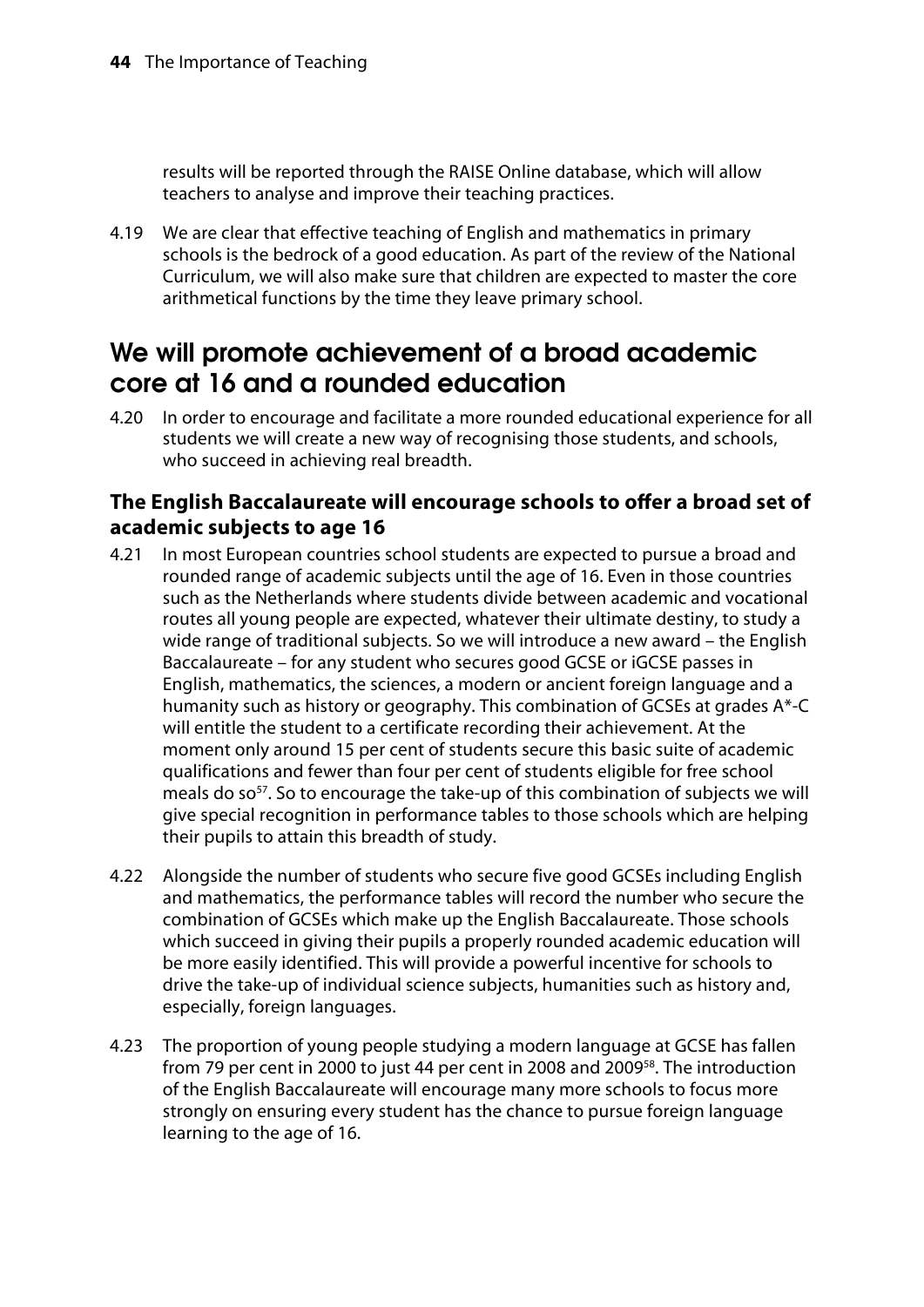**'Ultimately, education is the great equaliser. It is the one force that can consistently overcome differences in background, culture and privilege**. As the author Ben Wildavsky writes in his new book, The Great Brain Race, in the global economy 'more and more people will have the chance […] to advance based on what they know rather than who they are.'

*Arne Duncan, UNESCO speech*

4.24 The English Baccalaureate will be only one measure of performance, and should not be the limit of schools' ambitions for their pupils. Schools will retain the freedom to innovate and offer the GCSEs, iGCSEs and other qualifications which best meet the needs of their pupils. Pupils will of course be able to achieve vocational qualifications alongside the English Baccalaureate. With the proper structures in place through the reform of the National Curriculum and the introduction of the English Baccalaureate schools will have the freedom and the incentives to provide a rigorous and broad academic education.

#### **We will focus central government support on strategic curriculum subjects, particularly mathematics and science**

- 4.25 We will continue to provide additional support for the uptake of mathematics and the sciences. A strong national base of technological and scientific skills is essential to growth and employers continue to report shortages of these skills.
- 4.26 This deficit will be tackled by providing support to increase the number of specialist teachers in physics, chemistry and mathematics and to improve the skills of existing teachers. We need more specialist mathematics teachers in primary schools and will encourage and support schools in developing this specialism. We will support schools which offer students the chance to study GCSE physics, chemistry and biology as separate subjects by exploring how performance tables can reward this raising of aspirations. The teaching of A level further mathematics will be supported by funding initiatives such as the further mathematics support programme. We will also look at ways of supporting the in-depth study of physics. Already other organisations, for example the Physics Factory, are enabling more state school students to enjoy high-quality physics teaching. And we will initiate two new competitions with prizes for the best engineering projects from male and female students in state schools.

#### **We will ensure all schools are given the resources and space they need to offer a truly rounded education**

- 4.27 There is much of value that children need to learn and experience which sits outside the traditional subject disciplines – the languages, sciences, humanities and mathematics which make up national curricula across the globe. So we will ensure there is space in the school day, and resources for school leaders, to guarantee a truly rounded education for all.
- 4.28 Children need access to high-quality physical education, so we will ensure the requirement to provide PE in all maintained schools is retained and we will provide new support to encourage a much wider take up of competitive team sports. With only one child in five regularly taking part in competitive activities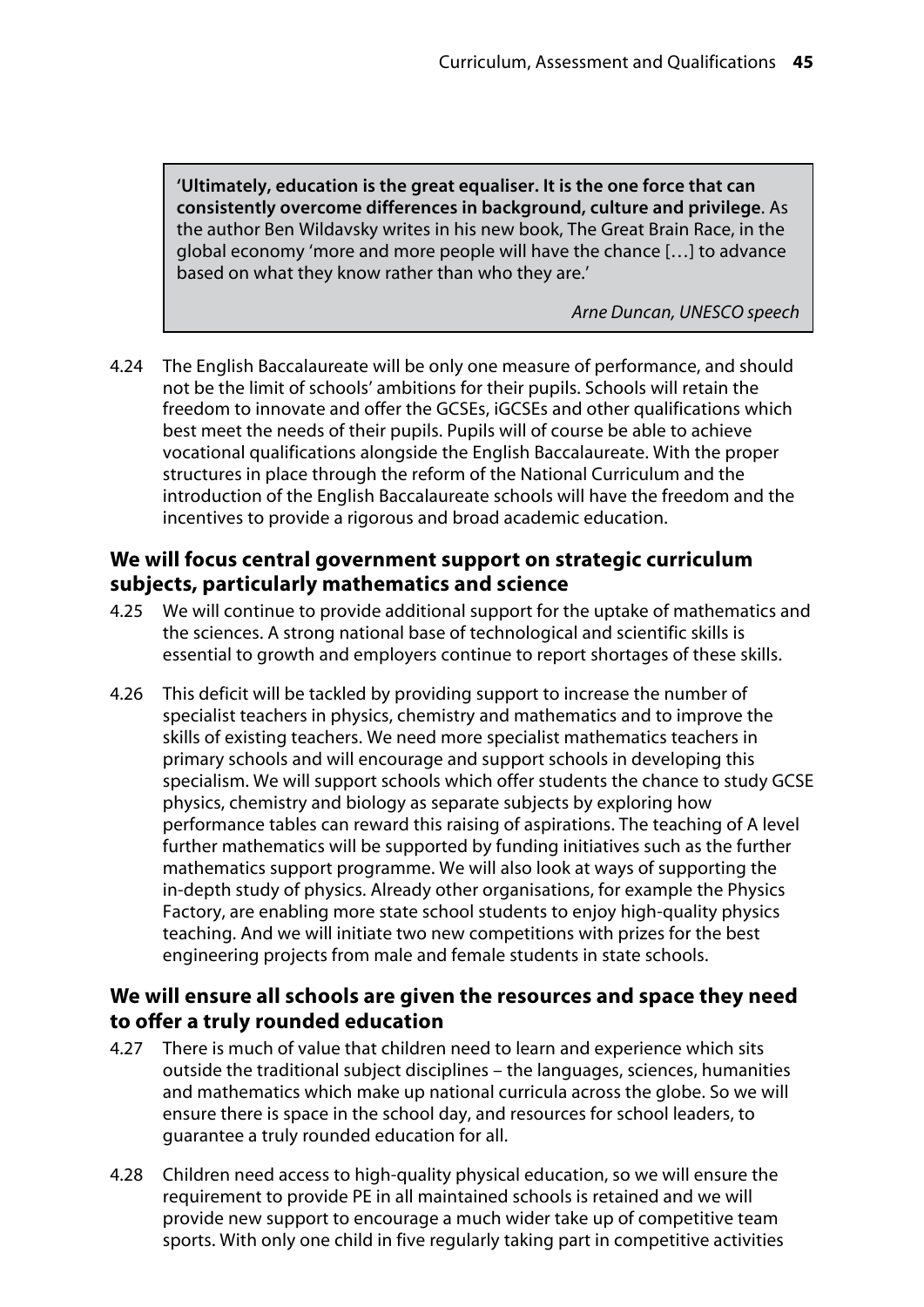against another school, we need a new approach to help entrench the characterbuilding qualities of team sport $59$ .

- 4.29 Children need high-quality sex and relationships education so they can make wise and informed choices. We will work with teachers, parents, faith groups and campaign groups, such as Stonewall to make sure sex and relationships education encompasses an understanding of the ways in which humans love each other and stresses the importance of respecting individual autonomy.
- 4.30 Children can benefit enormously from high-quality Personal Social Health and Economic (PSHE) education<sup>60</sup>. Good PSHE supports individual young people to make safe and informed choices. It can help tackle public health issues such as substance misuse and support young people with the financial decisions they must make. We will conduct an internal review to determine how we can support schools to improve the quality of all PSHE teaching, including giving teachers the flexibility to use their judgement about how best to deliver PSHE education.
- 4.31 Children should expect to be given a rich menu of cultural experiences. So we have commissioned Darren Henley to explore how we can improve music education and have more children learning to play an instrument. The Henley Review will also inform our broader approach to cultural education. We will support access to live theatre, encourage the appreciation of the visual and plastic arts and work with our great museums and libraries to support their educational mission.
- 4.32 And there needs to be room in the life of the school for an exploration of wider social issues which contribute to the well-being and engagement of all students. It should be for teachers, not government, to design the lessons and the experiences which will engage students. Government can help by clearing away the clutter of unnecessary curricular detail, and restricting itself to outlining the core knowledge children should expect to acquire.
- 4.33 Freeing teachers to construct a broader, deeper, more enriching curriculum needs to be complemented by ensuring we have a fairer, sharper, and clearer method of assessing progress.

## We will compare ourselves with the best in the world

4.34 The challenge facing our education system is not merely to improve year-on-year, but to keep pace with the best education systems in the world.

#### **We will benchmark our pupils' performance against the best in the world**

4.35 One of the most valuable ways we have of understanding the standards our children and young people are attaining in comparison with children in other countries is the regime of sample tests organised by the OECD and IEA61. The Programme for International Student Assessment (PISA) is a worldwide evaluation of 15 year-olds' performance in reading, mathematics and science applied to real‑world contexts. PIRLS, the Progress in International Reading Literacy Study, measures literacy among 10 year-olds. The Trends in International Mathematics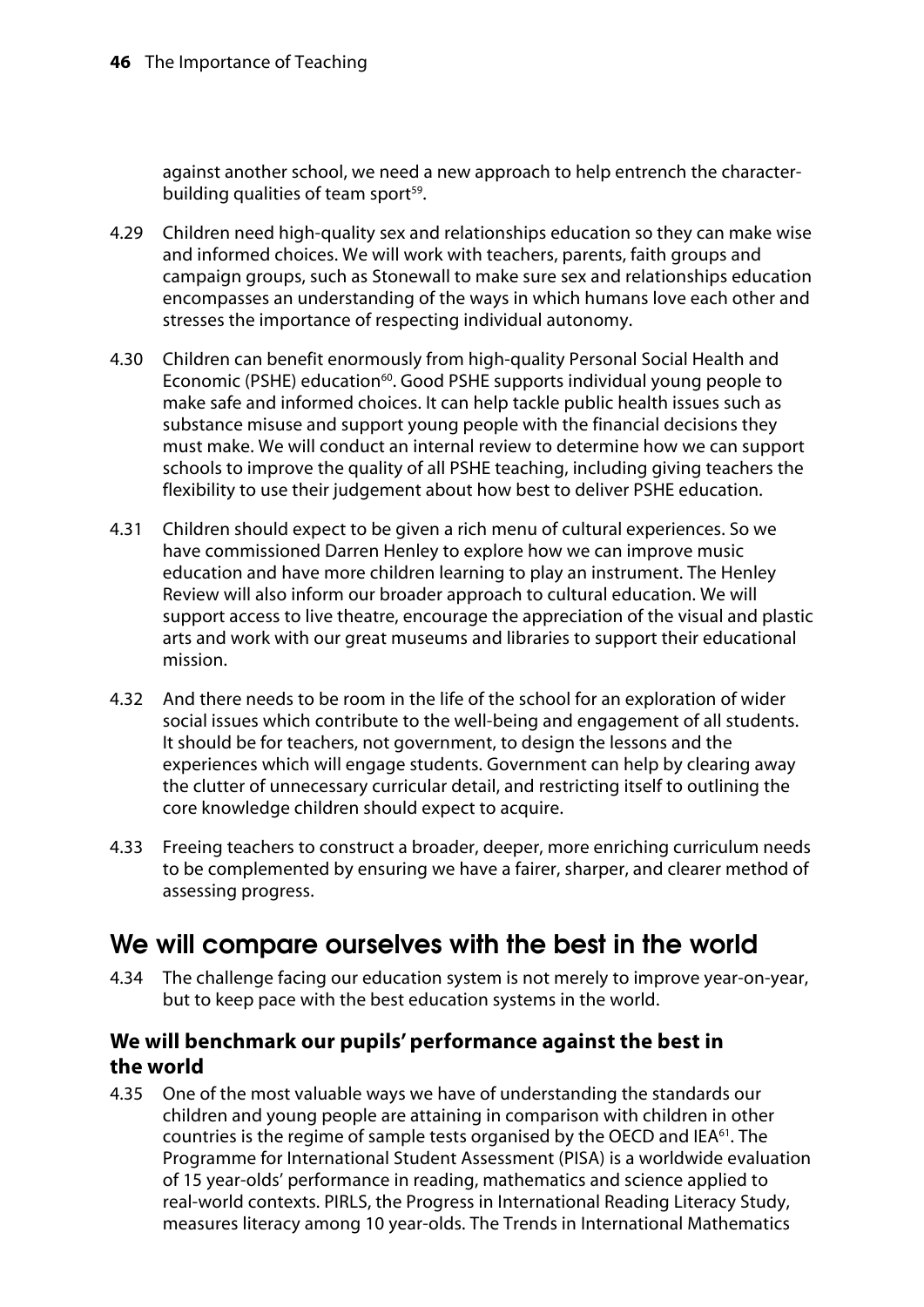and Science Study (TIMSS) measures the mathematics and science knowledge of 10 and 14 year-olds around the world.

- 4.36 The evidence from these tests tells us that, over recent years, we have been slipping back in the rankings as others improve faster. For example, England fell in the PIRLS rankings from  $3^{rd}$  out of 35 in 2001 to 15<sup>th</sup> out of 40 in 2006<sup>62</sup>. In the most recent PISA survey in 2006, England fell from 4<sup>th</sup> to 14<sup>th</sup> in science, 7<sup>th</sup> to 17<sup>th</sup> in literacy, and  $8<sup>th</sup>$  to  $24<sup>th</sup>$  in mathematics<sup>63</sup>. Our highest performing students do well but the wide attainment gap between them and our lowest achievers highlights the inequity in our system.
- 4.37 On a number of occasions, England has struggled to get enough schools and pupils to take part in international tests to give a valid sample and gather sufficiently reliable data. When this happens, we miss out on the opportunity to compare ourselves with the performance of other education systems around the world. To help avoid this happening in future, we will ensure a sufficient sample of English schools participate in the international education surveys such as PISA, PIRLS and TIMSS.
- 4.38 We will also participate in the Teaching and Learning International Survey (TALIS) for the first time, opening up important aspects of our teachers' professional development to international comparison. This survey looks at teachers' beliefs, attitudes and practices, processes for teacher appraisal and feedback, and school leadership. TALIS will provide us with valuable lessons on how to attract the best into the profession and how the underperformance of some teachers can be addressed.

#### **Ofqual will measure our qualifications against the best in the world**

- 4.39 The independent regulator of exam standards, Ofqual, plays a vital role, but until now has been asked to focus too narrowly on simply maintaining the standards of qualifications over time. This does not help us when other countries are improving faster and making their education systems more rigorous. So we have asked Ofqual to widen its view to reflect the importance of keeping pace with – and learning from – the rest of the world.
- 4.40 We will legislate in the forthcoming Education Bill so that Ofqual's objectives include securing international comparability of qualification standards. And we will strengthen Ofqual's governance by establishing the Chief Executive as the Chief Regulator. This will create a single figurehead within Ofqual who is able to act as the guardian of qualification and examination standards.
- 4.41 We will invite Ofqual to review and report on the quality and standards of tests and exams at ages 11 and 16, comparing England with high-performing nations and building on work already started for 18 year-olds. Subsequently, Ofqual will make international comparisons an ongoing part of regular reviews of standards.

## We will reform assessment and qualifications

4.42 It is right that at key points in a child's education there should be independent, objective assessment of their progress. As they begin school, as they reach a critical moment in learning to read and as they move from one phase to the next,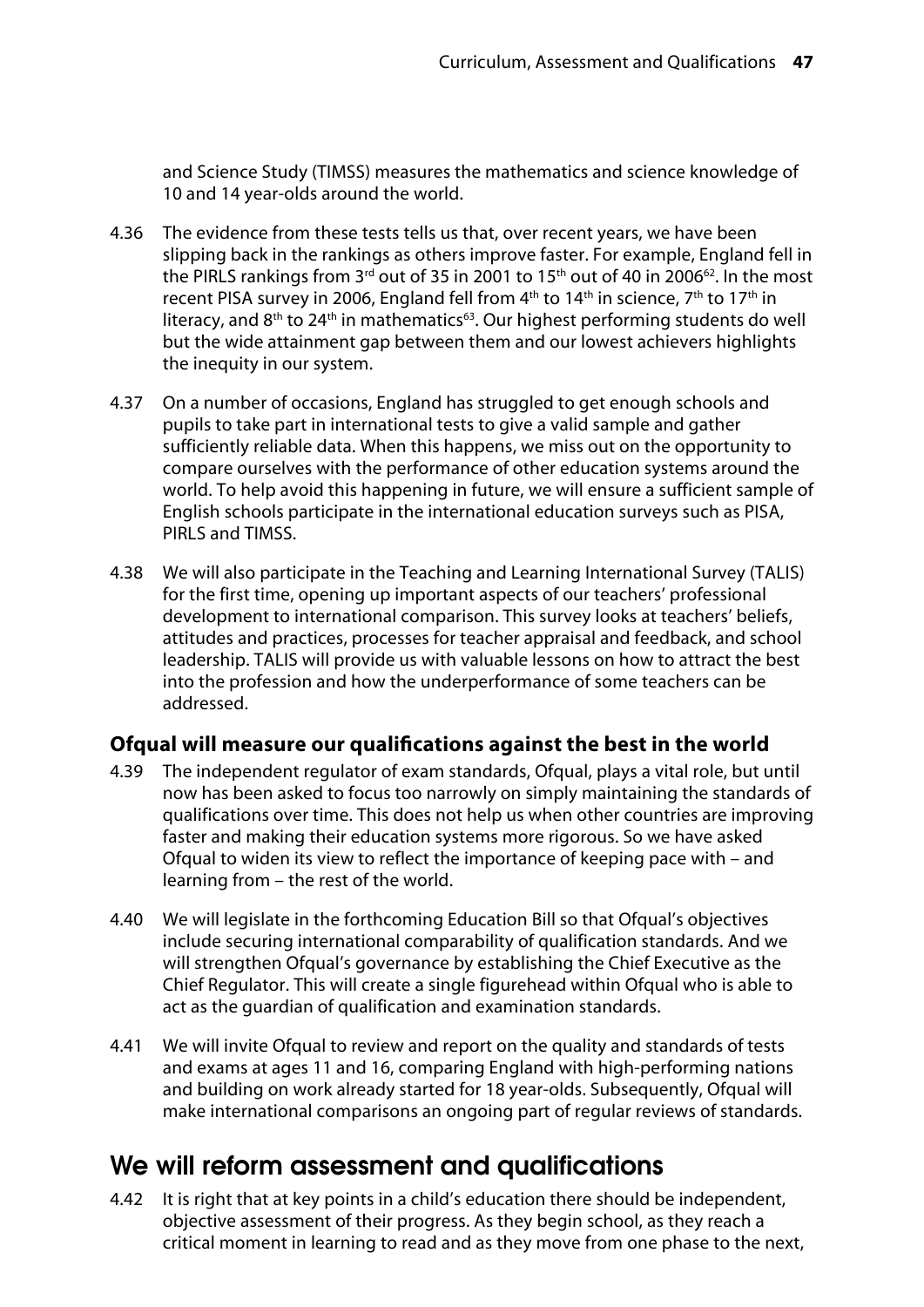rigorous assessment is important. It provides sound information for parents on their child's progress and the effectiveness of schools. It provides a useful objective check for teachers and head teachers in support of transition. It is also right that schools should be accountable for the progress that children make, and that information about this should be publicly available. Other countries are adopting similar approaches. In the United States, 37 states and the District of Columbia have adopted the new Common Core Standard in mathematics and English, which has been benchmarked against other countries' expectations. The new assessments will tell parents for the first time whether their children have the knowledge and skills they need to succeed in college and throughout their  $careers<sup>64</sup>$ .

#### **We will reform the key stage two tests – the principle measures of progress at primary schools**

- 4.43 In primary schools, the only tests required in the four years of key stage two are in English and mathematics, at the end of the key stage. But we are concerned that especially in year six, there is excessive test preparation – with some children practising test questions for many weeks in advance of the tests. This is poor practice, and not even an effective way to do well in the tests, as compared to teaching well across a broad curriculum for the same period. We want to see whether there can be improvements to the current system, so that parents have the information they want and schools can be properly accountable for pupil progress, without encouraging over-rehearsal of test questions.
- 4.44 We have asked Lord Bew to conduct an independent review of the effectiveness of the existing key stage two tests. With a small review team, he will consider how to deliver rigorous, valid and reliable assessments which promote attainment and progression and ensure schools are properly accountable to pupils, parents and the public for the achievement of every child. The report will also consider how to ensure that assessments provide parents with good quality information on their child's progress whilst being simple for schools and teachers to administer, and that the data gathered is used and interpreted appropriately.
- 4.45 Similarly, we want to make sure that assessment in key stage one is appropriate and proportionate. Following the introduction of the age six reading test, and the reviews of the EYFS and the National Curriculum, we will look closely at the assessment and reporting burdens in the early years and key stage one. Following the abolition of the Qualifications and Curriculum Development Agency, a new testing agency will oversee statutory tests and assessments for children up to age 14. Its remit will be confirmed following Lord Bew's review.
- 4.46 Because schools tell us that they would find it helpful to have a national benchmark that they could use for their own purposes at the end of key stage three, around the age of 14, we will ask the new testing agency to provide a suite of national tests for this key stage and age group. The tests will be based on National Curriculum expectations of where children should be at 14, and will be for schools to use on an entirely voluntary basis.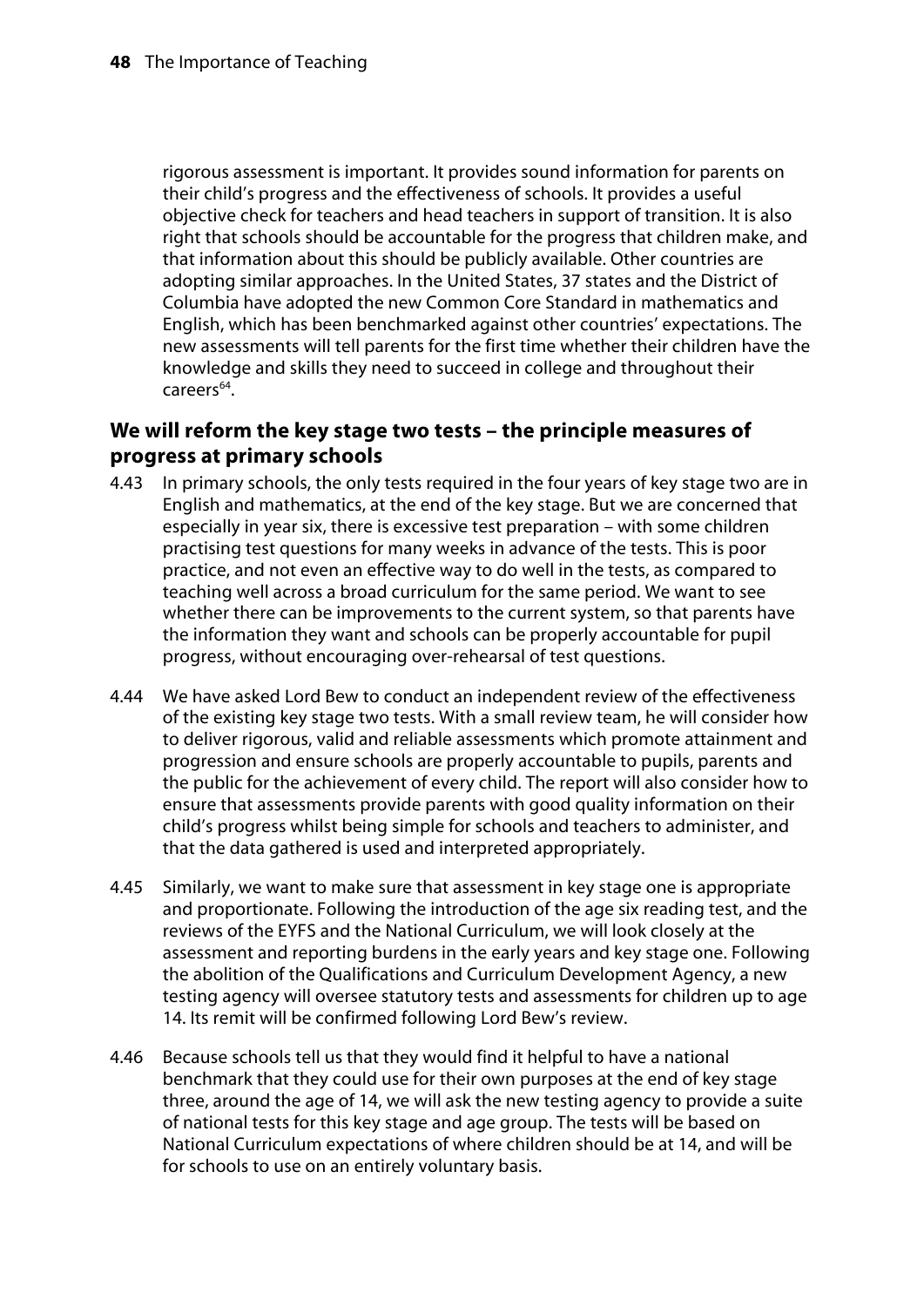#### **We will reform GCSEs and A levels**

- 4.47 A levels are a crucial way that universities select candidates for their courses, so it is important that these qualifications meet the needs of higher education institutions. To ensure that they support progression to further education, higher education or employment, we are working with Ofqual, the awarding organisations and higher education institutions to ensure universities and learned bodies can be fully involved in their development. We specifically want to explore where linear A levels can be adapted to provide the depth of synoptic learning which the best universities value.
- 4.48 The current GCSE and A level system allows for re-sits of modules, which can be seen as undermining the qualifications and educationally inappropriate. In 2008, QCDA collected information from a sample of A levels and found that between two thirds and three quarters of students re-sat at least one unit<sup>65</sup>. It is our view that this is a cause for concern. We will ask Ofqual to change the rules on re-sits to prevent students from re-sitting large numbers of units. We will consider with Ofqual in the light of evaluation evidence whether this and other recent changes are sufficient to address concerns with A levels.
- 4.49 We believe that it was a mistake to allow GCSEs to be fully modularised, because GCSEs are too small as qualifications to be taken sensibly in small chunks across two years. We also believe that it is creating too much examination entry in secondary schools – with many schools entering pupils for units in years 9 and 10 as well as years 11, 12 and 13. We will therefore ask Ofqual to consider how best to reform GCSEs so that exams are typically taken only at the end of the course.
- 4.50 When young people compete for jobs and enter the workplace, they will be expected to communicate precisely and effectively so we think that changes in the last decade to remove the separate assessment of spelling, punctuation and grammar from GCSE mark schemes were a mistake. We have asked Ofqual to advise on how mark schemes could take greater account of the importance of spelling, punctuation and grammar for examinations in all subjects.

### We will review vocational education

- 4.51 This country suffers from a long-standing failure to provide young people with a proper technical and practical education of a kind that we see in other nations. Vocational education has been the poor relation – its inherent value ignored, and its content made pseudo-academic – rather than developing the different but equally rich cognitive skills associated with practical and technical education. While good vocational qualifications are important and valuable, too many young people are following courses because they are easy for schools or colleges to deliver or because they confer advantages in the accountability system. In 2004 around 15,000 vocational, or vocationally related, qualifications were taken in schools. By 2010 this had risen to around 575,000 – mostly at age 16 – a 3,800 per cent increase66.
- 4.52 We have commissioned Professor Alison Wolf of King's College London, to conduct a review of vocational qualifications, with the objective of providing considered advice on how to ensure all young people are in valuable education or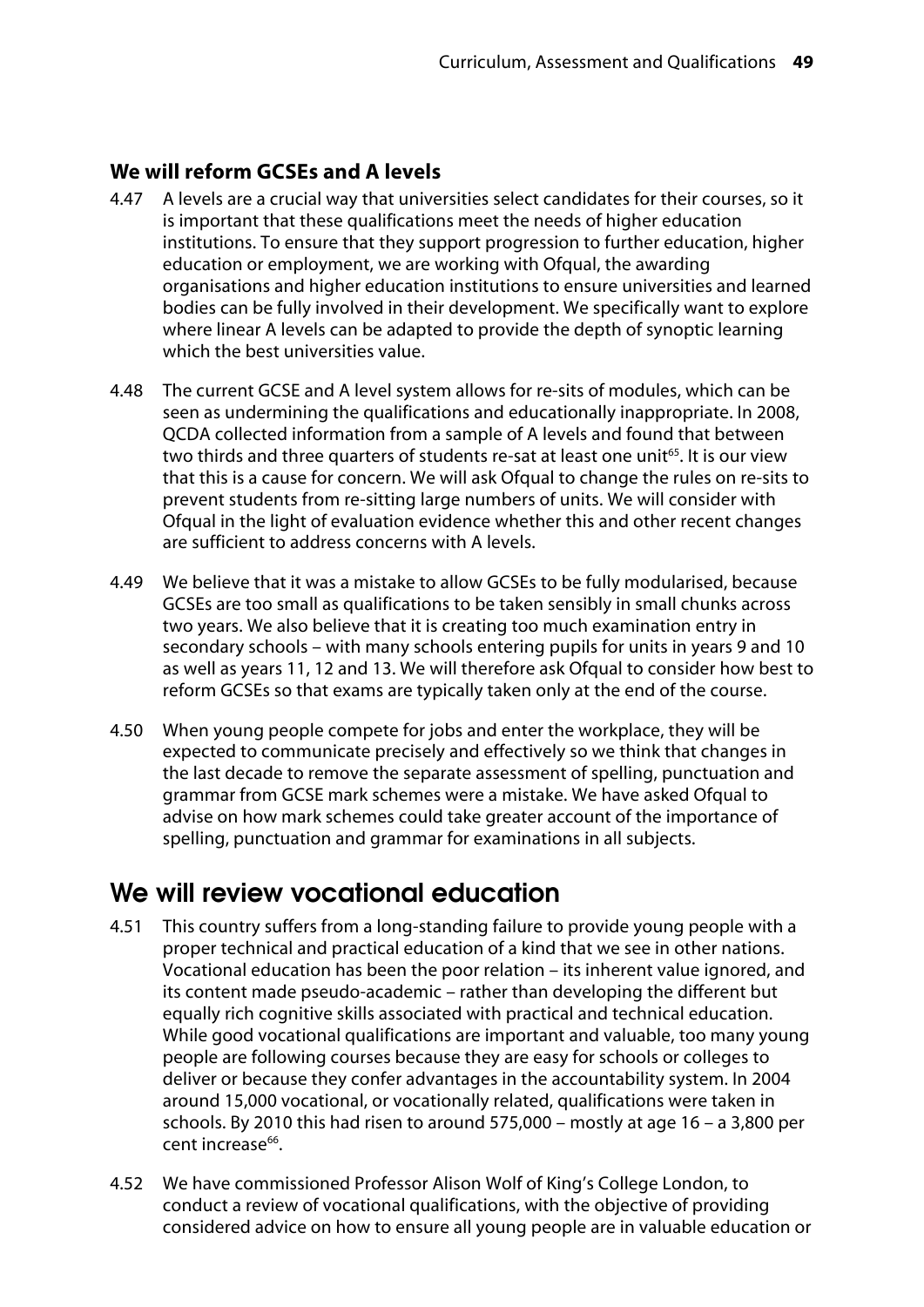training, that supports progression to employment or further and higher education. An important element of Professor Wolf's review will be measures to ensure that the education received by low-attaining pupils – who are often those with Special Educational Needs, or from deprived backgrounds – is most likely to ensure that they do not disengage, and are on track to progress to further education and employment. Professor Wolf will also consider what controls are needed to ensure that vocational qualifications offered to students in schools, colleges or independent training providers up to the age of 19 are as robust and appropriate as GCSEs and A Levels. She will make her recommendations in Spring 2011.

- 4.53 We will continue to support Apprenticeships for 16–19 year-olds, which offer paid jobs with training to industry standards in nearly 200 different occupations and can get people started on a fulfilling and prosperous career. Apprenticeship can be a challenging and rewarding option from age 16 onwards for young people, and we are reshaping the programme to place more emphasis on Apprenticeships at advanced and higher levels, and on progression through the programme and beyond, to higher level skills or higher education.
- 4.54 As we expand the programme, we will also make sure there are clear routes into Apprenticeships to widen access to the programme (while maintaining standards) and to increase the numbers of young people who have the skills and attributes to secure and complete an Apprenticeship with an employer. Some 113,700 young people aged 16-18 have become an apprentice in 2009/10 so far<sup>67</sup>; in 2010/11 we expect 131,000 young people to join the programme. A recent OECD report notes that 'few countries have achieved strong employer engagement without an equally strong apprenticeship system<sup>'68</sup>.

## We will support more young people to continue in education to 18

4.55 We are committed to increasing the minimum age at which young people can leave education or training to 17 in 2013 and 18 in 2015. This is in the national economic interest, as well as in the economic interests of young people. We will make sure that it is possible for young people to train while working, through an Apprenticeship or in other ways, as well as undertaking education at school or college. However, we think that it is important to avoid criminalising young people. So we will legislate to allow the enforcement process to be introduced progressively over a longer period.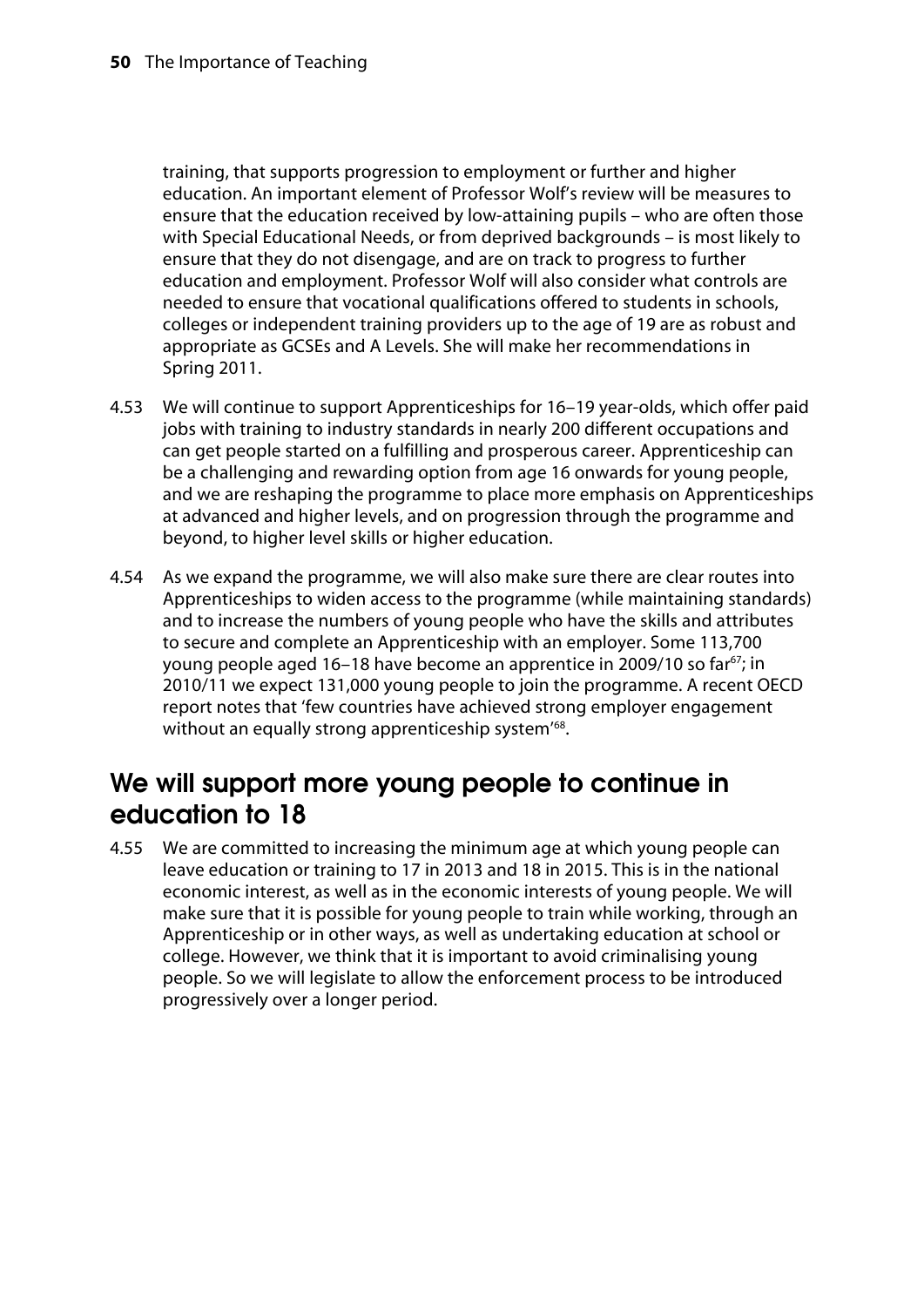## 5. New Schools System

- 5.1 Across the world, the case for the benefits of school autonomy has been established beyond doubt: in a school system with good quality teachers and clearly established standards, devolving as much decision-making to school level as possible ensures that decisions are being made by the professionals best able to make good choices for the children and young people they serve. Analysis of PISA data shows that the features of the strongest education systems combine autonomy (e.g. over staffing powers at school level) with accountability (e.g. systematic and external pupil-level assessments)<sup>69</sup>.
- 5.2 In many of the highest performing jurisdictions, school autonomy is central. In high-performing US States, Charter Schools – publicly funded independent schools set up by a legal 'charter' – have been engines of progress<sup>70</sup>. For example, over 85 per cent of young people from deprived urban communities who attended one of the national network of Knowledge is Power Programme (KIPP) charter schools go on to college<sup>71</sup>. In Alberta, Canada all schools are afforded significant autonomy in relation to how they teach and how they manage themselves72. In Sweden, pupils who attend state-funded independent Free Schools outperform those in other state schools and a higher proportion (eight per cent more) go on to higher education $73$ .
- 5.3 In this country, the record of independent state schools provides a striking testimony to the power of autonomy. City Technology Colleges (CTCs) were introduced in the late 1980s as innovative new schools outside local and central bureaucratic control. They were the forerunners of Academies: independent state schools established in urban areas, which often had a history of low attainment, offering pupils aged 11–18 a truly stretching curriculum. CTCs are now among the best schools in the country, with great results and a record of continued improvement. CTCs not only have high standards, they also close the attainment gap. Poor pupils in CTCs, those eligible for free school meals, are more than twice as likely to achieve 5 good GCSEs including English and mathematics than other pupils eligible for free school meals<sup>74</sup>.
- 5.4 Academies have built on the success of the CTC model and have been securing improvements in standards well above the national average, turning around some of the worst-performing secondary schools in the country<sup>75</sup>. Schools which had become sink schools with chronically low aspirations, poor behaviour and a culture of failure are now centres of excellence and engines of social mobility. In Academies, the attainment of pupils receiving free school meals is already improving faster than in other schools<sup>76</sup>. Twenty-six per cent of Academies this year were judged to be outstanding by Ofsted, compared to 18 per cent of all maintained schools<sup>77</sup>. And a real success has been the establishment of powerful Academy chains supporting schools to improve even more rapidly.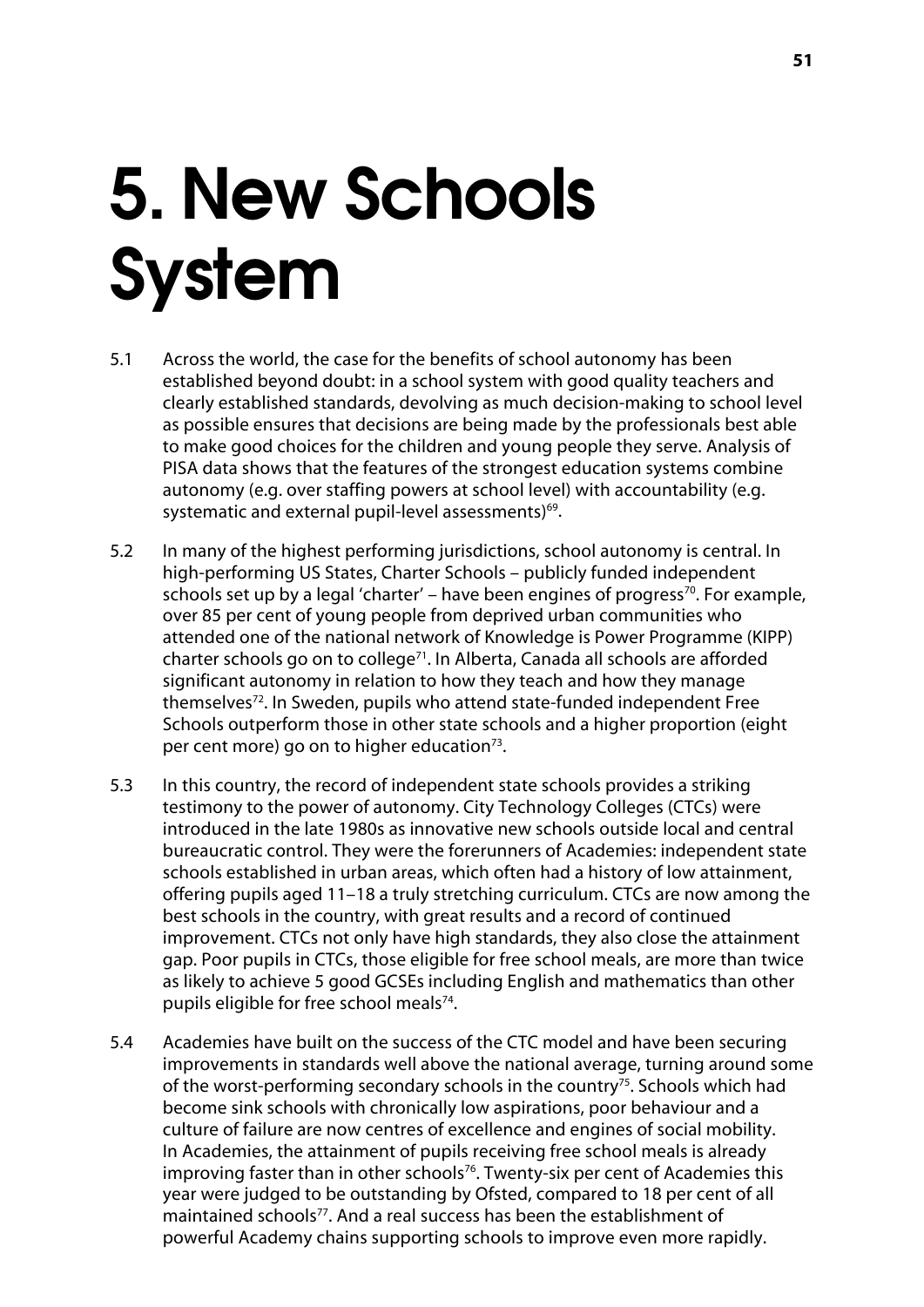Those Academies, which are part of chains or federations such as ARK schools or the Harris group have an even larger proportion of their pupils achieving 5 or more  $A^*$ -C grades at GCSE on average than pupils of Academies not in a chain<sup>78</sup>.

- 5.5 But the success of the Academies programme has been limited by its narrow ambition. The first Academies opened in 2003 and prior to September 2010 there were only 203 open Academies in England, making up about 6.5 per cent of all of our secondary schools<sup>79</sup>. At the same time, the autonomy and freedoms enjoyed by Academies have been eroded over recent years as they were made subject to more and more bureaucratic requirements and targets. Equally, it has been extremely difficult for parents or other groups to set up new state-funded schools, even where the need was great.
- 5.6 So there is great scope for us to extend autonomy and freedom for schools in England. It is our ambition that Academy status should be the norm for all state schools, with schools enjoying direct funding and full independence from central and local bureaucracy. Some schools are not yet in a position to enjoy full Academy freedoms and we will ensure that all schools, whatever their status, are freed from unnecessary bureaucracy, and enjoy progressively greater autonomy, with their own funding, ethos and culture. We expect schools to use their increased autonomy to explore new ways of working together – but collaboration in the future will be driven by school leaders and teachers – not bureaucrats.
- 5.7 In order to help all schools enjoy greater freedom to excel we will:
	- Restore for all Academies the freedoms they originally had, while continuing to ensure a level playing field on admissions, particularly in relation to children with Special Educational Needs.
	- Dramatically extend the Academies programme so that all schools can take on the autonomy Academy status offers, using it to raise standards and narrow the attainment gap.
	- Ensure that the lowest performing schools, attaining poorly and in an Ofsted category or not improving, are considered for conversion to become Academies to effect educational transformation.
	- Support not turn away teachers, charities, parent groups and others who have the vision and drive to open Free Schools in response to parental demand, especially in areas of deprivation where there is significant dissatisfaction with the choices available.
	- Ensure that local authorities play a critical new role as strengthened champions of choice, securing a wide range of education options for parents and families, ensuring there are sufficient high-quality school places, coordinating fair admissions, promoting social justice by supporting vulnerable children and challenging schools which fail to improve.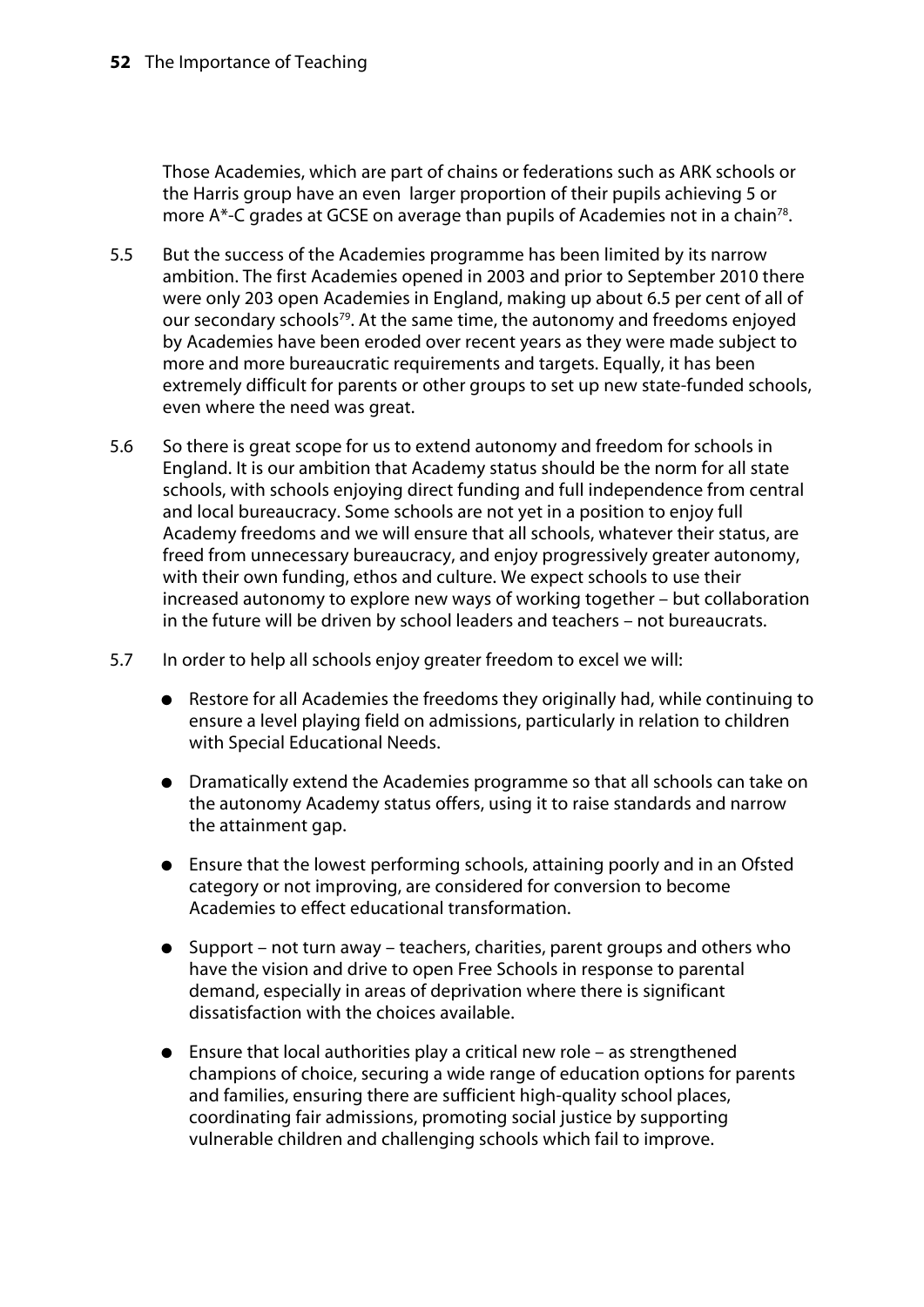## We will restore Academy freedoms

5.8 Academies have succeeded in tackling failure because they have the opportunity to set their own direction. Head teachers are given the freedom to innovate with the curriculum, insist on tougher discipline, pay staff more, extend school hours and develop a personal approach to every pupil. We will enhance the abilities of Academies to innovate and improve by removing burdens, duties and bureaucratic requirements that have accrued over time, while continuing to ensure a level playing field on admissions, particularly in relation to children with Special Educational Needs. We have already taken out many of the requirements which had been shoe-horned into the model Academy funding agreement – the contract between the Secretary of State and the Academy. We have removed unnecessary central prescription about curriculum and qualifications, target setting and the production of rigid plans. We believe that Academies will do more to serve their pupils well as a result of having freedom to do so in the way that their leaders and teachers think best.

**In September 2008, Hatcham Temple Grove School replaced a previously underperforming local authority primary school. It became the primary phase of an existing outstanding Academy,** Haberdashers' Aske's Hatcham College and so, unusually for a primary school at the time, was able to benefit from the freedoms associated with Academy status.

Penny Jones, the new head teacher, describes the new freedoms Academy status has brought: 'I had experienced many frustrations regarding the bureaucracy which often got in the way of creating opportunities to benefit children's lives. Our ability to respond quickly and autonomously to obvious needs has been a joy.' One of the first things Penny and her team decided to do was change the school day so that the pupils at the primary school finished at the same time as those in the senior school. They have also adapted their curriculum, taken a decision to pay for every pupil to have a free school meal and created a number of new cross-phase teaching posts within the Academy.

Hatcham Temple Grove is still only in its second year, but its first set of results showed significant improvement at key stage two<sup>80</sup>. Of the new school's structure, Penny says, 'Academy status in itself is not fairy dust. The children and the teachers do not change overnight and problems do not disappear. But what does change is the ability to combat challenges and to chart your own flight plan. The agenda is set and reviewed by the leadership team. I am a teacher and being an Academy leader has allowed me to focus on the things I know most about – learning and teaching.'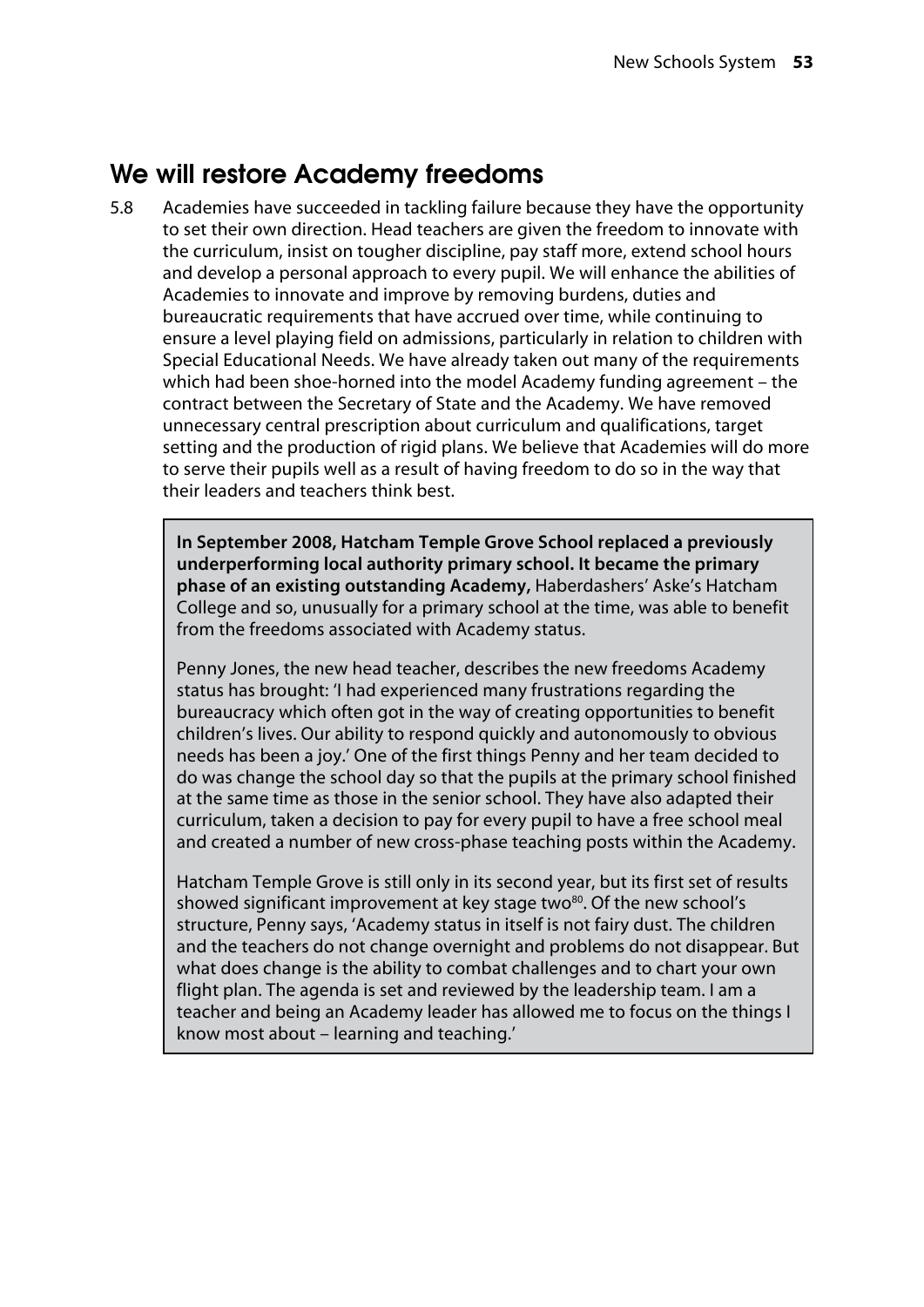## We will rapidly expand the Academies programme so that – over time – all schools can make the most of greater autonomy and strong leadership

5.9 In the best school systems autonomy is not rationed as it has been in England. Extending greater autonomy to all schools is an absolute priority for this Government. We passed the Academies Act within 100 days of taking office to enable more schools to become Academies – including, for the first time, freestanding primary and special schools. The forthcoming Education Bill will legislate to go even further by allowing Pupil Referral Units (PRUs) to become Academies.

#### **All schools will be able to become Academies, with outstanding schools leading the way**

5.10 We invited the best schools in the country to convert to Academy status first, because their proven leadership and management capacity means that they are well placed to make the most of Academy freedoms, and become system leaders without the need for an external sponsor's support. Since May 2010, 1,132 schools judged to be outstanding by Ofsted asked to be sent information on becoming Academies, representing 72 per cent of outstanding secondary schools and 22 per cent of outstanding primary schools<sup>81</sup>. Eighty of these outstanding schools have already opened as Academies since September 2010 and a further 118 will open shortly as a result of Academy Orders already made<sup>82</sup>.

**'With the new Academy freedoms we will continue to develop our autonomy and take the school forward** in an area of London that faces significant challenges and disadvantage. We will now have the flexibility to adapt and extend the curriculum, target resources more effectively, deploy specialist staff and above all build sustainable capacity to ensure continued and long term outstanding educational provision, to best meet the needs of our children and wider school community.'

#### *Patricia Sowter, Head of Cuckoo Hall Primary School, Enfield*

5.11 In November 2010, we extended the invitation to other primary and secondary schools. Alongside outstanding schools, all schools that Ofsted has identified as good, and which also have outstanding features, will automatically be eligible for Academy status. All other schools – primary and secondary – that wish to benefit from Academy freedoms will be able to do so, providing they work in partnership with a high performing school that will help support improvement, or another sponsor. We expect that the first group of these schools will be able to open as Academies as early as April 2011.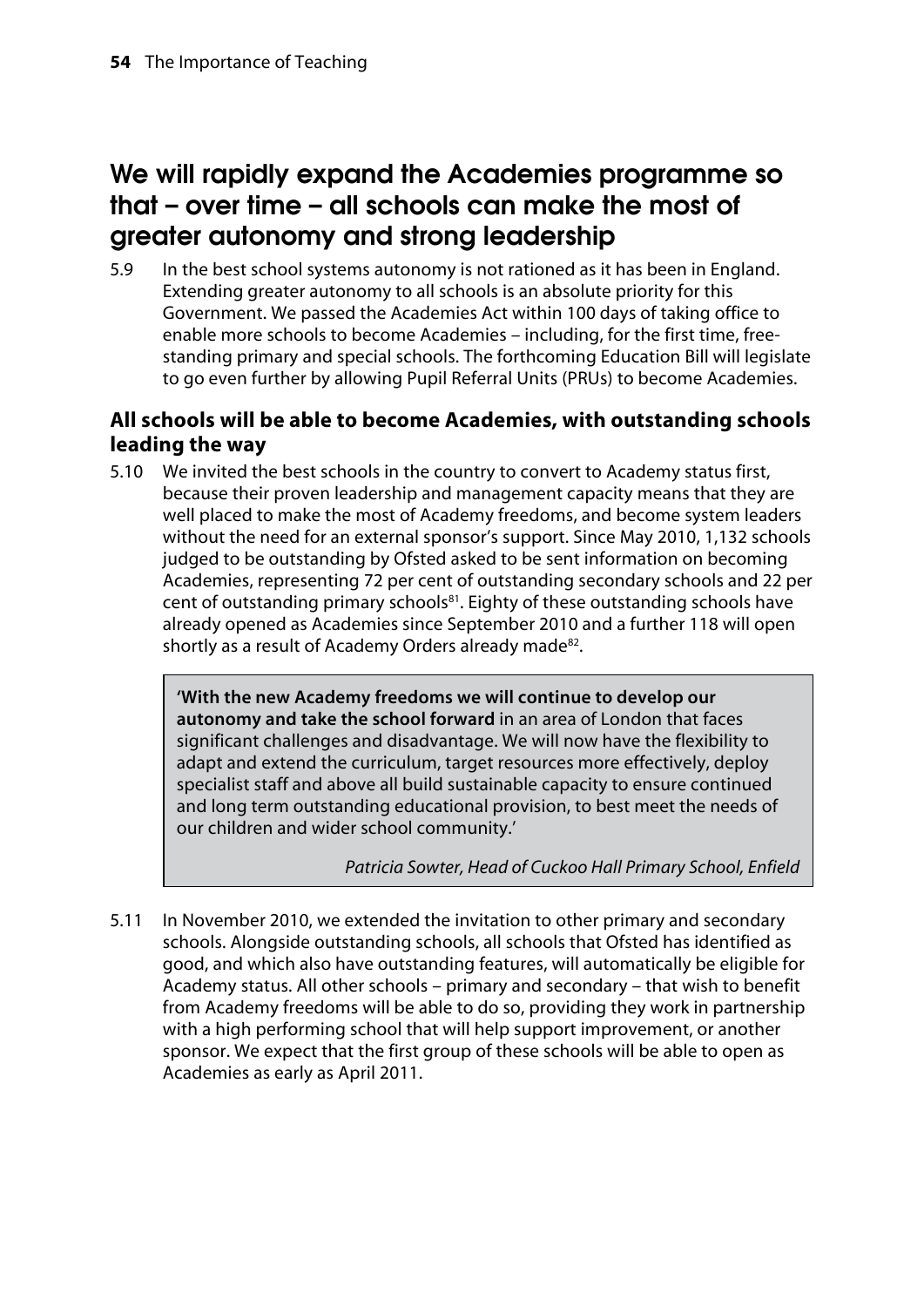#### **New Academies**

In May 2010, the Secretary of State invited outstanding schools to benefit from the freedom that Academy status brings. Since August 2010, 80 new Academies have opened. A further 118 Academies in the near future. Here are some of their experiences:

Andrew Fielder is head of the new **Sandy Hill Academy** in Cornwall. He says the case for becoming an Academy is compelling: 'We chose more autonomy, clearer leadership, less interference from local and central policy makers, less bureaucracy, and a freer hand to do what's right for staff and children. In four months we have taken Sandy Hill School to Sandy Hill Academy. It has been a blast. It has been the right thing to do.'

Paul Gazzard, head of the new **St. Buryan Academy**, also in Cornwall, says that Academy status gives the whole school community greater freedom and flexibility to make a range of decisions: 'The school staff have the opportunity to shape the curriculum and to concentrate on the areas they feel will most benefit the pupils, and to prepare them for the challenges ahead.'

**Seaton Academy** in Cumbria replaced Seaton Infant School. According to Seaton's head Lesley Grace, 'the whole school community has been given a huge boost and is taking on the new role with great enthusiasm. Academy status means that, as part of providing the very best education for our children, we now have the financial and operational freedoms to make changes to the curriculum to better meet their needs.' Already, bureaucracy has been reduced, 'we no longer have to duplicate information for the local authority, freeing up staff time to focus on teaching and learning in classrooms.'

5.12 We will expect every school judged by Ofsted to be outstanding or good with outstanding features which converts into an Academy to commit to supporting at least one weaker school in return for Academy status. This will provide an additional pool of excellent potential sponsors to accelerate the transformation of some of our weakest schools, just as Tollbar Academy in North East Lincolnshire has done with the nearby Cleethorpes Academy. Thanks to the energy and expertise of the staff and head teacher at Tollbar, both schools were able to open as Academies in September 2010.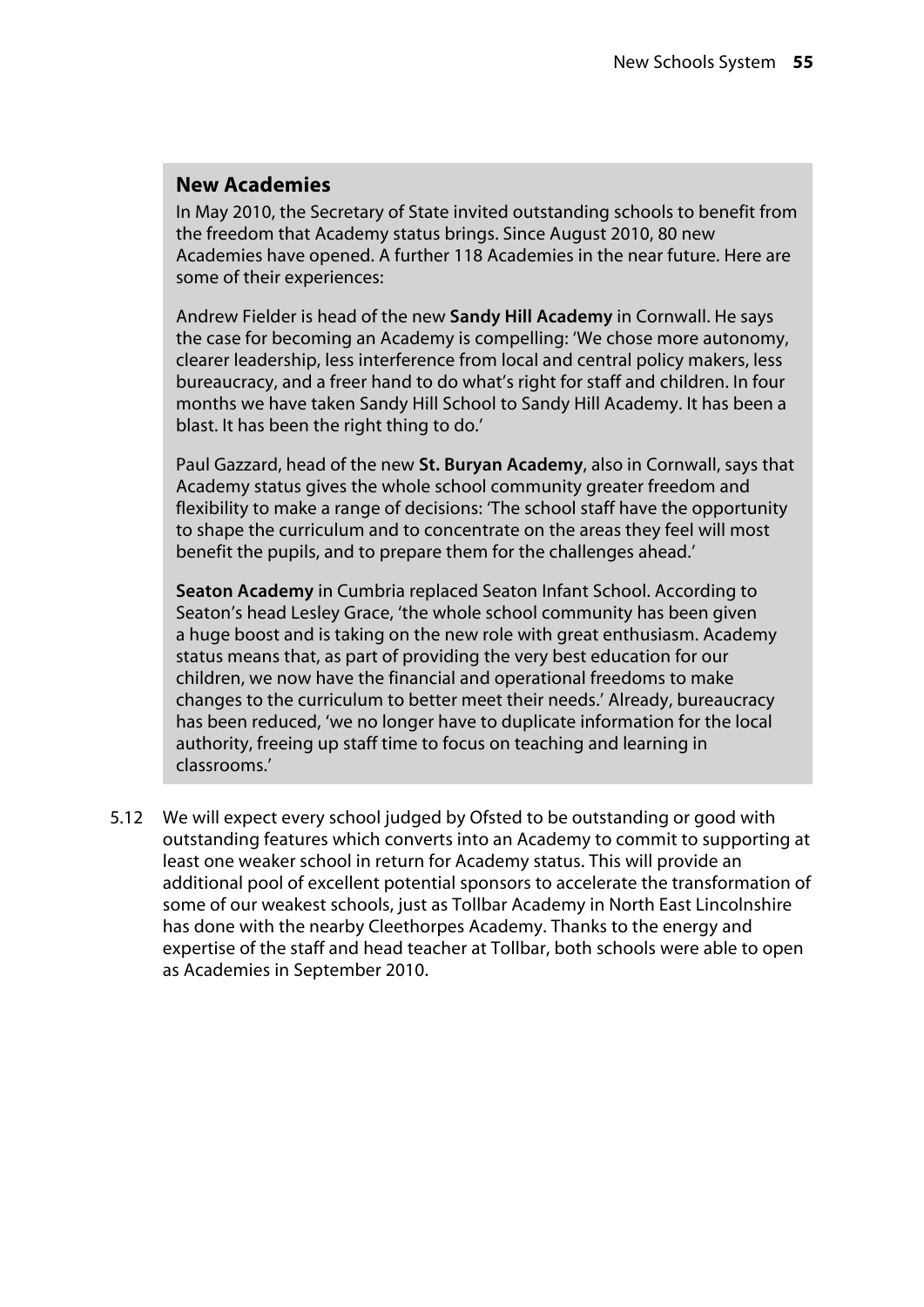**'[An Academy] belongs not to some remote bureaucracy, not to the rulers of government, local or national, but to itself, for itself.** The school is in charge of its own destiny. This gives it pride and purpose. And most of all, freed from the extraordinarily debilitating and often, in the worst sense, political correct interference from state or municipality, Academies have just one thing in mind, something shaped not by political prejudice but by common sense: what will make the school excellent.'

*Tony Blair, A Journey*

#### **'You cannot mandate greatness, it has to be unleashed'**

*Joel Klein, quoted in Instruction to Deliver (Michael Barber, 2007)*

- 5.13 The complexity of funding issues in particular has meant that we have had to move more slowly with special schools. But in January 2011 we will invite special schools to apply to become Academies as well. We believe that this will be a major opportunity to transform provision for special needs, and the forthcoming Green Paper on Special Educational Needs and Disability will consider how to maximise the impact of these new freedoms for special schools.
- 5.14 Taking on Academy status is an opportunity for every school, but as long as a school is meeting minimum standards – we will not force any school to take on the increased autonomy if the head teacher and governors do not want to.

#### **We will build on Academies' proven success in transforming some of the most challenging schools in the country**

- 5.15 The position is very different with the weakest schools. These schools are systematically failing some of the country's most vulnerable children. Eighty-five per cent of the lowest performing schools have a pupil population which is more deprived than average<sup>83</sup>. We will ensure that the very lowest performing schools, attaining poorly and in an Ofsted category or not improving, are partnered with a strong sponsor or outstanding school and converted to become Academies to effect educational transformation. We expect that more low-performing schools will be converted to Academy status than ever before, including for the first time the lowest performing infant and primary schools and the weakest special schools. We know that this is simplest where there is consensus about the way forward, but we also know that we cannot let down pupils who are having a poor experience of school, so we will use the powers in the Academies Act to require conversion if need be, and will legislate to extend the Secretary of State's closure powers to schools subject to a notice to improve.
- 5.16 Strong Academy sponsors have made a critical difference to individual Academies, and underpin the success of the Academies programme in turning around the lowest performing schools. The National Audit Office reported that staff, parents and governors ascribed their Academies' business-like practices, positive values or renewed focus on educational improvement to the sponsor's influence. We are fortunate to have a number of very experienced and successful sponsors, many of whom are keen to extend their reach and impact. We are also keen to welcome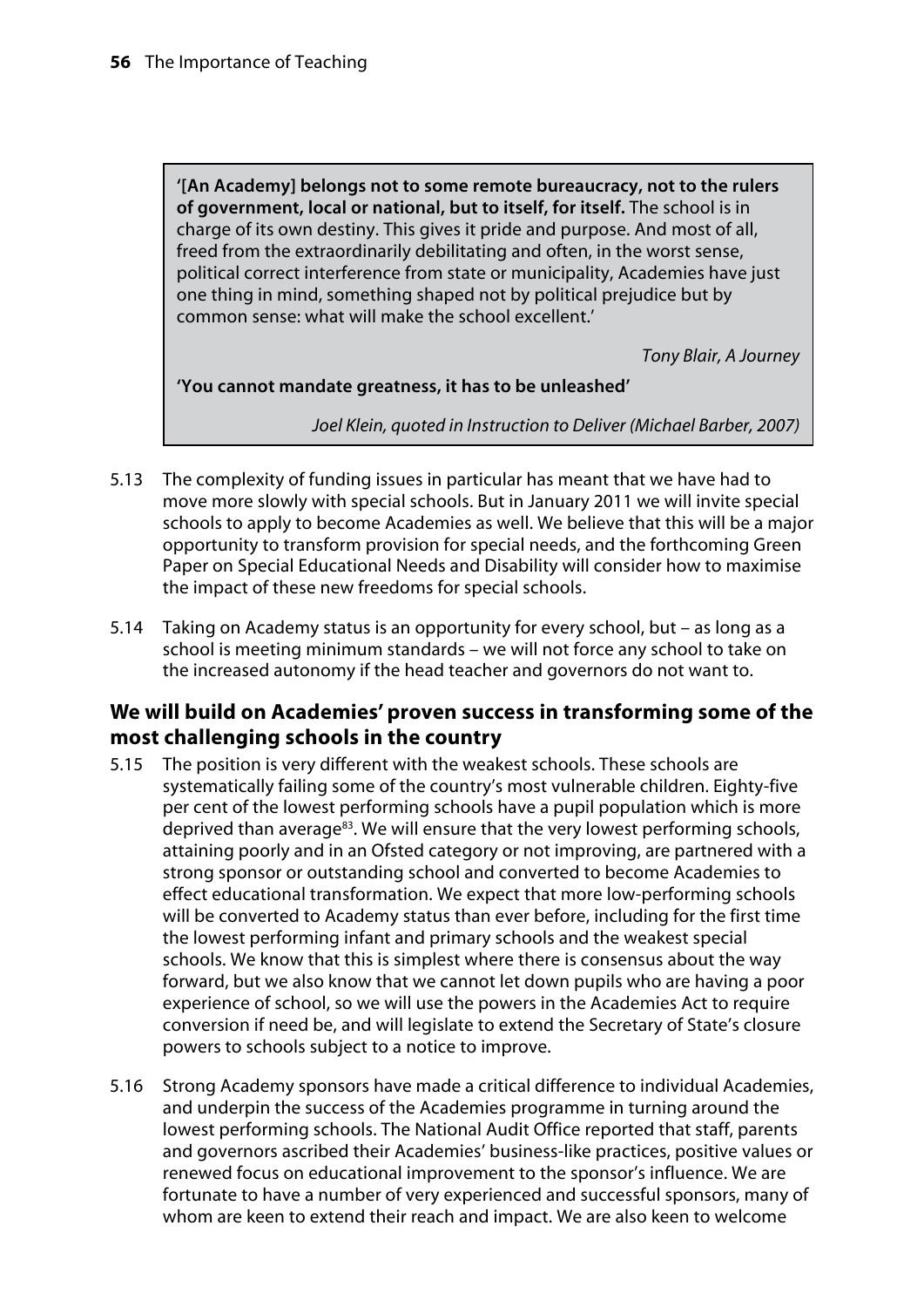sponsors who have relevant expertise as well as strong leadership and management capability.

5.17 Schools working together leads to better results. Some sponsors already oversee several Academies in a geographical group, or chains of Academies across the country, and already seven organisations sponsor six or more Academies. These chains can support schools to improve more rapidly – by providing a common approach to professional development, sharing effective practice, and providing shared 'back-office' support. Along with our best schools, we will encourage strong and experienced sponsors to play a leadership role in driving the improvement of the whole school system, including through leading more formal federations and chains.

#### **The Harris Federation of South London Schools has taken over a number of underperforming and unpopular schools and turned them around rapidly.**

The Federation has a model for new schools: it introduces new policies, systems, internal staffing structures, rigorous performance management, high-quality training, focused co-operative working and complete rebranding, whilst seeking to maintain and develop any aspects where the predecessor school was successful.

The Federation provides many services to its nine Academies, often at a lower cost and higher quality than they would have been able to obtain previously. These include an approach to attendance monitoring and educational welfare which has significantly improved attendance and timely procurement of educational psychology and special needs support. Harris schools struggling to find teachers in key subject areas are assisted by other schools in the group and, if performance begins to dip, resources from the rest of the group are rapidly redeployed to address the problem.

The Federation has overseen some dramatic improvements. Harris Academy Falconwood opened in September 2008, replacing a school in which just 17 per cent of students achieved 5 or more good GCSE passes including English and mathematics. Two years later 60 per cent of the school's pupils achieve this standard, and the school is judged by Ofsted to be making outstanding progress84. For the Harris Federation as a whole, results for English and mathematics have improved by up to four times the national average in each of the last four years<sup>85</sup>.

## We will actively support teachers, charities, parent groups and others to open Free Schools in response to parental demand

5.18 It has been virtually impossible in this country to establish a new state-funded school without local authority support, despite convincing international evidence of the galvanising effect on the whole school system of allowing new entrants in areas where parents are dissatisfied with what is available. We want to see schools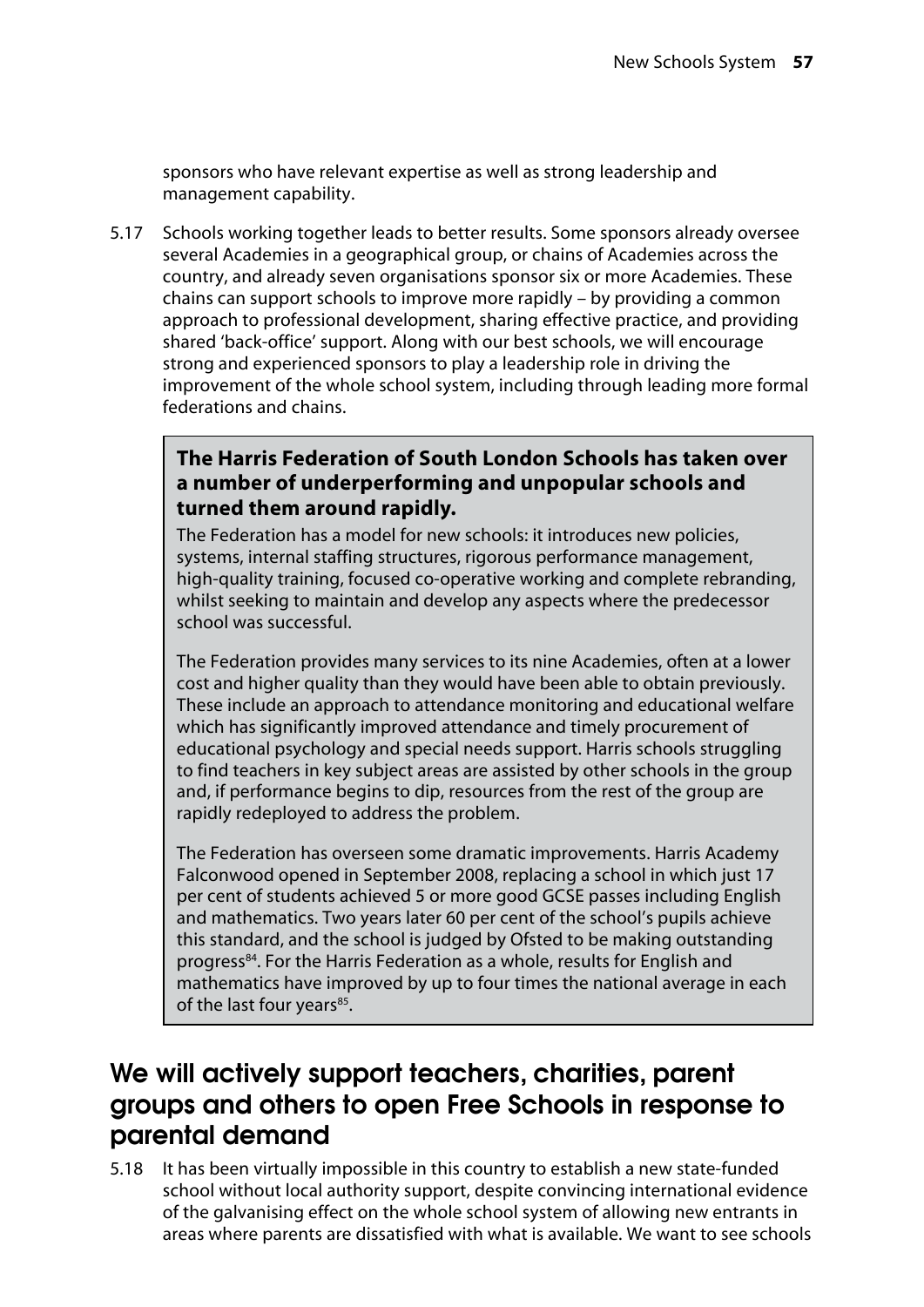like the innovative KIPP, Green Dot and Uncommon schools, all of which are independent charter schools in America, open in this country.

#### **In the US, networks of charter schools have made some remarkable progress in raising attainment, especially in deprived urban areas.**

**Green Dot Charter schools** in Los Angeles are designed to be small, safe personalised schools with high expectations for all pupils, local control with extensive professional development and parent participation, maximum funding focused on the classroom and a longer school day. Pupil performance in standardised tests is significantly higher than for other schools serving the same areas $^{86}$ .

**Uncommon Schools** is a not-for-profit organisation managing 24 Charter Schools in New York City, New York State, Newark, New Jersey and Boston. They have a mission to prepare all students for higher education, high standards for academic attainment and developing students' character, a highly structured learning environment, a longer school day and longer school year, a focus on accountability and an emphasis on recruiting committed and talented leaders and teachers. In 2010, Uncommon Schools in New York State outperformed the state average and also closed the racial achievement gap – 82 per cent of pupils were found to be advanced or proficient in mathematics, well above the state average of 61 per cent, and the state average for white students of 71 per cent<sup>87</sup>.

- 5.19 We too want to support teachers, charities, parent groups, faith organisations and others who have the vision, drive and skills to set up a new school – and to give them the freedoms to try out new approaches and make a real difference in their communities.
- 5.20 In June 2010, we invited Free School applications of any type or phase (including special schools, alternative provision and 16–19 proposals) from teachers, charities, parents and others. Free Schools will be independent state schools which benefit from all the same freedoms and autonomy as Academies. Over 180 people and organisations have already submitted proposals and so far 25 Free School projects are in the formal business case and planning stage and some will be open as early as September 2011<sup>88</sup>. The projects range from an outstanding young teacher, Sajid Hussein, who has plans to open King's Science Academy in a poor area of Bradford, to the Stour Valley Community School in Suffolk, which is an example of a community coming together to open the secondary school it wants, and Cuckoo Hall, an outstanding primary school in Enfield, proposing to open a new school.
- 5.21 In the United States, the most effective Charter Schools are those in states with a carefully designed approval process. Learning from the Charter School experience, we have set up a simple but rigorous approval process. Before a Free School proposal is approved in England, we will carry out rigorous suitability and vetting tests, including the content of the proposals and whether the new school will offer high standards, as well as due diligence and Criminal Records Bureau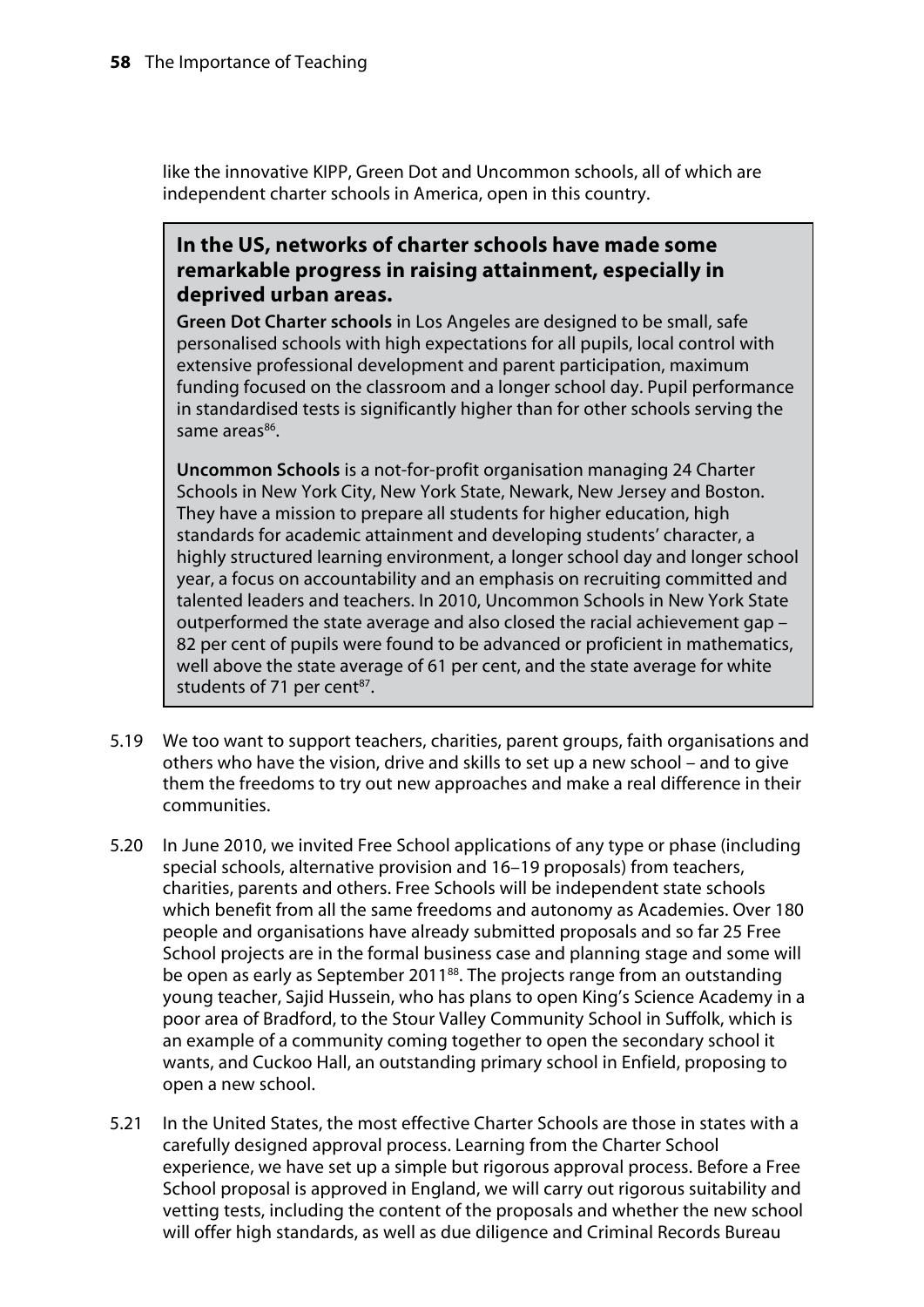(CRB) checks about the organisations and individuals associated with them. We will reject any proposals put forward by organisations or individuals who advocate violence or other illegal activity, or those whose ideology runs counter to the United Kingdom's traditions of tolerance and our shared democratic values.

- 5.22 People and organisations wanting to open Free Schools should be actively supported in doing so. We will look to the New Schools Network and others to offer experience and expertise to Free School proposers. Every proposer of a Free School which gets through the initial stage will also have a named Department for Education official who they can contact if they have any questions or difficulties. Department officials will work alongside pioneer Free Schools to iron out any difficulties, and to refine and simplify processes as much as possible, rather than trying to pre-empt every possible issue before the first Free School has opened its door.
- 5.23 Free Schools will be demand-led, and their geographical distribution will depend on individuals and organisations coming forward to play a role in improving provision in their community. We know from other countries – and from some of the early Free School proposers – that a significant proportion of the proposals will be motivated by the desire to make a difference in disadvantaged areas. We will prioritise such proposals.
- 5.24 One of the biggest barriers to setting up a new school is securing land and premises. The Department for Communities and Local Government is working with the Department for Education to make it easier to secure land and premises for new schools, and is consulting on changes to planning regulations which will make it easier for schools to be set up in buildings which currently have other uses.
- 5.25 We will lead the way by supporting new Free Schools to open in buildings that the Department owns or leases. We will also legislate to strengthen controls on the disposal of existing school premises to ensure they can be available for potential Free Schools. All Free Schools will be able to access financial support in order to secure premises where necessary. We have committed to support capital investment in pioneer Free Schools so that they can find and finance the buildings they require quickly.
- 5.26 We know from countries with the best technical education systems that a more innovative approach to vocational education has a positive impact on standards and the overall quality of provision<sup>89</sup>. One of the most exciting ways in which Free Schools will drive innovation here in England will be through University Technology Colleges (UTCs) and Studio Schools. Universities, colleges and businesses are forming partnerships to open UTCs. The model was developed by Lord Baker and the late Lord Dearing, and provides a vivid example of the way in which diversity and innovation can raise standards and offer pupils and parents a new approach to education. Each UTC will be sponsored by at least one leading local business and a local higher education institution, and will offer high-quality and high-prestige technical qualifications in shortage subjects, such as engineering. Pupils will combine real practical education with a series of academic GCSEs, to ensure that they have a base of core academic knowledge as well as their technical or vocational qualifications. The JCB Academy in Staffordshire was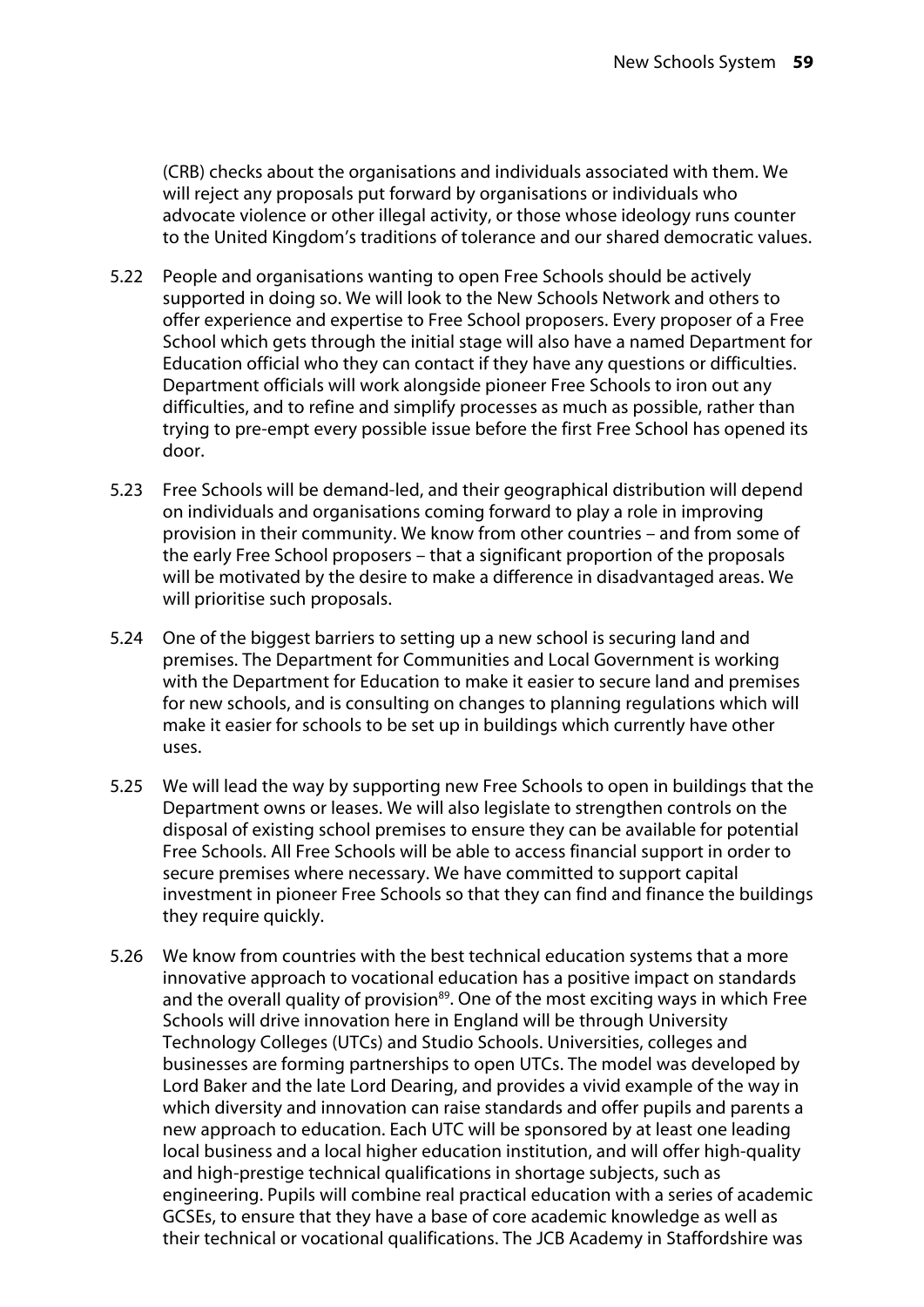the forerunner of the UTC model, and plans to become a UTC. We hope that many more will open.

#### **Pupils at the JCB Academy in Rocester, Staffordshire, will study a curriculum designed to produce the engineers and business leaders of the future.**

Pupils at the Academy will study a core academic curriculum, and alongside this they will focus on engineering and business. They will complete engineering tasks that have been set by JCB and other Academy partners including Rolls-Royce, Toyota and Network Rail. In their induction to the school, pupils were asked to build a speaker for an MP3 player – laser cutting and thermoforming its plastic casing, and soldering the electronic components onto a circuit board.

To help and inspire pupils with their engineering studies, the Academy has been equipped with modern engineering equipment which will help them turn design ideas into reality. Among many other features, it boasts a 3D room where pupils see 3D colour animations of the projects they are designing.

The JCB Academy is the brainchild of Sir Anthony Bamford. On opening the Academy, Sir Anthony said, 'I am passionate about engineering and committed to British manufacturing but we need the right calibre of young people to ensure that we continue to be a nation that makes things in an innovative way. The JCB Academy is one small step to helping achieve that aim. The facilities here are second-to-none and offer the students the opportunity to learn in a way that is exciting and practical, and aligned to the needs of employers when they qualify in a few years time.'

5.27 New Studio Schools will also drive innovation in vocational education as Free Schools. They are 14–19 institutions with an entrepreneurial and vocational focus, catering for students of all abilities who are disengaged by an entirely academic curriculum. Each Studio School will have several business partners connected to one sector of industry. Students will spend part of their week working in these businesses, with older students receiving payment, getting them ready for the world of work while gaining credible qualifications. The first Studio Schools opened in September 2010 in Luton and Kirklees and we expect that many more will open.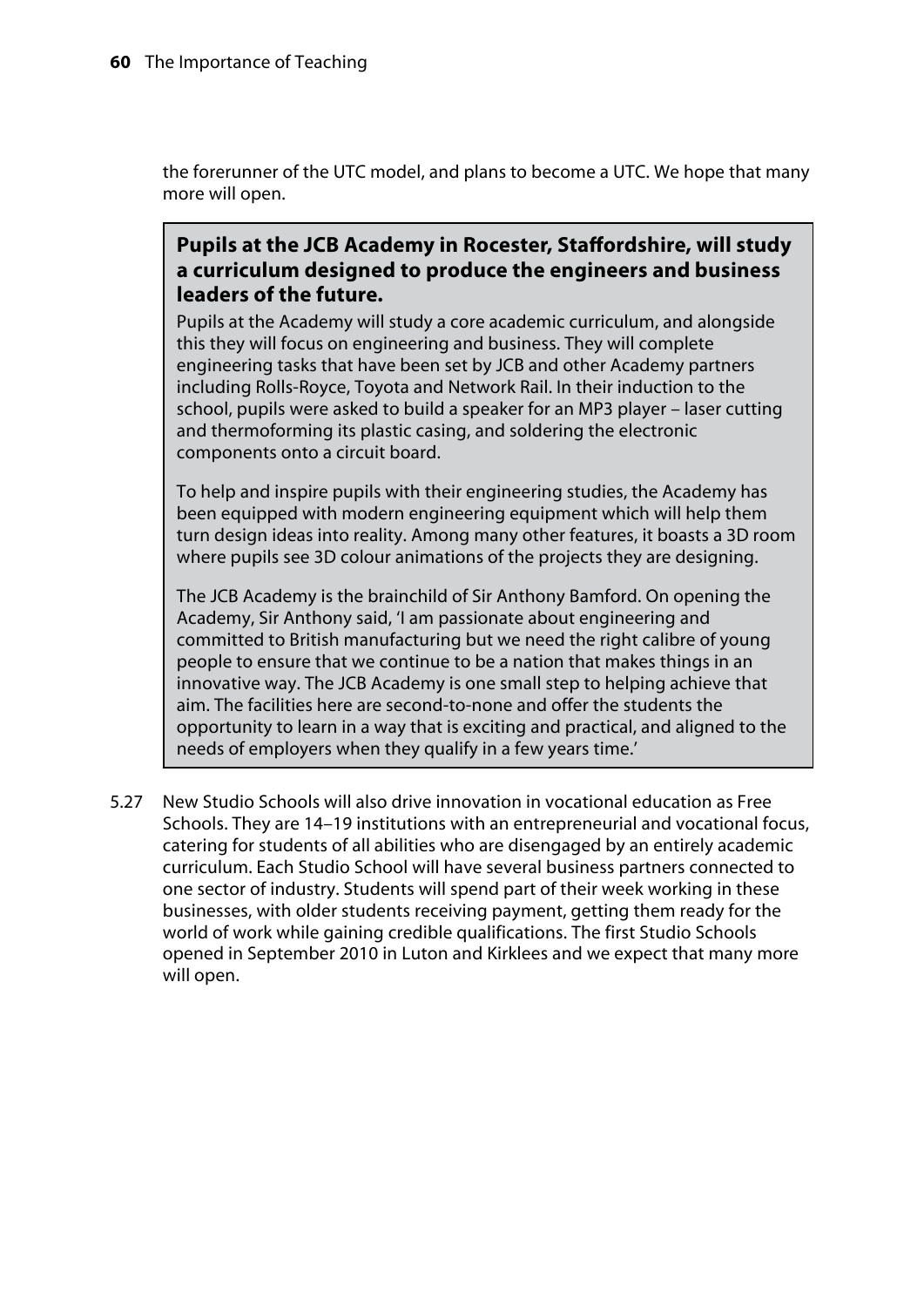#### **In the US, one of the most successful networks of Charter Schools is the Knowledge is Power Programme, a nationwide network providing a high-quality education to the children of deprived urban communities.**

Susan Schaeffler, who began her career as a teacher with the Teach for America programme, founded a KIPP school in Washington DC in 2001. Susan explains her motivation for applying to establish the school: 'I wanted to set up a charter school primarily because I believed in the benefits an extended day could offer. The current public school system does not allow for extended learning time so I decided to best serve the students of DC, I would open up a KIPP network in DC. In addition, I wanted to create a school with a strong school culture that encourages teachers to have a 'whatever it takes' attitude. For instance, my teachers are available to students by phone during weekday evenings to help with homework and dedicate weekend time to Saturday school activities.'

KIPP DC has now expanded to eight schools from pre-school through to high school and serves over 2,100 students, 99 per cent of whom are African American and among the most disadvantaged pupils in Washington DC. Over 83 per cent qualify for the free or reduced price lunch programme, yet 100 per cent graduate from high school in the standard five years. Currently 72 per cent of the class of 2009 are still pursuing their college degrees and 80 per cent of the class of 2010 are beginning college this year<sup>90</sup>.

Of KIPP's success, Susan says, 'we are proving what's possible. We're demonstrating what the kids in DC are capable of. We are raising the bar for education in our city.'

## Local authorities will have a strong strategic role as champions for parents and families, for vulnerable pupils and of educational excellence

- 5.28 In a more autonomous school system, local authorities have an indispensable role to play as champions of children and parents, ensuring that the school system works for every family and using their democratic mandate to challenge every school to do the best for their population.
- 5.29 They also have a unique role in bringing together all services for children in a local area so that every child is ready and able to benefit from high-quality teaching in excellent schools. They are well-placed to help schools manage the twin challenges of delivering an aspirational National Curriculum and ensuring that teaching and learning reflects the nature of their local community. In order to help local authorities deliver this strategic role in the new system we will give them progressively greater freedom, by stripping away targets, rules, regulations and ring-fencing.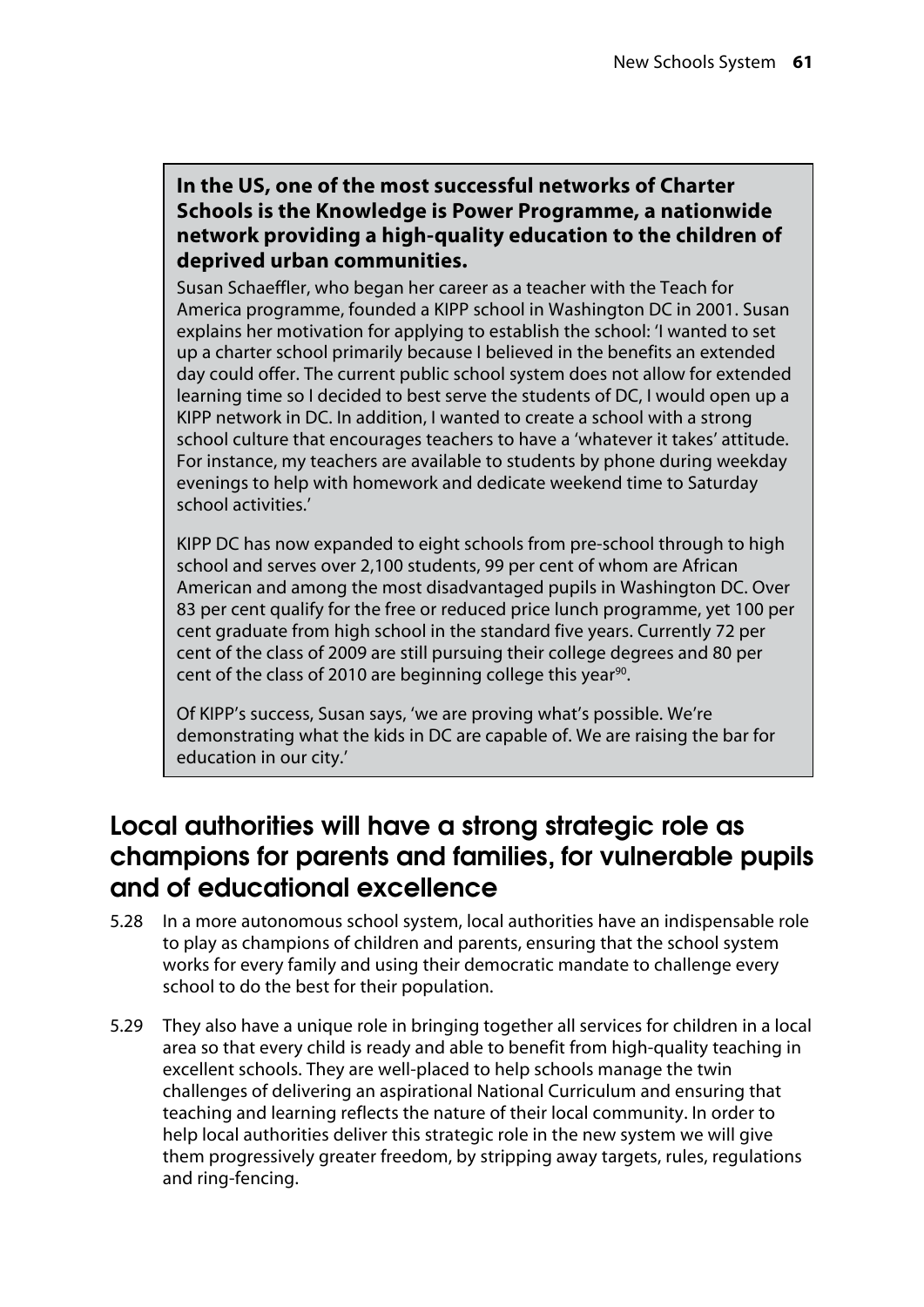- 5.30 Their key roles will be to:
	- Support parents and families through promoting a good supply of strong schools – encouraging the development of Academies and Free Schools which reflect the local community.
	- Ensure fair access to all schools for every child.
	- Use their democratic mandate to stand up for the interests of parents and children.
	- Support vulnerable pupils including Looked After Children, those with Special Educational Needs and those outside mainstream education.
	- Support maintained schools performing below the floor standards to improve quickly or convert to Academy status with a strong sponsor, and support all other schools which wish to collaborate with them to improve educational performance.
	- Develop their own school improvement strategies they will be encouraged to market their school improvement services to all schools, not just those in their immediate geographical area.

#### **We expect that local authorities will encourage good schools to expand and encourage Free Schools or Academies to meet demand**

- 5.31 This will be particularly important in areas of significant demographic growth, where birth rates have risen and there is a particular need for new places. Even in areas where there is not significant demographic growth, we want local authorities to focus on supplying enough good places rather than removing surplus places.
- 5.32 In practical terms, where there is a need for a new school, the first choice will be a new Academy or Free School. Where the Secretary of State considers the impact of Free Schools on other schools in the local area, he will also consider the view of the local authority. We will legislate in the forthcoming Education Bill to simplify significantly the bureaucratic competition process currently required to open a new school. Where a local authority is unable to identify a suitable sponsor to open a new school, it will be able to contact the Secretary of State, so that they can work together to find a sponsor.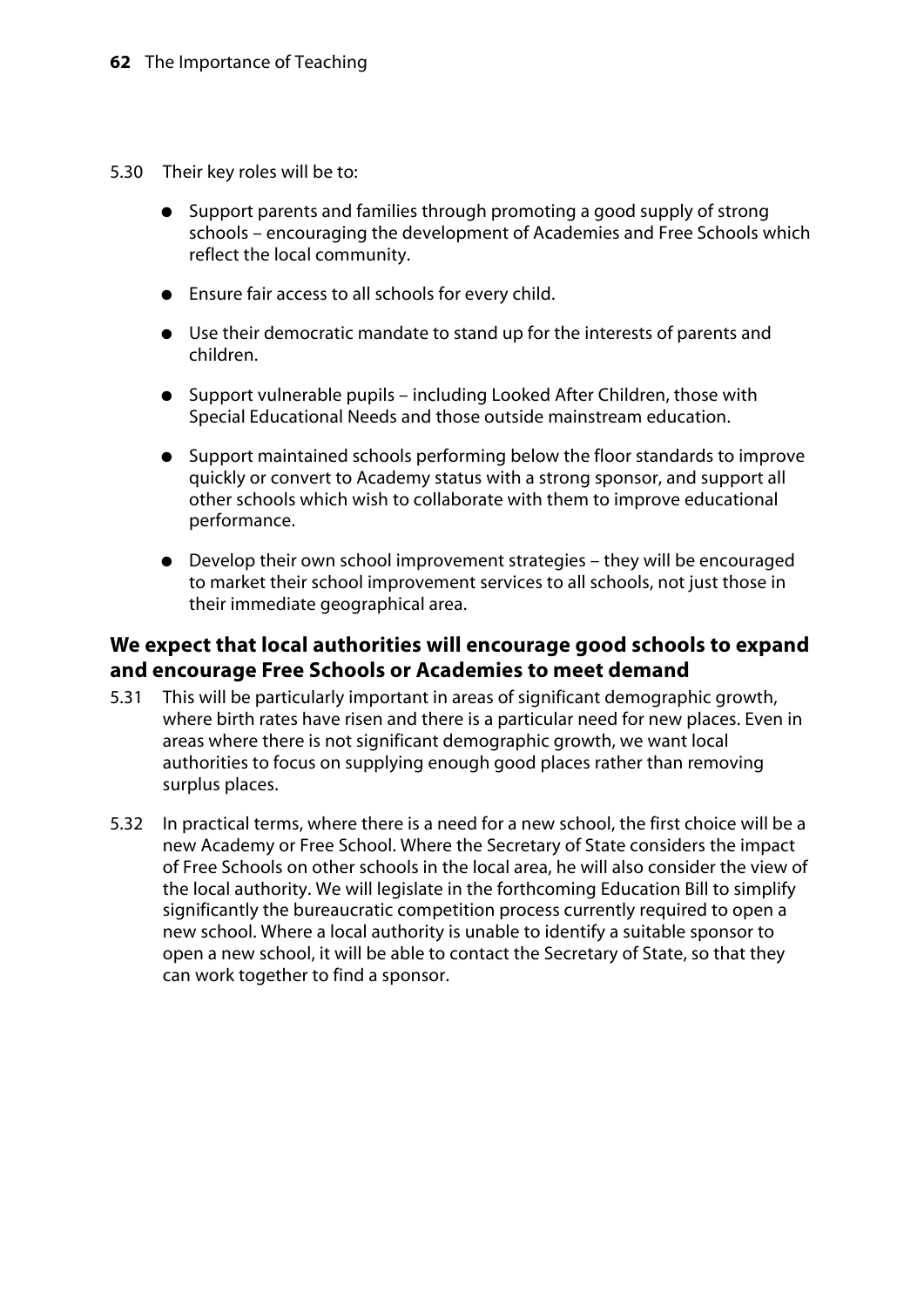#### **In Enfield, demand for primary places has increased significantly in recent years, with further steep rises forecast over the next six years. This left Enfield local authority with an immediate shortfall of around 200 primary school places.**

Oasis Academy Hadley, part of the Oasis 'family' of schools, had planned to offer primary places from 2012, when the Academy was due to move into purpose-built all-age accommodation. To address the urgent shortfall in primary places, Enfield Council asked them to become an all-age Academy in September 2010, two years earlier than planned, and admit 60 reception-age pupils, followed by another 60 in 2011.

Oasis accepted the proposal. They could see the need to act to minimise disruption to pupils. Enfield local authority agreed to meet the capital costs and provide temporary accommodation for two years.

The Academy has made a good start with sound progress towards improved examination results, increased levels of attendance, good standards of behaviour and greatly reduced exclusion rates.

5.33 Local authorities will be expected to identify and work with sponsors who will take over weaker schools and transform them into Academies. In undertaking this role, local authorities will be able to use their wider position in local regeneration, employment and community development, and their knowledge of existing schools, to seek sponsors and partners who will fit with the character of the local community – and help raise aspirations.

#### **Local authorities will coordinate admissions and ensure fair access to all schools, including Academies and Free Schools**

- 5.34 The local authority's democratic mandate to act on behalf of all its population also means that local authorities have a critical role in securing fair access to schools. They will continue to lead the coordination of admissions arrangements for all schools, and, to make the system more flexible, we will legislate to end the bureaucratic requirements for local authorities to establish an admissions forum and provide annual reports to a central schools adjudicator. Instead, local authorities' role will be to make the process as fair and simple as possible for parents and pupils, setting up local arrangements which work for that area. The schools adjudicator will review specific complaints about admissions arrangements for all schools, including Academies and Free Schools, ensuring that every child has access to the same mechanisms where there are specific concerns.
- 5.35 All state schools including Academies and Free Schools are bound by the Admissions Code and participate in fair access protocols. We will simplify the Code so that it is easier for schools and parents to understand and act upon, while maintaining fairness as the Code's guiding principle. We will retain the principles and priorities of the current Code, and Looked After Children and pupils with a statement of Special Education Needs which names a particular school (including Academies and Free Schools) will continue to be guaranteed a place at the school of their first choice. In order to promote fair access to high-performing schools, we will also consult on whether we should allow Academies and Free Schools to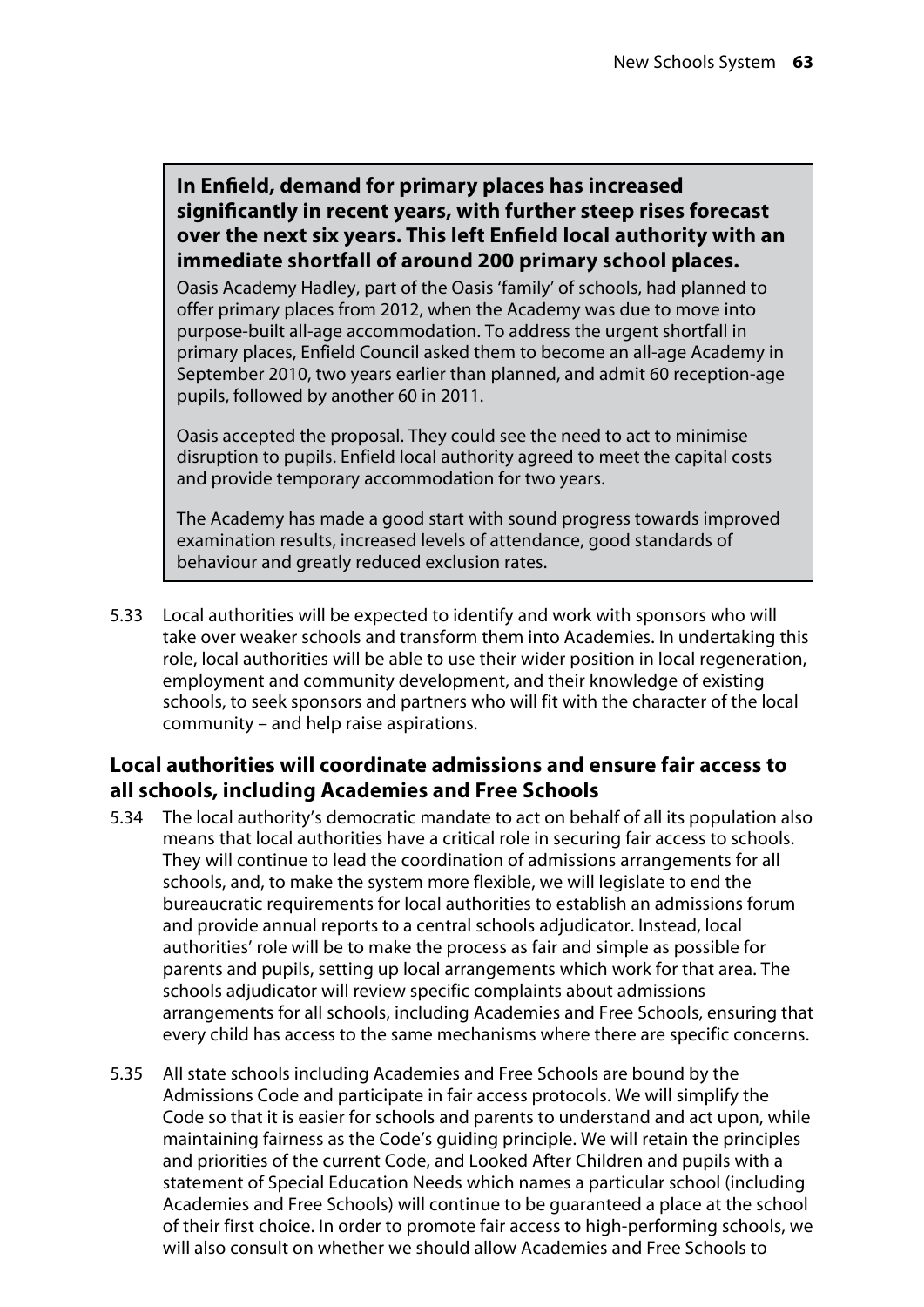choose to prioritise children from disadvantaged backgrounds in their oversubscription criteria if they wish. We will consult on a simplified and less prescriptive Admissions Code early in the New Year so that a revised Code is in place by July 2011.

5.36 Local authorities will also retain responsibility for school transport arrangements which promote fair access.

#### **Local authorities will stand up for the interests of parents and children, and promote high standards**

- 5.37 We want local authorities to continue to play a key role as champions for pupils and parents. The transparent publication of a great deal more school-level data for every school will enable local people to ring the alarm bell where concerns appear. Local authorities will continue both to challenge schools which are causing concern and to focus on issues needing attention which cut across more than one school. Alongside the key role of the Lead Member for Children and the Director of Children's Services, other councillors may be engaged through the scrutiny function, for example, focusing on a particular issue of concern or inviting the head teacher and/or governors to attend a scrutiny committee to listen to concerns and to respond.
- 5.38 As champions for excellence, local authorities will be expected to take action if there are concerns about the performance of any school in the area, and use their intervention powers to act early and effectively to secure improvement in maintained schools. While local authorities have no direct intervention powers in Academies and Free Schools, where they have concerns, their role would be to raise them directly with the school for informal resolution. However, where a local authority has significant concerns about an Academy or Free School and feels that these are not being adequately addressed by local action, it will be able to ask Ofsted to inspect the school. Ofsted would then make a judgement about whether or not an inspection was necessary. As a last resort, local authorities will, as now, be able to escalate concerns to the Secretary of State, so that appropriate action can be taken to address issues.
- 5.39 Local authorities will, over time, also play a role in commissioning new provision and overseeing the transition of failing schools to new management. We will consult with local authorities and Academy sponsors on what role local authorities should play as strategic commissioners when all schools in an area have become Academies.

#### **Local authorities will act as the champion for vulnerable pupils in their area**

5.40 The local authority role as a convenor of local services also means that they are best placed to act as the champion for vulnerable pupils in their area. In particular, they will continue to ensure that disabled children and those with Special Educational Needs can access high-quality provision that meets their needs, and they will continue to be responsible for funding provision for pupils with statements of Special Educational Needs. We will give local authorities more freedom to develop their own plans to support vulnerable children in their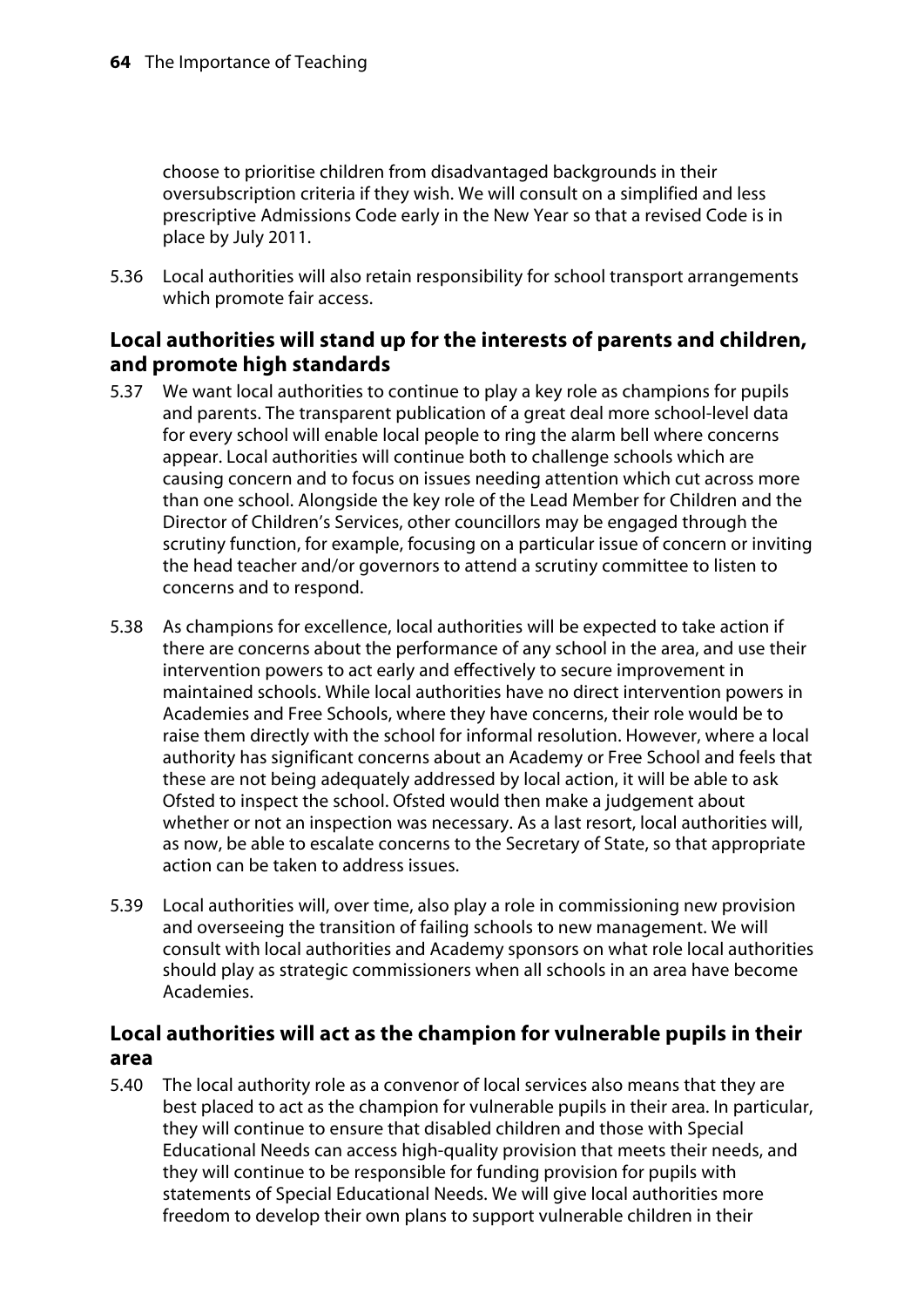education. They will be free to develop new and innovative approaches to providing services and deploying resources.

5.41 Their role in relation to broader children's services will continue. They will continue to act as the corporate parent for Looked After Children – with a key role in improving their educational attainment. They will similarly continue to secure the provision of education for young people in custody. Their broad responsibilities for safeguarding children will, of course, continue – developing in the light of the findings of the review being undertaken by Professor Eileen Munro.

#### **Local authorities will move over time to a strategic commissioning role, championing educational excellence**

- 5.42 For the immediate future, the majority of schools will remain as local authority maintained schools and their funding will be routed through local authorities. But we anticipate that, as Academy status becomes the norm, local authorities will increasingly move to a strategic commissioning and oversight role. We will support this changing role by decentralising powers from the Secretary of State, removing statutory requirements on local authorities to provide a school improvement partner for every maintained school and to set local authority-level targets.
- 5.43 Local authorities will have the freedom to define what role they will play in supporting school improvement for local schools. We anticipate and will welcome a more diverse approach to the provision of school improvement services. This could include continuing to provide support and challenge to schools that want it, running improvement conferences, bringing people together to tackle local problems and brokering support from excellent schools to support other schools. We anticipate that school-to-school support will be at the heart of very many local authority strategies. Many will want to make more use of National Leaders of Education, and to encourage schools to join federations to support improvement.
- 5.44 Local authorities might choose to offer school improvement as a traded service. Diversity of provision may also mean that some local authorities may choose to offer school improvement support beyond their own geographical borders.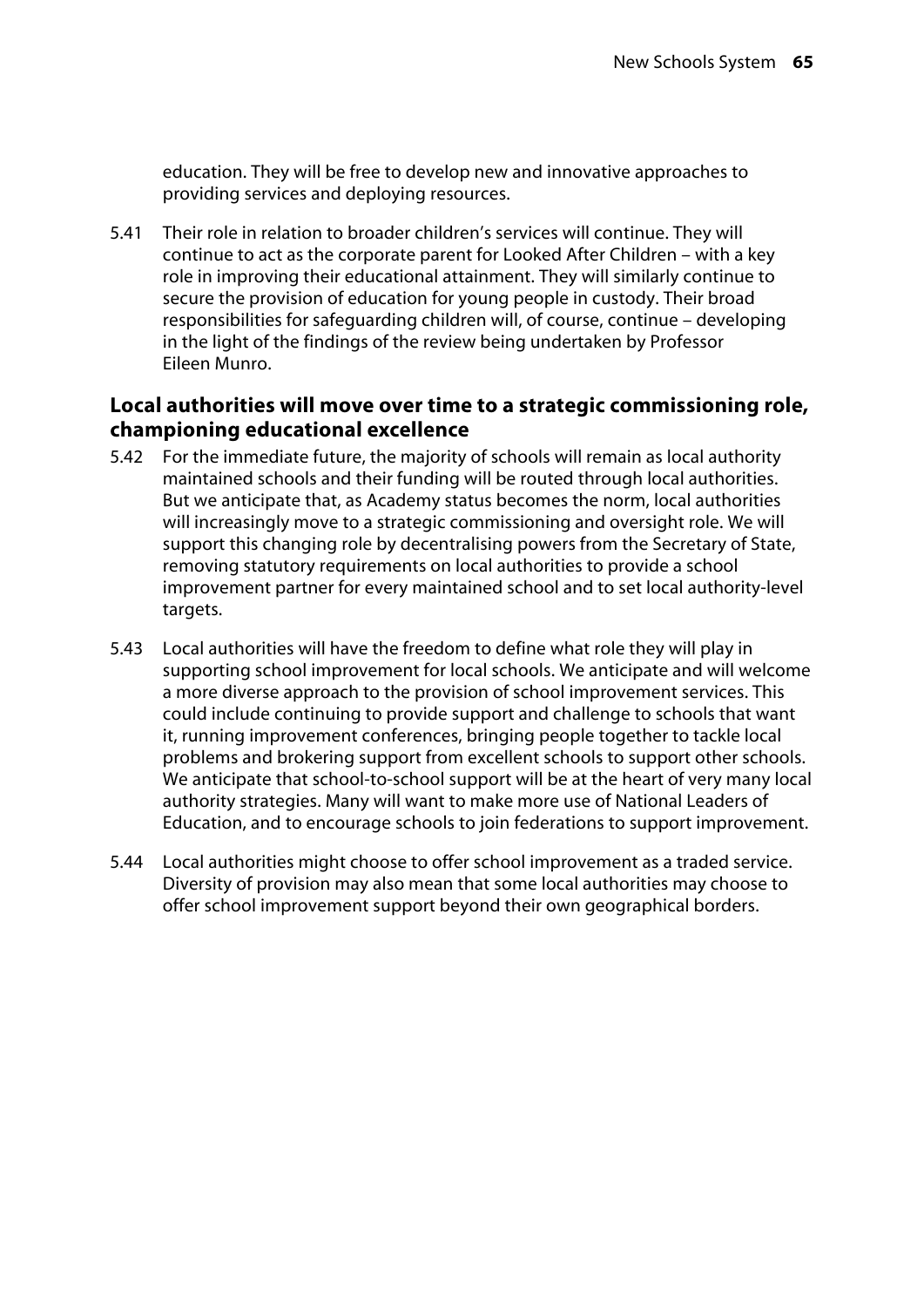# 6. Accountability

- 6.1 We believe that public services will improve most when professionals feel free to do what they believe is right, and are properly accountable for the results. Schools should evidently be accountable for achieving a minimum level of performance because tax-payers have a right to expect that their money will be used effectively to educate pupils and equip them to take their place in society. But in recent years schools have suffered from a compliance regime which drove them to meet a bewildering array of centrally-imposed government targets. Schools should, instead, be accountable to parents, pupils and communities for how well they perform.
- 6.2 In creating a more autonomous school system, we will reduce duties, requirements and guidance on all schools, and make sure that every school can, over time, enjoy the freedoms that Academies currently have. We will dismantle the apparatus of central control and bureaucratic compliance. We will instead make direct accountability more meaningful, making much more information about schools available in standardised formats to enable parents and others to assess and compare their performance. And, through freeing up the system, we will increase parents' ability to make meaningful choices about where to send their children to school.
- 6.3 In future:
	- Parents, governors and the public will have access to much more information about every school and how it performs.
	- Performance tables will set out our high expectations every pupil should have a broad education and a firm grip of the basics.
	- We will use attainment and progress measures to create a more sophisticated minimum expectation for all schools.
	- Ofsted will refocus inspection on schools' core educational purpose, and will release outstanding schools from all routine inspection.
	- We will help governing bodies to benefit from the skills of their local community in holding schools to account.

## Parents, governors and the public will have access to much more information about every school and how it performs

6.4 Central to our approach is the need to make it easier for parents and the public to hold schools to account. In the past, too much information has been unavailable to parents, too difficult to find or not presented comprehensibly. So, as we take away the centralising compliance system – the centrally-driven process of target setting, the requirement for every school to have a school improvement partner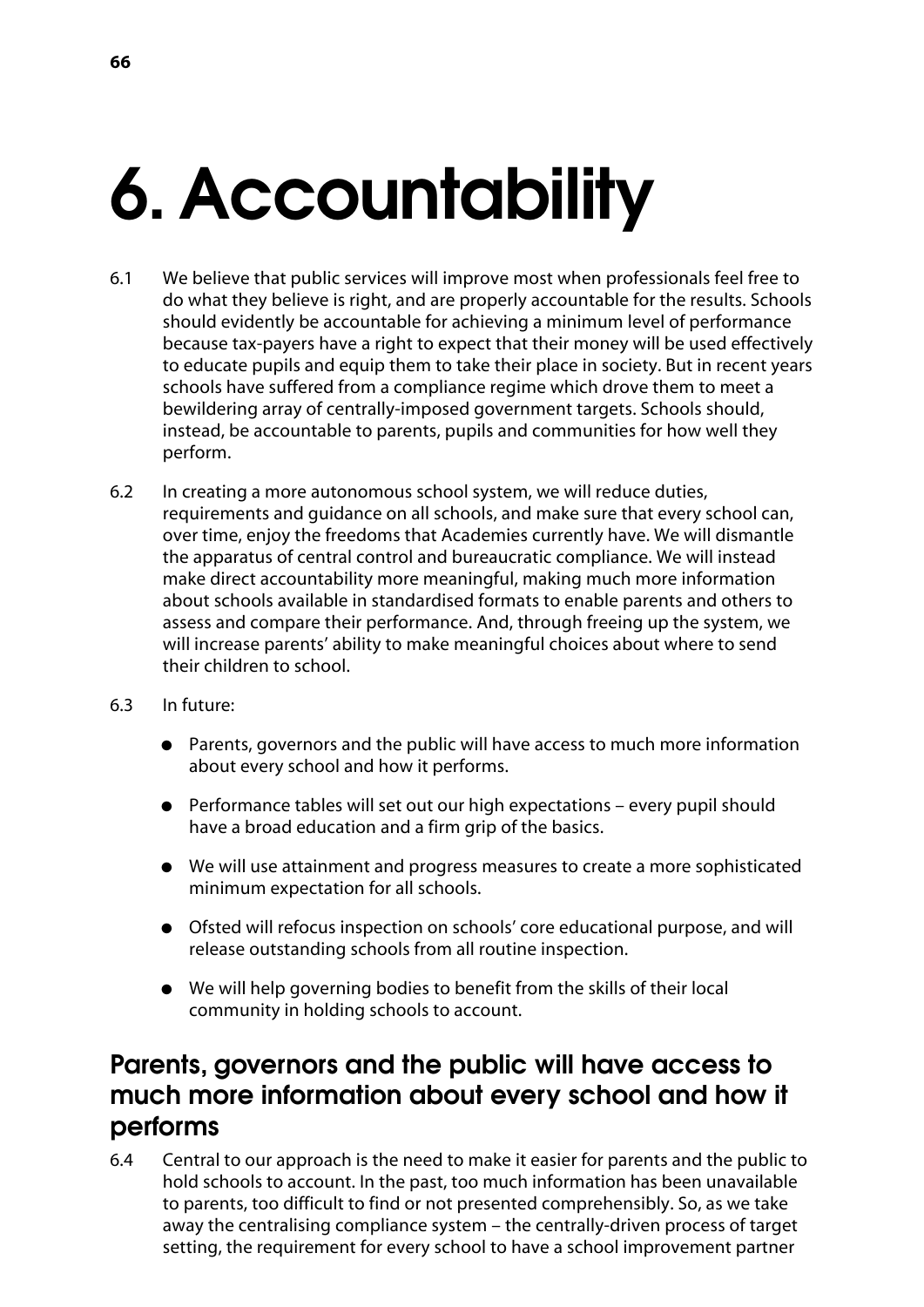(SIP) and the requirement for every school to complete a self evaluation form – we will make sure that there is comprehensive information available to parents about every school.

- 6.5 We will make publicly available all the information which underpins government statistical publications. For example, we will make publicly available data about attainment in specific subjects, trends over time, class sizes, attendance levels, the composition of the pupil body and financial information. The data will be published in a standardised format which allows anyone to access and analyse it.
- 6.6 We will publish this school-level data in an easily accessible online format. Parents will be able to choose the aspects of a school in which they are most interested, and search for or rank local schools against these priorities. For example, a parent could look for a local school where pupils with Special Educational Needs make good progress or which has strengths in music. A governor might look at how a particularly effective school is using its budget in order to learn efficiency lessons. We will also publish 'families of schools' documents, which group similar schools in a region and provide detailed performance information which can be used by schools to identify other schools from which they can learn.
- 6.7 We will simplify and modernise statutory requirements about the information which schools must make available for parents. We will require schools to publish comprehensive information online. This should include for example (and as appropriate): admissions information and oversubscription criteria, the school's curriculum, the school's phonics and reading schemes, arrangements for setting pupils, the behaviour policy and home school agreement, the special needs policy, information about how the school uses the Pupil Premium, and clear signposting for parents who would like more detailed information on any policies and strategies.
- 6.8 Schools are best placed to address parents' concerns and in almost every case, teachers and head teachers can resolve concerns and issues quickly and easily. Sometimes parents and schools have issues that cannot be resolved locally, and so we will make sure that parents have a route to complain in the most cost effective way, repealing recent legislation which introduced a role for the Local Government Ombudsman.
- 6.9 We are committed to establishing common performance measures for 16–19 education and training. We will work with the Department for Business, Innovation and Skills to look at ways of publishing data in a more transparent way to allow parents and students to compare school sixth forms with all other post-16 providers.

## We will reform and sharpen the performance tables

6.10 As we significantly increase the transparency of the system, we will also reform the performance tables. There is strong evidence that using formal external assessment as the basis of accountability for performance has significant benefits: the OECD shows that this form of accountability has a major positive impact on how well children do, and it has particular benefits for the disadvantaged and for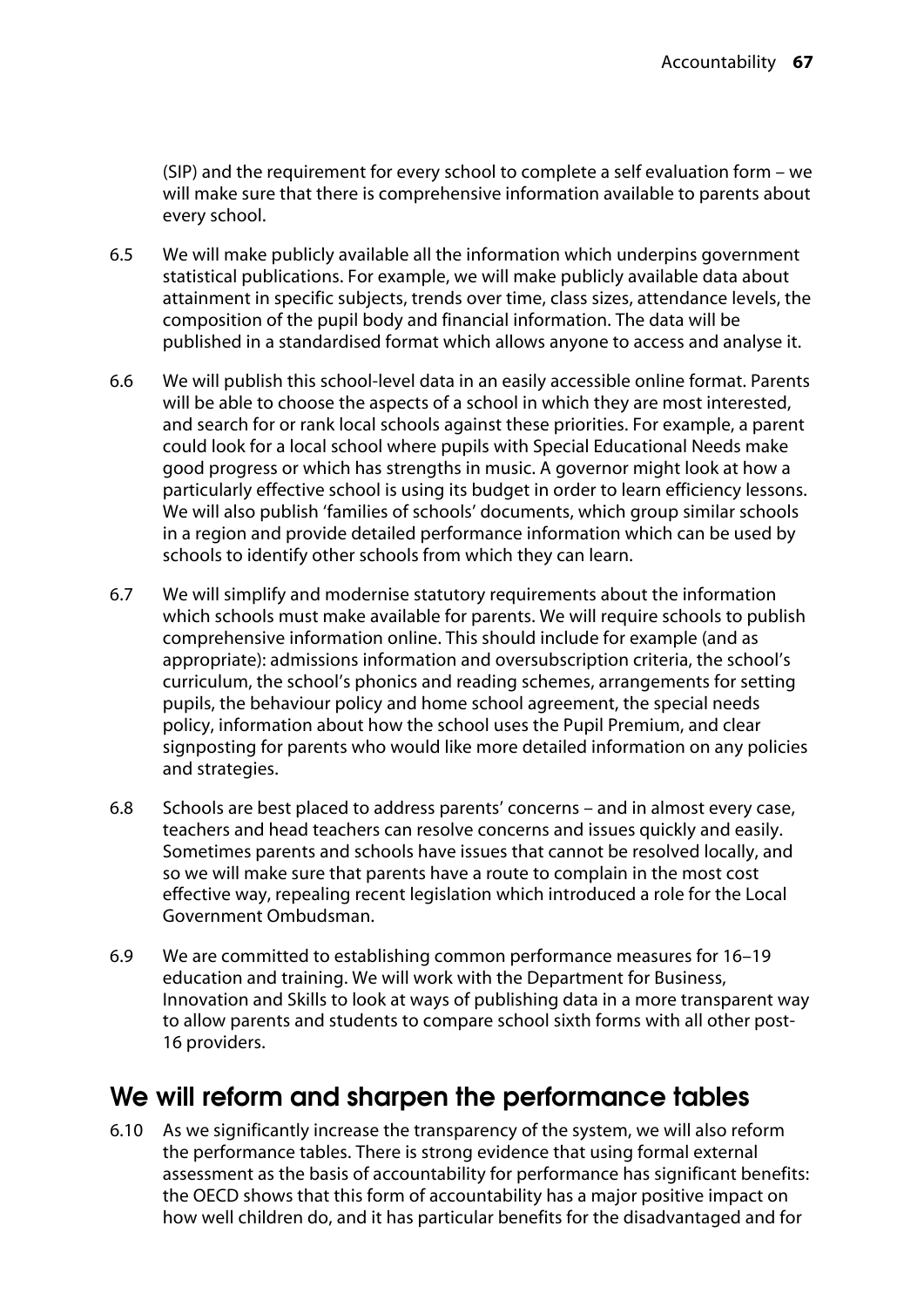minority groups, whose performance is systematically under-rated by internal assessment<sup>91</sup>. These are extremely important benefits which we should retain.

- 6.11 However, there is a risk focusing on particular narrow measures can distort behaviour. Recently, secondary schools have narrowed their focus and steered pupils away from GCSE courses towards less suitable qualifications which are deemed to be worth more than a GCSE, take no more time to teach and are seen as easier to pass<sup>92</sup>. It is important that we should recognise good quality vocational qualifications, but we must avoid perverse incentives for schools to offer lower quality qualifications. We have asked Professor Alison Wolf to consider how best to recognise vocational qualifications in the performance tables and to make recommendations.
- 6.12 We will put an end to the current 'contextual value added' (CVA) measure. This measure attempts to quantify how well a school does with its pupil population compared to pupils with similar characteristics nationally. However, the measure is difficult for the public to understand, and recent research shows it to be a less strong predictor of success than raw attainment measures. It also has the effect of expecting different levels of progress from different groups of pupils on the basis of their ethnic background, or family circumstances, which we think is wrong in principle.
- 6.13 It is morally wrong to have an attainment measure which entrenches low aspirations for children because of their background. For example, we do not think it right to expect pupils eligible for free school meals to make less progress from the same starting point as pupils who are not eligible for free school meals (particularly once the introduction of the Pupil Premium ensures that schools receive extra resources for pupils from poorer backgrounds). We should expect every child to succeed and measure schools on how much value they add for all pupils, not rank them on the make-up of their intake.

For both primary and secondary schools, we will put greater emphasis on the progress of every child – setting out more prominently in performance tables how well pupils progress. It is clearly important that schools aim to raise absolute attainment – children who reach level four at primary school are much more likely to achieve well at GCSE<sup>93</sup>, and young people who achieve well at GCSE are much more likely to stay in learning, go to university<sup>94</sup> and get a good job<sup>95</sup>. However, schools should take particular responsibility for how much each child learns while a pupil, and we should expect schools to make as much effort with a lower achieving or higher achieving pupil as with one whose achievement means that they are close to a threshold. So, performance tables will show more clearly how well all pupils progress.

6.14 At the same time, we will seek to focus more firmly on how well disadvantaged pupils do, and make sure that schools are held fully to account for using the Pupil Premium to raise the achievement of eligible children. So, we will report specifically in the performance tables on how well those eligible for the Pupil Premium do in the basics at primary and secondary school. We will review performance measures for those special schools whose intake performs in the main below the levels of National Curriculum tests or GCSEs.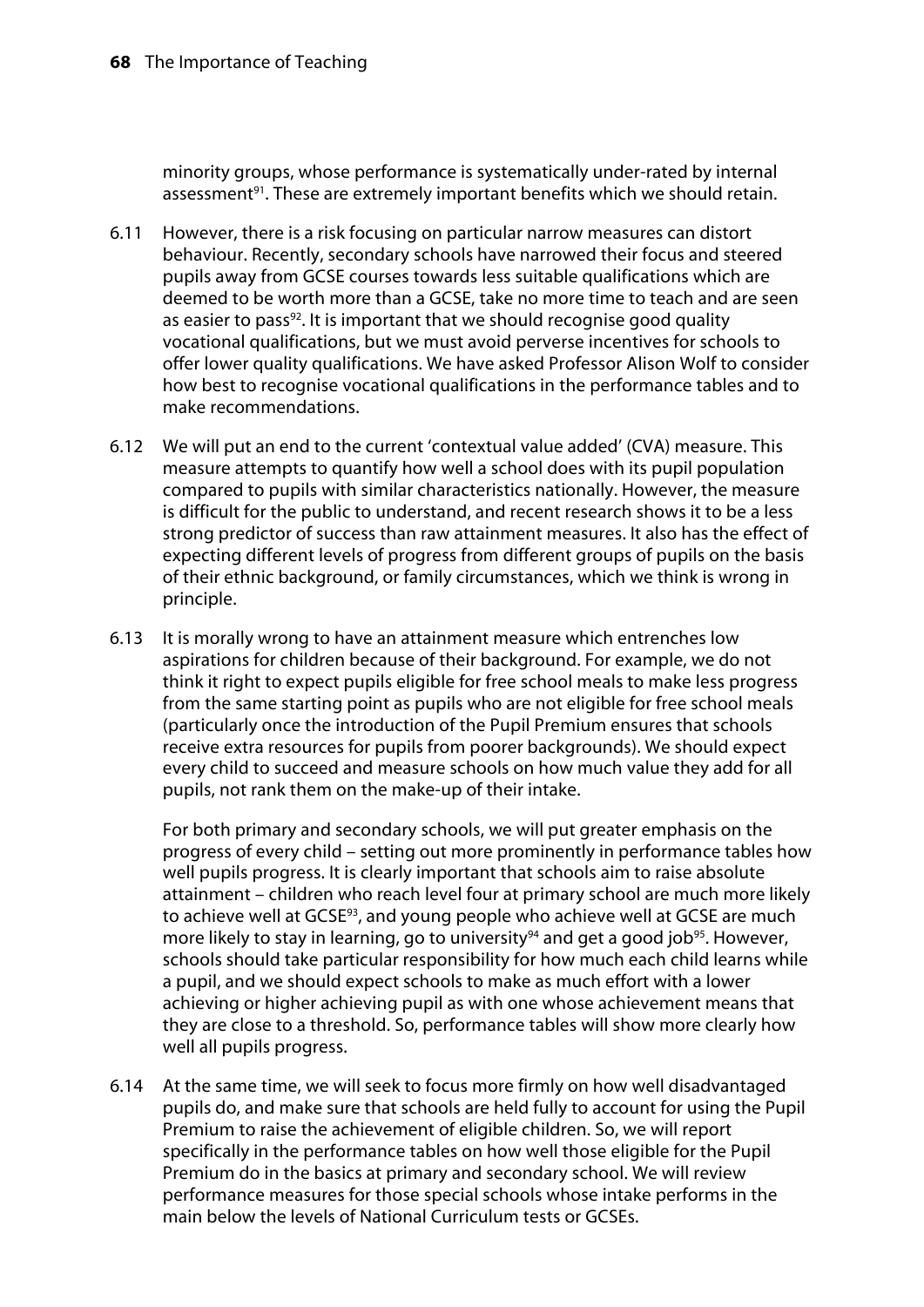6.15 We are particularly concerned about the progress that the lowest-attaining 20 per cent of pupils make at school. Many of these pupils have additional learning needs, and we will consider how we could report their progress in the performance tables as part of the forthcoming Green Paper on Special Educational Needs and Disability.

## Ofsted will return to inspecting schools' core educational purpose, and focus inspection where it is most needed

- 6.16 Along with making information and data about schools publicly available, the publication of inspection reports is an important part of making schools accountable to parents. Ofsted remains a highly respected part of the education system. The robust independent challenge of inspection can confirm school self evaluation, boost staff morale and stimulate further improvement<sup>96</sup>.
- 6.17 However, in recent years, Ofsted has been required to focus too much on inspecting schools against government policies, at the expense of a proper focus on the core function of schools: teaching and learning. We will ask Ofsted to return to focusing its attention on the core of teaching and learning, observing more lessons and taking a more proportionate approach – devoting more time and attention to weaker schools and less to stronger.

#### **Ofsted will consult on revised inspection arrangements**

- 6.18 The current Ofsted framework inspects schools against 27 headings many reflecting previous government initiatives. In place of this framework, Ofsted will consult on a new framework with a clear focus on just four things – pupil achievement, the quality of teaching, leadership and management, and the behaviour and safety of pupils. The new inspection framework will help to make sure that there is a better focus on the needs of all pupils, including the needs of pupils with Special Educational Needs and/or disabilities.
- 6.19 This new framework will come into force in Autumn 2011, subject to legislation. It will allow inspectors to get back to spending more of their time observing lessons, giving a more reliable assessment of the quality of education children are receiving. The new framework will not require schools to have completed a self evaluation form, allowing governing bodies and head teachers to choose for themselves how to evaluate their work.
- 6.20 Ofsted and the Department will work together to make sure that we are setting the same expectations of schools. These will reflect the starting point of pupils at the school and expected levels of progress during schooling.

#### **Ofsted will focus inspection where it is most needed**

6.21 Ofsted will adopt a highly proportionate approach to inspection. Since outstanding schools generally have robust systems in place to support their continued excellent performance, Ofsted will cease routine inspection of schools and sixth form colleges previously judged to be outstanding. Subject to legislation, we will exempt primary schools, secondary schools and sixth form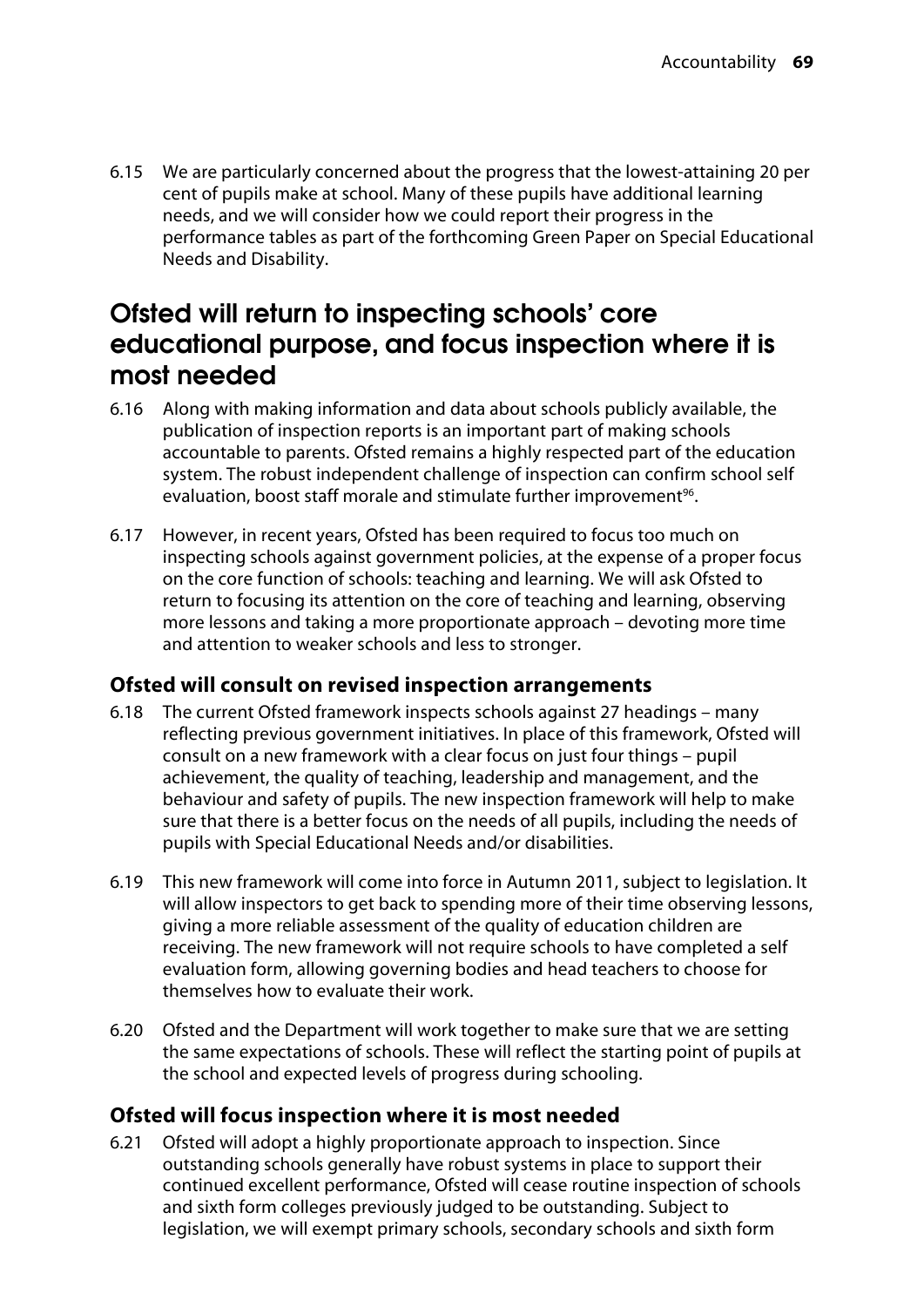colleges which have been judged to be outstanding from routine inspection from Autumn 2011 and re-inspect only if there is evidence of decline or widening attainment gaps. We plan to extend the same principle to outstanding special schools and PRUs. As risk assessment of these schools will be more complex, we will work with Ofsted to identify suitable triggers which might indicate a need for re-inspection.

6.22 The weaker the school, the more frequent the monitoring: schools judged to be inadequate will receive termly monitoring visits to assess improvement. In order to help with this proportional approach, Ofsted will differentiate within the broad 'satisfactory' category, between schools which are improving and have good capacity to improve further, and schools which are stuck. Schools which are satisfactory but making little progress will be more likely to receive a monitoring visit from Ofsted within the next year, and may be judged inadequate if they have not improved.

### **Schools will be able to request an Ofsted inspection**

6.23 A 'good' or 'outstanding' judgement is a source of pride for everyone associated with a school. Where a school feels that its last Ofsted judgement is out of date and does not reflect the improvement it has made since its last inspection, it should be able to request an inspection. Therefore, subject to legislation, all schools will be able to request an Ofsted inspection from Autumn 2011. Ofsted will be able to charge schools for this service, and will decide when and how many 'requested' inspections it carries out each year, and how it will prioritise requests.

## We will set a higher but fairer minimum standard for every school

- 6.24 We want schools to be accountable first and foremost to parents and the community: increased transparency and better inspection will make this a reality. But government action will be necessary in some cases. Where children are not being well-served by their school and there is not yet an alternative choice for parents, there is an urgent need to take action to improve the school. This will be the case where a school is placed in an Ofsted category, and also where it is very low attaining. In each case, we will expect appropriate intervention and support for improvement.
- 6.25 We will define a new minimum, or 'floor' standard, which we will expect all schools to meet. This standard will be higher than in the past, because we think it is right that minimum expectations should continue to rise. But it will also be more carefully calibrated: some schools take in children who have very low levels of prior attainment and do a very good job of helping these children to progress. So, the new floor standard will include an expected standard of both attainment and progression.
- 6.26 For secondary schools, a school will be below the floor if fewer than 35 per cent of pupils achieve the 'basics' standard of 5 A\*-C grade GCSEs including English and mathematics, and fewer pupils make good progress between key stage two and key stage four than the national average. For primary schools, a school will be below the floor if fewer than 60 per cent of pupils achieve the 'basics' standard of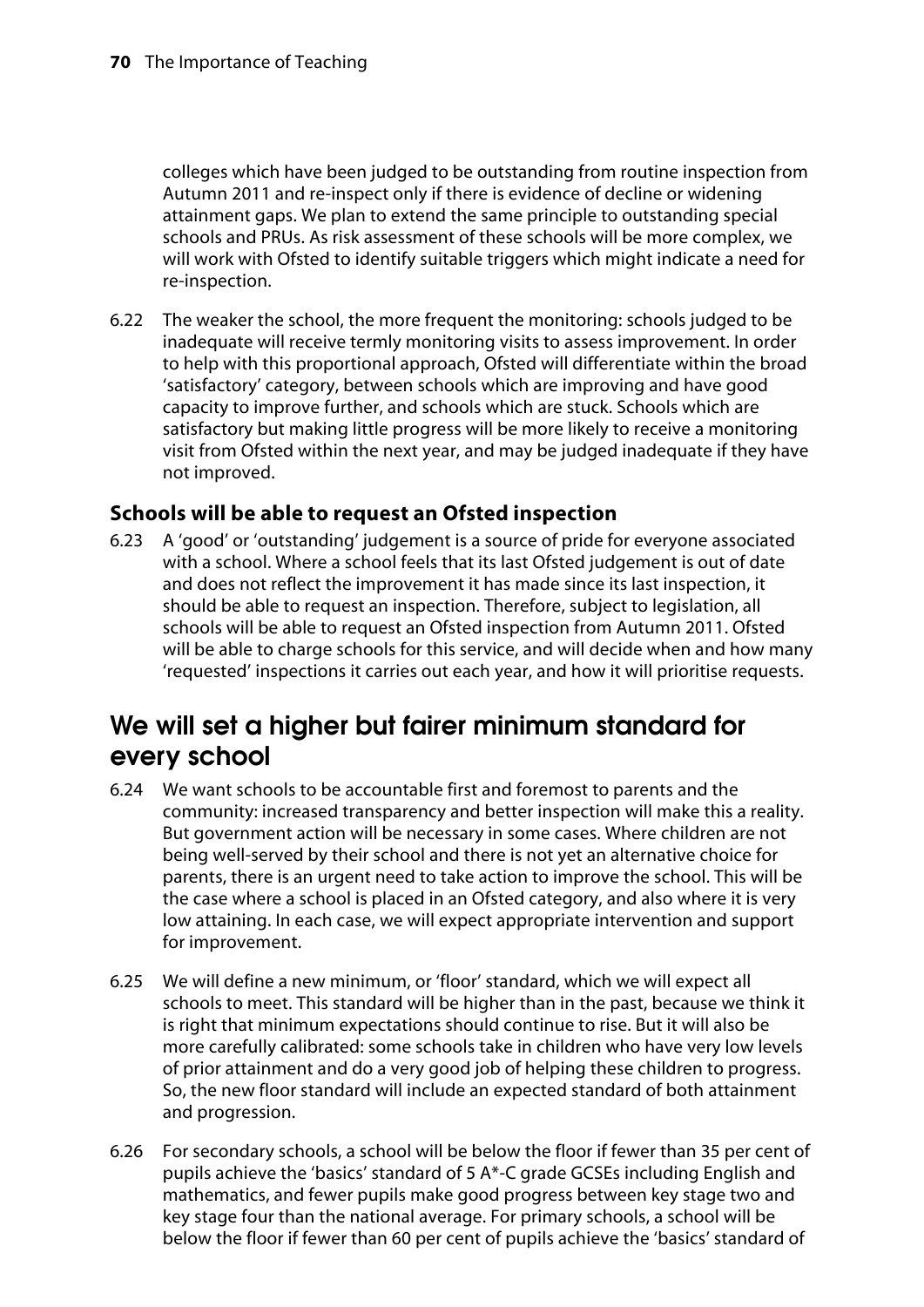level four in both English and mathematics and fewer pupils than average make the expected levels of progress between key stage one and key stage two. In future, we plan to make the floor at secondary level more demanding by including science; and because we expect the system to improve year on year, we plan to continue to raise the floor standard over time.

6.27 Even with this fairer approach to a floor standard, schools below the floor will be in very different situations. Some may have suffered a recent decline, others may be improving strongly. Some may be struggling to recruit teachers in a key department, others may have much more serious problems. We will make sure that there is an appropriately differentiated approach to supporting schools below the floor to improve.

## We will help governing bodies to benefit from the skills of their local community in holding schools to account

- 6.28 School governors are the unsung heroes of our education system. They are one of the biggest volunteer forces in the country, working in their spare time to promote school improvement and to support head teachers and teachers in their work. To date, governors have not received the recognition, support or attention that they deserve. We will put that right.
- 6.29 The time and expertise of governors needs to be better respected and deployed. Sometimes governing bodies lack the information or training to challenge effectively and support the head teacher and senior leadership of a school to improve. We will work with the National Governors Association and others to clarify governing body accountabilities and responsibilities to focus more strongly on strategic direction, and encourage schools to appoint trained clerks who can offer expert advice and guidance to support them. We will make it easier for governors to set high expectations and ask challenging questions, by giving governors easier access to data about how their school compares to others, and the National College will offer high-quality training for chairs of governors. Governing bodies benefit from having people with business or management experience as members, and employers find that their staff benefit from and enjoy serving as school governors. We will work with the Education Employer Taskforce, Business in the Community, the Institute for Education Business Excellence, the School Governor's One Stop Shop, and others to encourage business people and professionals to volunteer as governors.
- 6.30 Many of the most successful schools have smaller governing bodies with individuals drawn from a wide range of people rooted in the community, such as parents, businesses, local government and the voluntary sector<sup>97</sup>. Smaller governing bodies with the right skills are able to be more decisive, supporting the head teacher and championing high standards. We will legislate in the forthcoming Education Bill so that all schools can establish smaller governing bodies with appointments primarily focused on skills. From early 2012 we will allow all schools to adopt this more flexible model of school governance if they choose to, while ensuring a minimum of two parent governors. Schools which currently have a majority of governors appointed by a foundation (often faith voluntary aided schools) will continue to do so.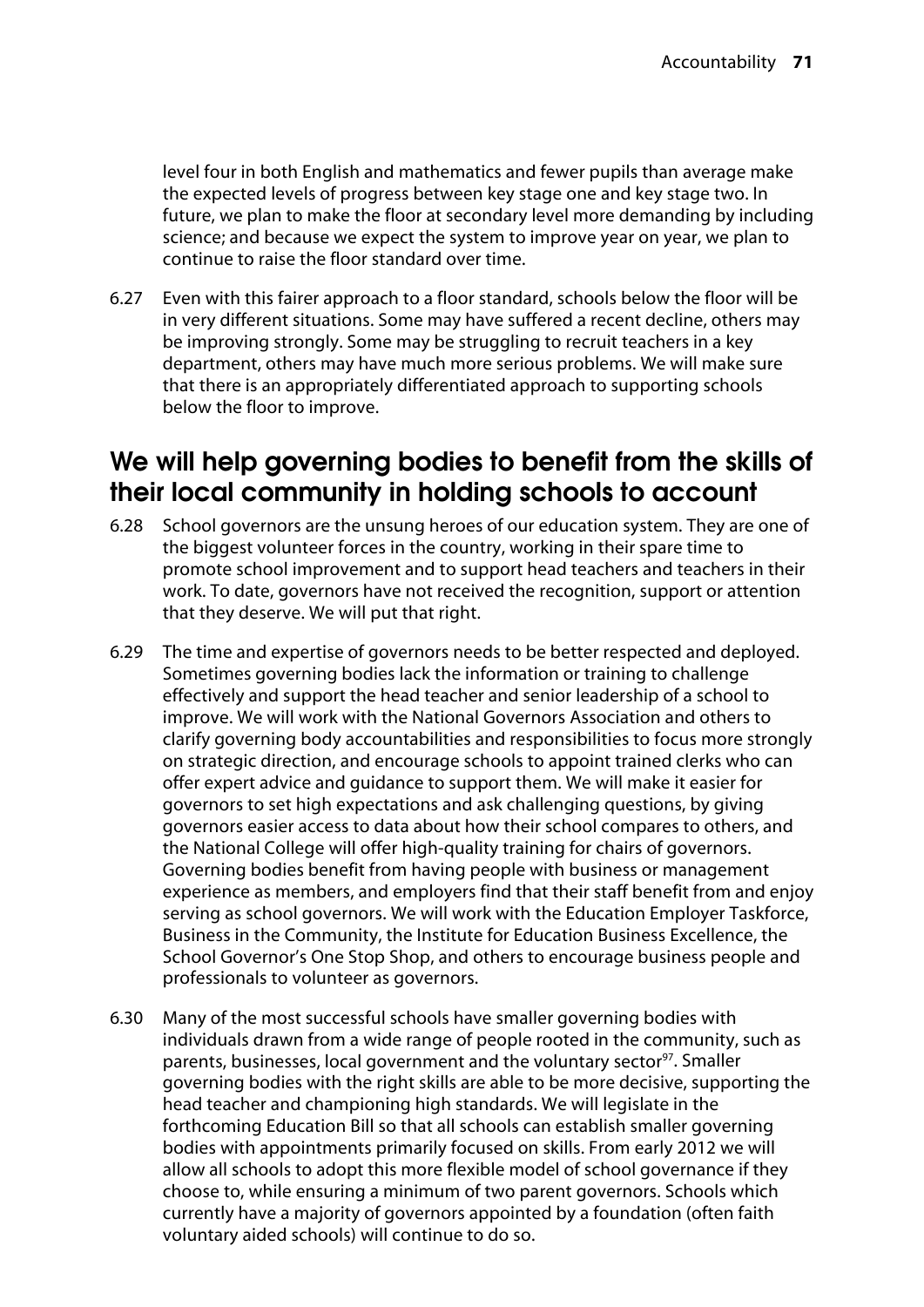### **10 key questions for governors to ask**

- 1. What are the school's values? Are they reflected in our long term development plans?
- 2. How are we going to raise standards for all children, including the most and least able, those with Special Educational Needs, boys and girls, and any who are currently underachieving?
- 3. Have we got the right staff and the right development and reward arrangements?
- 4. Do we have a sound financial strategy, get good value for money and have robust procurement and financial systems?
- 5. Do we keep our buildings and other assets in good condition and are they well used?
- 6. How well does the curriculum provide for and stretch all pupils?
- 7. How well do we keep parents informed and take account of their views?
- 8. Do we keep children safe and meet the statutory health and safety requirements?
- 9. How is pupil behaviour? Do we tackle the root causes of poor behaviour?
- 10. Do we offer a wide range of extra-curricular activities which engage all pupils?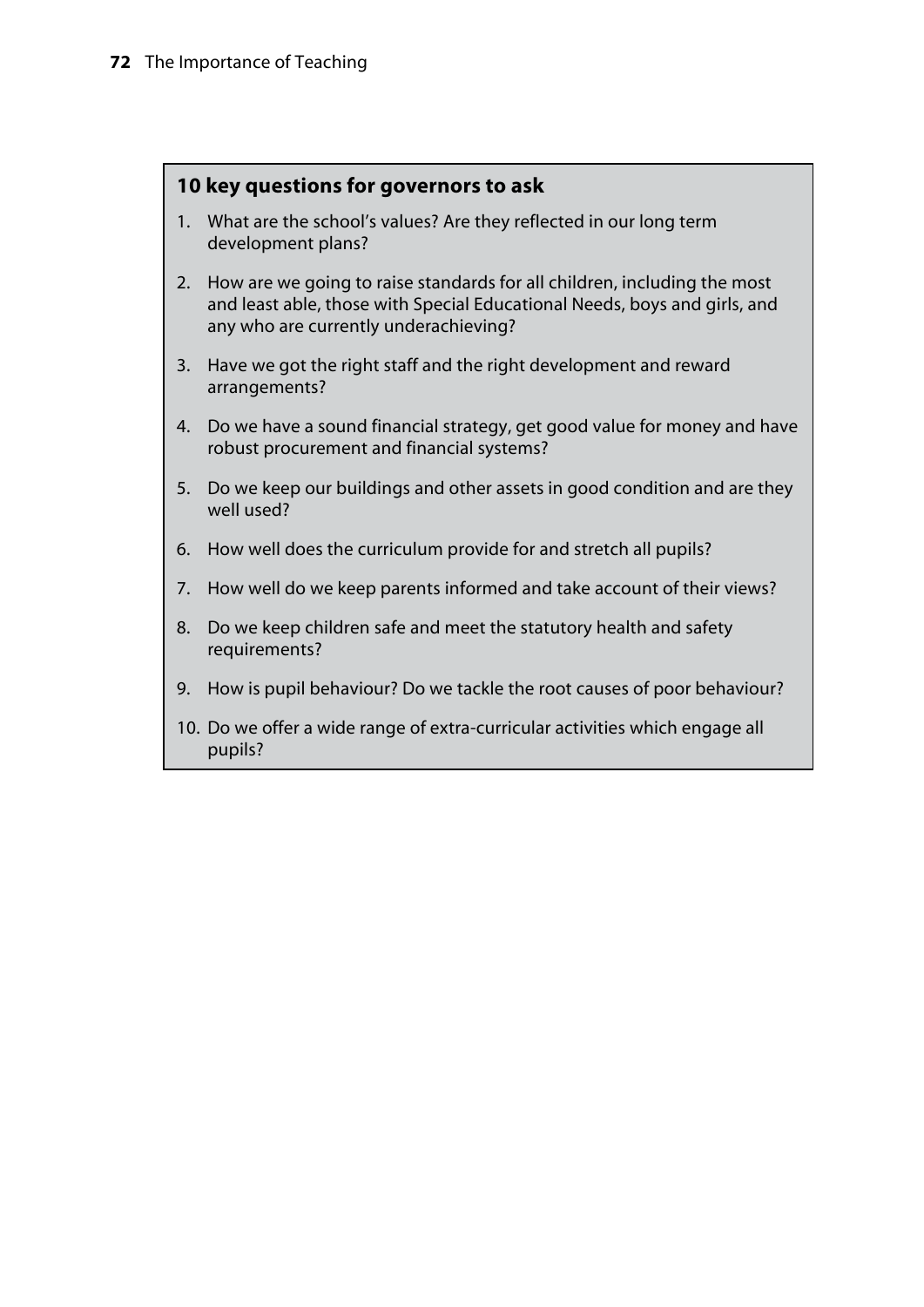# 7. School Improvement

- 7.1 Improving the recruitment, selection and training of school teachers and leaders, giving them increased authority and giving schools greater autonomy will give the school system greater capacity to improve. Alongside that, setting high standards through the curriculum and qualifications and holding schools accountable for the results they achieve will create a powerful driver of improvement. It is also important that schools have the right support to enable them to improve.
- 7.2 Over recent years, government has tended to use highly centralised approaches to improving schools. It has tried to lead, organise and systematise improvement activity, seeking to ensure compliance with its priorities. It has led target setting, introduced improvement initiatives focused on particular issues, used ring-fenced or targeted grants extensively and employed large numbers of field forces.
- 7.3 We think that this is the wrong approach. Government should certainly put in place the structures and processes which will challenge and support schools to improve. Where schools are seriously failing, or where known best practice is not being adopted appropriately, it is right to step in to secure for children the quality of education that they deserve. But it should be clear that the primary responsibility for improvement rests with schools. Government cannot determine the priorities of every school, and the attempt to secure compliance with its priorities reduces the capacity of the system to improve itself.
- 7.4 Instead our aim should be to create a school system which is more effectively self-improving. The introduction of new providers to the system, and the ability of parents, teachers and others to establish new schools is an important part of this, in bringing innovation and galvanising others to improve, especially in areas where parents are significantly dissatisfied. It is also important that we design the system in a way which allows the most effective practice to spread more quickly and the best schools and leaders to take greater responsibility and extend their reach.
- 7.5 We will:
	- Make clear that schools have responsibility for improvement. We will end the approach of trying to control improvement from the centre and make it easier for schools to learn from one another.
	- Make sure that every school has access to the support it needs through National and Local Leaders of Education, Teaching Schools and leading teachers, or by working in partnership with a strong school.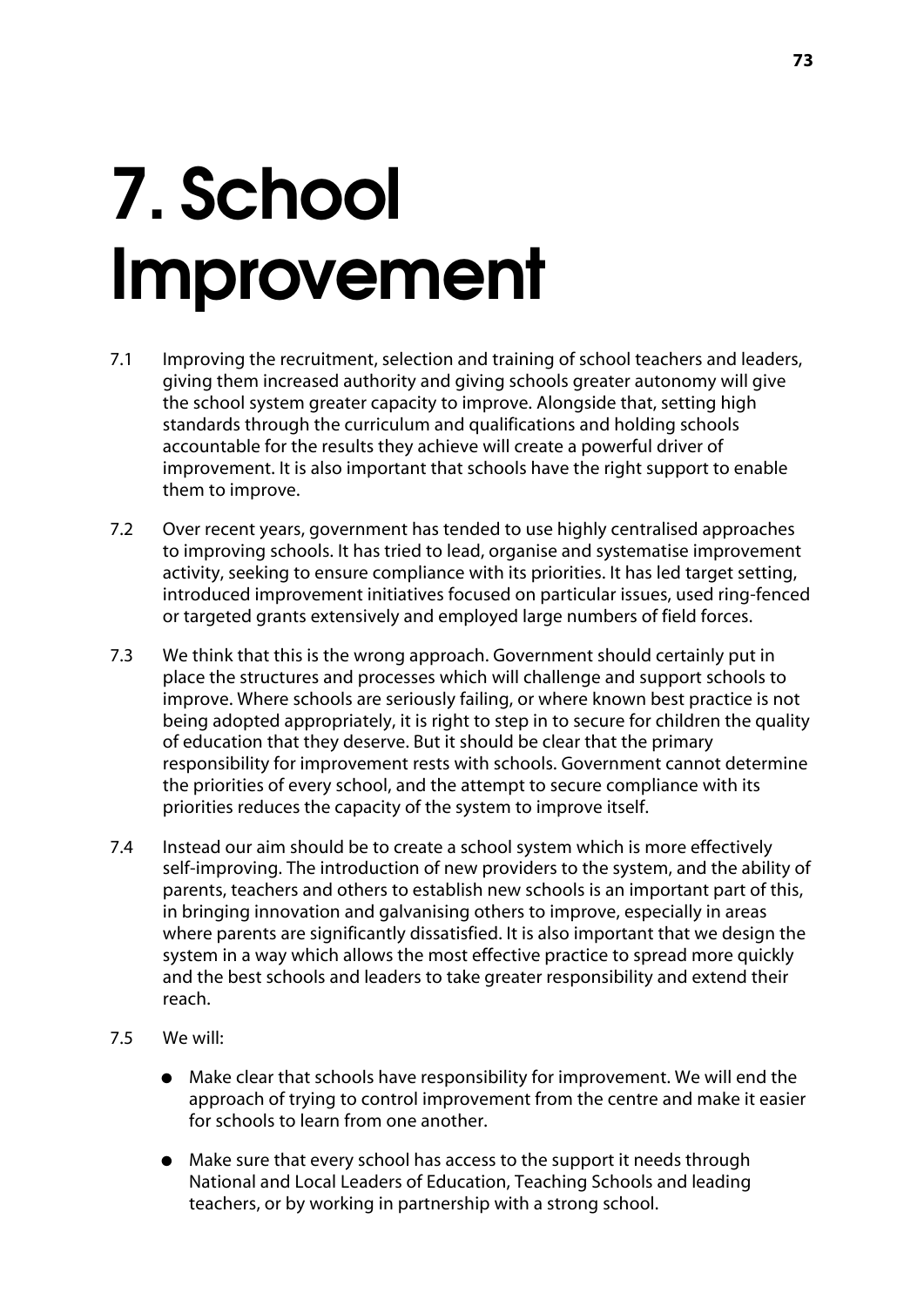- Encourage local authorities and schools to bring forward applications to the new Education Endowment Fund – funding for innovative projects to drive school improvement and to raise the attainment of deprived children in underperforming schools – and create a new collaboration incentive.
- Make sure that schools have access to evidence on best practice, high-quality materials and improvement services which they can choose to use.
- Support underperforming schools such as those below the new floor standards, and ensure that those which are seriously failing, or unable to improve their results, are transformed through conversion to Academy status.

## We will make sure that schools are in control of their own improvement and make it easier for them to learn from one another

7.6 We will expect schools to set their own improvement priorities. As long as schools provide a good education, we will not mandate specific approaches. Schools will determine what targets to set for themselves, choose what forms of external support they want and determine how to evaluate themselves. We will make sure that they have access to appropriate data and information so that they can identify other schools from which they might wish to learn, that there is a strong network of highly effective schools they can draw on for more intensive support, and that schools can identify other useful forms of external support as necessary.

**'For the first time in my 37 years in education, head teachers and principals are being given the responsibility, accountability – but most of all authority – to lead the educational agenda.** A report published in 2007 by McKinsey's stated that 'the quality of an education system cannot exceed the quality of its teachers'. This Government is offering all schools the opportunity to deliver a world-class education system and I hope head teachers and principals across England will embrace the trust that is being given to them.'

*David Triggs, CEO of the Academies Enterprise Trust*

### **We will increase the number of National and Local Leaders of Education**

7.7 National and Local Leaders of Education are among the best head teachers in this country and have a proven ability to work alongside other schools to support their improvement<sup>98</sup>. Primary schools supported by NLEs during 2006–9 improved the average percentage of pupils gaining level four in English and mathematics at key stage two by ten percentage points. Secondary schools which received NLE support during 2007–8 improved pupils' success at GCSE twice as far as the national average<sup>99</sup>. We will increase the number of National and Local Leaders of Education from  $1,154^{100}$  to approximately 3,000 over the next four years, so that schools wanting this form of support can find it easily.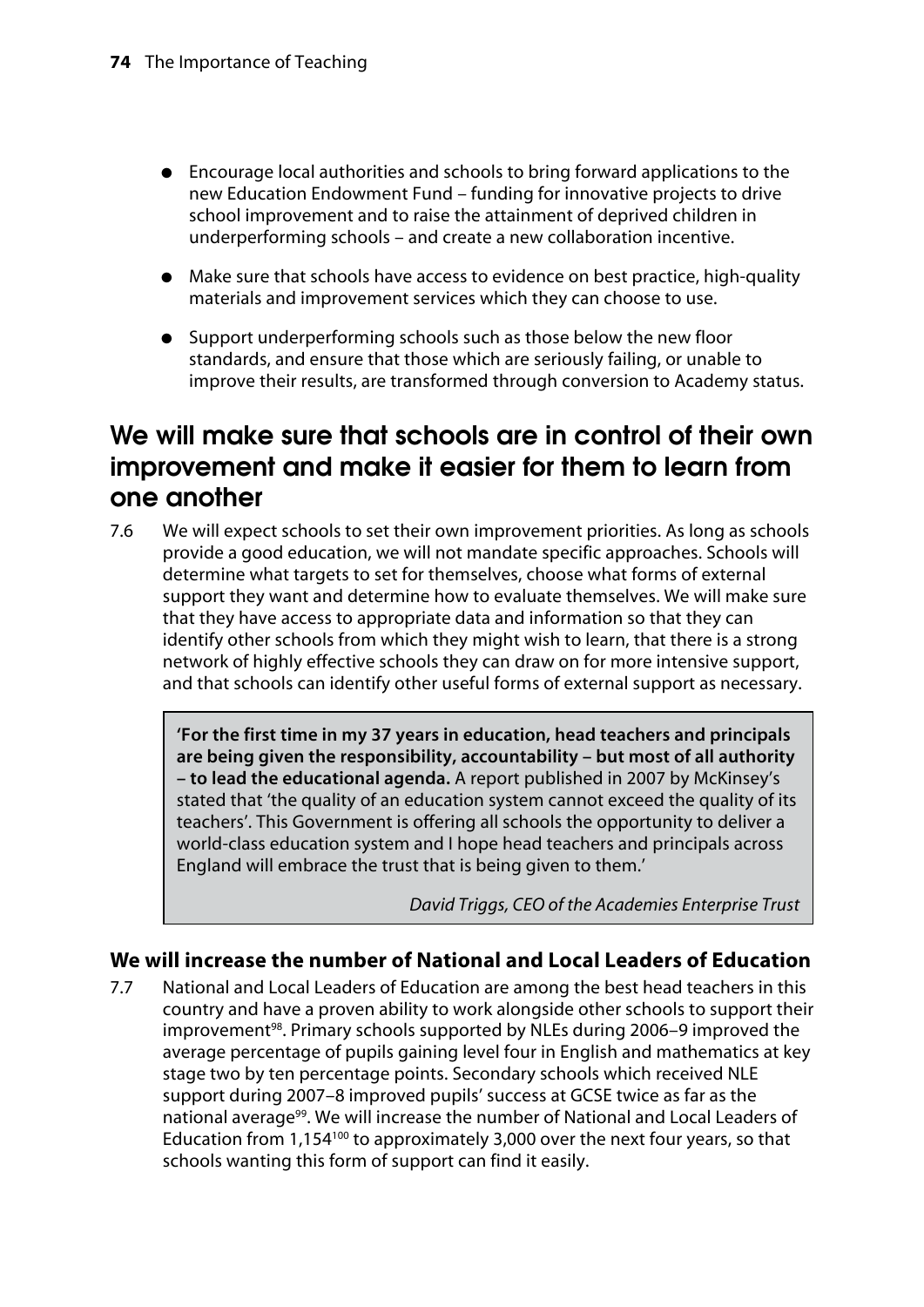**The Cabot Learning Foundation is made of up three Academies in Bristol,** and currently supports improvement in four additional partner schools and six local primary schools.

David Carter (executive principal) believes that head teachers have a responsibility to work in collaboration and, as with the best teaching hospitals, should share the ideas that work with their students as widely as possible. David's role as a National Leader of Education varies from school to school. Sometimes he identifies the support a school needs and provides access to expertise from others in his federation. At other times he will work closely with the head teacher and leadership team, mentoring, coaching and evaluating the quality of education in a school. David and his staff can also facilitate visits, exchanges and mentoring for teachers and leadership teams.

In David's view, one of the benefits of being a National Leader of Education is the positive impact it has on the Cabot Learning Foundation's own performance. As he has reflected on how best to support his partners, so they have also reflected on what works well in the Federation. In 2010, the results for all three of Cabot's Academies were the best ever.

### **The network of Teaching Schools will support improvement**

7.8 The network of Teaching Schools will include the very best schools, with outstanding and innovative practice in teaching and learning and significant experience in developing teachers' professional practice. These schools are best placed to lead system-wide improvement in an area. Over time, we will expect these schools to help to deploy National and Local Leaders of Education and leading teachers in support of other schools locally. We will look to these schools to brigade together and broker as necessary the different forms of support that other schools might need.

**Ravens Wood School currently supports seven other schools and has supported over 30 other schools in the past.** Dr. George Berwick, a National Leader of Education, has been head teacher of Ravens Wood since 1993. Ravens Wood offers a range of school support including executive headship, coaching for leadership teams and infrastructure development. Dr. Berwick and his team have also developed an international reputation for school improvement. They have researched, implemented and advised on a range of projects at home and abroad, including on the development of the concept of Teaching Schools.

Dr. Berwick says that 'In every school we have worked in there is always someone who is providing the quality of education those students deserve. Identifying them and giving them the opportunity and the skills to share this knowledge with their colleagues is at the heart of our approach.' He believes that his experience clearly shows that 'those who coach learn as much about their own practice as those they coach. Without this work Ravens Wood would not have continued to be so successful for so many years.'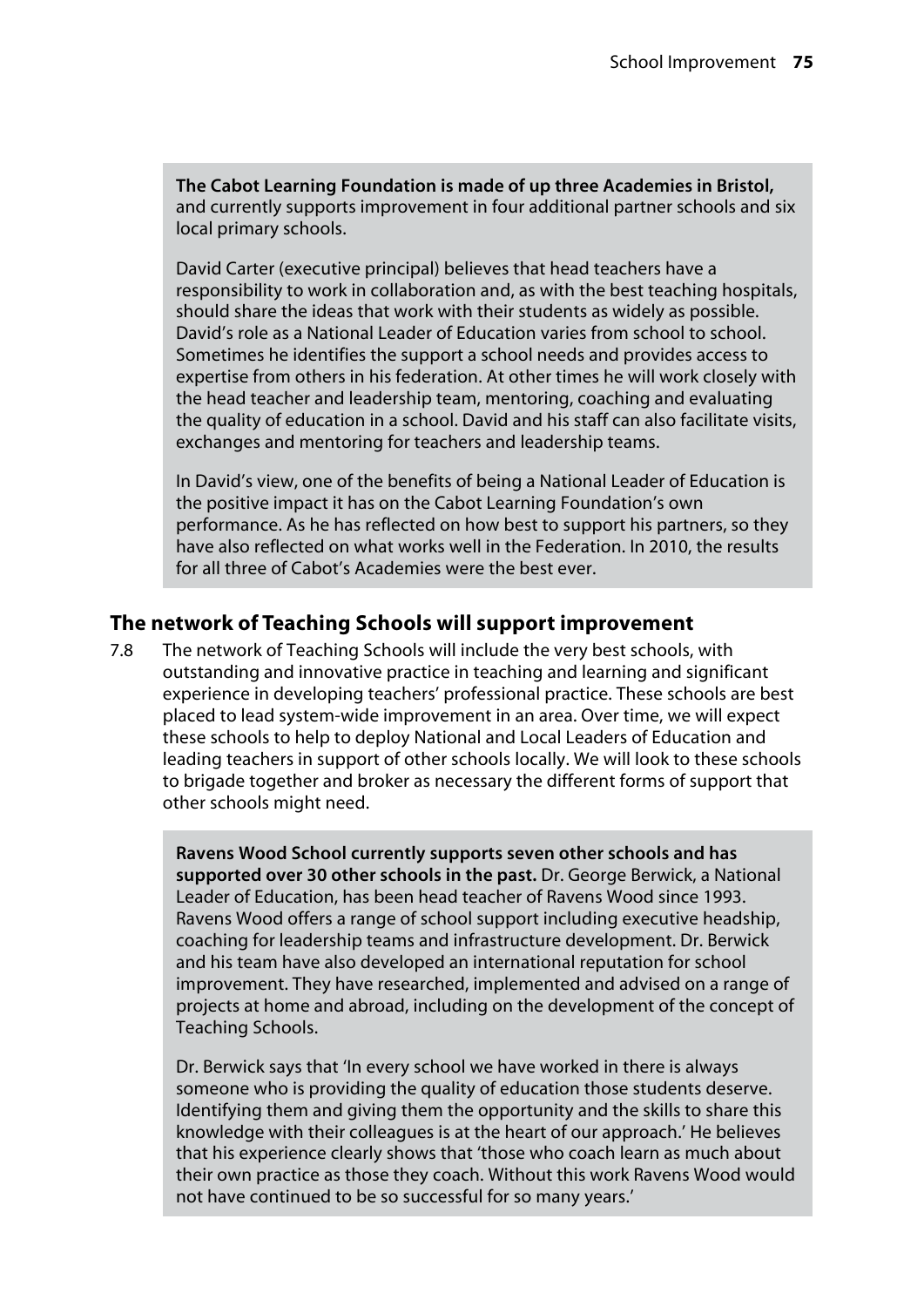7.9 In the forthcoming Green Paper on Special Educational Needs and Disability, we will consider how to support the identification of excellence in teaching for pupils with Special Educational Needs (whether in special or mainstream schools) so that the strongest practice can be shared, including through Teaching Schools.

### **We will publish 'families of schools' data for every part of the country**

7.10 Often schools find it more helpful to learn from schools which are contextually similar to them, and it is often easier to learn from a school in a different authority area, not too far away. We will publish regional 'families of schools' data which help schools to identify similar schools in their region which are performing differently and from which they can learn. This is based on an approach already taken in some parts of the country: primary and secondary schools are grouped into 'families' of 10 to 15 schools with similar intakes on the basis of prior attainment and socio-economic factors. Teachers and head teachers can use the data to compare their performance with similar schools in the region and identify schools from whom they can learn. We will publish families of schools data for all regions from next year.

Talking about his school's involvement in one of the families of schools, a highly respected secondary head commented, **'this is the most powerful strategy for school improvement I have experienced'**.

*Greater Manchester*

7.11 Local authorities, Academy chains, professional associations, subject associations and others will also bring together teachers and head teachers in formal and informal ways. Schools will be able to take advantage of opportunities provided by these organisations to work with other schools. For example, the Prince's Teaching Institute brings together academics, head teachers and teachers to promote subject knowledge, inspire teachers and support schools in forging links with other schools and academic institutions.

## We will incentivise schools to work together to raise standards, especially for disadvantaged pupils

- 7.12 We also believe that it is often effective to incentivise improvement and innovative ideas, rather than to mandate a uniform approach. We have already announced our plans to establish a new Education Endowment Fund to raise the attainment of disadvantaged pupils in underperforming schools. We will put £110m into the fund, which will run throughout the course of the next spending period and beyond. The fund aims to encourage bold and innovative approaches, inviting applications from schools, local authorities, and others. All funded ideas will be evaluated rigorously and shared widely.
- 7.13 We will also establish a new collaboration incentive worth £35m each year. This will financially reward schools which support weaker schools to demonstrably improve their performance while also improving their own. The fund will incentivise improvements in attainment overall, improvements in progression and narrowing of the attainment gap between deprived pupils and others.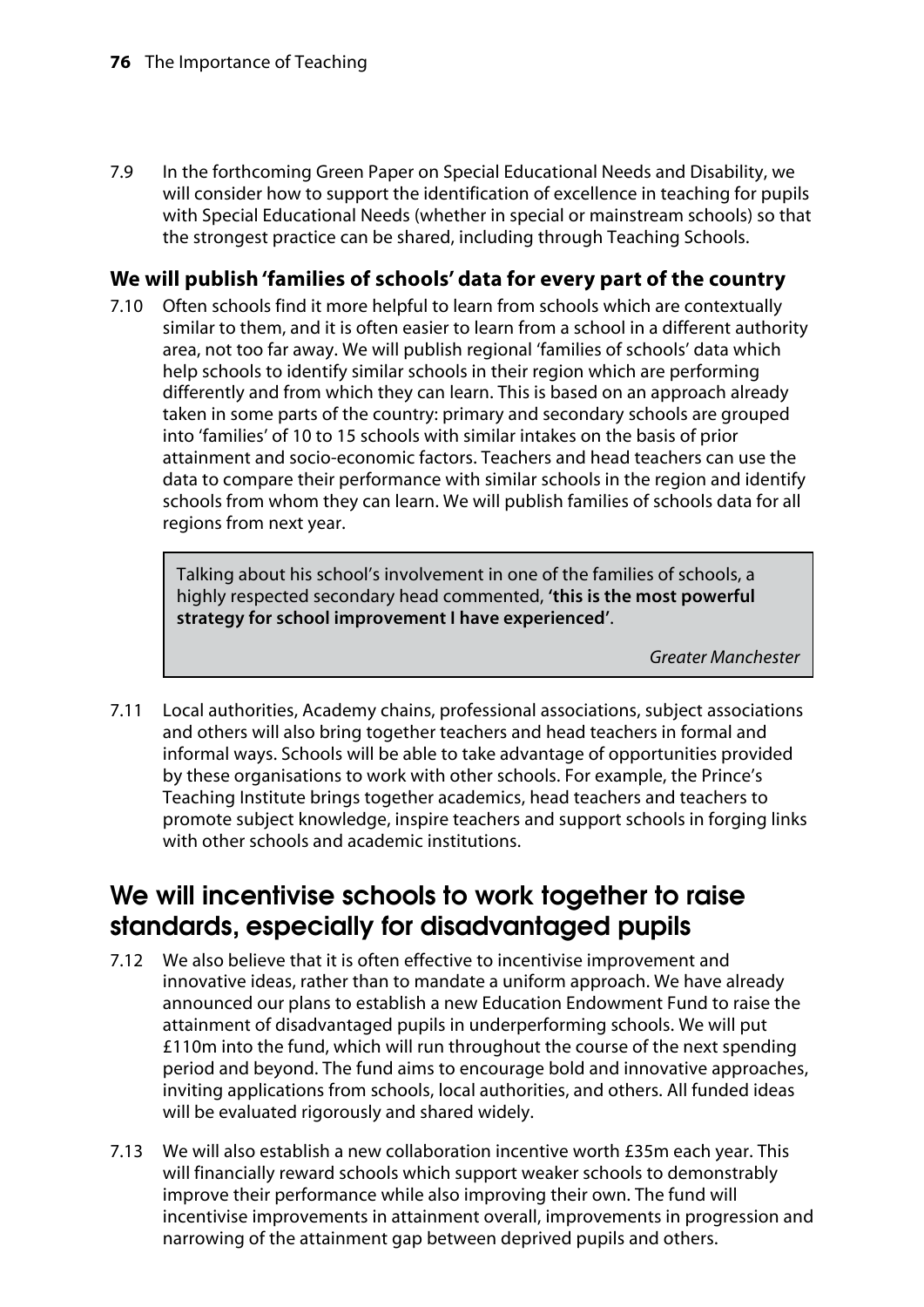## We will make sure that schools can find suitable improvement support

- 7.14 In a much more autonomous system, schools will be responsible for setting their own priorities and deciding how best to meet them. As the National Strategies and other field forces come to an end, we will support a new market of school improvement services with a much wider range of providers and services available for schools to choose from. We will work with a growing number of providers to make it easier for head teachers and teachers to find out about improvement services on offer as well as making high quality research, good practice and free resources easily available.
- 7.15 Local authorities will be free to define how they will support school improvement and will no longer be required to set local authority level targets. Local authorities might choose to offer school improvement as a traded service. This could include continuing to provide support and challenge to schools that want it, running improvement conferences, bringing people together to tackle local problems and brokering support from excellent schools to support other schools.

## We will support underperforming schools and ensure that those which are seriously failing, or are unable to improve their results, are transformed through conversion to Academy status

- 7.16 Where schools are failing or seriously underperforming, it is vital that there is rapid intervention to address the problems as quickly as possible, so that children's education is affected as little as possible. Where a primary or secondary school is below the new floor standards, or if Ofsted judges a special school to require a notice to improve or special measures, we will make sure that there is focused intervention and support as necessary.
- 7.17 We will work directly with the schools and local authorities concerned, to make sure that there is a comprehensive plan for turning problems around. We will work with and fund local authorities to identify an experienced and effective education professional – typically a serving or recent head teacher – to act as lead adviser. That individual will provide support and challenge, and make recommendations about the level of support a school will need in order to implement its improvement plan. We anticipate that much of this support will be provided by other schools, through NLEs, LLEs and other models.
- 7.18 In the most serious cases, where schools are below the floor standards and not progressing, or else judged inadequate by Ofsted, we will expect there to be further intervention. Where there has been long-term underperformance, little sign of improvement and serious Ofsted concern, we will convert schools into Academies, partnering them with a strong sponsor or outstanding school.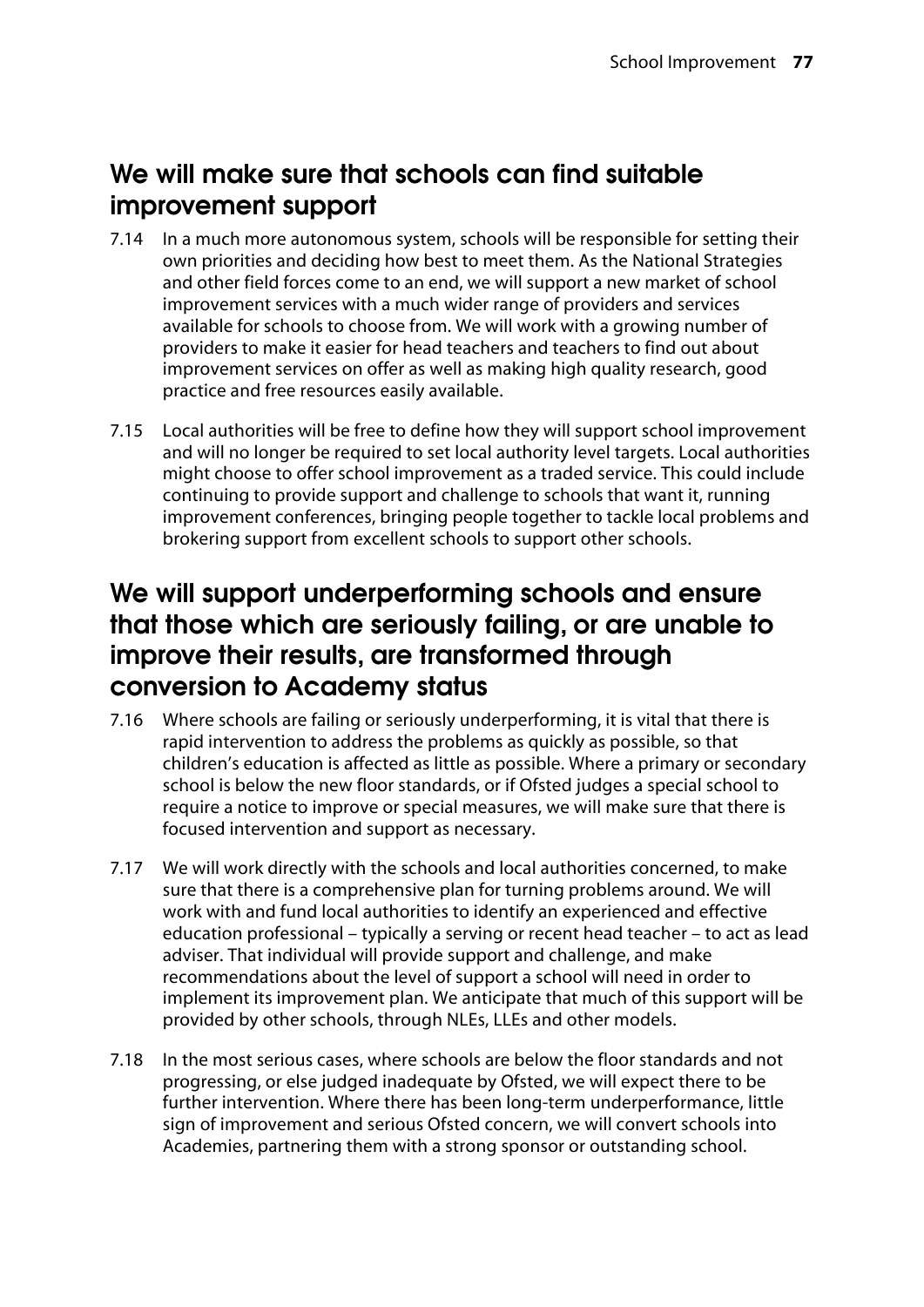7.19 This will apply to all schools – if Academies or Free Schools fail to meet floor standards then we will take a similar approach – providing support, intervening as required and if necessary, taking action to replace the sponsor. If school sixth form provision falls below the minimum levels of performance agreed across all post-16 provision, it will be subject to improvement action, which could result in the provision no longer being funded.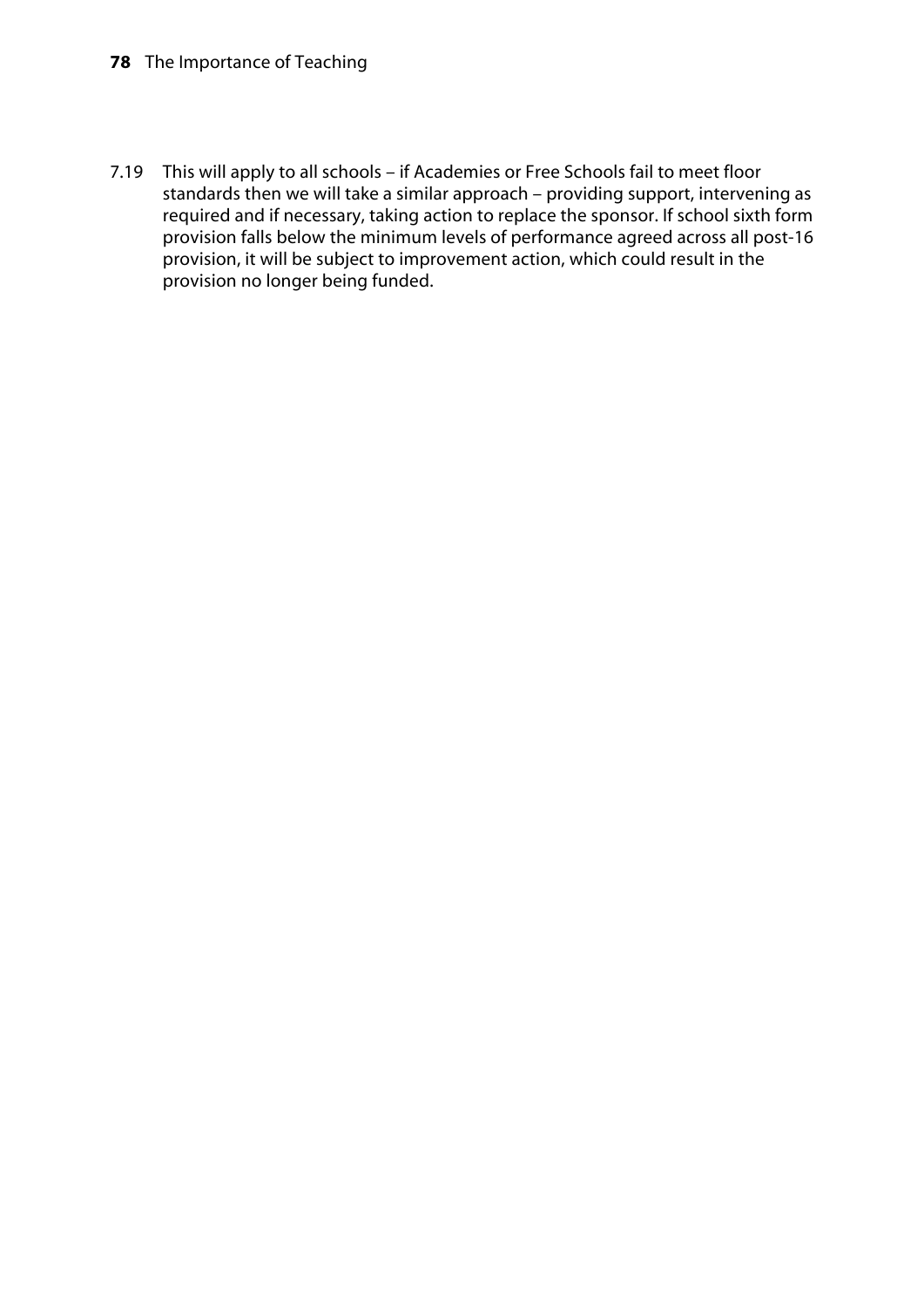# 8. School funding

8.1 The funding of schools should be fairer and more transparent, enabling schools to meet the needs of their pupils. Extra resources should clearly follow those pupils who might need extra help and support, such as pupils from poorer backgrounds. Our current system falls well short of this. Over recent years, more money has gone into schools' budgets overall, but its distribution has not been fair. At present, as demonstrated by the graph below, inequalities in the funding system lead to huge variation in the money similar schools receive. We compared 72 secondary schools outside London, with similar size and intakes and found a variation in funding per pupil from just below £4,000 to well over £5,500<sup>101</sup>.

### **Variation in budget share plus grants per pupil in 72 secondary schools without sixth forms, with 1,000-1,250 pupils of which between 9–13 per cent are eligible for free school meals, outside of London**



- 8.2 At the same time, only around 70 per cent of the money that is intended for the most deprived pupils is actually allocated to schools on that basis<sup>102</sup>. And the funding system has become increasingly opaque and unresponsive, with the money that schools receive depending more on what they received in the past than the characteristics and needs of pupils in the school now. Post-16 funding, although distributed on a more transparent basis, is also inherently unfair, with school sixth forms being funded on average £280 more per student than general FE colleges and sixth form colleges $103$ .
- 8.3 The protection of the schools budget in the recent Spending Review, which sees real terms growth in school funding at a time when cutting the budget deficit is an urgent national priority, does not mean that there is no need for efficiencies to be made, and is a major investment in the future of the country. Our aim is that money is distributed more fairly so that it is the schools most able to make efficiencies which are asked to so do.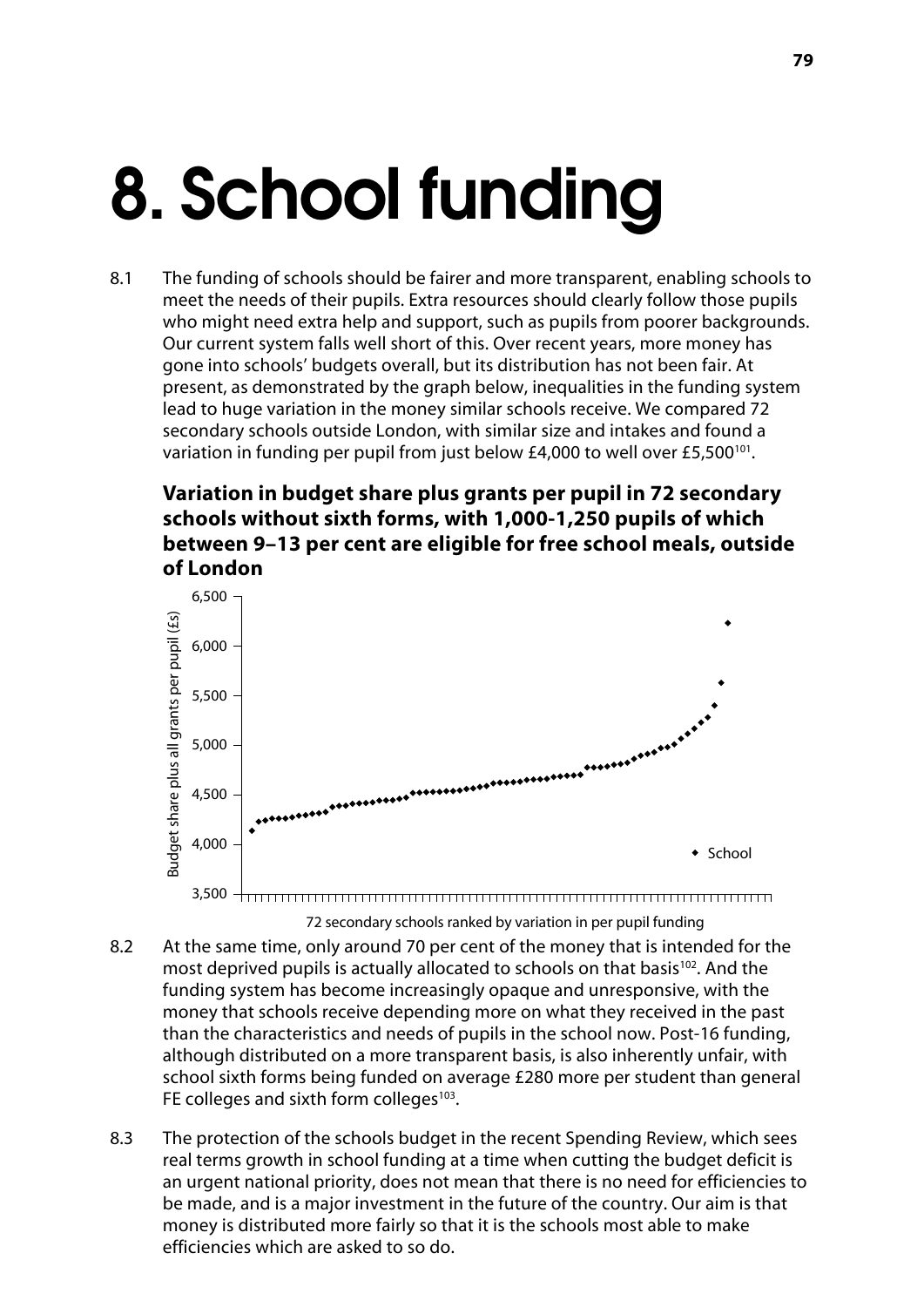- 8.4 At the same time, we need to secure better value for money from capital expenditure. With more limited capital resources, we must make sure that money is spent wisely, allocated more efficiently and in a much less bureaucratic way. By doing so we can make sure that our existing school buildings are fit for purpose and meet the growing need for new school places.
- 8.5 If we are to help the most disadvantaged and encourage new providers into the state school system, we need to reform the way in which schools are funded, ensuring resources go straight to the front line and making funding overall more equitable, transparent and geared towards the most disadvantaged. We will:
	- Target more resources on deprived pupils over the next four years, through a new 'Pupil Premium': extra money for each deprived pupil. We will be spending £2.5 billion per year on the Pupil Premium by the end of the Spending Review period.
	- Consult on developing and introducing a clear, transparent and fairer national funding formula based on the needs of pupils, to work alongside the Pupil Premium.
	- In the meantime, increase the transparency of the current funding system by showing both how much money schools receive on a school-by-school basis and how they spend their funds.
	- End the disparity in funding for 16–18 year-olds, so that schools and colleges are funded at the same levels as one another, and at the levels of the most efficient.
	- Devolve the maximum amount of funding to schools, making information and tools available to governors and head teachers which will support them in making good spending decisions.
	- Take forward the conclusions of the review of capital spending, cutting bureaucracy from the process of allocating capital and securing significantly better value for money.

**For Alex Green, head teacher at Abington High School, every decision starts with asking what will have the biggest impact on the outcomes for the students.** At Abington, the improvement planning cycle matches the budget planning cycle. This ensures that funding is targeted on priorities, and enables leaders across the school to be in control of their own budgets. Everyone works towards enhancing value for money.

The school has established partnerships with local schools, FE and HE institutions and local businesses, buying goods and services together and sharing staff, facilities and funding. This saves money and allows Abington to provide more for its pupils, including specific vocational qualifications, extra challenge to stretch gifted children and additional courses to help pupils at risk. Strong financial management is having a direct impact on standards and outcomes for young people in south Leicestershire.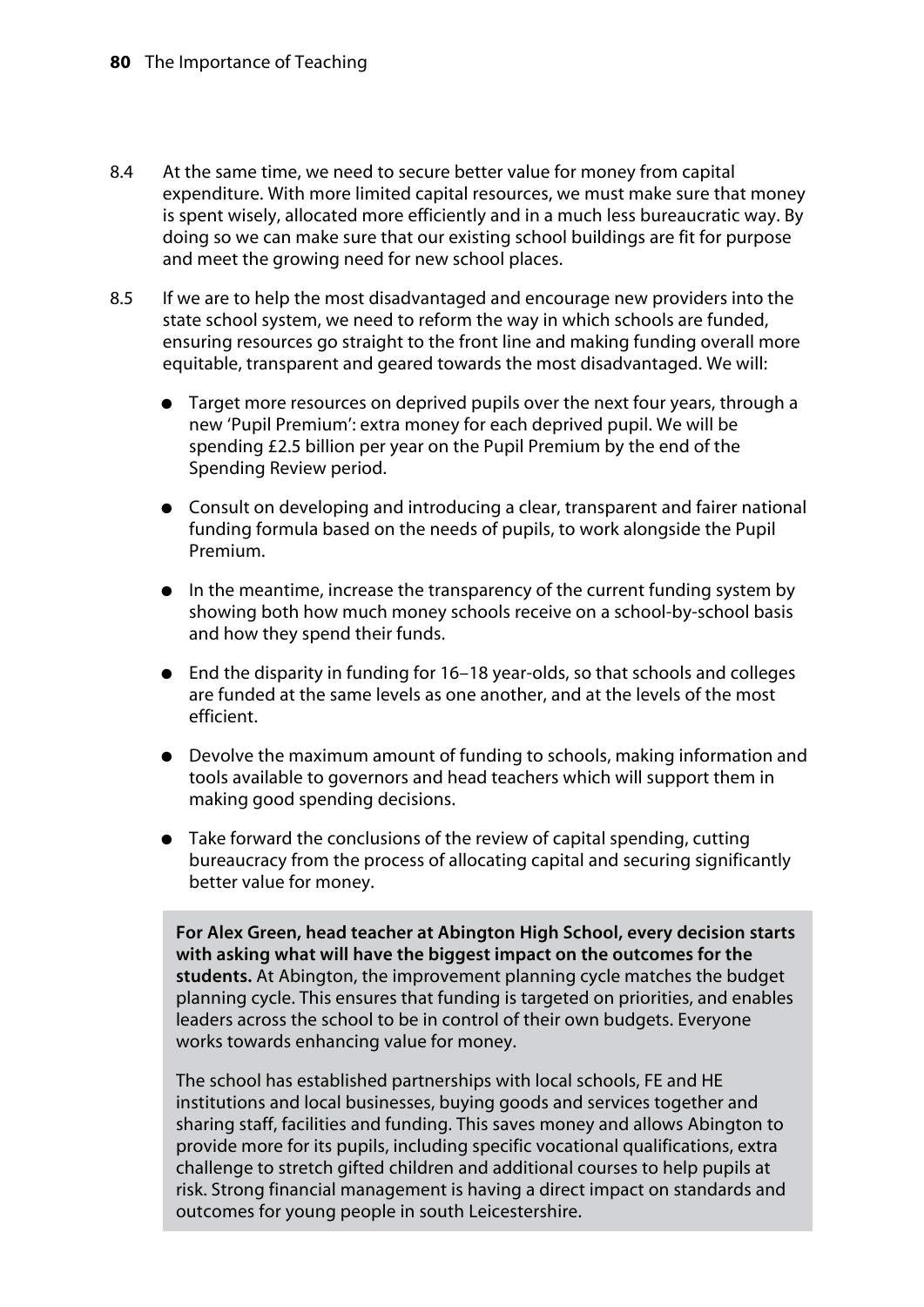## We will target resources on the education of the deprived pupils through the introduction of the Pupil Premium

8.6 We want to see more resources being spent on the education of deprived children. We will make sure this happens by implementing a new Pupil Premium, which will provide additional money for each deprived pupil in the country. This money will go with eligible pupils to the school they attend, and will be distributed in addition to the underlying schools budget from 2011–12. In total, £2.5 billion a year on top of existing schools spending will be spent on the Pupil Premium by 2014–15. This will mean that head teachers have more money to spend on offering an excellent education to these children: it will also make it more likely that schools will want to admit less affluent children; and it will make it more attractive to open new Free Schools in the most deprived parts of the country.

**Addressing the disparity between rich and poor pupils is a top priority of the Coalition Government.** Poor pupils continue to underachieve compared with their peers; young children who are in the bottom 20 per cent of attainment in the Early Years Foundation Stage Profile are six times more likely to be in the bottom 20 per cent at key stage one than their peers<sup>104</sup>. The attainment gap between rich and poor opens up before children start school, is visible during the infant years<sup>105</sup> and increases over time, with pupils entitled to free school meals only half as likely to achieve five good GCSEs as their  $peers^{106}$ .

It is for this reason that *The Coalition: our programme for government* sets out our intention to fund 'a significant premium for disadvantaged children from outside the schools budget'. The Pupil Premium for disadvantaged pupils will provide additional funding specifically linked to disadvantaged pupils, with the primary objective of boosting their attainment. This money will not be ring-fenced at school level as we believe that schools are in the best position to decide how the premium should be used to support their pupils. The funding for the premium will be in addition to the schools budget which has been protected until the end of the Spending Review period. We will expect schools to account to parents for how it is used.

8.7 We will make available the evidence that we have about interventions which are effective in supporting the achievement of disadvantaged children including, for example, intensive support in reading, writing and mathematics. It is head teachers and teachers who are best placed to decide how best to support their pupils and we will make sure that the reformed performance tables include information on how well children eligible for the premium achieve.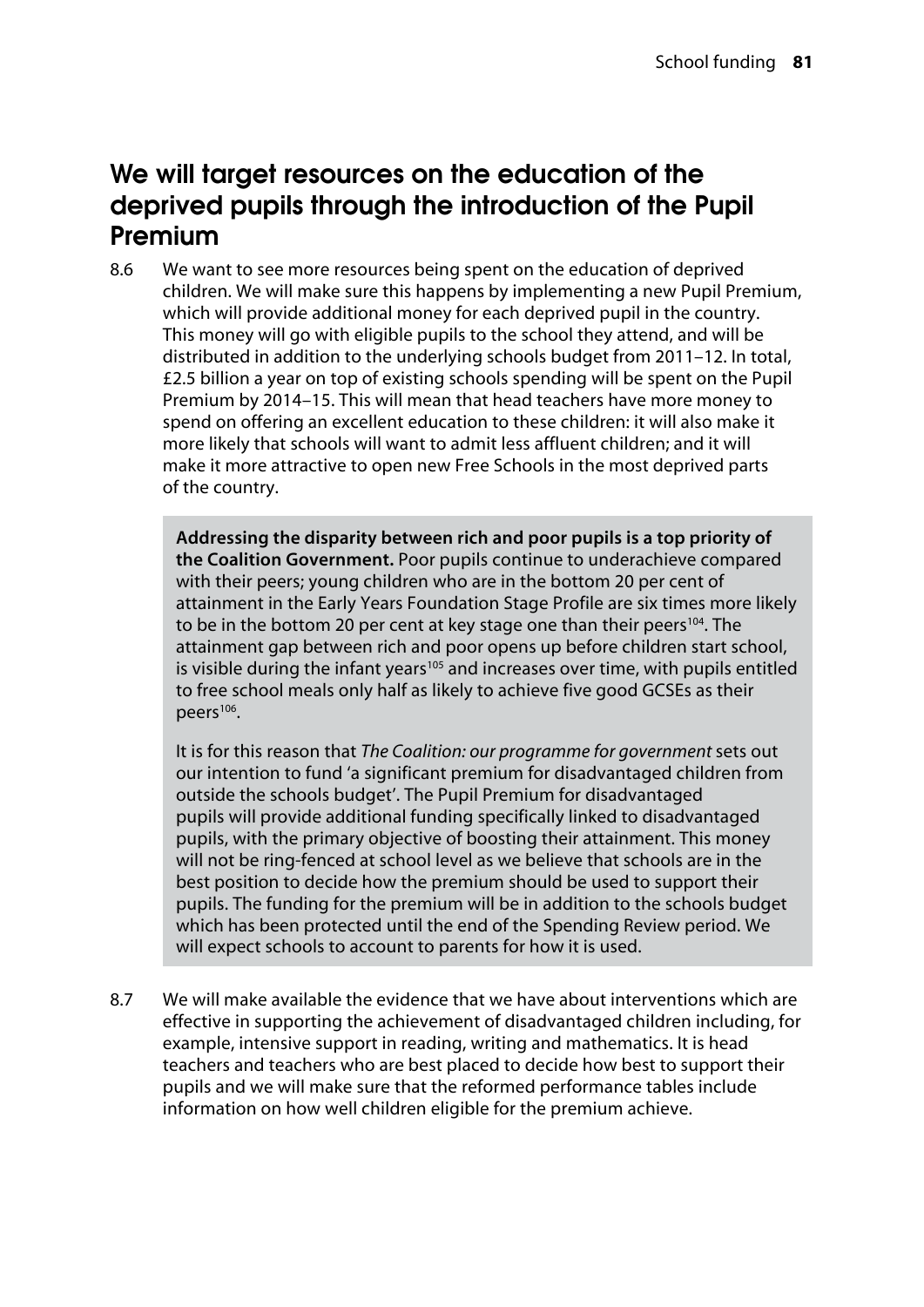## We will consult on developing and introducing a clear, transparent and fairer national funding formula based on the needs of pupils and end the disparity in funding for 16–18 year-olds

- 8.8 We are already simplifying schools funding by getting rid of ring-fences and giving schools a single funding stream – the Dedicated Schools Grant.
- 8.9 While the majority of schools are local authority maintained schools, funding will continue to pass to them through the local authority. But as more schools become Academies, with funding being given directly rather than through the local authority, so the requirement for a greater degree of transparency and consistency in allocating school funding becomes more pressing.
- 8.10 We want all schools to be funded transparently, logically and equitably, in contrast to the opaque, anomalous and unfair school funding system which reflects the historic circumstances of local authorities rather than the specific needs of individual schools and pupils; and leads to similar schools, facing similar challenges, receiving very different levels of funding. We also wish to see schools funded in such a way that every parent knows how much is being spent on their child, and every parent can see what proportion of education spending is not going direct to schools. Funding reform will be introduced in such a way as to minimise disruption and ensure schools' resources are not subject to sudden and dramatic change.
- 8.11 Because we plan, over time, to make Academy status the norm and wish to ensure more resources go direct to the frontline in a fairer way, our long term aspiration is to move to a national funding formula to ensure that resources going to schools are transparent, logical and equitable. In the short term, we will ensure that the amount available for the education of every child at school level is published and more money is passed directly to more schools as they become Academies.
- 8.12 In order to ensure any move to a new national funding formula is fair, transparent and managed carefully, we will invite views on: the merits of moving to such a formula, the right time to begin the transition to a formula, the transitional arrangements necessary to ensure that schools and local authorities do not suffer undue turbulence, and the factors to take into account in order to assess the needs of pupils for funding purposes. We will also invite views on how to ensure that the transparency of the Pupil Premium as additional resources for schools is maintained as the funding system is reformed. We will publish a consultation in the Spring of 2011, following discussion with partners including local authorities, school leaders and teachers' associations.
- 8.13 Subject to legislation, we intend to replace the existing Young People's Learning Agency and set up a new Education Funding Agency (EFA) as an executive agency of the Department with responsibility for the direct funding of the growing number of Academies and Free Schools and all 16–19 provision. This will include the funding of 16–19 provision in FE colleges, sixth form colleges and independent provision. As Academy status increasingly becomes the norm, the EFA will distribute more funding directly to schools. The EFA will also distribute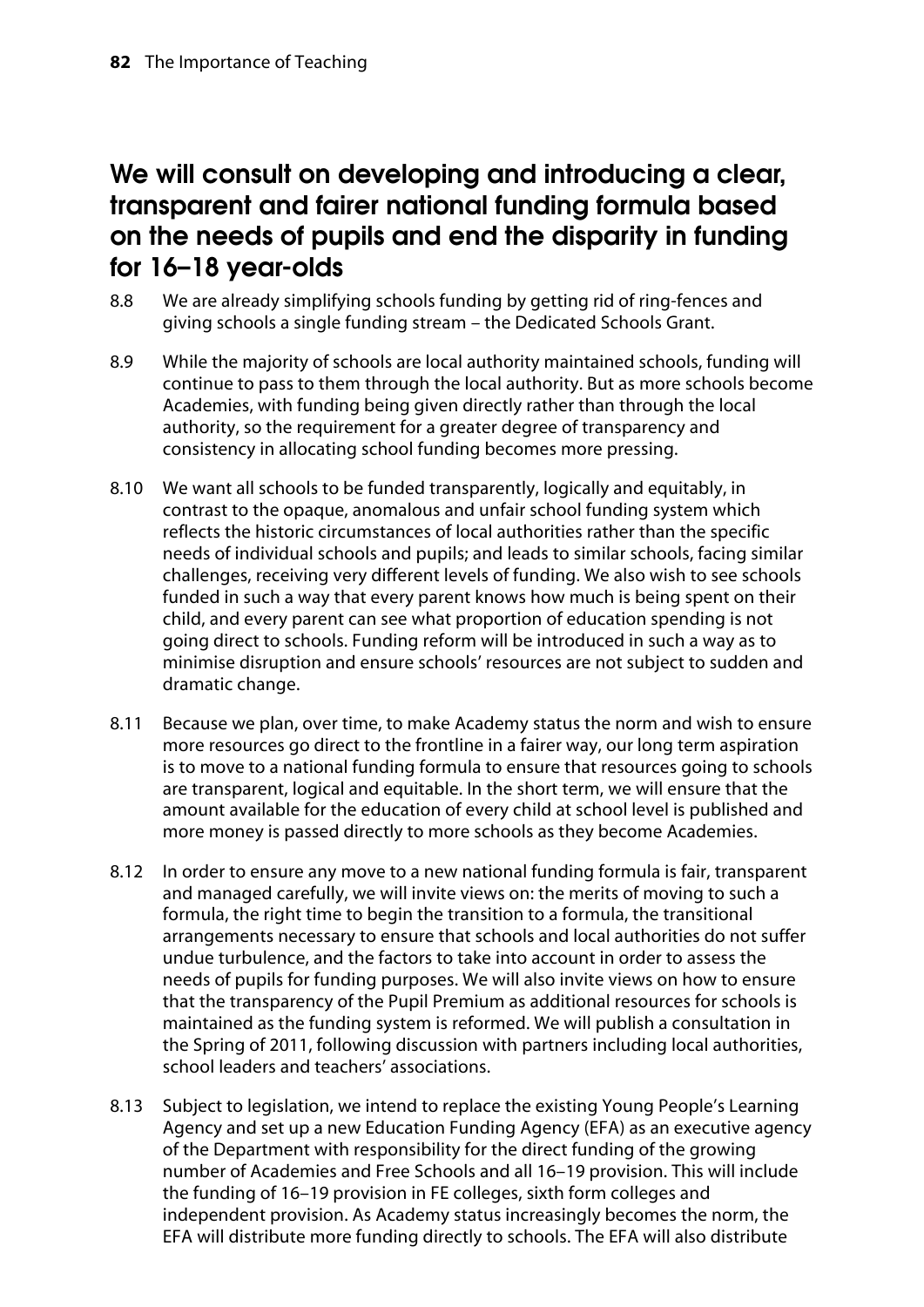resources to local authorities for them to pass on, as now, to those schools which are not yet Academies.

- 8.14 Academies and Free Schools will continue to receive funding for the services which maintained schools receive from their local authority but which Academies and Free Schools are expected to pay for, given their independence from local authorities – for example behaviour support. We are reviewing the calculation of this additional funding to ensure it is fair both for local authorities and for Academies and Free Schools.
- 8.15 Local authorities are ultimately responsible for making sure the needs of some of our most vulnerable pupils, who attract significant additional funding, are met – such as those with highly complex Special Educational Needs and those being educated outside mainstream education. We will ensure that considerations of possible reforms to the school funding system take into account the needs of this group of vulnerable pupils.
- 8.16 The forthcoming Green Paper on Special Educational Needs and Disability will explore proposals for funding high cost provision – including exploring questions of how to increase transparency in how decisions about funding and support are made and increasing collaboration between local authorities. In relation to the funding of alternative provision, subject to the success of trials of our proposed new approach, we would anticipate that in the longer term, money for alternative provision will go directly to schools.
- 8.17 We are also committed to all young people staying on in education and training to age 18 by 2015 and a simple post-16 funding system which is fair and transparent will underpin this commitment. Historically, sixth form colleges and general FE colleges have been funded at a much lower level than school sixth forms delivering post-16 education: on average a full time student in a maintained school is funded at £280 more than a student in an FE college<sup>107</sup>. We will bring to an end the disparity by bringing the funding levels for school sixth forms into line with colleges so that there is equity in funding and increased value for money for the tax payer. The transition towards fairer post-16 funding will begin in 2011–12 and will be completed by 2015. We will provide the necessary transitional protection for schools facing significant changes.

## We will devolve the maximum amount of funding to schools and make information and tools available so head teachers can drive improvement and realise efficiencies

8.18 We want the maximum amount of funding possible to go straight into schools' budgets where it can make the most difference and so we will reduce all the Department for Education's other activities, programmes and initiatives by more than half over the next four years. In order for head teachers and governors to drive school improvement through realising efficiencies, we will make available information and tools they can use to realise value for money.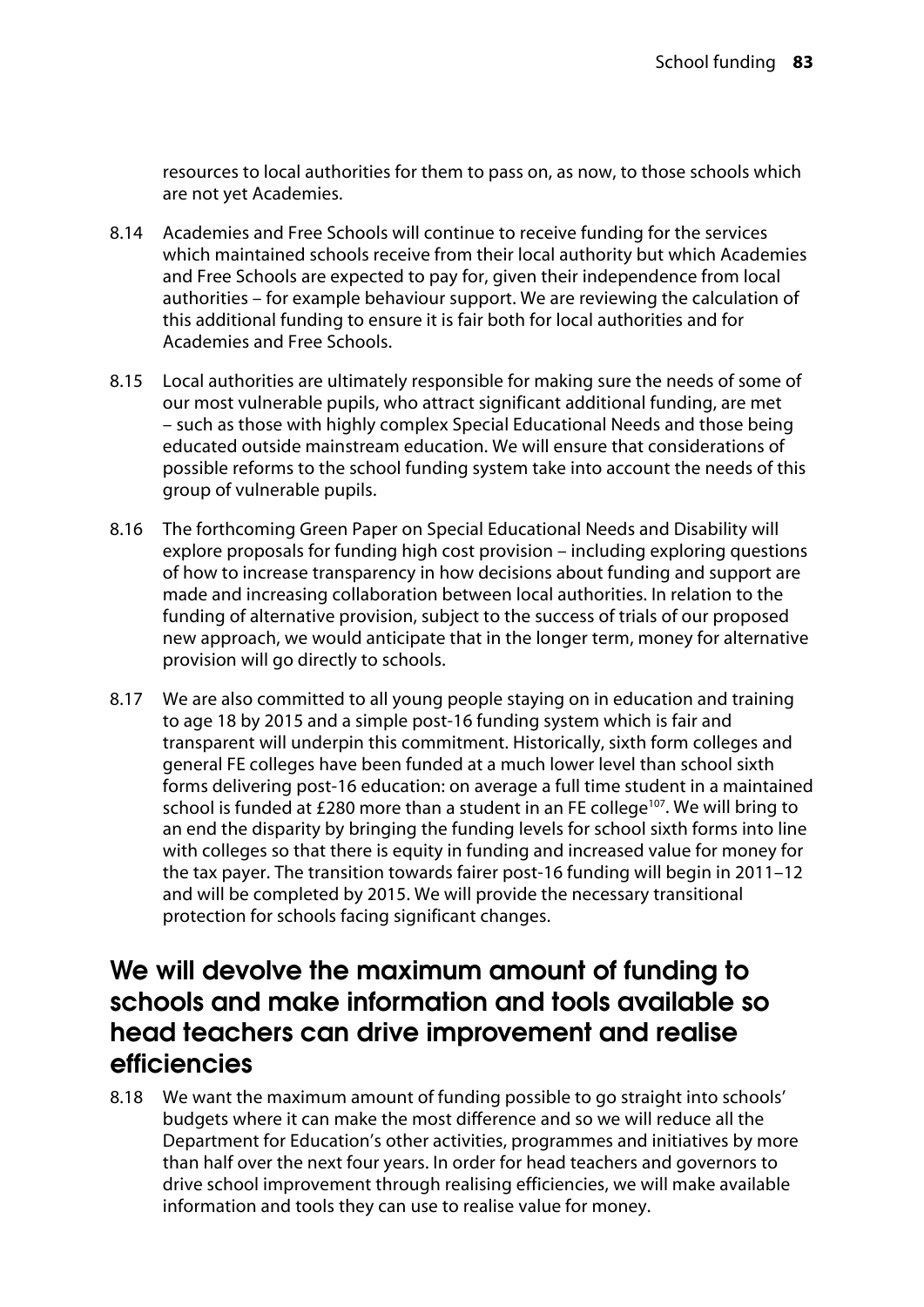- 8.19 As part of our drive for transparency, we will publish easy to understand data about how much each school spends and on what, alongside data about how well their pupils achieve. This will enable schools to compare for themselves the extent to which they deliver value for money, as well as equip parents with the information they need to ask questions of the school.
- 8.20 All schools should be working to make savings and should be spending their funds prudently with a proper regard for value for money. At the moment, local authorities are encouraged to claw back monies from schools where they have built up surpluses. There will continue to be some situations where claw-back is appropriate – for example where a school has built up an excessive balance or where some level of redistribution would support improved provision across a local area. However, consistent with our view that all schools should be moving to greater autonomy, we will remove the requirement for local authorities to have a claw-back mechanism from 2011–12, and review guidance on claw-back arrangements including on the level of balances deemed to be excessive and we will consult on making changes to the current arrangements from 2012–13.
- 8.21 It is vital that schools have good financial management and adopt rigorous financial standards to provide assurance on the spending of public money. But head teachers, school business managers and teachers have been telling government for a long time now that the current 'Financial Management Standard in Schools' (FMSiS), which all schools are required to have, is far too complex, burdensome and bureaucratic to be effective. We will replace it with a much simpler standard during the 2011/12 academic year, drawn up in association with schools themselves, which will give governors and head teachers real assurance that they are achieving value for money. Schools which have not yet achieved FMSiS will not be required to do so, but will be expected to be among the first schools to achieve the new standard.
- 8.22 School business managers make a significant contribution to the effective financial management of a school, saving on average 20–33 per cent of a head teacher's time and covering their own salary in savings<sup>108</sup>. Obtaining the services (shared or full time) of a high quality business manager should be a priority for all governors and head teachers, unless there is someone in the management team with the relevant skills to undertake the role.
- 8.23 It is important that schools should be able to make savings on procurement and back office spend in order to invest resources in teaching and learning. The Spending Review announcement said that schools should be able to save at least £1 billion in these areas by 2014–15. This is practicable, but schools will need access to the best deals and will need to improve the way they buy goods and services. The contribution central government can make is to provide easy-toaccess financial and procurement information and tools for schools to use if they wish. We will make sure that the best deals currently on offer are made available to schools, and look for improved deals where necessary, drawing these deals to schools' attention. We will also work with schools and other partners to improve procurement practice in schools, and we will expect schools to seek ways to achieve financial and associated carbon savings by using energy as efficiently as possible.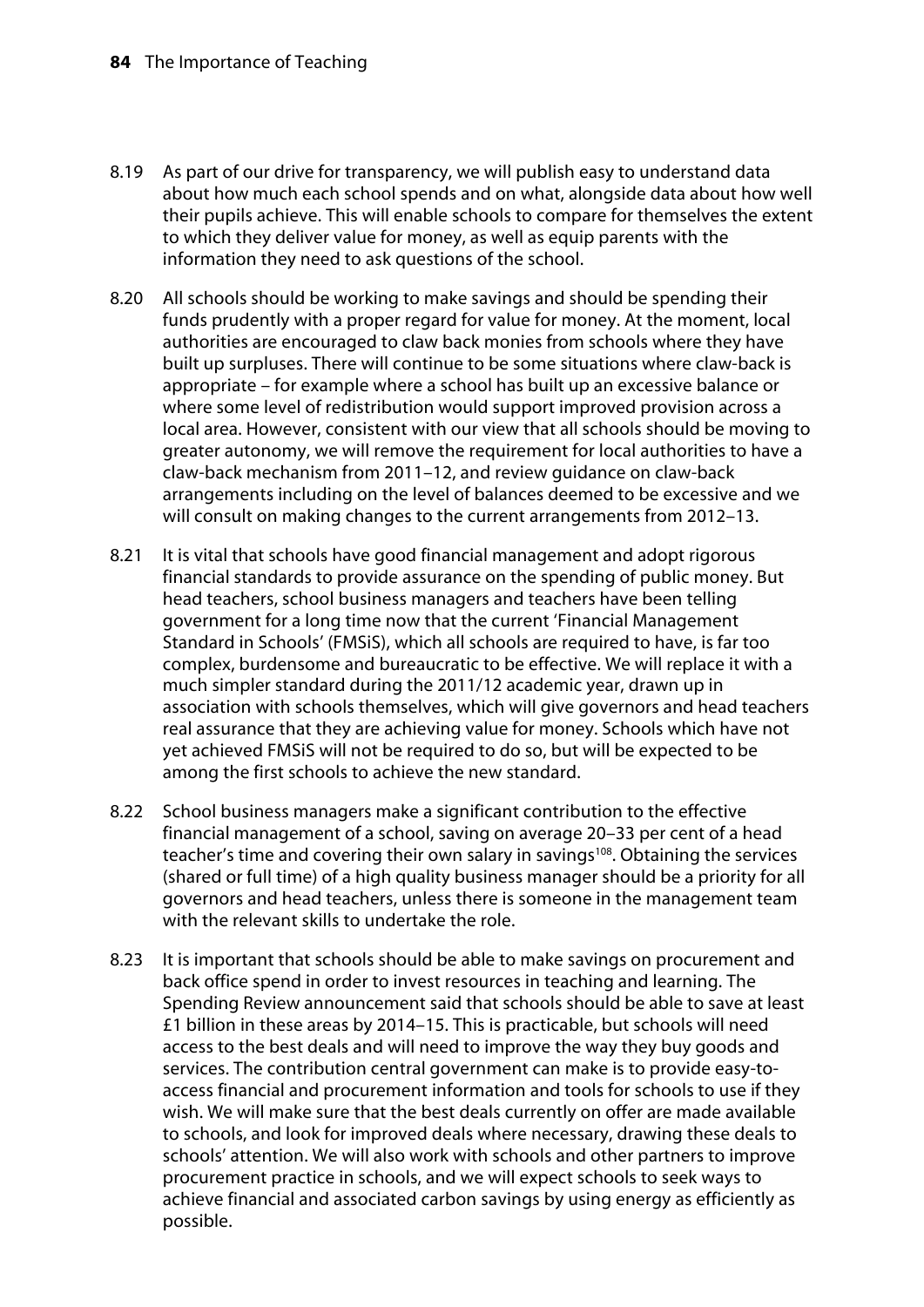**As the School Business Manager for a cluster of five primary schools in North Warwickshire, Peter James has brought clear benefits to all of the schools with which he works**. A qualified accountant, Peter had spent most of his career in the private sector. The expertise and skills Peter brings have enabled the cluster to realise financial benefits including £80,000 in savings so far. In addition he has saved all five head teachers substantial time, allowing two to provide support to other schools beyond the cluster.

The schools are now sharing ICT services, procuring jointly and sharing contracts. Having identified the initial savings, Peter is now working with the schools on more strategic plans to save them money by, for example, employing an additional teacher to work across all five schools to cover absent staff.

## We will secure significantly better value for money on schools capital spending, through the independent review of capital

- 8.24 Schools need buildings that are high quality and fit for purpose, with new ones built for the best possible price. Huge sums have been spent on school buildings over the last decade but the benefits have been undermined by the vast sums wasted on bureaucracy in the Building Schools for the Future programme – which is why we ended that programme.
- 8.25 Over the next four years there will be a 60 per cent real terms reduction in education capital spending. Nonetheless, we will spend £15.8 billion between 2011–12 and 2014–15, which is more per year than the average annual capital budget in the 1997–98 to 2004–05 period. Our priorities are to use that money to ensure that we address the poor condition of the existing school estate and ensure there are enough places for the predicted increase in the number of school age children, particularly at primary level. The independent review of education capital currently underway and due to report by the end of the year, will set out how the Department for Education's capital budget should be allocated in future in the most cost effective way and targeted where there is most need.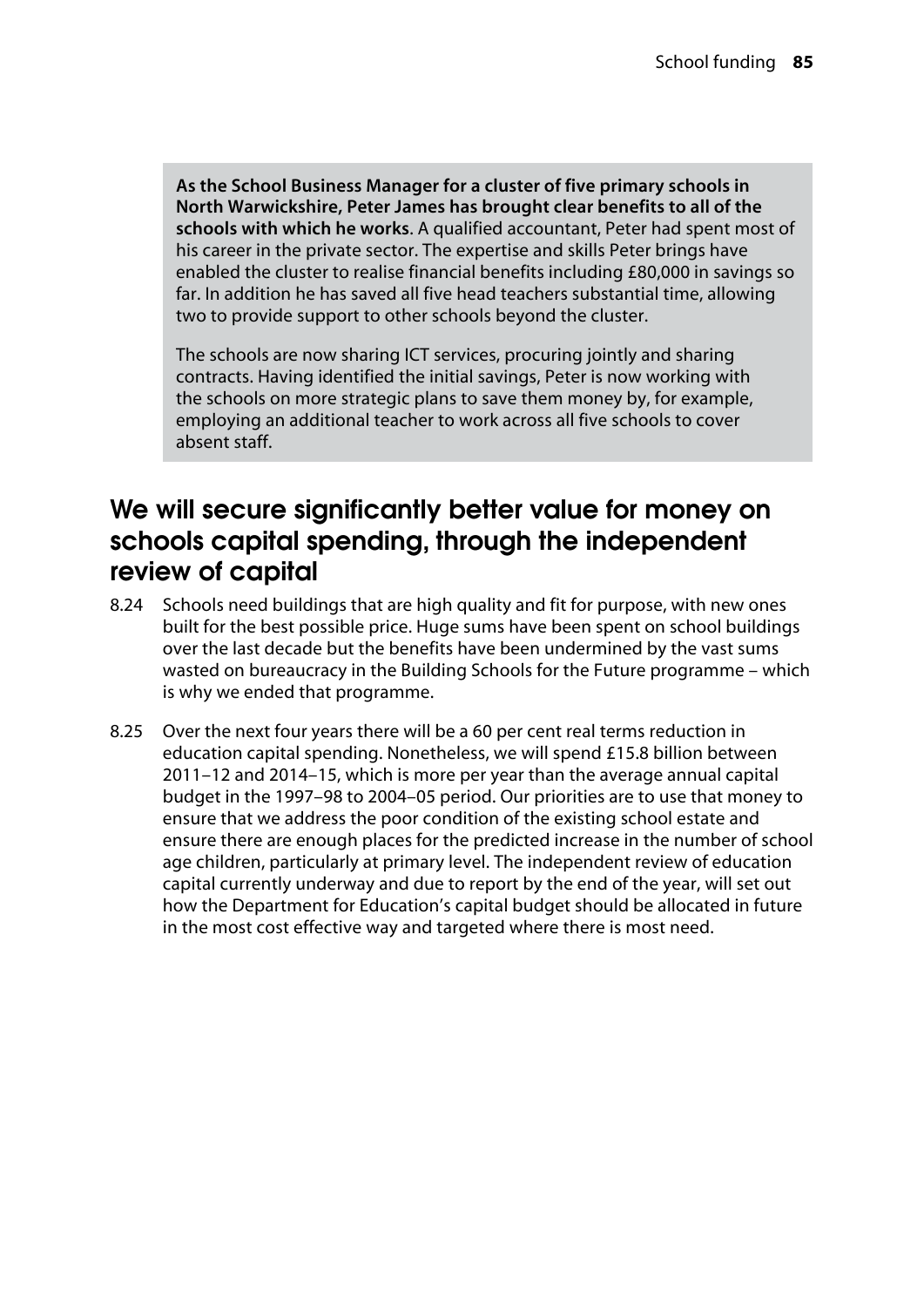# Endnotes

- 1 DCSF (2010a), *Secondary Schools Judged as Having Good or Outstanding Standards of Behaviour at December 2009, Statistical First Release*.
- 2 MORI (2003), *One In Three Teachers To Leave Within Five Years.*
- 3 NFER (2008), *Teacher Voice Omnibus June 2008 Survey: Pupil Behaviour,* DCSF.
- 4 DfE: GCE/Applied GCE A/AS and Equivalent Examination Results in England from 2004–2010. Excludes entries in GNVQs and in vocational GCSEs.
- 5 See paragraph 4.23
- 6 Figures have been produced using the 2009 Key Stage 4 National Pupil Database. Further information on this database can be found here: http://www.bris.ac.uk/ cmpo/plug/npd/.
- 7 Whitby, K., Wade, P. and Schagen, S. (2008), *Language Learning Provision at Key Stage 2: Findings from the 2007 Survey*, DCSF. O'Donnell, L., Morris, M. and Wilson, R. (2006), *Education Outside the Classroom: An Assessment of Activity and Practice in Schools and Local Authorities*, NFER. Sammons, P., Taggart, B., Siraj-Blatchford, I., Sylva, K., Melhuish, E., Barreau, S. and Manni, L. (2006), *EPPE: Summary report: variations in Teacher and Pupil Behaviours in Year 5 Classes*. DfES. Cabinet Office (2008a), *Getting on, getting ahead. A discussion paper: analysing the trends and drivers of social mobility*.
- 8 Matched National Pupil Database and HESA records for pupils entering HE by age 19 by 2007/8.
- 9 OECD (2006), *PISA 2006: Science competencies for tommorrow's world. Volume 1 analysis*.
- 10 Barber, M. and Mourshed, M. (2007) *How the World's Best Performing School Systems Came Out On Top*, McKinsey and Company.
- 11 Barber and Mourshed (2007).
- 12 Barber and Mourshed (2007).
- 13 Barber and Mourshed (2007). Auguste, B., Kihn, P., Miller, M. (2010), *Closing the talent gap: Attracting and retaining top-third graduates to careers in teaching – An international and market research-based perspective*, McKinsey and Company.
- 14 Barber and Mourshed (2007).
- 15 Sanders, W. L., and Rivers, J. C. (1996), *Cumulative and residual effects of teachers on future students academic achievement*, Knoxville, TN: University of Tennessee Value-Added Research and Assessment Center.
- 16 DfE internal analysis 2010.
- 17 GTC (2005), *General Teaching Council survey of teachers 2005: final report. Slough: NFER.*
- 18 ICM (2010) bbc.co.uk/news, last accessed 28<sup>th</sup> June 2010.
- 19 Charles, M., Marsh, A., Milne, A., Morris, C., Scott, E. and Shamson,Y (2008), *Secondary School Curriculum and Staffing Survey 2007*, NFER.
- 20 Higher Education Statistics Agency (2010) *Destinations of Leavers from Higher Education Institutions 2008/09*.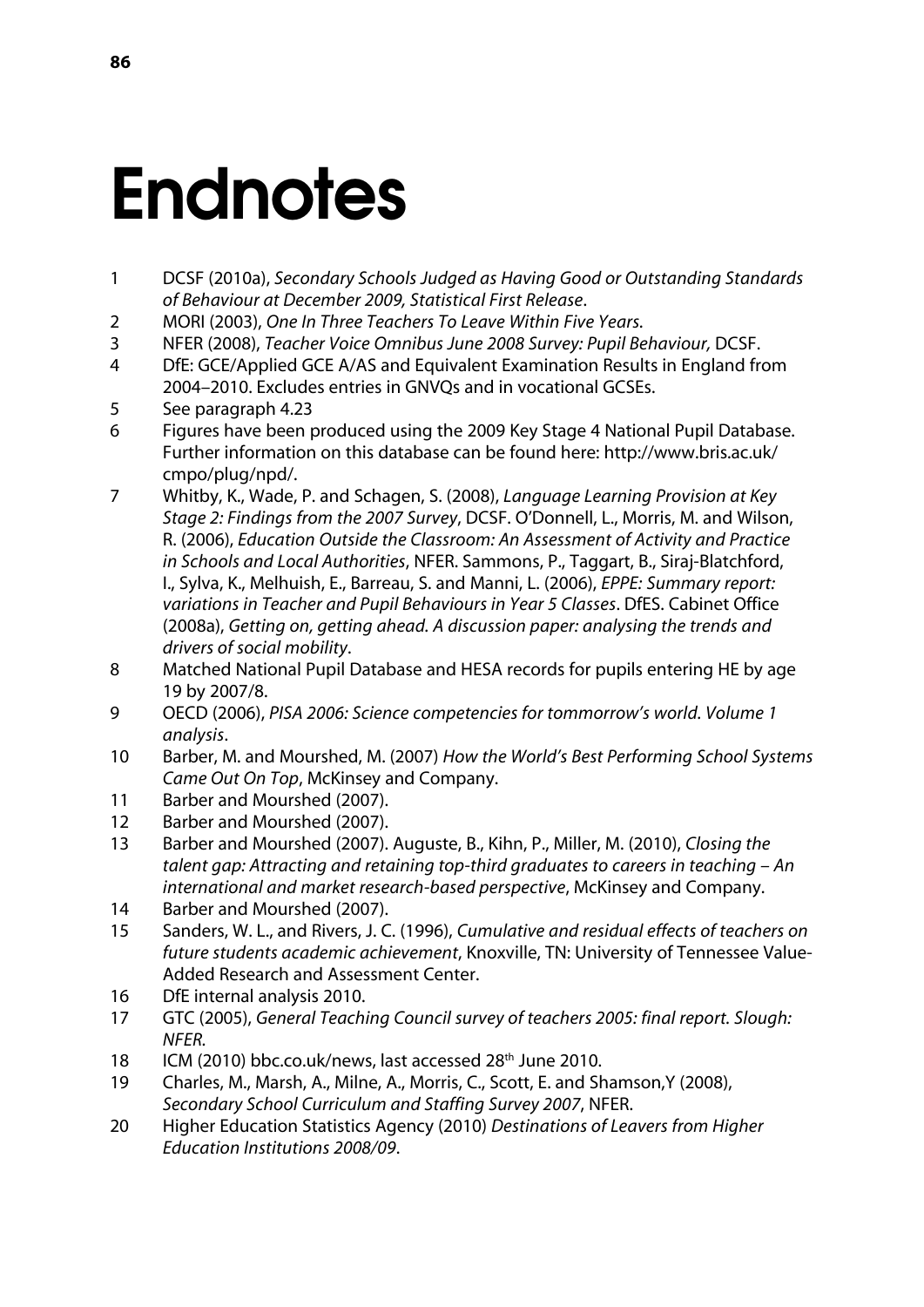- 21 Hustler, D., McNamara, O., Jarvis, J., Londra, M., Campbell, A. & Howson, J. (2003), *Teachers' Perspectives of Continuing Professional Development,* DfES. Bolam, R (2003). Presidential address to the International Professional Development Association Conference. October 31. Cordingley, P. (2000) *Teacher perspectives on the accessibility and usability of research outputs*: a paper prepared by P. Cordingley and the National Teacher Research Panel to the BERA 2000 conference, Cardiff University, July 7–9. London: TTA.
- 22 House of Commons Select Committee for Children, Schools and Families (2010), *Training of Teachers*, House of Commons.
- 23 Latest data (March 2009) from the database of teacher records.
- 24 Auguste et al (2010).
- 25 Barber and Mourshed (2007).
- 26 Allington, R.L. and Johnson, P.H. (2000), *What do we know about effective fourth grade teachers and their classrooms*, National Research Center on English Learning and Achievement, University of Albany.
- 27 Ripley, A.(2010), *What makes a great teacher?* The Atlantic Magazine January/ February 2010. Barber and Mourshed (2007).
- 28 Hutchings, M., Maylor, U., Mendick, H, Menter, I. and Smart, S. (2006), *An Evaluation of Innovative Approaches to Teacher Training on the Teach First Programme,* London: Training and Development Agency.
- 29 The Times Top 100 graduate employees, accessed 22<sup>nd</sup> November 2010 *http://www.top100graduateemployers.com/employers/*
- 30 Ofsted (2008a), *Rising to the challenge: a review of the Teach First initial teacher training programme,* HMI 070170.
- 31 Ofsted (2008a).
- 32 Camilli, G., Vargas, S. and Yurecko, M. (2003) Teaching Children to Read: the fragile link between science and federal education policy. *Education Policy Analysis Archives*, 11, no.15. http://epaa.asu.edu/epaa/v11n15/. National Institute for Child's Health and Human Development accessed 28<sup>th</sup> October 2010 http://www.nichd.nih. gov/health/topics/national\_reading\_panel.cfm
- 33 Leithwood, K., Day, C., Sammons, P., Harris, A. and Hopkins, D. (2006), *Seven Strong Claims About Successful School Leadership,* NCSL.
- 34 Latest data (March 2009) from the database of teacher records.
- 35 Hill, R. & Matthew, P. (2010), *Schools Leading Schools II: the growing impact of National Leaders of Education,* National College.
- 36 Freedman, S., Lipson B. and Hargreaves, D. (2008), *More Good Teachers*, Policy Exchange.
- 37 NFER (2008).
- 38 Teachers TV/YouGov Online Poll, February 2007 http://www.teachers.tv/ pressreleases/32707.
- 39 DfE (2010e), *Permanent and Fixed Period Exclusions from Schools and Exclusion Appeals in England, 2008/09*.
- 40 NASUWT (2010), *Taking Abuse: The experiences of teachers working with pupils with challenging behaviours in alternative provision*.
- 41 NASUWT (2009), NASUWT evidence *Inquiry into the Allegations Against School Staff* House of Commons, Children, Schools and Families Select Committee. ATL (2009b), ATL primary school behaviour survey last retrieved 27<sup>th</sup> October 2010 from: http://www.atl.org.uk/Images/ATL per cent20primary per cent20school per cent20behaviour per cent20survey.pdf and http://www.atl.org.uk/media-office/ media-archive/primary-behaviour-survery.asp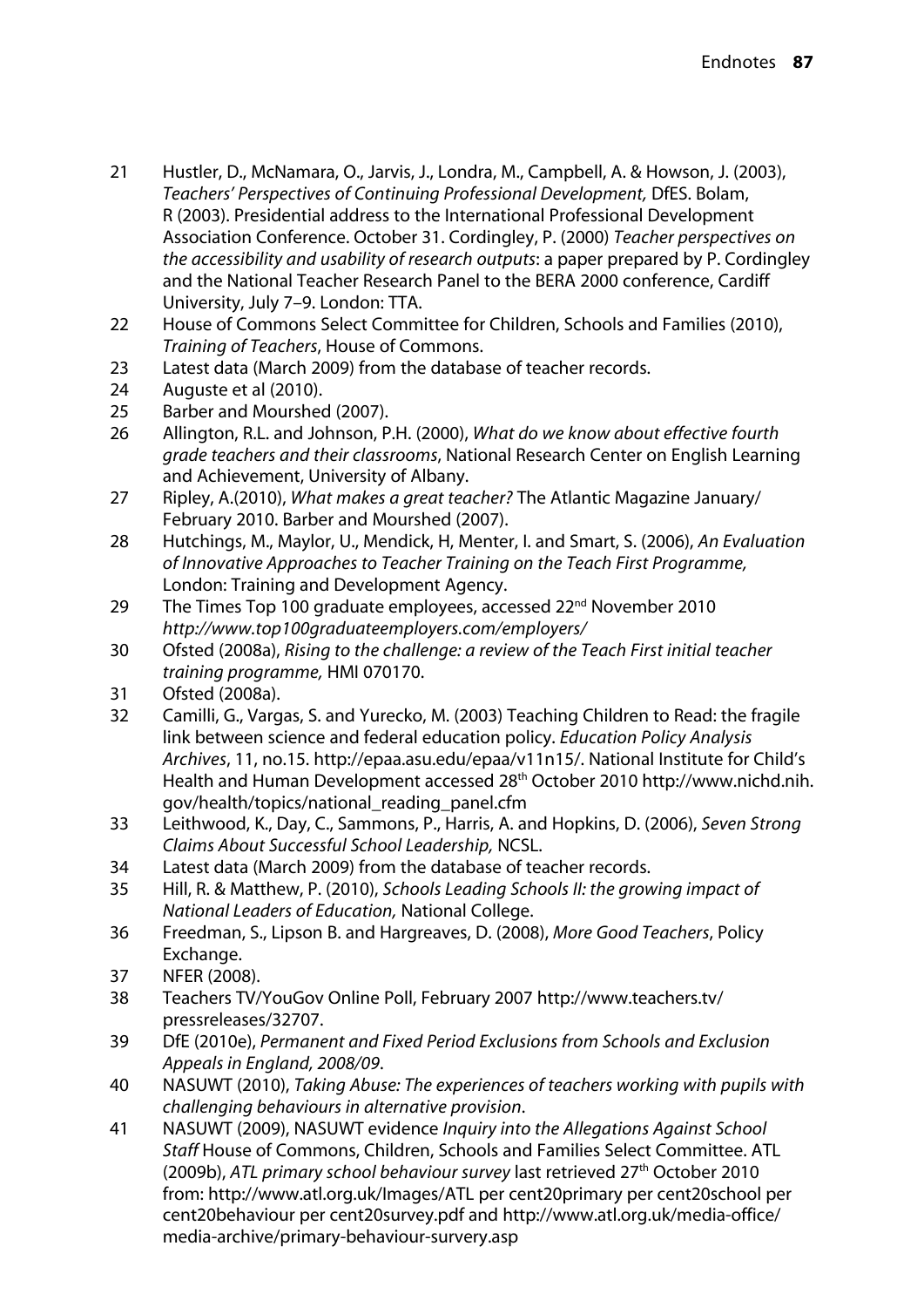- 42 DfE (2010a), *Permanent and Fixed Period Exclusions from Schools and Exclusion Appeals in England*, 2008/09.
- 43 Piper, H. (2006), *Touchlines: the Problems of Touching Between Children and Professionals*. Non-technical summary. ESRC grant number RES-000-22-0815. http://www.esrcsocietytoday.ac.uk/ESRCInfoCentre/ViewAwardPage. aspx?AwardId=3451. The proportions reported above were provided separately by Heather Piper. Among the 402 schools that responded during the questionnaire stage of the research, almost half of them (193) had a 'no touch' policy, although this number varied significantly with age, with far fewer policies for the younger age ranges, and vice versa. The sample of schools included pre-school settings, primary/junior and secondary schools. Due to the self-selective nature of the study, this figure is not representative of all schools in England, although it accounted for more than a third of those canvassed.
- 44 ATL (2009b).
- 45 DCSF (2008a) *Youth Cohort Study and Longitudinal Study of Young People in England: The activities and experiences of 16 year olds: England 2007*, DCSF Statistical Bulletin.
- 46 Hunt, R. and Jensen, J. (2007), *The School Report: The Experiences of Young Gay People in Britain's Schools,* Stonewall.
- 47 Hunt and Jensen (2007).
- 48 DCSF (2008a).

http://www.dcsf.gov.uk/rsgateway/DB/SBU/b000795/index.shtml.

- 49 Chamberlain, T., George, N., Golden, S., Walker, F. and Benton, T. (2010), *Tellus4 National Report.* DCSF RR218. http://publications.education.gov.uk/ eOrderingDownload/DCSF-RR218.pdf.
- 50 DCSF (2008), *Back on Track, a strategy for modernising alternative provision for young people*.
- 51 Ofsted (2010), *The Annual Report of Her Majesty's Chief Inspector of Education*, Children's Services and Skills 2009/10, Ofsted.
- 52 DfE internal analysis (2010).
- 53 DfE (2020d), DfE: *Participation in Education, Training and Employment by 16–18 Year-olds in England Provisional data*.
- 54 Oates T (2010), *Could do better: Using international comparisons to refine the National Curriculum in England*, Cambridge Assessment.
- 55 DCSF (2009c), *DCSF: National Curriculum Assessments at Key Stage 2 in England 2008/09 (Revised).*
- 56 Ehri, L.C., Nunes, S.R., Stahl, S.A. and Willows, D.M. (2001), *Systematic phonics instruction helps students learn to read: Evidence from the National Reading Panel's meta-analysis*, Review of Educational Research, 71(3): 393-447. Camilli et al (2003). Torgerson, C. and Brooks, G. (2005), *A systematic review of the use of phonics in the teaching of reading and spelling*; DfES. National Institute for Child's Health and Human Development (2010). Torgerson, C., Hall, J. and Brooks, G. (2006), *A Systematic Review of the Research Literature on the Use of Phonics in the Teaching of Reading and Spelling*, DfES, University of York and University of Sheffield.
- 57 Figures have been produced using the 2009 Key Stage 4 National Pupil Database. Further information on this database can be found here: http://www.bris.ac.uk/ cmpo/plug/npd/.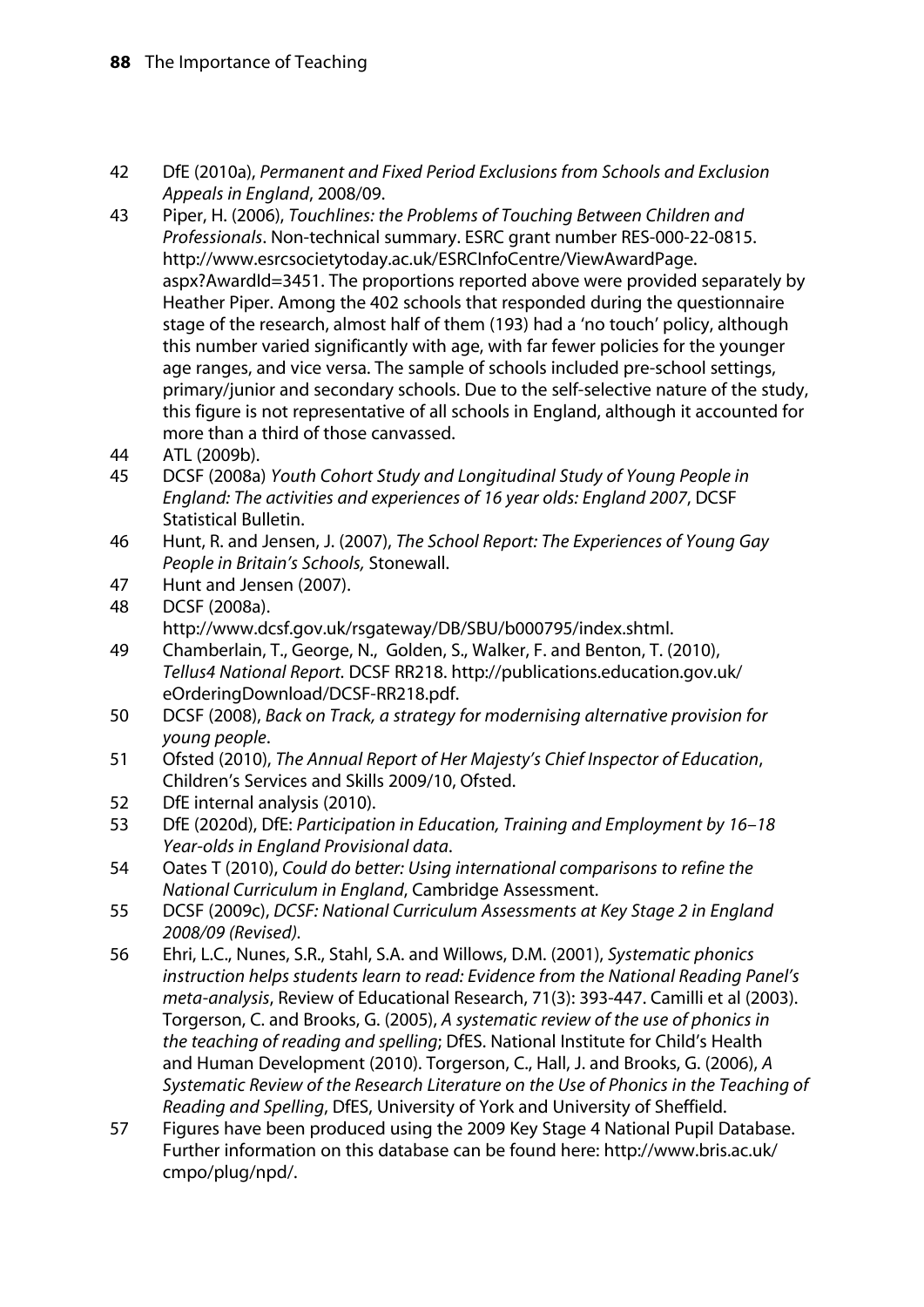- 58 Department for Education and Employment, *GCSE/GNVQ and GCE A/AS and Advanced GNVQ Results for Young People in England 1999/2000 (Provisional)*, DCSF, *GCSE and Equivalent Results in England, 2007/08 (Revised)*. DCSF, *GCSE and Equivalent Results in England, 2008/09 (Revised)*.
- 59 Quick, S, Simon, A, and Thornston, A (2010), *PE and Sport Survey 2009/10* DfE.
- 60 Ofsted (2010b), *Personal, Social, Health and Economic Education in Schools*, www.ofsted.gov.uk/publications/090222.
- 61 Organisation for Economic Cooperation and Development operates PISA. The International Association for the Evaluation of Educational Achievement (IEA) operates PIRLS and TIMSS.
- 62 Mullis, I.V.S., Martin, M.O., Gonzalez, E.J., & Kennedy, A.M. (2003), *PIRLS 2001 International Report: IEA's Study of Reading Literacy Achievement in Primary Schools*, Chestnut Hill, MA: Boston College. Mullis, I.V.S., Martin, M.O., Kennedy A. and Foy P. (2007) *IEA's Progress in International Reading Literacy Study in Primary School in 40 Countries*, Chestnut Hill, MA: TIMSS & PIRLS International Study Center, Boston College.
- 63 OECD (2006).
- 64 Duncan, A. (2010), U.S. Secretary of Education, *Speech to the UN Educational, Scientific and Cultural Organisation (UNESCO) 4th November 2010*. Common Core State Standards Initiative, accessed on 21<sup>st</sup> November 2010 http://www. corestandards.org/
- 65 Qualfications and Curriculum Agency (2007) *A Level resitting: summary of research findings*.
- 66 DfE (2010a), *GCE/Applied GCE A/AS and Equivalent Examination Results in England from 2004-2010*.
- 67 DfE (2010d), *DfE: Participation in Education, Training and Employment by 16–18 Year-olds in England. Provisional data.*
- 68 OECD (2009a) *Creating Effective Learning and Teaching Environments: First Results from TALIS* last retrieved 27th July 2010 from http://www.oecd.org/ dataoecd/17/51/43023606.pdf
- 69 OECD (2010b), 2010 Edition of *Education at a Glance*: Presentation London 6 September 2010.
- 70 Hoxby (2004), *Achievement in Charter Schools and Regular Public Schools in the United States: Understanding the Differences.* Cambridge: Harvard University, National Bureau of Economic Research. National Alliance for Public Charter Schools (NAPCS, 2009), *Charter School Achievement: What We Know,* 5th Edition, April 2009. Zimmer, R., Gill, B., Booker, K., Lavertu, S., Sass, T. and Witte, J. (2009), *Charter Schools in Eight States: Effects on Achievement, Attainment, Integration, and Competition*, RAND Research.
- 71 Knowledge is Power Programme (KIPP) accessed 21st November 2010, http://www. kipp.org/about-kipp/results.
- 72 Clark Tuttle, C., Teh, B., Nichols-Barrer, I., Gill, B.P. and Gleason, P. (2010), *Student Characteristics and Achievement in 22 KIPP Middle Schools:* Mathematical Policy Research, IncCMEC Progress Report on Literacy (2009). Bosetti, L., Foulkes, E., O'Reilly,P. and Sande, D. (2000), *Canadian Charter Schools at the Crossroads: The Final Report of a Two-year In-depth Study of Charter Schools in Alberta*. SAEE Research Series #5. Kelowna, BC: Society for the Advancement of Excellence in Education.
- 73 Sveriges Officiella Statistik (2009) accessed online. http://www.scb.se/default\_\_\_\_2154.aspx.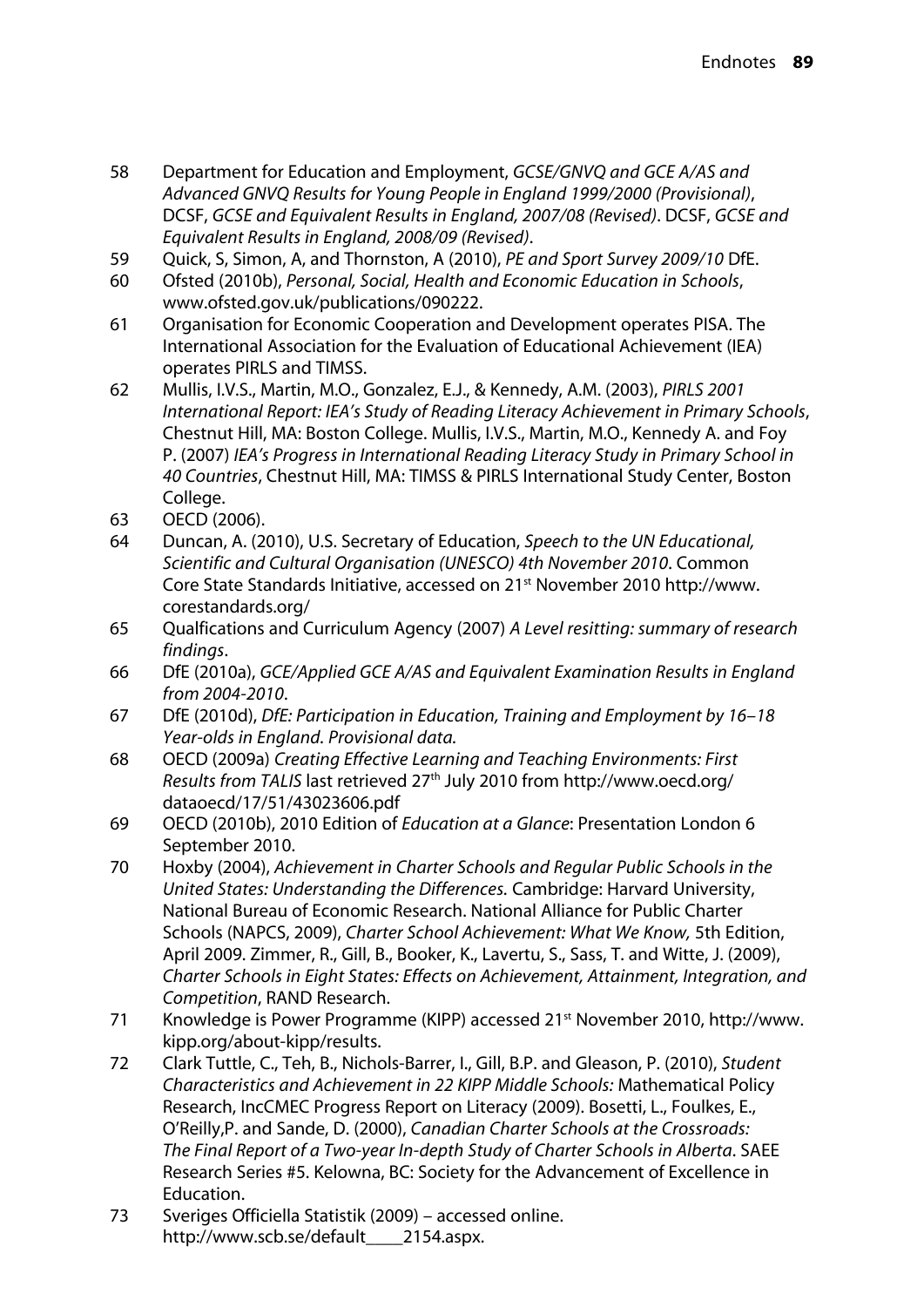- 74 DfE internal analysis (2010).
- 75 DfE internal analysis (2010).
- 76 DfE internal analysis (2010).
- 77 Ofsted (2010).
- 78 DfE internal analysis (2010).
- 79 DfE internal analysis (2010).
- 80 Information provided by Hatcham Temple Grove School.
- 81 Ofsted (2010).
- 82 Correct on 23 November 2010.
- 83 Freedman and Horner (2008), *School Funding and Social Justice: A Guide to the Pupil Premium.*
- 84 Harris Academy Falconwood, accessed 21<sup>st</sup> November 2010, http://www. harrisfalconwood.org.uk/57/welcome-from-the-principal . Academies initiative: monitoring inspection to Harris Academy Falconwood http://www.ofsted.gov.uk/ oxedu\_reports/download/(id)/120365/(as)/135677\_348848.pdf .
- 85 Information provided by the Harris Federation.
- 86 Green Dot accessed on 22 November 2010 www.greendot.org.
- 87 Uncommon Schools, accessed 21<sup>st</sup> November 2010, http://www.uncommonschools. org/usi/ourResults/ .
- 88 Correct on 23 November 2010.
- 89 Field, S., Hoeckel, K., Kis, V. and Kuczera, M. (2009b), *Learning for Jobs: OECD Reviews of Vocational Education and Training*, OECD
- 90 Information provided by KIPP DC.
- 91 OECD (2010b).
- 92 Burgess, S., Propper, C., Slater, H. and Wilson, D. (2005), *Who Wins and Who Loses from School Accountability? The Distribution of Educational Gain in English Secondary Schools.* Discussion paper no. 5248. Bristol: Centre for Economic Policy Research.
- 93 Figures produced using 2009 key stage four National Pupil Database.
- 94 DCSF (2008a)
- 95 Jenkins, A., Greenwood, C., and Vignoles, A. (2007), *The returns to qualification in England: updating the evidence base on level 2 and level 3 qualifications*.
- 96 NFER (2009), Submission to the Children, Schools and Families Select Committee: *New Inquiry into School Accountability.*
- 97 Punter, A., Adams, J. and Lang, J. (2003), *Governors Recruited from the Business Community by the School Governors' One-Stop-Shop* (SGOSS): *A report profiling the nature and experiences of this cohort and an analysis of the factors affecting their retention in post*. University of Hertfordshire. Industry in Education (1997), *Business and Industry Governors: A Case for Promotion*? Business in the Community – BITC (2008) *Governing our Schools*: http://www.bitc.org.uk/resources/publications/ school\_governors.html.
- 98 Hill and Matthew 2010.
- 99 Hill and Matthew 2010.
- 100 Correct on 23 November 2010.
- 101 DfE internal analysis (2010) (using secondary schools without sixth forms).
- 102 Local authorities financial data return 2009/10.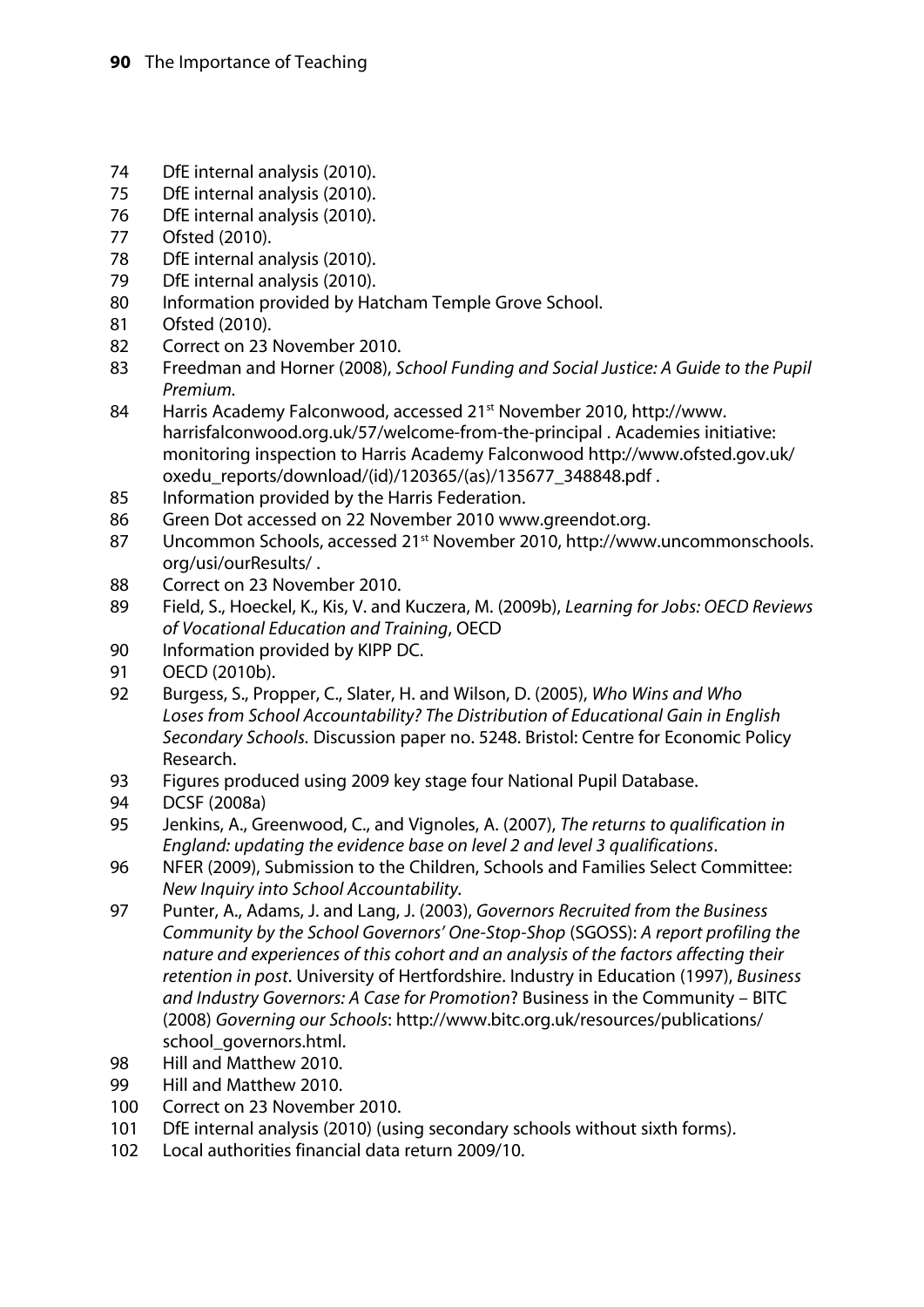- 103 This is the difference between what the full-time school sixth form rate would be if it included the grant for pension contributions and the Teachers' Pay Grant, and the full-time equivalent rate in FE. It does not take into account the fact that on average students in school sixth forms do larger programmes of study (and therefore receive more funding per learner) than in general FE colleges. DfE internal analysis using figures taken from Learning and Skills Council (2010), *Annual Statement of Priorities, Learning and Skills Council (2008): the funding gap*.
- 104 Internal DfE analysis (2010).
- 105 DCSF (2010), *DCSF: Early Years Foundation Stage Profile Attainment by Pupil Characteristics, in England 2008/09.*
- 106 DCSF (2009), *DCSF: GCSE Attainment by Pupil Characteristics, in England 2008/09.*
- 107 See paragraph 8.2.
- 108 National College, accessed 22nd November 2010, http://www.nationalcollege.org. uk/index/leadershiplibrary/leadingschools/managing-schools/role-of-the-schoolbusiness-manager/impact-of-school-business-management.htm.